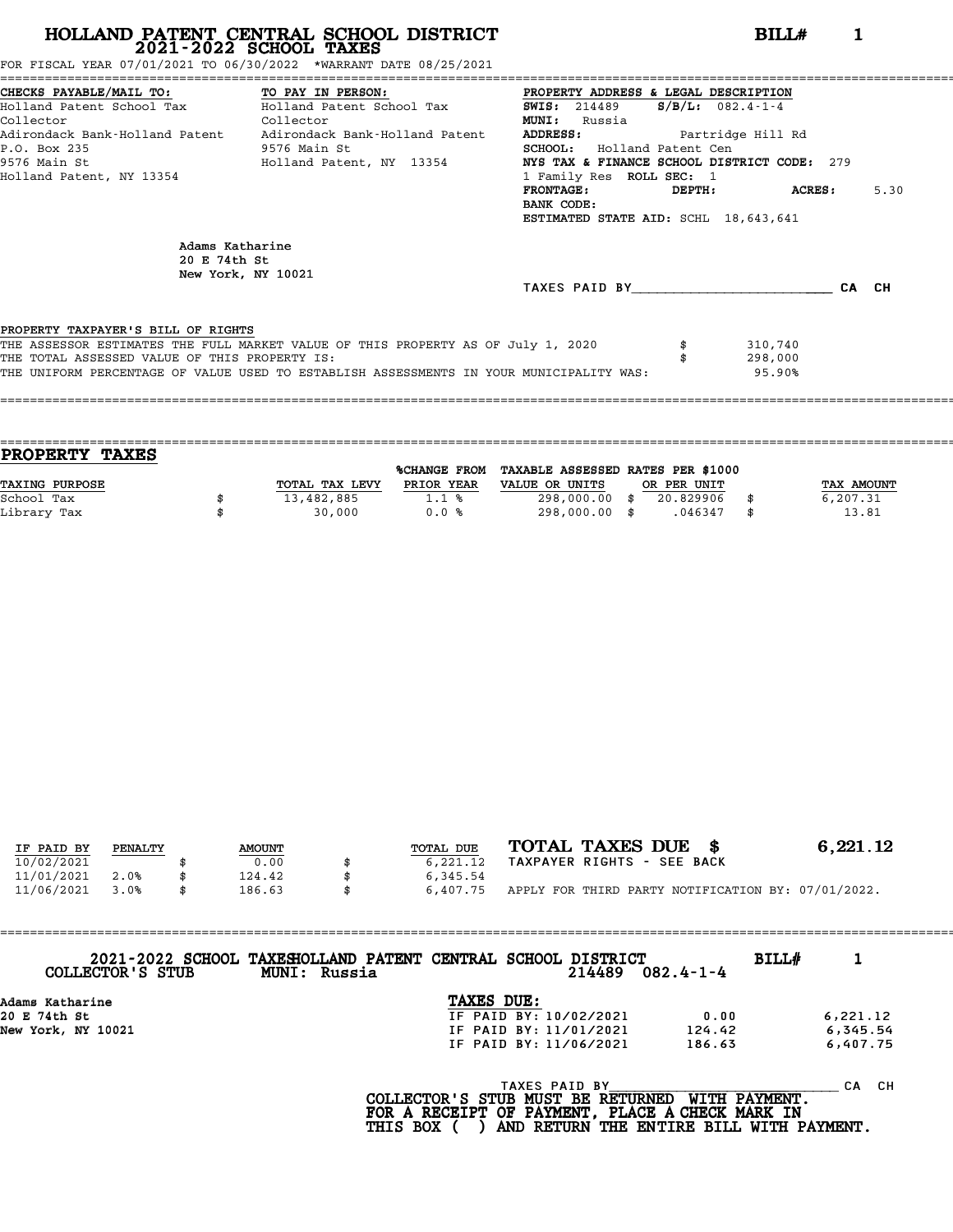FOR FISCAL YEAR 07/01/2021 TO 06/30/2022 \*WARRANT DATE 08/25/2021

|                                                                            |                                                                                         | CHECKS PAYABLE/MAIL TO: TO PAY IN PERSON: PROPERTY ADDRESS & LEGAL DESCRIPTION<br>Holland Patent School Tax Molland Patent School Tax 5WIS: 214489 5/B/L: 082.4-1-6.1 |                    |       |  |  |  |
|----------------------------------------------------------------------------|-----------------------------------------------------------------------------------------|-----------------------------------------------------------------------------------------------------------------------------------------------------------------------|--------------------|-------|--|--|--|
|                                                                            |                                                                                         |                                                                                                                                                                       |                    |       |  |  |  |
| Collector<br><b>Collector</b>                                              |                                                                                         | <b>MUNI:</b><br>Russia                                                                                                                                                |                    |       |  |  |  |
| Adirondack Bank-Holland Patent Adirondack Bank-Holland Patent              |                                                                                         | ADDRESS: Partridge Hill Rd                                                                                                                                            |                    |       |  |  |  |
| P.O. Box 235<br>9576 Main St                                               |                                                                                         | SCHOOL: Holland Patent Cen                                                                                                                                            |                    |       |  |  |  |
| 9576 Main St                             Holland Patent, NY 13354          |                                                                                         | NYS TAX & FINANCE SCHOOL DISTRICT CODE: 279                                                                                                                           |                    |       |  |  |  |
| Holland Patent, NY 13354                                                   |                                                                                         | Priv forest ROLL SEC: 1                                                                                                                                               |                    |       |  |  |  |
|                                                                            |                                                                                         | FRONTAGE: 680.00 DEPTH: ACRES:                                                                                                                                        |                    | 30.20 |  |  |  |
|                                                                            |                                                                                         | BANK CODE:                                                                                                                                                            |                    |       |  |  |  |
|                                                                            |                                                                                         | ESTIMATED STATE AID: SCHL 18,643,641                                                                                                                                  |                    |       |  |  |  |
| Adams Daniel N<br>$c$ /o Renee Davall<br>955 Russia Rd<br>Poland, NY 13431 | Adams Testamentary Trust D Nel                                                          | TAXES PAID BY TAXES                                                                                                                                                   |                    | CA CH |  |  |  |
| PROPERTY TAXPAYER'S BILL OF RIGHTS                                         |                                                                                         |                                                                                                                                                                       |                    |       |  |  |  |
| THE TOTAL ASSESSED VALUE OF THIS PROPERTY IS:                              | THE ASSESSOR ESTIMATES THE FULL MARKET VALUE OF THIS PROPERTY AS OF July 1, 2020 \$     |                                                                                                                                                                       | 108,655<br>104,200 |       |  |  |  |
|                                                                            | THE UNIFORM PERCENTAGE OF VALUE USED TO ESTABLISH ASSESSMENTS IN YOUR MUNICIPALITY WAS: |                                                                                                                                                                       | 95.90%             |       |  |  |  |
|                                                                            |                                                                                         |                                                                                                                                                                       |                    |       |  |  |  |

==================================================================================================================================== **PROPERTY TAXES** %CHANGE FROM TAXABLE ASSESSED RATES PER \$1000 **PROPERTY TAXES**<br>
TAXING PURPOSE TOTAL TAX LEVY PRIOR YEAR VALUE OR UNITS OR PER UNIT TAX AMOUNT<br>
School Tax = 104 200000 10 104 200000 10 104 20000 10 104 20000 10 20000 10 20000 10 20000 10 20000 10 2000 1 School Tax \$ 13,482,885 1.1 % 104,200.00 \$ 20.829906 \$ 2,170.48 Library Tax \$ 30,000 0.0 % 104,200.00 \$ .046347 \$ 4.83

====================================================================================================================================

| IF PAID BY | PENALTY | <b>AMOUNT</b> | TOTAL DUE      | TOTAL TAXES DUE \$                                 | 2,175.31 |
|------------|---------|---------------|----------------|----------------------------------------------------|----------|
| 10/02/2021 |         | 0.00          | 2,175.31       | TAXPAYER RIGHTS - SEE BACK                         |          |
| 11/01/2021 | 2.0%    | 43.51         | 2,218.82       |                                                    |          |
| 11/06/2021 | 3.0%    | \$<br>65.26   | \$<br>2,240.57 | APPLY FOR THIRD PARTY NOTIFICATION BY: 07/01/2022. |          |

| 2021-2022 SCHOOL TAXESHOLLAND PATENT CENTRAL SCHOOL DISTRICT<br>COLLECTOR'S STUB | BILL#<br>$082.4 - 1 - 6.1$                                              | 2        |
|----------------------------------------------------------------------------------|-------------------------------------------------------------------------|----------|
| Adams Testamentary Trust D Nel                                                   |                                                                         |          |
| Adams Daniel N                                                                   | 0.00                                                                    | 2,175.31 |
| c/o Renee Davall                                                                 | 43.51                                                                   | 2,218.82 |
| 955 Russia Rd<br>Poland, NY 13431                                                | 65.26                                                                   | 2,240.57 |
|                                                                                  | <b>WITH PAYMENT.</b><br>FOR A RECEIPT OF PAYMENT, PLACE A CHECK MARK IN | CA CH    |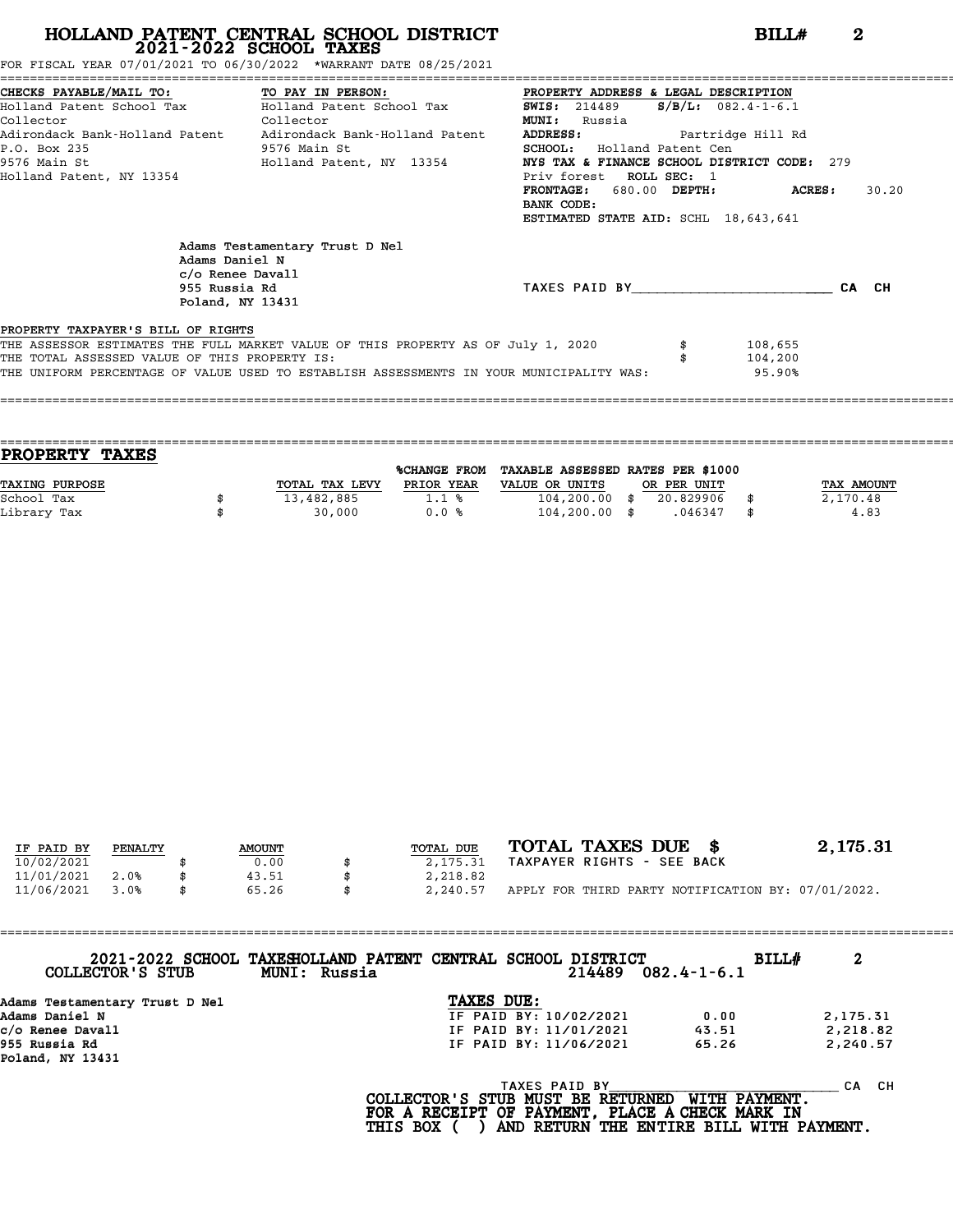FOR FISCAL YEAR 07/01/2021 TO 06/30/2022 \*WARRANT DATE 08/25/2021

|                                                                                         |                                                                                         | CHECKS PAYABLE/MAIL TO: TO PAY IN PERSON: PROPERTY ADDRESS & LEGAL DESCRIPTION<br>Holland Patent School Tax Bolland Patent School Tax 5WIS: 214489 S/B/L: 082.4-1-10.1 |         |       |  |  |  |
|-----------------------------------------------------------------------------------------|-----------------------------------------------------------------------------------------|------------------------------------------------------------------------------------------------------------------------------------------------------------------------|---------|-------|--|--|--|
|                                                                                         |                                                                                         |                                                                                                                                                                        |         |       |  |  |  |
| Collector<br>Collector<br>Adirondack Bank-Holland Patent Adirondack Bank-Holland Patent |                                                                                         | <b>MUNI:</b><br>Russia                                                                                                                                                 |         |       |  |  |  |
|                                                                                         |                                                                                         | ADDRESS: Partridge Hill Rd                                                                                                                                             |         |       |  |  |  |
| P.O. Box 235<br>9576 Main St                                                            |                                                                                         | <b>SCHOOL:</b> Holland Patent Cen                                                                                                                                      |         |       |  |  |  |
| 9576 Main St                                 Holland Patent, NY 13354                   |                                                                                         | NYS TAX & FINANCE SCHOOL DISTRICT CODE: 279                                                                                                                            |         |       |  |  |  |
| Holland Patent, NY 13354                                                                |                                                                                         | Dairy farm ROLL SEC: 1                                                                                                                                                 |         |       |  |  |  |
|                                                                                         |                                                                                         | $\texttt{FRONTAGE}:$ 1767.00 DEPTH: ACRES:                                                                                                                             |         | 47.70 |  |  |  |
|                                                                                         |                                                                                         | BANK CODE:                                                                                                                                                             |         |       |  |  |  |
|                                                                                         |                                                                                         | ESTIMATED STATE AID: SCHL 18,643,641                                                                                                                                   |         |       |  |  |  |
| Adams Daniel N<br>c/o Renee Davall<br>955 Russia Rd<br>Poland, NY 13431                 | Adams Testamentary Trust D Nel                                                          | TAXES PAID BY TAXES PAID BY                                                                                                                                            |         | CA CH |  |  |  |
|                                                                                         |                                                                                         |                                                                                                                                                                        |         |       |  |  |  |
| PROPERTY TAXPAYER'S BILL OF RIGHTS                                                      |                                                                                         |                                                                                                                                                                        |         |       |  |  |  |
|                                                                                         | THE ASSESSOR ESTIMATES THE FULL MARKET VALUE OF THIS PROPERTY AS OF July 1, 2020        |                                                                                                                                                                        | 568,300 |       |  |  |  |
| THE TOTAL ASSESSED VALUE OF THIS PROPERTY IS:                                           |                                                                                         |                                                                                                                                                                        | 545,000 |       |  |  |  |
|                                                                                         | THE UNIFORM PERCENTAGE OF VALUE USED TO ESTABLISH ASSESSMENTS IN YOUR MUNICIPALITY WAS: |                                                                                                                                                                        | 95.90%  |       |  |  |  |
|                                                                                         |                                                                                         |                                                                                                                                                                        |         |       |  |  |  |

| <b>PROPERTY TAXES</b> |                |              |                                   |             |                   |
|-----------------------|----------------|--------------|-----------------------------------|-------------|-------------------|
|                       |                | %CHANGE FROM | TAXABLE ASSESSED RATES PER \$1000 |             |                   |
| <b>TAXING PURPOSE</b> | TOTAL TAX LEVY | PRIOR YEAR   | VALUE OR UNITS                    | OR PER UNIT | <b>TAX AMOUNT</b> |
| School Tax            | 13,482,885     | 1.1%         | 545,000.00 \$                     | 20.829906   | 11,352.30         |
| Library Tax           | 30,000         | 0.0%         | 545,000.00 \$                     | .046347     | 25.26             |
|                       |                |              |                                   |             |                   |

====================================================================================================================================

| IF PAID BY<br>10/02/2021 | PENALTY | <b>AMOUNT</b><br>0.00 | TOTAL DUE<br>11,377.56 | TOTAL TAXES DUE \$<br>TAXPAYER RIGHTS - SEE BACK   | 11,377.56 |
|--------------------------|---------|-----------------------|------------------------|----------------------------------------------------|-----------|
| 11/01/2021               | 2.0%    | 227.55                | 11,605.11              |                                                    |           |
| 11/06/2021               | 3.0%    | \$<br>341.33          | \$<br>11,718.89        | APPLY FOR THIRD PARTY NOTIFICATION BY: 07/01/2022. |           |

| COLLECTOR'S STUB                  | 2021-2022 SCHOOL TAXESHOLLAND PATENT CENTRAL SCHOOL DISTRICT<br>MUNI: Russia |                                                           | 214489 | BILLH<br>$082.4 - 1 - 10.1$ | 3          |
|-----------------------------------|------------------------------------------------------------------------------|-----------------------------------------------------------|--------|-----------------------------|------------|
| Adams Testamentary Trust D Nel    |                                                                              | TAXES DUE:                                                |        |                             |            |
| Adams Daniel N                    |                                                                              | IF PAID BY: 10/02/2021                                    |        | 0.00                        | 11,377.56  |
| c/o Renee Davall                  |                                                                              | IF PAID BY: 11/01/2021                                    |        | 227.55                      | 11,605.11  |
| 955 Russia Rd<br>Poland, NY 13431 |                                                                              | IF PAID BY: 11/06/2021                                    |        | 341.33                      | 11,718.89  |
|                                   |                                                                              | <b>TAXES PAID BY</b><br>COLLECTOR'S STUB MUST BE RETURNED |        | WITH PAYMENT.               | CH.<br>CA. |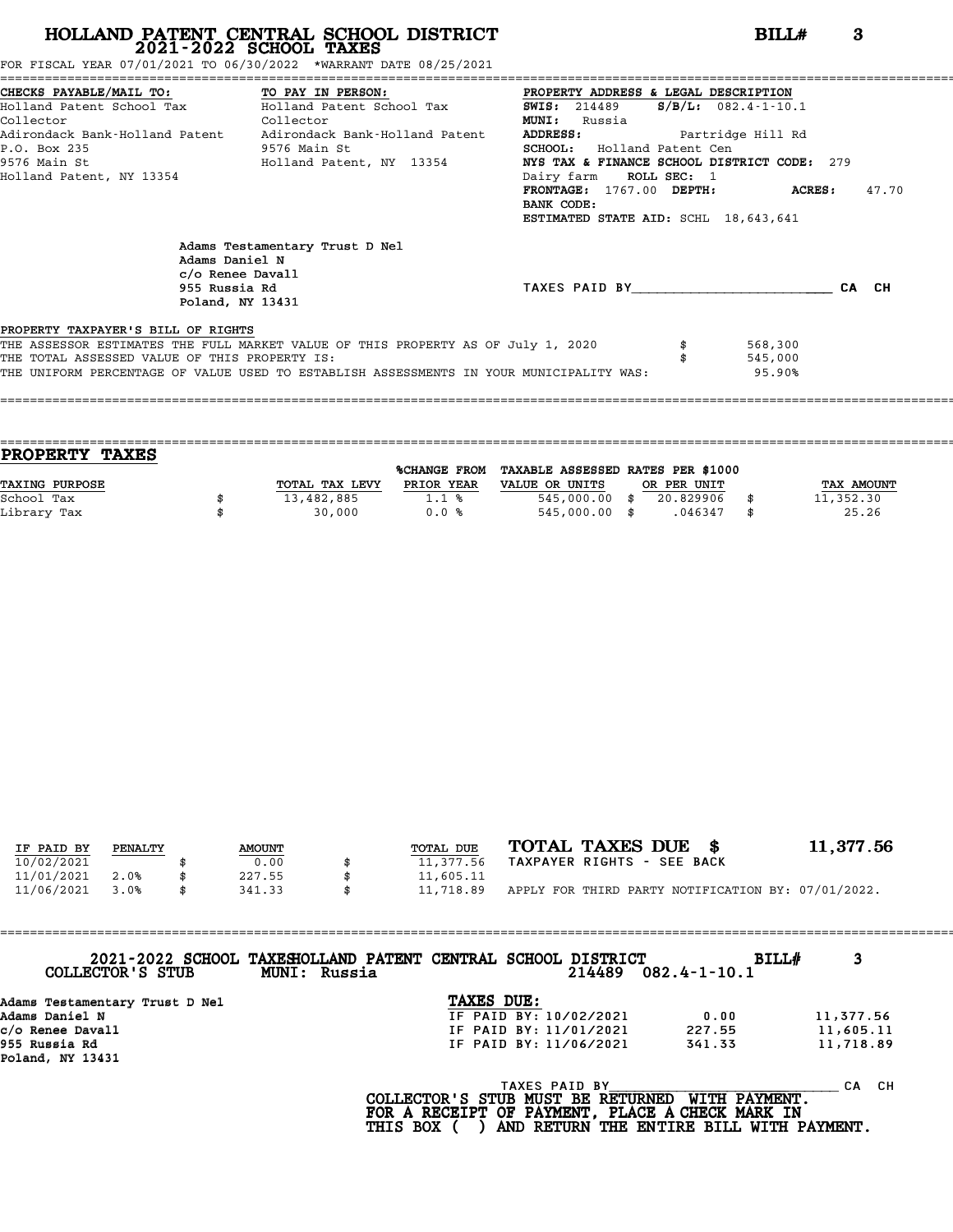FOR FISCAL YEAR 07/01/2021 TO 06/30/2022 \*WARRANT DATE 08/25/2021

|                                                                   | CHECKS PAYABLE/MAIL TO:               TO PAY IN PERSON:               PROPERTY ADDRESS & LEGAL DESCRIPTION               |                                                  |        |       |  |  |
|-------------------------------------------------------------------|--------------------------------------------------------------------------------------------------------------------------|--------------------------------------------------|--------|-------|--|--|
|                                                                   | Holland Patent School Tax Molland Patent School Tax                                                                      | $S/B/L: 082.4 - 1 - 10.3$<br><b>SWIS:</b> 214489 |        |       |  |  |
| Collector<br><b>Collector</b>                                     |                                                                                                                          | <b>MUNI:</b> Russia                              |        |       |  |  |
| Adirondack Bank-Holland Patent     Adirondack Bank-Holland Patent |                                                                                                                          | ADDRESS: Partridge Hill Rd                       |        |       |  |  |
| P.O. Box 235<br>9576 Main St                                      |                                                                                                                          | <b>SCHOOL:</b> Holland Patent Cen                |        |       |  |  |
|                                                                   | 9576 Main St                             Holland Patent, NY 13354 <b>NYS TAX &amp; FINANCE SCHOOL DISTRICT CODE:</b> 279 |                                                  |        |       |  |  |
| Holland Patent, NY 13354                                          |                                                                                                                          | Vac farmland ROLL SEC: 1                         |        |       |  |  |
|                                                                   |                                                                                                                          | FRONTAGE: 2590.00 DEPTH: ACRES:                  |        | 76.40 |  |  |
|                                                                   |                                                                                                                          | BANK CODE:                                       |        |       |  |  |
|                                                                   |                                                                                                                          | ESTIMATED STATE AID: SCHL 18,643,641             |        |       |  |  |
| Adams Trust<br>955 Russia Rd                                      | c/o Renee Davall<br>Poland, NY 13431                                                                                     | TAXES PAID BY TAXES                              |        | CA CH |  |  |
| PROPERTY TAXPAYER'S BILL OF RIGHTS                                | THE ASSESSOR ESTIMATES THE FULL MARKET VALUE OF THIS PROPERTY AS OF July 1, 2020                                         |                                                  | 94,995 |       |  |  |
| THE TOTAL ASSESSED VALUE OF THIS PROPERTY IS:                     |                                                                                                                          |                                                  | 91,100 |       |  |  |
|                                                                   | THE UNIFORM PERCENTAGE OF VALUE USED TO ESTABLISH ASSESSMENTS IN YOUR MUNICIPALITY WAS:                                  |                                                  | 95.90% |       |  |  |
|                                                                   |                                                                                                                          |                                                  |        |       |  |  |
|                                                                   |                                                                                                                          |                                                  |        |       |  |  |

| PROPERTY TAXES        |                |              |                                   |             |            |
|-----------------------|----------------|--------------|-----------------------------------|-------------|------------|
|                       |                | %CHANGE FROM | TAXABLE ASSESSED RATES PER \$1000 |             |            |
| <b>TAXING PURPOSE</b> | TOTAL TAX LEVY | PRIOR YEAR   | VALUE OR UNITS                    | OR PER UNIT | TAX AMOUNT |
| School Tax            | 13,482,885     | 1.1%         | $91,100.00$ \$                    | 20.829906   | 1,897.60   |
| Library Tax           | 30,000         | 0.0%         | $91,100.00$ \$                    | .046347     | \$<br>4.22 |

| IF PAID BY | PENALTY | <b>AMOUNT</b> | TOTAL DUE | TOTAL TAXES DUE \$                                 | 1,901.82 |
|------------|---------|---------------|-----------|----------------------------------------------------|----------|
| 10/02/2021 |         | 0.00          | 1,901.82  | TAXPAYER RIGHTS - SEE BACK                         |          |
| 11/01/2021 | 2.0%    | 38.04         | 1,939.86  |                                                    |          |
| 11/06/2021 | 3.0%    | \$<br>57.05   | 1,958.87  | APPLY FOR THIRD PARTY NOTIFICATION BY: 07/01/2022. |          |

==================================================================================================================================== **2021-2022 SCHOOL TAXESHOLLAND PATENT CENTRAL SCHOOL DISTRICT BILL# <sup>4</sup> COLLECTOR'S STUB MUNI: Russia <sup>214489</sup> 082.4-1-10.3** 2021-2022 SCHOOL TAXESHOLLAND PATENT CENTRAL SCHOOL DISTRICT<br>
cOLLECTOR'S STUB MUNI: Russia<br>
c/o Renee Davall<br>
214489 082.4-1-10.3<br>
COLLECTOR'S STUB MUNI: Russia<br>
TE PAID BY: 10/02/2021<br>
IF PAID BY: 11/01/2021<br>
1,901.82<br>
T Adams Trust<br>
c/o Renee Davall<br>
955 Russia Rd<br>
Poland NY 13431<br>
Poland NY 13431 Poland, NY 13431 IF PAID BY: 11/06/2021 57.05 1,958.87

|                                                                                                                                                             | IF PAID BY: 11/06/2021 | 57.05 | 1,958.87     |
|-------------------------------------------------------------------------------------------------------------------------------------------------------------|------------------------|-------|--------------|
| COLLECTOR'S STUB MUST BE RETURNED WITH PAYMENT.<br>FOR A RECEIPT OF PAYMENT, PLACE A CHECK MARK IN<br>THIS BOX ( ) AND RETURN THE ENTIRE BILL WITH PAYMENT. | TAXES PAID BY          |       | CA.<br>- C.H |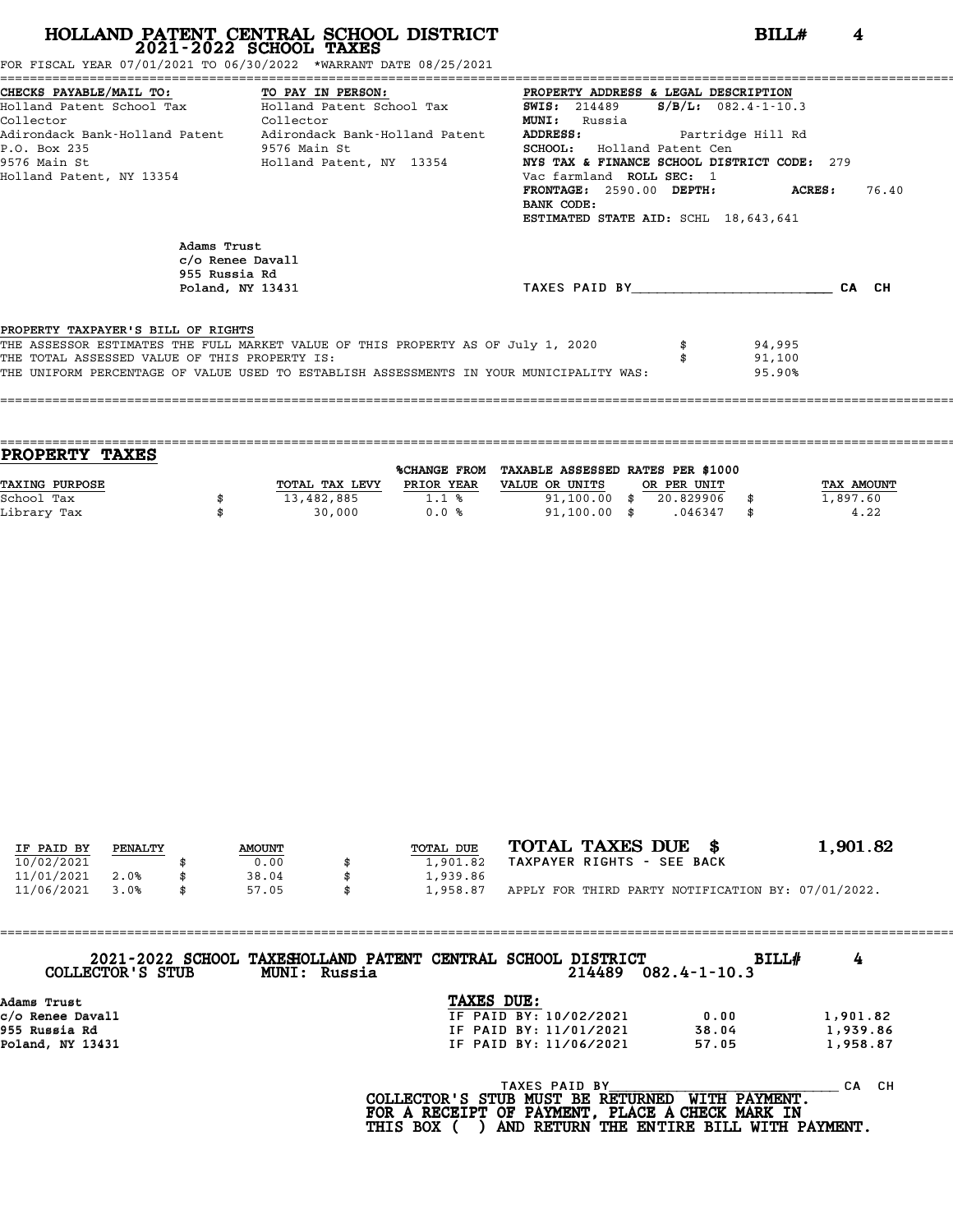FOR FISCAL YEAR 07/01/2021 TO 06/30/2022 \*WARRANT DATE 08/25/2021

|                                               | CHECKS PAYABLE/MAIL TO:             TO PAY IN PERSON:             PROPERTY ADDRESS & LEGAL DESCRIPTION |                                             |                      |       |
|-----------------------------------------------|--------------------------------------------------------------------------------------------------------|---------------------------------------------|----------------------|-------|
|                                               | Holland Patent School Tax Bolland Patent School Tax                                                    | <b>SWIS:</b> 214489                         | $S/B/L$ : 082.2-1-28 |       |
| Collector<br><b>Collector</b>                 |                                                                                                        | <b>MUNI:</b><br>Russia                      |                      |       |
|                                               | Adirondack Bank-Holland Patent     Adirondack Bank-Holland Patent                                      | <b>ADDRESS:</b><br>316 Dover Rd             |                      |       |
| P.O. Box 235                                  | 9576 Main St                                                                                           | <b>SCHOOL:</b> Holland Patent Cen           |                      |       |
|                                               | 9576 Main St                               Holland Patent, NY 13354                                    | NYS TAX & FINANCE SCHOOL DISTRICT CODE: 279 |                      |       |
| Holland Patent, NY 13354                      |                                                                                                        | ROLL SEC: 1<br>Rural res                    |                      |       |
|                                               |                                                                                                        | FRONTAGE:                                   | DEPTH: ACRES:        | 28.40 |
|                                               |                                                                                                        | BANK CODE:                                  |                      |       |
|                                               |                                                                                                        | ESTIMATED STATE AID: SCHL 18,643,641        |                      |       |
| 316 Dover Rd                                  | Baldwin Frederic K Jr<br>Baldwin Daniel C<br>Barneveld, NY 13304                                       | TAXES PAID BY                               |                      | CA CH |
|                                               |                                                                                                        |                                             |                      |       |
| PROPERTY TAXPAYER'S BILL OF RIGHTS            |                                                                                                        |                                             |                      |       |
|                                               | THE ASSESSOR ESTIMATES THE FULL MARKET VALUE OF THIS PROPERTY AS OF July 1, 2020                       |                                             | 344,108              |       |
| THE TOTAL ASSESSED VALUE OF THIS PROPERTY IS: |                                                                                                        |                                             | 330,000              |       |
|                                               | THE UNIFORM PERCENTAGE OF VALUE USED TO ESTABLISH ASSESSMENTS IN YOUR MUNICIPALITY WAS:                |                                             | 95.90%               |       |
|                                               |                                                                                                        |                                             |                      |       |
|                                               |                                                                                                        |                                             |                      |       |

| <b>PROPERTY TAXES</b> |                |              |                                   |             |            |
|-----------------------|----------------|--------------|-----------------------------------|-------------|------------|
|                       |                | %CHANGE FROM | TAXABLE ASSESSED RATES PER \$1000 |             |            |
| TAXING PURPOSE        | TOTAL TAX LEVY | PRIOR YEAR   | VALUE OR UNITS                    | OR PER UNIT | TAX AMOUNT |
| School Tax            | 13,482,885     | $1.1*$       | $330,000.00$ \$                   | 20.829906   | 6,873.87   |
| Library Tax           | 30,000         | 0.0%         | $330,000.00$ \$                   | .046347     | 15.29      |
|                       |                |              |                                   |             |            |

| IF PAID BY | PENALTY | <b>AMOUNT</b> | TOTAL DUE | TOTAL TAXES DUE \$                                 | 6,889.16 |
|------------|---------|---------------|-----------|----------------------------------------------------|----------|
| 10/02/2021 |         | 0.00          | 6,889.16  | TAXPAYER RIGHTS - SEE BACK                         |          |
| 11/01/2021 | 2.0%    | 137.78        | 7,026.94  |                                                    |          |
| 11/06/2021 | 3.0%    | \$<br>206.67  | 7,095.83  | APPLY FOR THIRD PARTY NOTIFICATION BY: 07/01/2022. |          |

| COLLECTOR'S STUB      | 2021-2022 SCHOOL TAXESHOLLAND PATENT CENTRAL SCHOOL DISTRICT<br>MUNI: Russia |            |               | 214489                 | $082.2 - 1 - 28$ | BILLH |           |
|-----------------------|------------------------------------------------------------------------------|------------|---------------|------------------------|------------------|-------|-----------|
| Baldwin Frederic K Jr |                                                                              | TAXES DUE: |               |                        |                  |       |           |
| Baldwin Daniel C      |                                                                              |            |               | IF PAID BY: 10/02/2021 | 0.00             |       | 6,889.16  |
| 316 Dover Rd          |                                                                              |            |               | IF PAID BY: 11/01/2021 | 137.78           |       | 7,026.94  |
| Barneveld, NY 13304   |                                                                              |            |               | IF PAID BY: 11/06/2021 | 206.67           |       | 7,095.83  |
|                       |                                                                              |            | TAXES PAID BY |                        |                  |       | CH.<br>CА |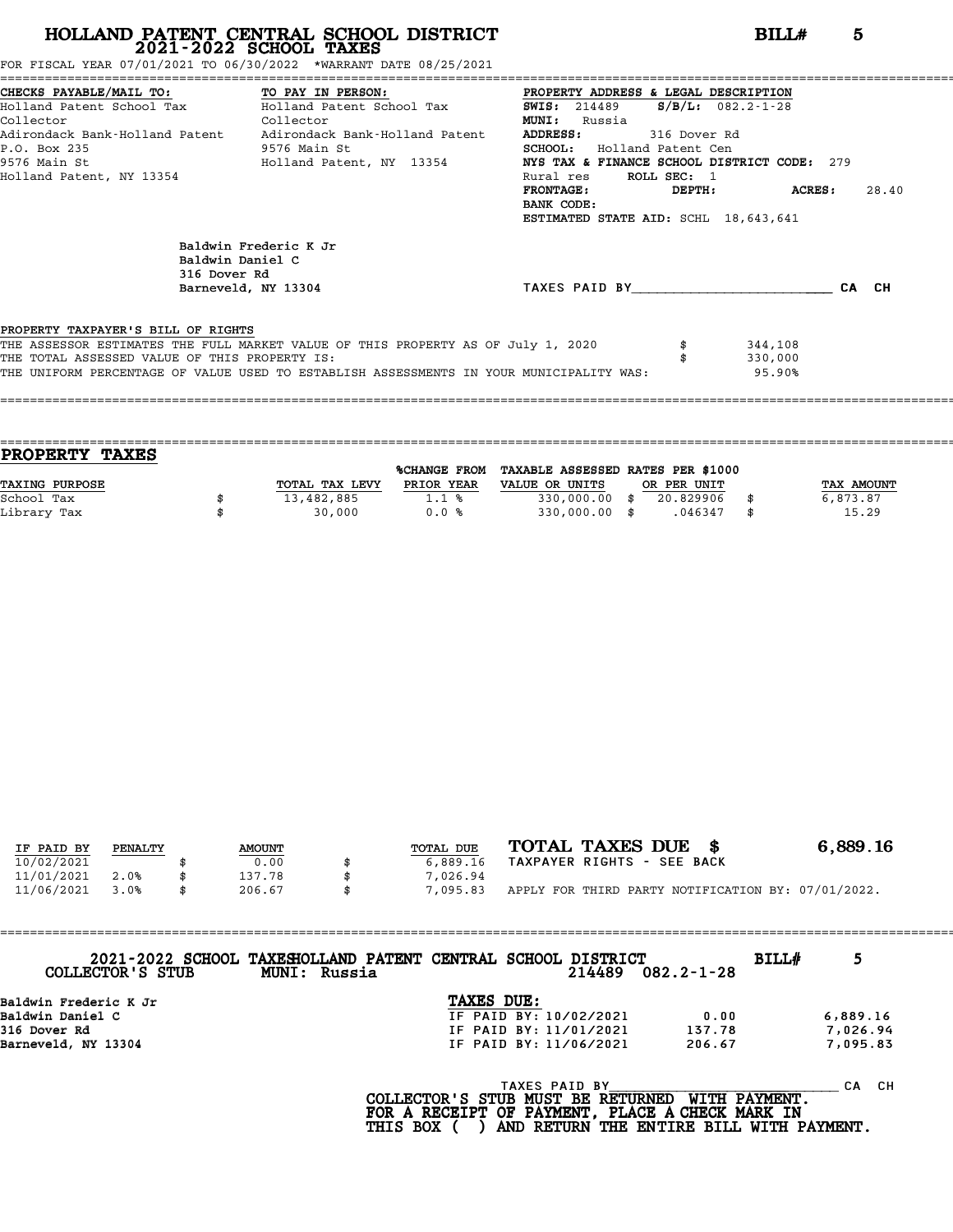FOR FISCAL YEAR 07/01/2021 TO 06/30/2022 \*WARRANT DATE 08/25/2021

|                                               | CHECKS PAYABLE/MAIL TO: TO PAY IN PERSON: PROPERTY ADDRESS & LEGAL DESCRIPTION          |                                             |                           |       |
|-----------------------------------------------|-----------------------------------------------------------------------------------------|---------------------------------------------|---------------------------|-------|
|                                               | Holland Patent School Tax Molland Patent School Tax 5WIS: 214489                        |                                             | $S/B/L: 082.2 - 1 - 51.1$ |       |
| Collector<br><b>Collector</b>                 |                                                                                         | <b>MUNI:</b> Russia                         |                           |       |
|                                               | Adirondack Bank-Holland Patent     Adirondack Bank-Holland Patent                       | <b>ADDRESS:</b><br>Dover Rd                 |                           |       |
| P.O. Box 235                                  | 9576 Main St                                                                            | <b>SCHOOL:</b> Holland Patent Cen           |                           |       |
|                                               | 9576 Main St                               Holland Patent, NY 13354                     | NYS TAX & FINANCE SCHOOL DISTRICT CODE: 279 |                           |       |
| Holland Patent, NY 13354                      |                                                                                         | Vacant rural ROLL SEC: 1                    |                           |       |
|                                               |                                                                                         | FRONTAGE:                                   | DEPTH: ACRES:             | 5.00  |
|                                               |                                                                                         | BANK CODE:                                  |                           |       |
|                                               |                                                                                         | ESTIMATED STATE AID: SCHL 18,643,641        |                           |       |
| Baldwin Daniel C<br>316 Dover Rd              | Baldwin Frederic K Jr<br>Barneveld, NY 13304                                            | TAXES PAID BY                               |                           | CA CH |
| PROPERTY TAXPAYER'S BILL OF RIGHTS            |                                                                                         |                                             |                           |       |
|                                               | THE ASSESSOR ESTIMATES THE FULL MARKET VALUE OF THIS PROPERTY AS OF July 1, 2020        |                                             | 14,077<br>13,500          |       |
|                                               |                                                                                         |                                             |                           |       |
| THE TOTAL ASSESSED VALUE OF THIS PROPERTY IS: | THE UNIFORM PERCENTAGE OF VALUE USED TO ESTABLISH ASSESSMENTS IN YOUR MUNICIPALITY WAS: |                                             | 95.90%                    |       |

| <b>TAXES</b><br><b>PROPERTY</b> |                |                     |                                   |             |            |
|---------------------------------|----------------|---------------------|-----------------------------------|-------------|------------|
|                                 |                | <b>%CHANGE FROM</b> | TAXABLE ASSESSED RATES PER \$1000 |             |            |
| TAXING PURPOSE                  | TOTAL TAX LEVY | PRIOR YEAR          | VALUE OR UNITS                    | OR PER UNIT | TAX AMOUNT |
| School Tax                      | 13,482,885     | 1.1%                | $13,500.00$ \$                    | 20.829906   | 281.20     |
| Library Tax                     | 30,000         | 0.0%                | $13,500.00$ \$                    | .046347     | \$<br>0.63 |
|                                 |                |                     |                                   |             |            |

| IF PAID BY | PENALTY | <b>AMOUNT</b> | TOTAL DUE | TOTAL TAXES DUE \$                                 | 281.83 |
|------------|---------|---------------|-----------|----------------------------------------------------|--------|
| 10/02/2021 |         | 0.00          | 281.83    | TAXPAYER RIGHTS - SEE BACK                         |        |
| 11/01/2021 | 2.0%    | 5.64          | 287.47    |                                                    |        |
| 11/06/2021 | 3.0%    | \$<br>8.45    | 290.28    | APPLY FOR THIRD PARTY NOTIFICATION BY: 07/01/2022. |        |

==================================================================================================================================== **2021-2022 SCHOOL TAXESHOLLAND PATENT CENTRAL SCHOOL DISTRICT BILL# <sup>6</sup> COLLECTOR'S STUB MUNI: Russia <sup>214489</sup> 082.2-1-51.1** 2021-2022 SCHOOL TAXESHOLLAND PATENT CENTRAL SCHOOL<br>COLLECTOR'S STUB MUNI: Russia<br>Baldwin Frederic K Jr **TAXES DUE:**<br>Baldwin Daniel C **TE PAID BY:** 10/ Baldwin Daniel C IF PAID BY: 10/02/2021 0.00 281.83 316 Dover Rd IF PAID BY: 11/01/2021 5.64 287.47 Baldwin Frederic K Jr<br>Baldwin Daniel C<br>316 Dover Rd<br>Barneveld, NY 13304 1990.28 D BY: 11/06/2021 8.45 290.28<br>TAXES PAID BY<br>TR MICT BE DETIDNED LITTY DAVMENT CA CH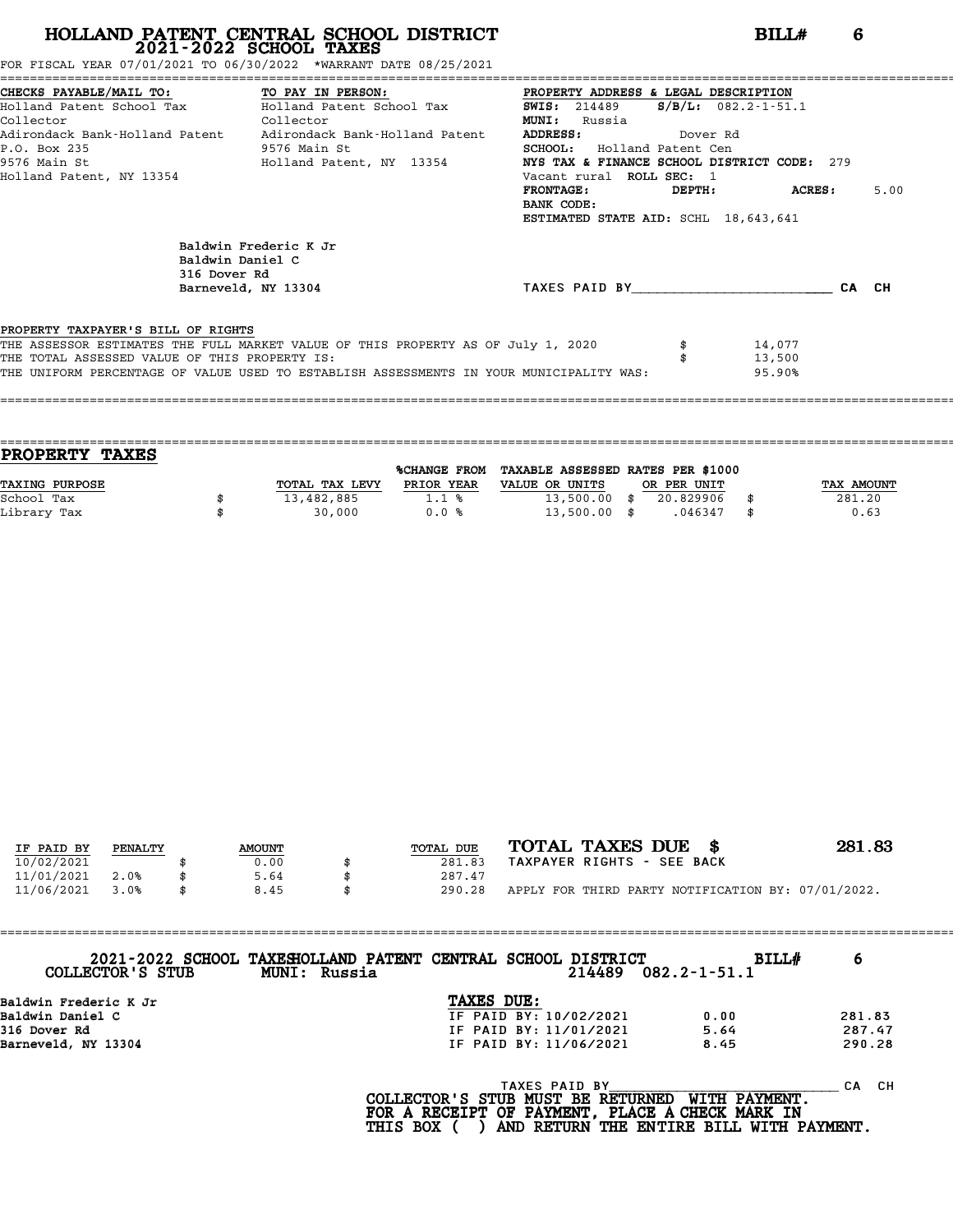FOR FISCAL YEAR 07/01/2021 TO 06/30/2022 \*WARRANT DATE 08/25/2021

| CHECKS PAYABLE/MAIL TO:                                                                               | TO PAY IN PERSON:         |                         | PROPERTY ADDRESS & LEGAL DESCRIPTION                      |              |         |            |      |
|-------------------------------------------------------------------------------------------------------|---------------------------|-------------------------|-----------------------------------------------------------|--------------|---------|------------|------|
| Holland Patent School Tax                                                                             | Holland Patent School Tax |                         | <b>SWIS:</b> 214489 <b>S/B/L:</b> 082.2-1-42              |              |         |            |      |
| Collector                                                                                             | Collector                 |                         | <b>MUNI:</b> Russia                                       |              |         |            |      |
| Adirondack Bank-Holland Patent     Adirondack Bank-Holland Patent                                     |                           |                         | ADDRESS:                                                  | 187 Dover Rd |         |            |      |
| P.O. Box 235                                                                                          | 9576 Main St              |                         | SCHOOL: Holland Patent Cen                                |              |         |            |      |
| 9576 Main St                                                                                          | Holland Patent, NY 13354  |                         | NYS TAX & FINANCE SCHOOL DISTRICT CODE: 279               |              |         |            |      |
| Holland Patent, NY 13354                                                                              |                           |                         | Rurl res&rec ROLL SEC: 1                                  |              |         |            |      |
|                                                                                                       |                           |                         | FRONTAGE: 484.00 DEPTH:                                   |              | ACRES : |            | 7.00 |
|                                                                                                       |                           |                         | BANK CODE:<br>ESTIMATED STATE AID: SCHL 18,643,641        |              |         |            |      |
|                                                                                                       |                           |                         |                                                           |              |         |            |      |
|                                                                                                       | Baldwin Robert C          |                         |                                                           |              |         |            |      |
|                                                                                                       | 187 Dover Rd              |                         |                                                           |              |         |            |      |
|                                                                                                       | Barneveld, NY 13304       |                         |                                                           |              |         |            |      |
|                                                                                                       |                           |                         | TAXES PAID BY CA CH                                       |              |         |            |      |
|                                                                                                       |                           |                         |                                                           |              |         |            |      |
| PROPERTY TAXPAYER'S BILL OF RIGHTS                                                                    |                           |                         |                                                           |              |         |            |      |
| THE ASSESSOR ESTIMATES THE FULL MARKET VALUE OF THIS PROPERTY AS OF July 1, 2020                      |                           |                         |                                                           |              | 198,123 |            |      |
| THE TOTAL ASSESSED VALUE OF THIS PROPERTY IS:                                                         |                           |                         |                                                           | \$           | 190,000 |            |      |
|                                                                                                       |                           |                         |                                                           |              | 95.90%  |            |      |
|                                                                                                       |                           |                         |                                                           |              |         |            |      |
| THE UNIFORM PERCENTAGE OF VALUE USED TO ESTABLISH ASSESSMENTS IN YOUR MUNICIPALITY WAS:               |                           |                         |                                                           |              |         |            |      |
|                                                                                                       |                           |                         |                                                           |              |         |            |      |
|                                                                                                       |                           |                         |                                                           |              |         |            |      |
|                                                                                                       | VALUE TAX PURPOSE         | FULL VALUE<br>EXEMPTION | VALUE                                                     | TAX PURPOSE  |         | FULL VALUE |      |
| 29,550 SCHOOL                                                                                         |                           | 30,813                  |                                                           |              |         |            |      |
|                                                                                                       |                           |                         |                                                           |              |         |            |      |
|                                                                                                       |                           |                         |                                                           |              |         |            |      |
|                                                                                                       |                           |                         | <b>&amp;CHANGE FROM TAXABLE ASSESSED RATES PER \$1000</b> |              |         |            |      |
|                                                                                                       |                           |                         | TOTAL TAX LEVY PRIOR YEAR VALUE OR UNITS                  | OR PER UNIT  |         | TAX AMOUNT |      |
|                                                                                                       | 13,482,885 1.1 %<br>\$    |                         | 190,000.00 \$ 20.829906 \$                                |              |         | 3,957.68   |      |
|                                                                                                       | 30,000<br>\$              |                         | $0.0%$ 190,000.00 \$ .046347 \$                           |              |         | 8.81       |      |
|                                                                                                       |                           |                         |                                                           |              |         |            |      |
|                                                                                                       |                           |                         |                                                           |              |         |            |      |
|                                                                                                       |                           |                         |                                                           |              |         |            |      |
|                                                                                                       |                           |                         |                                                           |              |         |            |      |
|                                                                                                       |                           |                         |                                                           |              |         |            |      |
|                                                                                                       |                           |                         |                                                           |              |         |            |      |
|                                                                                                       |                           |                         |                                                           |              |         |            |      |
|                                                                                                       |                           |                         |                                                           |              |         |            |      |
| EXEMPTION*<br>BAS STAR<br><b>PROPERTY TAXES</b><br><b>TAXING PURPOSE</b><br>School Tax<br>Library Tax |                           |                         |                                                           |              |         |            |      |
|                                                                                                       |                           |                         |                                                           |              |         |            |      |
|                                                                                                       |                           |                         |                                                           |              |         |            |      |
|                                                                                                       |                           |                         |                                                           |              |         |            |      |
|                                                                                                       |                           |                         |                                                           |              |         |            |      |

TOTAL SAVINGS DUE TO STAR: \$ 608.00

\* THIS YEAR'S STAR EXEMPTION BENEFIT CANNOT EXCEED LAST YEAR'S BENEFIT.

|            |         |               |  | INIO IBAN'O OIAN BABMFIIUN DBNBFII CANNUI BACBBD BAOI IBAN'O DBNBFII. |                            |  |  |                                                    |
|------------|---------|---------------|--|-----------------------------------------------------------------------|----------------------------|--|--|----------------------------------------------------|
|            |         |               |  |                                                                       | TOTAL TAXES DUE \$         |  |  | 3,358.49                                           |
| IF PAID BY | PENALTY | <b>AMOUNT</b> |  | TOTAL DUE                                                             |                            |  |  |                                                    |
| 10/02/2021 |         | 0.00          |  | 3,358.49                                                              | TAXPAYER RIGHTS - SEE BACK |  |  |                                                    |
| 11/01/2021 | 2.0%    | 67.17         |  | 3,425.66                                                              |                            |  |  |                                                    |
| 11/06/2021 | 3.0%    | 100.75        |  | 3,459.24                                                              |                            |  |  | APPLY FOR THIRD PARTY NOTIFICATION BY: 07/01/2022. |

| COLLECTOR'S STUB | 2021-2022 SCHOOL TAXESHOLLAND PATENT CENTRAL SCHOOL DISTRICT<br><b>MUNI: Russia</b> | 214489                 | $082.2 - 1 - 42$ | <b>BILL#</b> |          |
|------------------|-------------------------------------------------------------------------------------|------------------------|------------------|--------------|----------|
| Baldwin Robert C |                                                                                     | TAXES DUE:             |                  |              |          |
| 187 Dover Rd     |                                                                                     | IF PAID BY: 10/02/2021 | 0.00             |              | 3,358.49 |

| COTTECTOR 5 SIGR    | MUNI: KUSSIA | Z14489                 | U82.2-1-42 |          |
|---------------------|--------------|------------------------|------------|----------|
| Baldwin Robert C    |              | TAXES DUE:             |            |          |
| 187 Dover Rd        |              | IF PAID BY: 10/02/2021 | 0.00       | 3,358.49 |
| Barneveld, NY 13304 |              | IF PAID BY: 11/01/2021 | 67.17      | 3,425.66 |
|                     |              | IF PAID BY: 11/06/2021 | 100.75     | 3,459.24 |
|                     |              |                        |            |          |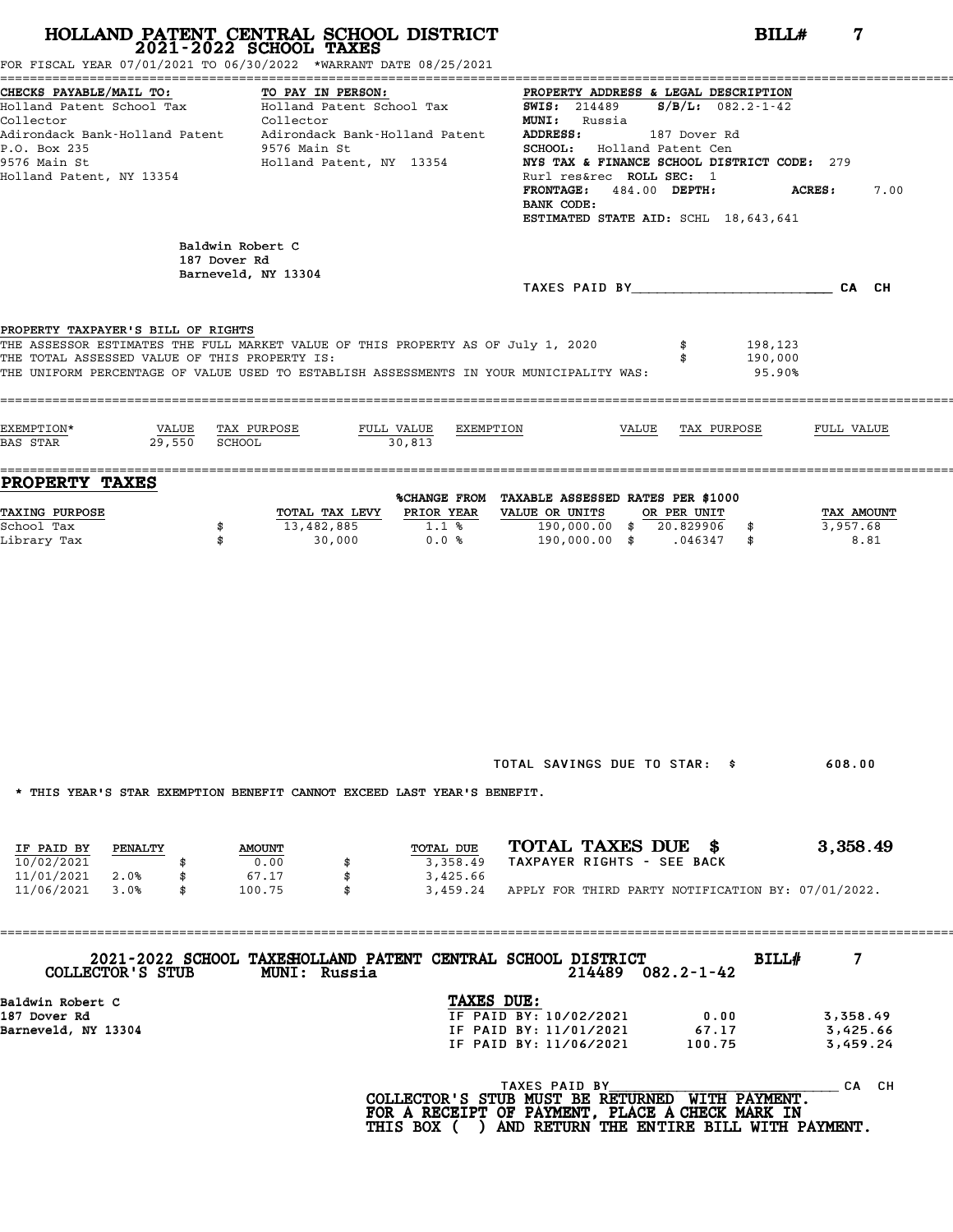| HOLLAND PATENT CENTRAL SCHOOL DISTRICT<br>2021-2022 SCHOOL TAXES<br>FOR FISCAL YEAR 07/01/2021 TO 06/30/2022 *WARRANT DATE 08/25/2021                                                                                                                                                                                                            | BILLH<br>8                                    |                                                                                                                                        |                                                                                                                                                                                                                                       |                                  |  |  |  |
|--------------------------------------------------------------------------------------------------------------------------------------------------------------------------------------------------------------------------------------------------------------------------------------------------------------------------------------------------|-----------------------------------------------|----------------------------------------------------------------------------------------------------------------------------------------|---------------------------------------------------------------------------------------------------------------------------------------------------------------------------------------------------------------------------------------|----------------------------------|--|--|--|
| CHECKS PAYABLE/MAIL TO:<br>TO PAY IN PERSON:<br>Holland Patent School Tax (Elland Patent School Tax 5WIS: 214489 5/B/L: 077.3-1-38.1<br>Collector<br>Collector<br>Adirondack Bank-Holland Patent Adirondack Bank-Holland Patent ADDRESS:<br>P.O. Box 235<br>9576 Main St<br>Holland Patent, NY 13354<br>9576 Main St<br>Holland Patent, NY 13354 |                                               | <b>MUNI:</b> Russia<br><b>FRONTAGE:</b><br>BANK CODE:                                                                                  | PROPERTY ADDRESS & LEGAL DESCRIPTION<br>361 Elm Flats Rd<br>SCHOOL: Holland Patent Cen<br>NYS TAX & FINANCE SCHOOL DISTRICT CODE: 279<br>Rurl res&rec ROLL SEC: 1<br>DEPTH:<br>$ACRES:$ 43.40<br>ESTIMATED STATE AID: SCHL 18,643,641 |                                  |  |  |  |
| Casper Joshua<br>Casper Shanon<br>361 Elm Flats Rd<br>Cold Brook, NY 13324                                                                                                                                                                                                                                                                       |                                               | TAXES PAID BY TAND AND TAXES PAID BY                                                                                                   |                                                                                                                                                                                                                                       |                                  |  |  |  |
| PROPERTY TAXPAYER'S BILL OF RIGHTS<br>THE ASSESSOR ESTIMATES THE FULL MARKET VALUE OF THIS PROPERTY AS OF July 1, 2020<br>THE TOTAL ASSESSED VALUE OF THIS PROPERTY IS:<br>THE UNIFORM PERCENTAGE OF VALUE USED TO ESTABLISH ASSESSMENTS IN YOUR MUNICIPALITY WAS:                                                                               |                                               |                                                                                                                                        | 125,130<br>120,000<br>95.90%                                                                                                                                                                                                          |                                  |  |  |  |
| EXEMPTION*<br>VALUE TAX PURPOSE<br>BAS STAR 29,550 SCHOOL<br>$-30,813$                                                                                                                                                                                                                                                                           | FULL VALUE EXEMPTION                          |                                                                                                                                        | VALUE TAX PURPOSE                                                                                                                                                                                                                     | FULL VALUE                       |  |  |  |
| PROPERTY TAXES                                                                                                                                                                                                                                                                                                                                   |                                               |                                                                                                                                        |                                                                                                                                                                                                                                       |                                  |  |  |  |
| <b>TAXING PURPOSE</b><br>TOTAL TAX LEVY PRIOR YEAR<br>13,482,885<br>School Tax<br>\$<br>Library Tax<br>\$<br>30,000                                                                                                                                                                                                                              | 1.1%<br>0.0%                                  | %CHANGE FROM TAXABLE ASSESSED RATES PER \$1000<br>VALUE OR UNITS OR PER UNIT<br>120,000.00 \$ 20.829906 \$<br>120,000.00 \$ .046347 \$ |                                                                                                                                                                                                                                       | TAX AMOUNT<br>2,499.59<br>5.56   |  |  |  |
| * THIS YEAR'S STAR EXEMPTION BENEFIT CANNOT EXCEED LAST YEAR'S BENEFIT.                                                                                                                                                                                                                                                                          |                                               | TOTAL SAVINGS DUE TO STAR: \$                                                                                                          |                                                                                                                                                                                                                                       | 608.00                           |  |  |  |
|                                                                                                                                                                                                                                                                                                                                                  |                                               |                                                                                                                                        |                                                                                                                                                                                                                                       |                                  |  |  |  |
| IF PAID BY<br>PENALTY<br><b>AMOUNT</b><br>10/02/2021<br>0.00<br>11/01/2021<br>2.0%<br>\$<br>37.94<br>\$<br>11/06/2021<br>3.0%<br>\$<br>56.91                                                                                                                                                                                                     | TOTAL DUE<br>1,897.15<br>1,935.09<br>1,954.06 | TOTAL TAXES DUE \$<br>TAXPAYER RIGHTS - SEE BACK<br>APPLY FOR THIRD PARTY NOTIFICATION BY: 07/01/2022.                                 |                                                                                                                                                                                                                                       | 1,897.15                         |  |  |  |
| 2021-2022 SCHOOL TAXESHOLLAND PATENT CENTRAL SCHOOL DISTRICT<br>COLLECTOR'S STUB<br>MUNI: Russia                                                                                                                                                                                                                                                 |                                               | 214489 077.3-1-38.1                                                                                                                    | BILL#                                                                                                                                                                                                                                 | 8                                |  |  |  |
| Casper Joshua<br>Casper Shanon<br>361 Elm Flats Rd<br>Cold Brook, NY 13324                                                                                                                                                                                                                                                                       | TAXES DUE:                                    | IF PAID BY: 10/02/2021<br>IF PAID BY: 11/01/2021<br>IF PAID BY: 11/06/2021                                                             | 0.00<br>37.94<br>56.91                                                                                                                                                                                                                | 1,897.15<br>1,935.09<br>1,954.06 |  |  |  |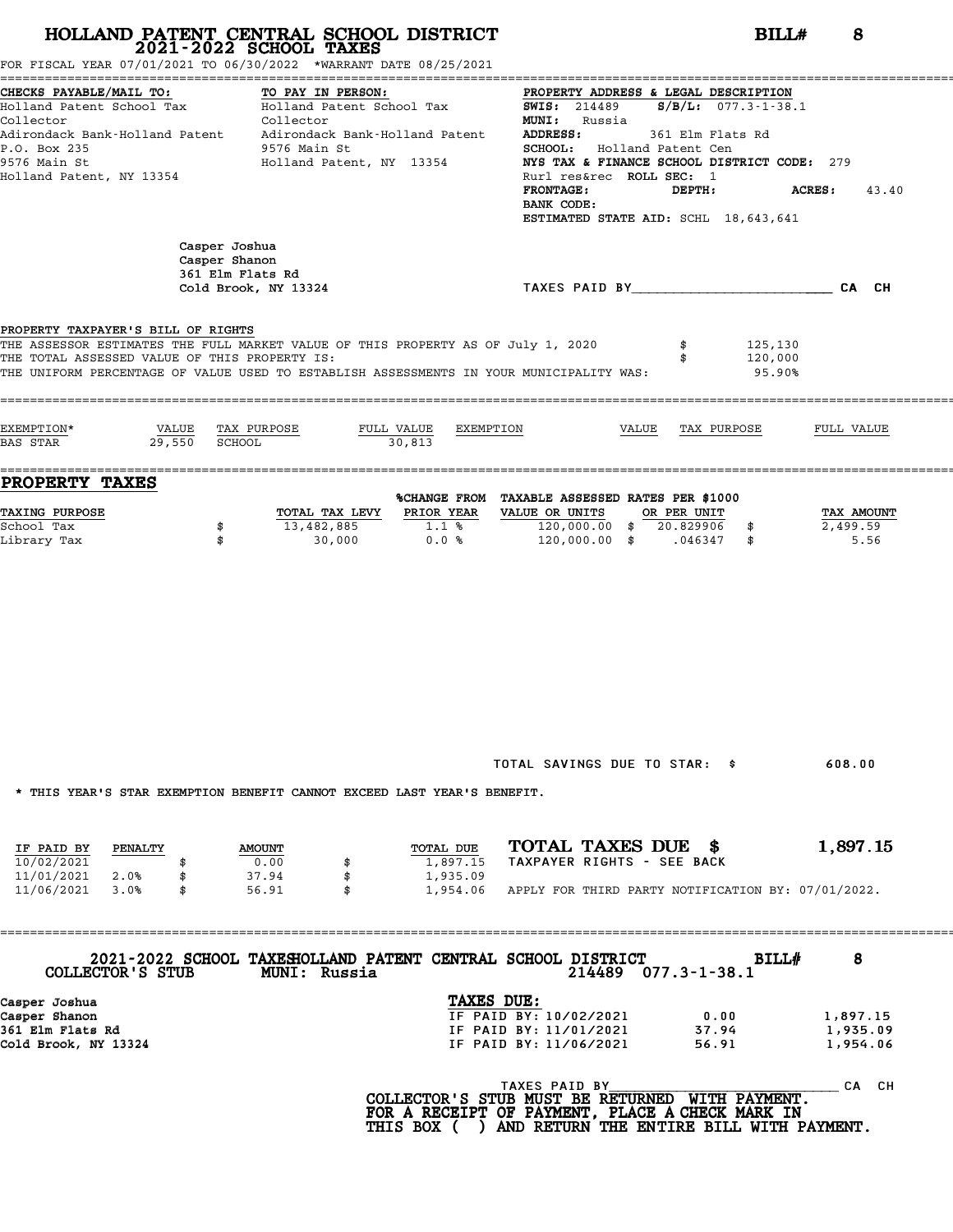FOR FISCAL YEAR 07/01/2021 TO 06/30/2022 \*WARRANT DATE 08/25/2021

|                                                                   | CHECKS PAYABLE/MAIL TO:             TO PAY IN PERSON:                 PROPERTY ADDRESS & LEGAL DESCRIPTION |                                             |                       |               |       |
|-------------------------------------------------------------------|------------------------------------------------------------------------------------------------------------|---------------------------------------------|-----------------------|---------------|-------|
|                                                                   | Holland Patent School Tax           Holland Patent School Tax                                              | <b>SWIS:</b> 214489                         | $S/B/L: 082.4-1-18$   |               |       |
| Collector<br><b>Collector</b>                                     |                                                                                                            | <b>MUNI:</b><br>Russia                      |                       |               |       |
| Adirondack Bank-Holland Patent     Adirondack Bank-Holland Patent | <b>ADDRESS:</b>                                                                                            |                                             | 252 Partridge Hill Rd |               |       |
| P.O. Box 235                                                      | 9576 Main St                                                                                               | <b>SCHOOL:</b> Holland Patent Cen           |                       |               |       |
| 9576 Main St                                                      | Holland Patent, NY 13354                                                                                   | NYS TAX & FINANCE SCHOOL DISTRICT CODE: 279 |                       |               |       |
| Holland Patent, NY 13354                                          |                                                                                                            | Seasonal res ROLL SEC: 1                    |                       |               |       |
|                                                                   |                                                                                                            | FRONTAGE:                                   |                       | DEPTH: ACRES: | 17.50 |
|                                                                   |                                                                                                            | BANK CODE:                                  |                       |               |       |
|                                                                   |                                                                                                            | ESTIMATED STATE AID: SCHL 18,643,641        |                       |               |       |
| Clarke Ann                                                        | 175 W 73rd St Apt 14A<br>New York, NY 10023                                                                |                                             |                       |               |       |
|                                                                   |                                                                                                            | TAXES PAID BY TAXES                         |                       |               | CA CH |
| PROPERTY TAXPAYER'S BILL OF RIGHTS                                |                                                                                                            |                                             |                       |               |       |
|                                                                   | THE ASSESSOR ESTIMATES THE FULL MARKET VALUE OF THIS PROPERTY AS OF July 1, 2020                           |                                             |                       | 85,506        |       |
| THE TOTAL ASSESSED VALUE OF THIS PROPERTY IS:                     |                                                                                                            |                                             |                       | 82,000        |       |
|                                                                   | THE UNIFORM PERCENTAGE OF VALUE USED TO ESTABLISH ASSESSMENTS IN YOUR MUNICIPALITY WAS:                    |                                             |                       | 95.90%        |       |
|                                                                   |                                                                                                            |                                             |                       |               |       |

|                | <b>%CHANGE FROM</b> |                |                                |             |                                   |
|----------------|---------------------|----------------|--------------------------------|-------------|-----------------------------------|
| TOTAL TAX LEVY | PRIOR YEAR          | VALUE OR UNITS |                                |             | TAX AMOUNT                        |
| 13,482,885     | 1.1%                |                | 20.829906                      |             | 1,708.05                          |
| 30,000         | 0.0%                |                | .046347                        | \$          | 3.80                              |
|                |                     |                | 82,000.00 \$<br>$82,000.00$ \$ | OR PER UNIT | TAXABLE ASSESSED RATES PER \$1000 |

| IF PAID BY | PENALTY | <b>AMOUNT</b> | TOTAL DUE | TOTAL TAXES DUE \$                                 | 1,711.85 |
|------------|---------|---------------|-----------|----------------------------------------------------|----------|
| 10/02/2021 |         | 0.00          | 1,711.85  | TAXPAYER RIGHTS - SEE BACK                         |          |
| 11/01/2021 | 2.0%    | 34.24         | 1,746.09  |                                                    |          |
| 11/06/2021 | 3.0%    | 51.36         | 1,763.21  | APPLY FOR THIRD PARTY NOTIFICATION BY: 07/01/2022. |          |

| 2021-2022 SCHOOL TAXESHOLLAND PATENT CENTRAL SCHOOL DISTRICT<br>BILLH<br>9<br>214489<br>$082.4 - 1 - 18$<br>COLLECTOR'S STUB<br>MUNI: Russia |  |
|----------------------------------------------------------------------------------------------------------------------------------------------|--|
| TAXES DUE:<br>Clarke Ann                                                                                                                     |  |
| 175 W 73rd St Apt 14A<br>IF PAID BY: 10/02/2021<br>1,711.85<br>0.00                                                                          |  |
| 1,746.09<br>New York, NY 10023<br>IF PAID BY: 11/01/2021<br>34.24                                                                            |  |
| 1,763.21<br>IF PAID BY: 11/06/2021<br>51.36                                                                                                  |  |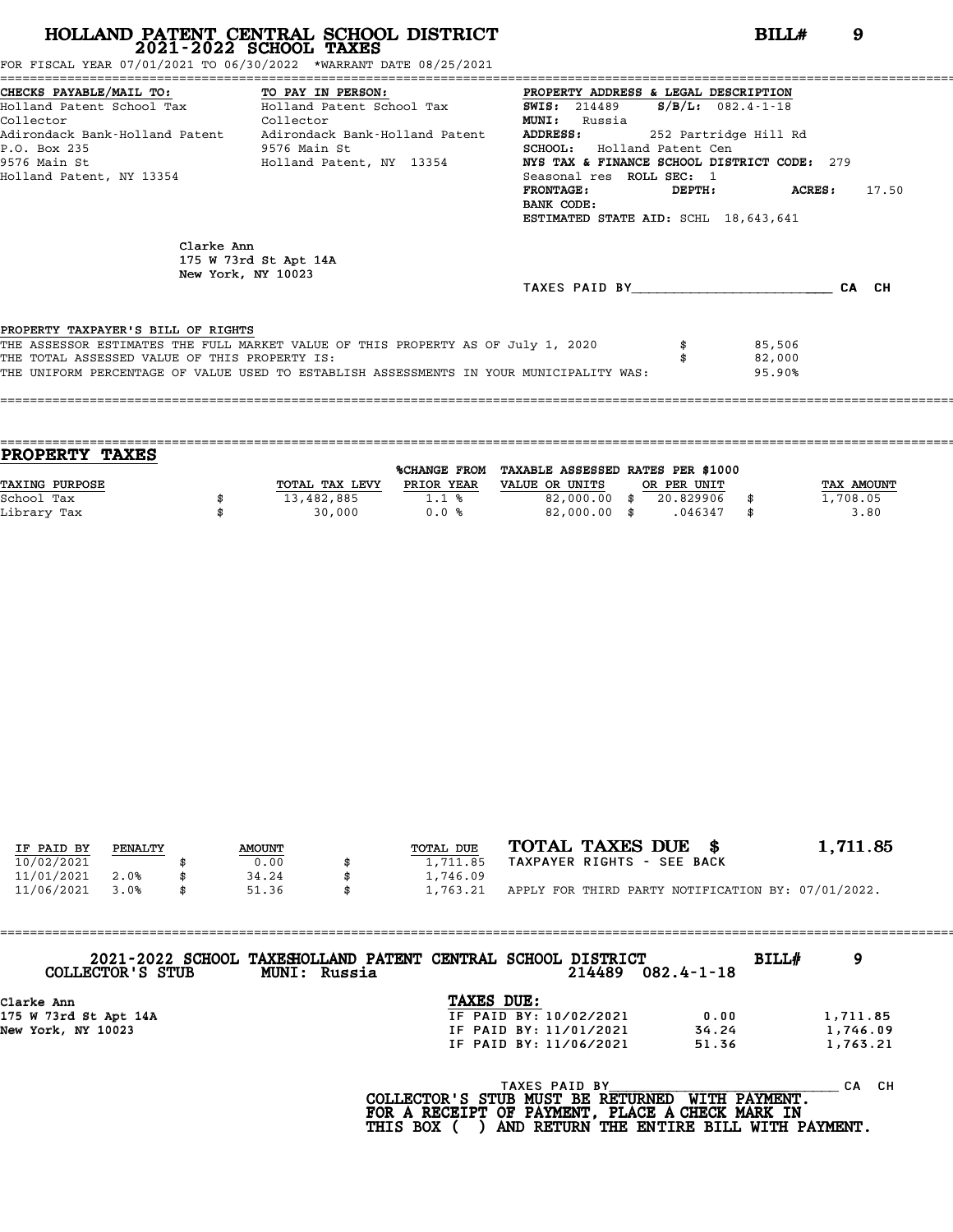FOR FISCAL YEAR 07/01/2021 TO 06/30/2022 \*WARRANT DATE 08/25/2021

|                                               | CHECKS PAYABLE/MAIL TO: TO PAY IN PERSON:                                               |                                             | PROPERTY ADDRESS & LEGAL DESCRIPTION           |  |  |  |  |  |
|-----------------------------------------------|-----------------------------------------------------------------------------------------|---------------------------------------------|------------------------------------------------|--|--|--|--|--|
|                                               | Holland Patent School Tax Molland Patent School Tax                                     |                                             | <b>SWIS:</b> 214489 <b>S/B/L:</b> 082.4-1-12.1 |  |  |  |  |  |
| Collector                                     | Collector                                                                               | <b>MUNI:</b><br>Russia                      |                                                |  |  |  |  |  |
|                                               | Adirondack Bank-Holland Patent Adirondack Bank-Holland Patent ADDRESS:                  |                                             | 463 Partridge Hill Rd                          |  |  |  |  |  |
| P.O. Box 235                                  | 9576 Main St                                                                            | <b>SCHOOL:</b> Holland Patent Cen           |                                                |  |  |  |  |  |
|                                               | 9576 Main St                           Holland Patent, NY 13354                         | NYS TAX & FINANCE SCHOOL DISTRICT CODE: 279 |                                                |  |  |  |  |  |
| Holland Patent, NY 13354                      |                                                                                         | Rural res&aq ROLL SEC: 1                    |                                                |  |  |  |  |  |
|                                               |                                                                                         | <b>FRONTAGE:</b>                            | DEPTH: ACRES:<br>103.73                        |  |  |  |  |  |
|                                               |                                                                                         | BANK CODE:                                  |                                                |  |  |  |  |  |
|                                               |                                                                                         | ESTIMATED STATE AID: SCHL 18,643,641        |                                                |  |  |  |  |  |
|                                               | Clarke Catherine B<br>Clarke M<br>469 Partridge Hill Rd<br>Barneveld, NY 13304          | TAXES PAID BY CA CH                         |                                                |  |  |  |  |  |
| PROPERTY TAXPAYER'S BILL OF RIGHTS            |                                                                                         |                                             |                                                |  |  |  |  |  |
|                                               | THE ASSESSOR ESTIMATES THE FULL MARKET VALUE OF THIS PROPERTY AS OF July 1, 2020        |                                             | 286,757                                        |  |  |  |  |  |
| THE TOTAL ASSESSED VALUE OF THIS PROPERTY IS: |                                                                                         |                                             | 275,000                                        |  |  |  |  |  |
|                                               | THE UNIFORM PERCENTAGE OF VALUE USED TO ESTABLISH ASSESSMENTS IN YOUR MUNICIPALITY WAS: |                                             | 95.90%                                         |  |  |  |  |  |
|                                               |                                                                                         |                                             |                                                |  |  |  |  |  |

| <b>PROPERTY</b><br><b>TAXES</b> |                |                     |                                   |             |             |
|---------------------------------|----------------|---------------------|-----------------------------------|-------------|-------------|
|                                 |                | <b>%CHANGE FROM</b> | TAXABLE ASSESSED RATES PER \$1000 |             |             |
| TAXING PURPOSE                  | TOTAL TAX LEVY | PRIOR YEAR          | VALUE OR UNITS                    | OR PER UNIT | TAX AMOUNT  |
| School Tax                      | 13,482,885     | 1.1%                | 275,000.00 \$                     | 20.829906   | 5,728.22    |
| Library Tax                     | 30,000         | 0.0%                | 275,000.00 \$                     | .046347     | \$<br>12.75 |
|                                 |                |                     |                                   |             |             |

====================================================================================================================================

| IF PAID BY | PENALTY | <b>AMOUNT</b> | TOTAL DUE | TOTAL TAXES DUE \$                                 | 5,740.97 |
|------------|---------|---------------|-----------|----------------------------------------------------|----------|
| 10/02/2021 |         | 0.00          | 5,740.97  | TAXPAYER RIGHTS - SEE BACK                         |          |
| 11/01/2021 | 2.0%    | 114.82        | 5,855.79  |                                                    |          |
| 11/06/2021 | 3.0%    | \$<br>172.23  | 5,913.20  | APPLY FOR THIRD PARTY NOTIFICATION BY: 07/01/2022. |          |

| COLLECTOR'S STUB<br>MUNI: Russia | 2021-2022 SCHOOL TAXESHOLLAND PATENT CENTRAL SCHOOL DISTRICT<br>214489 | BILLH<br>$082.4 - 1 - 12.1$ | 10              |
|----------------------------------|------------------------------------------------------------------------|-----------------------------|-----------------|
| Clarke Catherine B               | TAXES DUE:                                                             |                             |                 |
| Clarke M                         | IF PAID BY: 10/02/2021                                                 | 0.00                        | 5,740.97        |
| 469 Partridge Hill Rd            | IF PAID BY: 11/01/2021                                                 | 114.82                      | 5,855.79        |
| Parnavald NV 12204               | TE DATN RV, 11/06/2001                                                 | 172.23                      | <b>5 Q13 20</b> |

Barneveld, NY 13304 IF PAID BY: 11/06/2021 172.23 5,913.20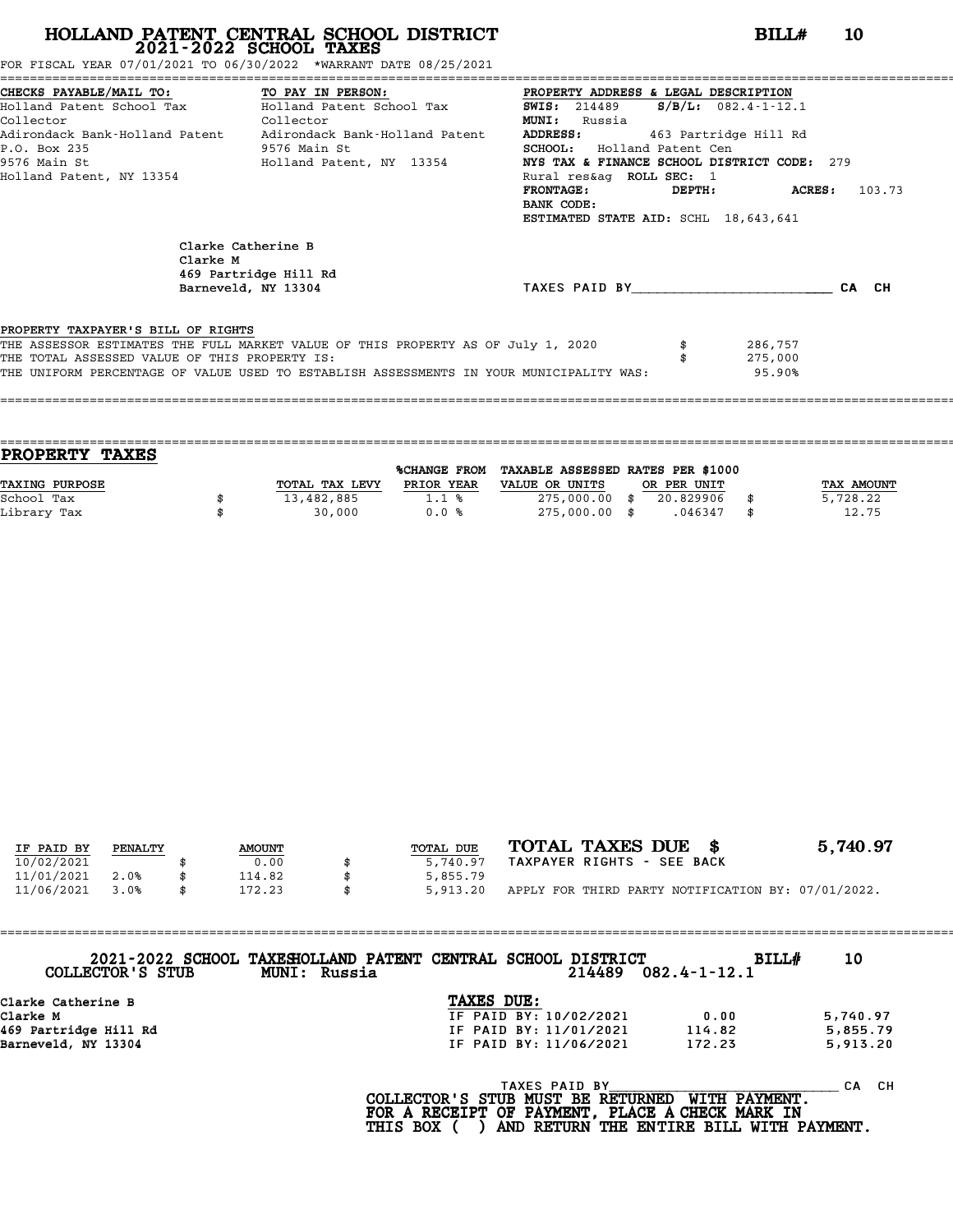FOR FISCAL YEAR 07/01/2021 TO 06/30/2022 \*WARRANT DATE 08/25/2021

|                                               | CHECKS PAYABLE/MAIL TO:             TO PAY IN PERSON:             PROPERTY ADDRESS & LEGAL DESCRIPTION |                                                      |                             |  |
|-----------------------------------------------|--------------------------------------------------------------------------------------------------------|------------------------------------------------------|-----------------------------|--|
|                                               |                                                                                                        | <b>SWIS:</b> 214489 <b>S/B/L:</b> $082.4 - 1 - 12.1$ |                             |  |
| Collector<br><b>Collector</b>                 |                                                                                                        | <b>MUNI:</b><br>Russia                               |                             |  |
|                                               | Adirondack Bank-Holland Patent Adirondack Bank-Holland Patent                                          | <b>ADDRESS:</b>                                      | 463 Partridge Hill Rd       |  |
| P.O. Box 235                                  | 9576 Main St                                                                                           | <b>SCHOOL:</b> Holland Patent Cen                    |                             |  |
|                                               | 9576 Main St                             Holland Patent, NY 13354                                      | NYS TAX & FINANCE SCHOOL DISTRICT CODE: 279          |                             |  |
| Holland Patent, NY 13354                      |                                                                                                        | Rural res&aq ROLL SEC: 1                             |                             |  |
|                                               |                                                                                                        | $\tt FRONTAGE:$                                      | <b>DEPTH:</b> ACRES: 103.73 |  |
|                                               |                                                                                                        | BANK CODE:                                           |                             |  |
|                                               |                                                                                                        | ESTIMATED STATE AID: SCHL 18,643,641                 |                             |  |
| Clarke M. Ann                                 | 175 W 73rd St Apt 14A<br>New York, NY 10023                                                            |                                                      |                             |  |
|                                               |                                                                                                        | TAXES PAID BY CA CH                                  |                             |  |
| PROPERTY TAXPAYER'S BILL OF RIGHTS            |                                                                                                        |                                                      |                             |  |
|                                               | THE ASSESSOR ESTIMATES THE FULL MARKET VALUE OF THIS PROPERTY AS OF July 1, 2020                       |                                                      | 286,757                     |  |
| THE TOTAL ASSESSED VALUE OF THIS PROPERTY IS: |                                                                                                        |                                                      | 275,000                     |  |
|                                               | THE UNIFORM PERCENTAGE OF VALUE USED TO ESTABLISH ASSESSMENTS IN YOUR MUNICIPALITY WAS:                |                                                      | 95.90%                      |  |
|                                               |                                                                                                        |                                                      |                             |  |
|                                               |                                                                                                        |                                                      |                             |  |

|                | <b>%CHANGE FROM</b> |                |                                  |             |                                   |
|----------------|---------------------|----------------|----------------------------------|-------------|-----------------------------------|
| TOTAL TAX LEVY | PRIOR YEAR          | VALUE OR UNITS |                                  |             | TAX AMOUNT                        |
| 13,482,885     | 1.1%                |                | 20.829906                        |             | 5,728.22                          |
| 30,000         | 0.0%                |                | .046347                          | \$          | 12.75                             |
|                |                     |                | 275,000.00 \$<br>$275,000.00$ \$ | OR PER UNIT | TAXABLE ASSESSED RATES PER \$1000 |

| IF PAID BY | PENALTY | <b>AMOUNT</b> | TOTAL DUE | TOTAL TAXES DUE \$                                 | 5,740.97 |
|------------|---------|---------------|-----------|----------------------------------------------------|----------|
| 10/02/2021 |         | 0.00          | 5,740.97  | TAXPAYER RIGHTS - SEE BACK                         |          |
| 11/01/2021 | 2.0%    | 114.82        | 5,855.79  |                                                    |          |
| 11/06/2021 | 3.0%    | \$<br>172.23  | 5,913.20  | APPLY FOR THIRD PARTY NOTIFICATION BY: 07/01/2022. |          |
|            |         |               |           |                                                    |          |

| COLLECTOR'S STUB      | 2021-2022 SCHOOL TAXESHOLLAND PATENT CENTRAL SCHOOL DISTRICT<br><b>MUNI :</b><br>Russia |                        | 214489 | $082.4 - 1 - 12.1$ | <b>BILL#</b> | 10       |
|-----------------------|-----------------------------------------------------------------------------------------|------------------------|--------|--------------------|--------------|----------|
| Clarke M. Ann         |                                                                                         | TAXES DUE:             |        |                    |              |          |
| 175 W 73rd St Apt 14A |                                                                                         | IF PAID BY: 10/02/2021 |        | 0.00               |              | 5,740.97 |

| COPPECION 5 SIGR      | MUNI: KUSSIA | Z14489                 | U82.4-1-12.1 |          |
|-----------------------|--------------|------------------------|--------------|----------|
| Clarke M. Ann         |              | TAXES DUE:             |              |          |
| 175 W 73rd St Apt 14A |              | IF PAID BY: 10/02/2021 | 0.00         | 5,740.97 |
| New York, NY 10023    |              | IF PAID BY: 11/01/2021 | 114.82       | 5,855.79 |
|                       |              | IF PAID BY: 11/06/2021 | 172.23       | 5,913.20 |
|                       |              |                        |              |          |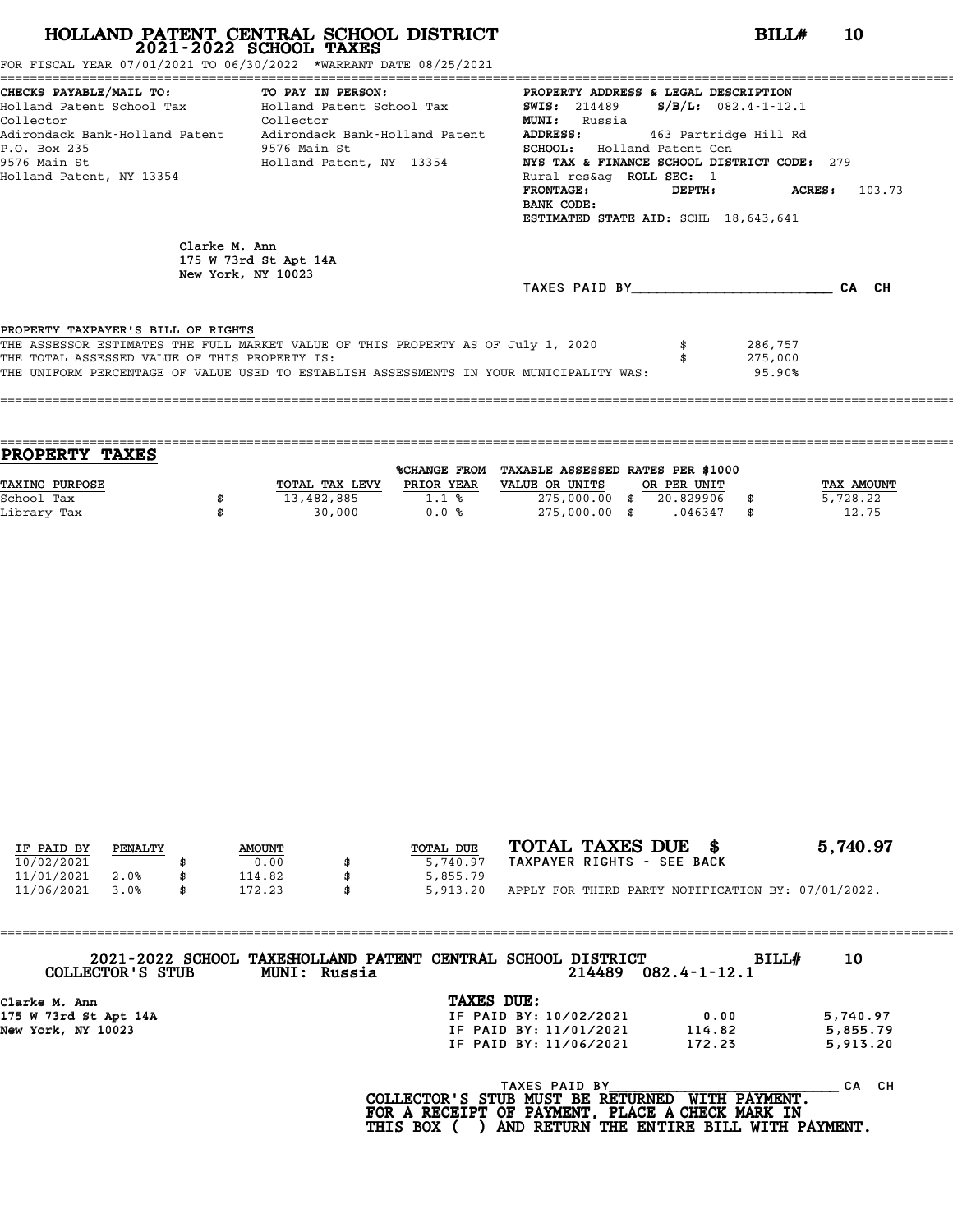FOR FISCAL YEAR 07/01/2021 TO 06/30/2022 \*WARRANT DATE 08/25/2021

|                                                       | CHECKS PAYABLE/MAIL TO: TO PAY IN PERSON:                                               | PROPERTY ADDRESS & LEGAL DESCRIPTION        |                         |       |      |
|-------------------------------------------------------|-----------------------------------------------------------------------------------------|---------------------------------------------|-------------------------|-------|------|
|                                                       | Holland Patent School Tax           Holland Patent School Tax                           | <b>SWIS:</b> 214489                         | $S/B/L: 082.2 - 1 - 50$ |       |      |
| Collector<br><b>Collector</b>                         |                                                                                         | <b>MUNI:</b><br>Russia                      |                         |       |      |
|                                                       | Adirondack Bank-Holland Patent     Adirondack Bank-Holland Patent                       | <b>ADDRESS:</b><br>117 Simpson Rd           |                         |       |      |
| P.O. Box 235                                          | 9576 Main St                                                                            | <b>SCHOOL:</b> Holland Patent Cen           |                         |       |      |
| 9576 Main St                                          | Holland Patent, NY 13354                                                                | NYS TAX & FINANCE SCHOOL DISTRICT CODE: 279 |                         |       |      |
| Holland Patent, NY 13354                              |                                                                                         | 1 Family Res ROLL SEC: 1                    |                         |       |      |
|                                                       |                                                                                         | FRONTAGE:                                   | DEPTH: ACRES:           |       | 6.40 |
|                                                       |                                                                                         | BANK CODE:                                  |                         |       |      |
|                                                       |                                                                                         | ESTIMATED STATE AID: SCHL 18,643,641        |                         |       |      |
| Conley Wendy Jo<br>117 Simpson Rd<br>Russia, NY 13304 |                                                                                         |                                             |                         |       |      |
|                                                       |                                                                                         | TAXES PAID BY TAXES                         |                         | CA CH |      |
| PROPERTY TAXPAYER'S BILL OF RIGHTS                    |                                                                                         |                                             |                         |       |      |
|                                                       | THE ASSESSOR ESTIMATES THE FULL MARKET VALUE OF THIS PROPERTY AS OF July 1, 2020        |                                             | 179,353                 |       |      |
| THE TOTAL ASSESSED VALUE OF THIS PROPERTY IS:         |                                                                                         |                                             | 172,000                 |       |      |
|                                                       | THE UNIFORM PERCENTAGE OF VALUE USED TO ESTABLISH ASSESSMENTS IN YOUR MUNICIPALITY WAS: |                                             | 95.90%                  |       |      |
|                                                       |                                                                                         |                                             |                         |       |      |
|                                                       |                                                                                         |                                             |                         |       |      |

| <b>TAXES</b><br><b>PROPERTY</b> |                |                     |                                   |             |            |
|---------------------------------|----------------|---------------------|-----------------------------------|-------------|------------|
|                                 |                | <b>%CHANGE FROM</b> | TAXABLE ASSESSED RATES PER \$1000 |             |            |
| <b>TAXING PURPOSE</b>           | TOTAL TAX LEVY | PRIOR YEAR          | VALUE OR UNITS                    | OR PER UNIT | TAX AMOUNT |
| School Tax                      | 13,482,885     | 1.1%                | $172,000.00$ \$                   | 20.829906   | 3,582.74   |
| Library Tax                     | 30,000         | 0.0%                | $172,000.00$ \$                   | .046347     | \$<br>7.97 |
|                                 |                |                     |                                   |             |            |

| IF PAID BY | PENALTY | <b>AMOUNT</b> | TOTAL DUE | TOTAL TAXES DUE \$                                 | 3,590.71 |
|------------|---------|---------------|-----------|----------------------------------------------------|----------|
| 10/02/2021 |         | 0.00          | 3,590.71  | TAXPAYER RIGHTS - SEE BACK                         |          |
| 11/01/2021 | 2.0%    | 71.81         | 3,662.52  |                                                    |          |
| 11/06/2021 | 3.0%    | \$<br>107.72  | 3,698.43  | APPLY FOR THIRD PARTY NOTIFICATION BY: 07/01/2022. |          |

| COLLECTOR'S STUB | 2021-2022 SCHOOL TAXESHOLLAND PATENT CENTRAL SCHOOL DISTRICT<br>MUNI: Russia |                                       |               | 214489                 | $082.2 - 1 - 50$    | BILL# | 11        |
|------------------|------------------------------------------------------------------------------|---------------------------------------|---------------|------------------------|---------------------|-------|-----------|
| Conley Wendy Jo  |                                                                              | TAXES DUE:                            |               |                        |                     |       |           |
| 117 Simpson Rd   |                                                                              |                                       |               | IF PAID BY: 10/02/2021 | 0.00                |       | 3,590.71  |
| Russia, NY 13304 |                                                                              |                                       |               | IF PAID BY: 11/01/2021 | 71.81               |       | 3,662.52  |
|                  |                                                                              |                                       |               | IF PAID BY: 11/06/2021 | 107.72              |       | 3,698.43  |
|                  |                                                                              | $COT$ הקווסזוייקס קס ישטווא מזויים וכ | TAXES PAID BY |                        | <b>MTTU DAVMPNT</b> |       | CH.<br>CА |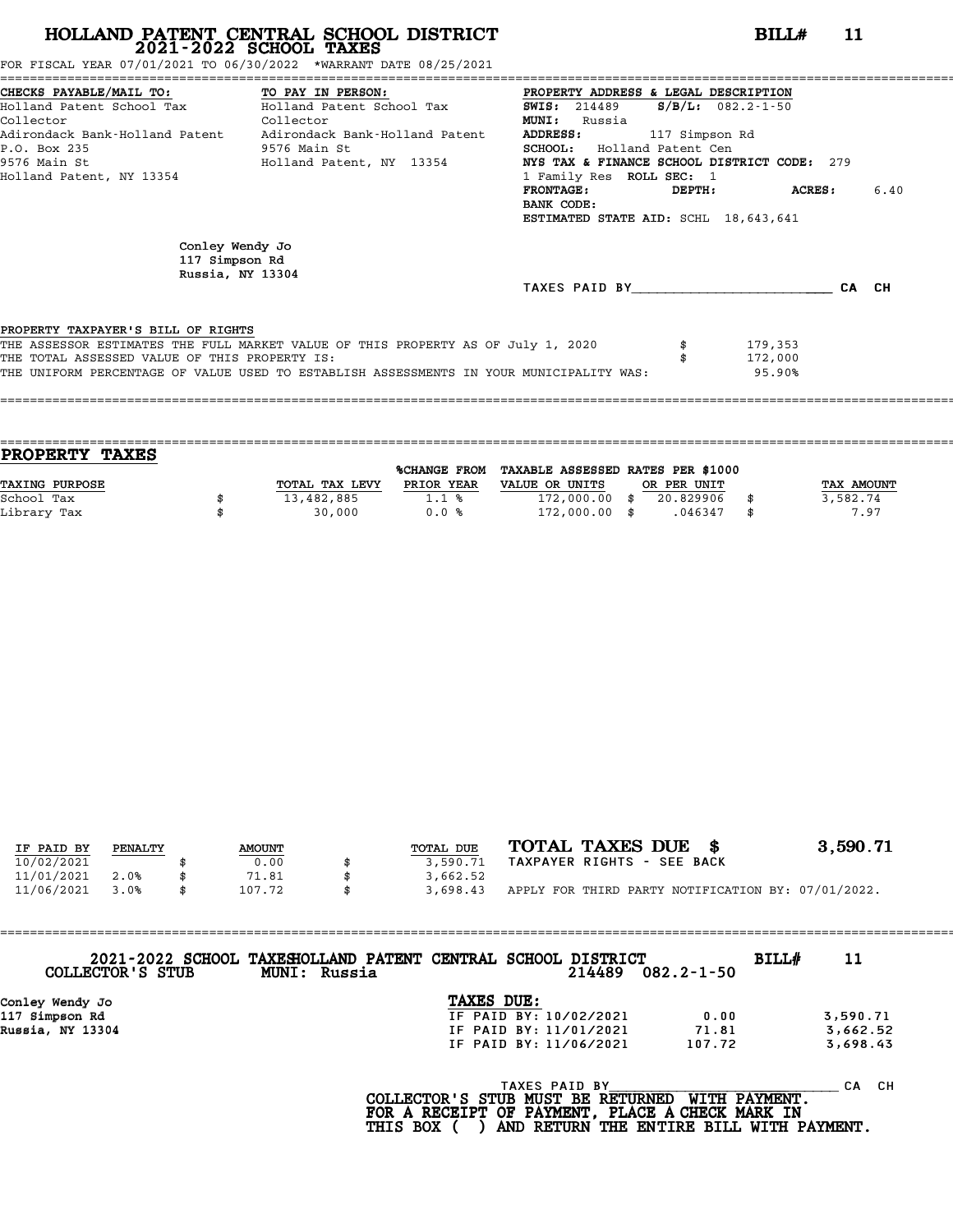FOR FISCAL YEAR 07/01/2021 TO 06/30/2022 \*WARRANT DATE 08/25/2021

|                                                       | CHECKS PAYABLE/MAIL TO: TO PAY IN PERSON:                                               | PROPERTY ADDRESS & LEGAL DESCRIPTION        |            |                         |       |       |
|-------------------------------------------------------|-----------------------------------------------------------------------------------------|---------------------------------------------|------------|-------------------------|-------|-------|
|                                                       | Holland Patent School Tax           Holland Patent School Tax                           | <b>SWIS:</b> 214489                         |            | $S/B/L: 082.2 - 1 - 52$ |       |       |
| Collector<br><b>Collector</b>                         |                                                                                         | <b>MUNI:</b><br>Russia                      |            |                         |       |       |
|                                                       | Adirondack Bank-Holland Patent     Adirondack Bank-Holland Patent                       | ADDRESS:                                    | Simpson Rd |                         |       |       |
| P.O. Box 235                                          | 9576 Main St                                                                            | <b>SCHOOL:</b> Holland Patent Cen           |            |                         |       |       |
| 9576 Main St                                          | Holland Patent, NY 13354                                                                | NYS TAX & FINANCE SCHOOL DISTRICT CODE: 279 |            |                         |       |       |
| Holland Patent, NY 13354                              |                                                                                         | Vacant rural ROLL SEC: 1                    |            |                         |       |       |
|                                                       |                                                                                         | <b>FRONTAGE:</b>                            |            | DEPTH: ACRES:           |       | 22.00 |
|                                                       |                                                                                         | BANK CODE:                                  |            |                         |       |       |
|                                                       |                                                                                         | ESTIMATED STATE AID: SCHL 18,643,641        |            |                         |       |       |
| Conley Wendy Jo<br>117 Simpson Rd<br>Russia, NY 13304 |                                                                                         |                                             |            |                         |       |       |
|                                                       |                                                                                         | TAXES PAID BY TAXES                         |            |                         | CA CH |       |
| PROPERTY TAXPAYER'S BILL OF RIGHTS                    |                                                                                         |                                             |            |                         |       |       |
|                                                       | THE ASSESSOR ESTIMATES THE FULL MARKET VALUE OF THIS PROPERTY AS OF July 1, 2020        |                                             |            | 42,544                  |       |       |
| THE TOTAL ASSESSED VALUE OF THIS PROPERTY IS:         |                                                                                         |                                             |            | 40,800                  |       |       |
|                                                       | THE UNIFORM PERCENTAGE OF VALUE USED TO ESTABLISH ASSESSMENTS IN YOUR MUNICIPALITY WAS: |                                             |            | 95.90%                  |       |       |
|                                                       |                                                                                         |                                             |            |                         |       |       |
|                                                       |                                                                                         |                                             |            |                         |       |       |

| <b>TAXES</b><br><b>PROPERTY</b> |                |                     |                                   |             |            |
|---------------------------------|----------------|---------------------|-----------------------------------|-------------|------------|
|                                 |                | <b>%CHANGE FROM</b> | TAXABLE ASSESSED RATES PER \$1000 |             |            |
| <b>TAXING PURPOSE</b>           | TOTAL TAX LEVY | PRIOR YEAR          | VALUE OR UNITS                    | OR PER UNIT | TAX AMOUNT |
| School Tax                      | 13,482,885     | 1.1%                | $40,800.00$ \$                    | 20.829906   | 849.86     |
| Library Tax                     | 30,000         | 0.0%                | $40,800.00$ \$                    | .046347     | \$<br>1.89 |
|                                 |                |                     |                                   |             |            |

| IF PAID BY | PENALTY | <b>AMOUNT</b> | TOTAL DUE | TOTAL TAXES DUE \$                                 | 851.75 |
|------------|---------|---------------|-----------|----------------------------------------------------|--------|
|            |         |               |           | TAXPAYER RIGHTS - SEE BACK                         |        |
| 10/02/2021 |         | 0.00          | 851.75    |                                                    |        |
| 11/01/2021 | 2.0%    | 17.04         | 868.79    |                                                    |        |
| 11/06/2021 | 3.0%    | \$<br>25.55   | 877.30    | APPLY FOR THIRD PARTY NOTIFICATION BY: 07/01/2022. |        |

| COLLECTOR'S STUB | 2021-2022 SCHOOL TAXESHOLLAND PATENT CENTRAL SCHOOL DISTRICT<br>MUNI: Russia |                        | 214489        | $082.2 - 1 - 52$ | BILL# | 12        |
|------------------|------------------------------------------------------------------------------|------------------------|---------------|------------------|-------|-----------|
|                  |                                                                              |                        |               |                  |       |           |
| Conley Wendy Jo  |                                                                              | TAXES DUE:             |               |                  |       |           |
| 117 Simpson Rd   |                                                                              | IF PAID BY: 10/02/2021 |               | 0.00             |       | 851.75    |
| Russia, NY 13304 |                                                                              | IF PAID BY: 11/01/2021 |               | 17.04            |       | 868.79    |
|                  |                                                                              | IF PAID BY: 11/06/2021 |               | 25.55            |       | 877.30    |
|                  |                                                                              |                        | TAXES PAID BY |                  |       | CH.<br>CА |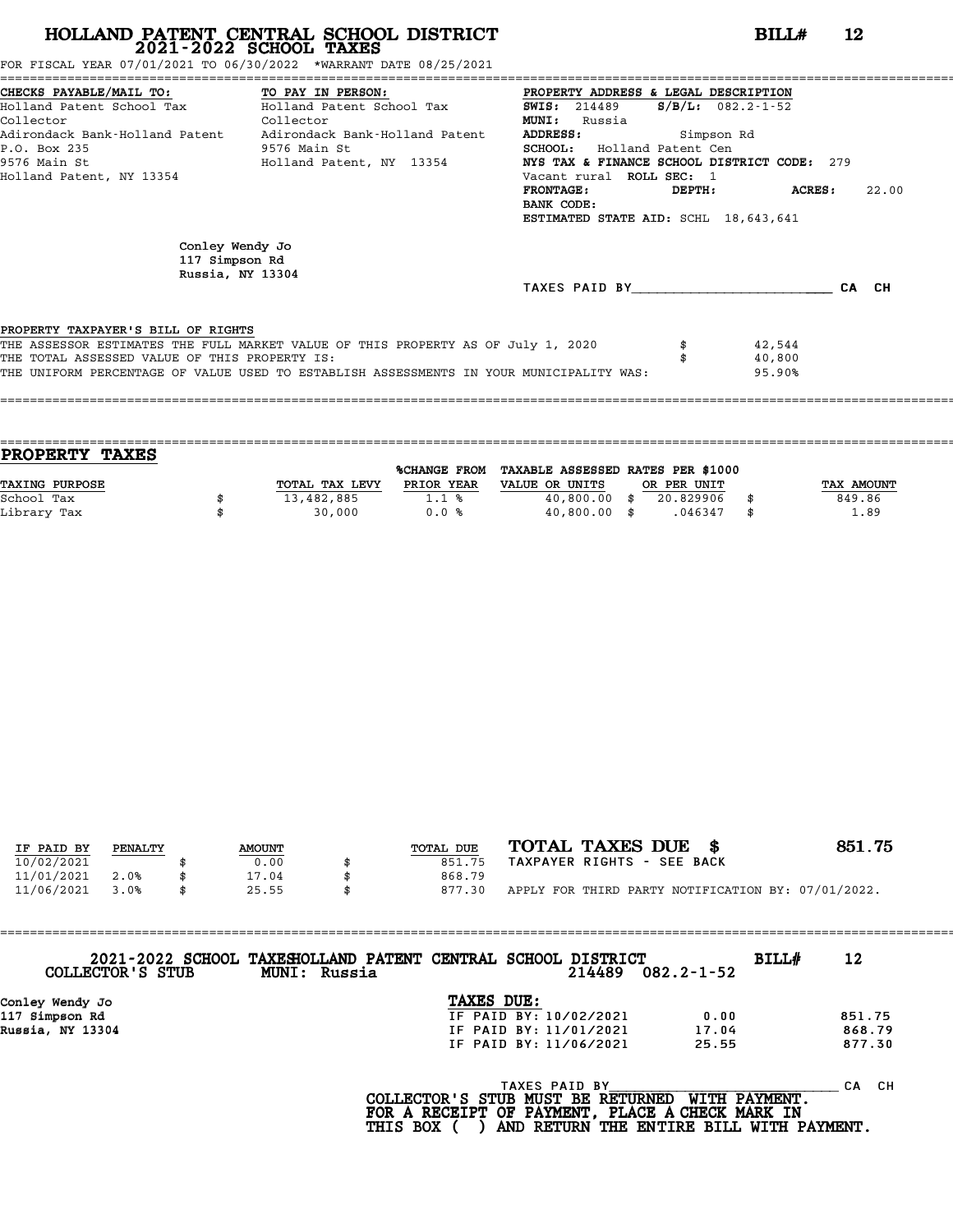FOR FISCAL YEAR 07/01/2021 TO 06/30/2022 \*WARRANT DATE 08/25/2021

| CHECKS PAYABLE/MAIL TO:                                                                                                                  | TO PAY IN PERSON:                                                            |                                          | PROPERTY ADDRESS & LEGAL DESCRIPTION                                                 |                           |
|------------------------------------------------------------------------------------------------------------------------------------------|------------------------------------------------------------------------------|------------------------------------------|--------------------------------------------------------------------------------------|---------------------------|
|                                                                                                                                          |                                                                              |                                          | Holland Patent School Tax Bolland Patent School Tax 5WIS: 214489 S/B/L: 082.4-1-16.2 |                           |
| Collector                                                                                                                                | Collector                                                                    |                                          | <b>MUNI:</b> Russia                                                                  |                           |
| Adirondack Bank-Holland Patent     Adirondack Bank-Holland Patent<br>P.O. Box 235                                                        | 9576 Main St                                                                 |                                          | <b>ADDRESS:</b><br>337 Partridge Hill Rd<br>SCHOOL: Holland Patent Cen               |                           |
| 9576 Main St                                                                                                                             | Holland Patent, NY 13354                                                     |                                          | NYS TAX & FINANCE SCHOOL DISTRICT CODE: 279                                          |                           |
| Holland Patent, NY 13354                                                                                                                 |                                                                              |                                          | 1 Family Res ROLL SEC: 1                                                             |                           |
|                                                                                                                                          |                                                                              |                                          | FRONTAGE: 420.00 DEPTH:                                                              | <b>ACRES :</b><br>38.00   |
|                                                                                                                                          |                                                                              |                                          | BANK CODE:                                                                           |                           |
|                                                                                                                                          |                                                                              |                                          | ESTIMATED STATE AID: SCHL 18,643,641                                                 |                           |
|                                                                                                                                          | Dewar Randolph L                                                             |                                          |                                                                                      |                           |
|                                                                                                                                          | Dewar Helen L<br>337 Partridge Hill Rd                                       |                                          |                                                                                      |                           |
|                                                                                                                                          | Barneveld, NY 13304                                                          |                                          | TAXES PAID BY CA CH                                                                  |                           |
|                                                                                                                                          |                                                                              |                                          |                                                                                      |                           |
| PROPERTY TAXPAYER'S BILL OF RIGHTS                                                                                                       |                                                                              |                                          |                                                                                      |                           |
| THE ASSESSOR ESTIMATES THE FULL MARKET VALUE OF THIS PROPERTY AS OF July 1, 2020                                                         |                                                                              |                                          | \$                                                                                   | 203,337                   |
| THE TOTAL ASSESSED VALUE OF THIS PROPERTY IS:<br>THE UNIFORM PERCENTAGE OF VALUE USED TO ESTABLISH ASSESSMENTS IN YOUR MUNICIPALITY WAS: |                                                                              |                                          |                                                                                      | 195,000<br>95.90%         |
|                                                                                                                                          |                                                                              |                                          |                                                                                      |                           |
|                                                                                                                                          |                                                                              |                                          |                                                                                      |                           |
| EXEMPTION*                                                                                                                               | VALUE TAX PURPOSE                                                            | FULL VALUE<br>EXEMPTION                  | VALUE                                                                                | TAX PURPOSE<br>FULL VALUE |
| BAS STAR                                                                                                                                 | 29,550 SCHOOL                                                                | 30,813                                   |                                                                                      |                           |
| PROPERTY TAXES                                                                                                                           |                                                                              |                                          |                                                                                      |                           |
|                                                                                                                                          |                                                                              |                                          | %CHANGE FROM TAXABLE ASSESSED RATES PER \$1000                                       |                           |
| <b>TAXING PURPOSE</b>                                                                                                                    |                                                                              | TOTAL TAX LEVY PRIOR YEAR VALUE OR UNITS | OR PER UNIT                                                                          | TAX AMOUNT                |
| School Tax                                                                                                                               | \$                                                                           | 13,482,885 1.1 %                         | $\overline{195,000.00}$ \$ 20.829906 \$                                              | 4,061.83                  |
| Library Tax                                                                                                                              | \$                                                                           | 30,000 0.0 %                             | 195,000.00 \$ .046347 \$                                                             | 9.04                      |
|                                                                                                                                          |                                                                              |                                          |                                                                                      |                           |
|                                                                                                                                          |                                                                              |                                          |                                                                                      |                           |
|                                                                                                                                          |                                                                              |                                          |                                                                                      |                           |
|                                                                                                                                          |                                                                              |                                          |                                                                                      |                           |
|                                                                                                                                          |                                                                              |                                          |                                                                                      |                           |
|                                                                                                                                          |                                                                              |                                          |                                                                                      |                           |
|                                                                                                                                          |                                                                              |                                          |                                                                                      |                           |
|                                                                                                                                          |                                                                              |                                          |                                                                                      |                           |
|                                                                                                                                          |                                                                              |                                          |                                                                                      |                           |
|                                                                                                                                          |                                                                              |                                          |                                                                                      |                           |
|                                                                                                                                          |                                                                              |                                          |                                                                                      |                           |
|                                                                                                                                          |                                                                              |                                          | TOTAL SAVINGS DUE TO STAR: \$                                                        | 608.00                    |
|                                                                                                                                          |                                                                              |                                          |                                                                                      |                           |
| * THIS YEAR'S STAR EXEMPTION BENEFIT CANNOT EXCEED LAST YEAR'S BENEFIT.                                                                  |                                                                              |                                          |                                                                                      |                           |
|                                                                                                                                          |                                                                              |                                          |                                                                                      |                           |
|                                                                                                                                          |                                                                              |                                          | TOTAL TAXES DUE \$                                                                   | 3,462.87                  |
| IF PAID BY<br>PENALTY<br>10/02/2021<br>\$                                                                                                | <b>AMOUNT</b><br>0.00                                                        | TOTAL DUE<br>3,462.87                    | TAXPAYER RIGHTS - SEE BACK                                                           |                           |
| 11/01/2021<br>2.0%<br>\$                                                                                                                 | 69.26<br>\$                                                                  | 3,532.13                                 |                                                                                      |                           |
| 11/06/2021<br>3.0%<br>\$                                                                                                                 | 103.89<br>\$                                                                 | 3,566.76                                 | APPLY FOR THIRD PARTY NOTIFICATION BY: 07/01/2022.                                   |                           |
|                                                                                                                                          |                                                                              |                                          |                                                                                      |                           |
|                                                                                                                                          |                                                                              |                                          |                                                                                      |                           |
|                                                                                                                                          |                                                                              |                                          |                                                                                      |                           |
| COLLECTOR'S STUB                                                                                                                         | 2021-2022 SCHOOL TAXESHOLLAND PATENT CENTRAL SCHOOL DISTRICT<br>MUNI: Russia |                                          | $214489$ $082.4 - 1 - 16.2$                                                          | 13<br>BILL#               |
|                                                                                                                                          |                                                                              |                                          |                                                                                      |                           |
| Dewar Randolph L<br>Dewar Helen L                                                                                                        |                                                                              | TAXES DUE:                               | IF PAID BY: 10/02/2021<br>0.00                                                       | 3,462.87                  |
| 337 Partridge Hill Rd                                                                                                                    |                                                                              |                                          | IF PAID BY: 11/01/2021<br>69.26                                                      | 3,532.13                  |
| Barneveld, NY 13304                                                                                                                      |                                                                              |                                          | IF PAID BY: 11/06/2021<br>103.89                                                     | 3,566.76                  |
|                                                                                                                                          |                                                                              |                                          |                                                                                      |                           |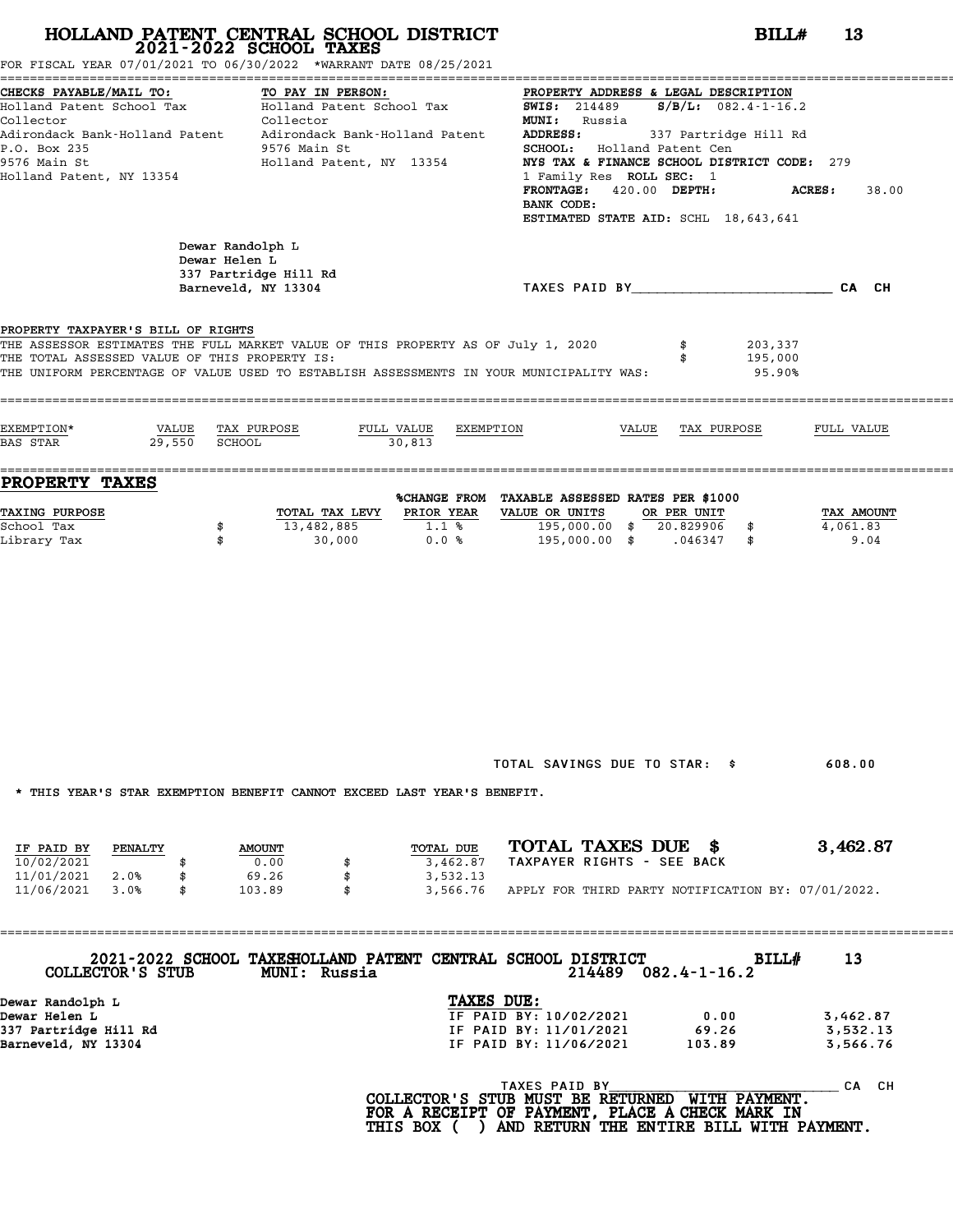FOR FISCAL YEAR 07/01/2021 TO 06/30/2022 \*WARRANT DATE 08/25/2021

|                                               | CHECKS PAYABLE/MAIL TO:               TO PAY IN PERSON:               PROPERTY ADDRESS & LEGAL DESCRIPTION |                                                |                        |  |
|-----------------------------------------------|------------------------------------------------------------------------------------------------------------|------------------------------------------------|------------------------|--|
|                                               | Holland Patent School Tax           Holland Patent School Tax                                              | $S/B/L: 082.4 - 1 - 17$<br><b>SWIS:</b> 214489 |                        |  |
| Collector<br><b>Collector</b>                 |                                                                                                            | <b>MUNI:</b><br>Russia                         |                        |  |
|                                               | Adirondack Bank-Holland Patent     Adirondack Bank-Holland Patent                                          | ADDRESS:<br>337 Partridge Hill Rd              |                        |  |
| P.O. Box 235                                  | 9576 Main St                                                                                               | <b>SCHOOL:</b> Holland Patent Cen              |                        |  |
| 9576 Main St                                  | Holland Patent, NY 13354                                                                                   | NYS TAX & FINANCE SCHOOL DISTRICT CODE: 279    |                        |  |
| Holland Patent, NY 13354                      |                                                                                                            | ROLL SEC: 1<br>Res Vac                         |                        |  |
|                                               |                                                                                                            | <b>FRONTAGE:</b>                               | 15.30<br>DEPTH: ACRES: |  |
|                                               |                                                                                                            | BANK CODE:                                     |                        |  |
|                                               |                                                                                                            | ESTIMATED STATE AID: SCHL 18,643,641           |                        |  |
| Dewar Helen L                                 | Dewar Randolph L<br>337 Partridge Hill Rd                                                                  |                                                |                        |  |
|                                               | Barneveld, NY 13304                                                                                        | TAXES PAID BY TAXES                            | CA CH                  |  |
|                                               |                                                                                                            |                                                |                        |  |
| PROPERTY TAXPAYER'S BILL OF RIGHTS            | THE ASSESSOR ESTIMATES THE FULL MARKET VALUE OF THIS PROPERTY AS OF July 1, 2020                           |                                                | 60,271                 |  |
| THE TOTAL ASSESSED VALUE OF THIS PROPERTY IS: |                                                                                                            |                                                | 57,800                 |  |
|                                               | THE UNIFORM PERCENTAGE OF VALUE USED TO ESTABLISH ASSESSMENTS IN YOUR MUNICIPALITY WAS:                    |                                                | 95.90%                 |  |
|                                               |                                                                                                            |                                                |                        |  |
|                                               |                                                                                                            |                                                |                        |  |

| <b>PROPERTY TAXES</b> |                |                |                                   |             |                   |
|-----------------------|----------------|----------------|-----------------------------------|-------------|-------------------|
|                       |                | %CHANGE FROM   | TAXABLE ASSESSED RATES PER \$1000 |             |                   |
| TAXING PURPOSE        | TOTAL TAX LEVY | PRIOR YEAR     | VALUE OR UNITS                    | OR PER UNIT | <b>TAX AMOUNT</b> |
| School Tax            | 13,482,885     | $1.1 \text{ }$ | $57,800.00$ \$                    | 20.829906   | 1,203.97          |
| Library Tax           | 30,000         | 0.0%           | $57,800.00$ \$                    | .046347     | 2.68              |
|                       |                |                |                                   |             |                   |

| IF PAID BY | PENALTY | <b>AMOUNT</b> | TOTAL DUE | TOTAL TAXES DUE \$                                 | 1,206.65 |
|------------|---------|---------------|-----------|----------------------------------------------------|----------|
| 10/02/2021 |         | 0.00          | 1,206.65  | TAXPAYER RIGHTS - SEE BACK                         |          |
| 11/01/2021 | 2.0%    | 24.13         | 1,230.78  |                                                    |          |
| 11/06/2021 | 3.0%    | 36.20         | 1,242.85  | APPLY FOR THIRD PARTY NOTIFICATION BY: 07/01/2022. |          |
|            |         |               |           |                                                    |          |

| COLLECTOR'S STUB      | 2021-2022 SCHOOL TAXESHOLLAND PATENT CENTRAL SCHOOL DISTRICT<br>MUNI: Russia |            |               | 214489                 | $082.4 - 1 - 17$ | BILLH | 14        |
|-----------------------|------------------------------------------------------------------------------|------------|---------------|------------------------|------------------|-------|-----------|
| Dewar Randolph L      |                                                                              | TAXES DUE: |               |                        |                  |       |           |
| Dewar Helen L         |                                                                              |            |               | IF PAID BY: 10/02/2021 | 0.00             |       | 1,206.65  |
| 337 Partridge Hill Rd |                                                                              |            |               | IF PAID BY: 11/01/2021 | 24.13            |       | 1,230.78  |
| Barneveld, NY 13304   |                                                                              |            |               | IF PAID BY: 11/06/2021 | 36.20            |       | 1,242.85  |
|                       |                                                                              |            | TAXES PAID BY |                        |                  |       | CH.<br>CА |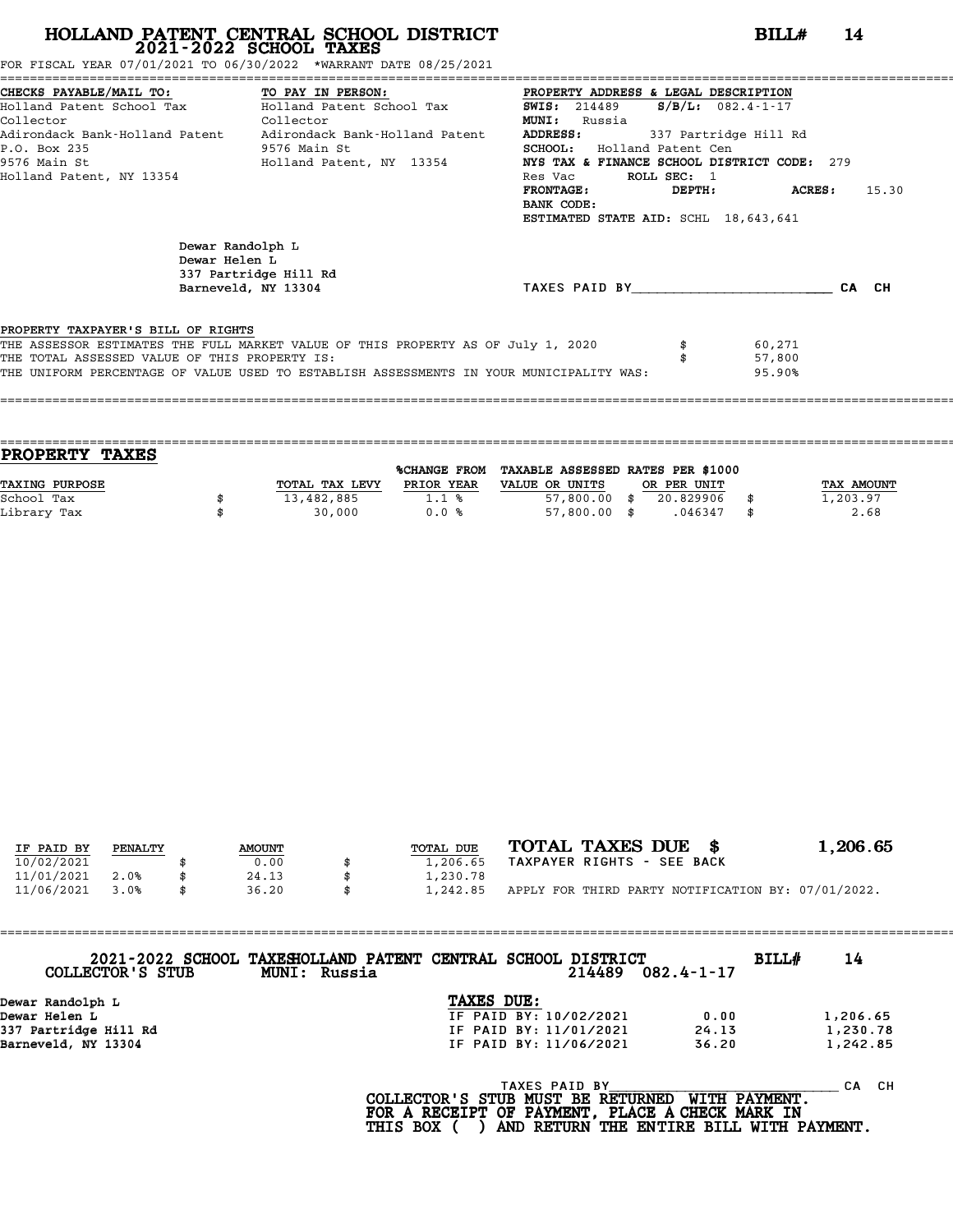FOR FISCAL YEAR 07/01/2021 TO 06/30/2022 \*WARRANT DATE 08/25/2021

| Holland Patent School Tax                                                                                     |                           | Holland Patent School Tax                                                                                                                                                   | <b>SWIS:</b> 214489<br>$S/B/L$ : 082.4-1-13                |                                 |
|---------------------------------------------------------------------------------------------------------------|---------------------------|-----------------------------------------------------------------------------------------------------------------------------------------------------------------------------|------------------------------------------------------------|---------------------------------|
| Collector                                                                                                     |                           | Collector                                                                                                                                                                   | MUNI: Russia                                               |                                 |
|                                                                                                               |                           | Adirondack Bank-Holland Patent     Adirondack Bank-Holland Patent                                                                                                           | <b>ADDRESS:</b><br>434 Partridge Hill Rd                   |                                 |
| P.O. Box 235                                                                                                  |                           | 9576 Main St                                                                                                                                                                | SCHOOL: Holland Patent Cen                                 |                                 |
| 9576 Main St                                                                                                  |                           | Holland Patent, NY 13354                                                                                                                                                    | NYS TAX & FINANCE SCHOOL DISTRICT CODE: 279                |                                 |
| Holland Patent, NY 13354                                                                                      |                           |                                                                                                                                                                             | Rurl res&rec ROLL SEC: 1                                   |                                 |
|                                                                                                               |                           |                                                                                                                                                                             | <b>FRONTAGE:</b><br>DEPTH:<br>BANK CODE:                   | ACRES:<br>11.80                 |
|                                                                                                               |                           |                                                                                                                                                                             | ESTIMATED STATE AID: SCHL 18,643,641                       |                                 |
|                                                                                                               | Ernst Hans W              | 434 Partridge Hill Rd                                                                                                                                                       |                                                            |                                 |
|                                                                                                               |                           |                                                                                                                                                                             |                                                            |                                 |
|                                                                                                               |                           | Barneveld, NY 13304                                                                                                                                                         |                                                            |                                 |
|                                                                                                               |                           | THE ASSESSOR ESTIMATES THE FULL MARKET VALUE OF THIS PROPERTY AS OF July 1, 2020<br>THE UNIFORM PERCENTAGE OF VALUE USED TO ESTABLISH ASSESSMENTS IN YOUR MUNICIPALITY WAS: | TAXES PAID BY CA CH<br>276,330<br>265,000<br>95.90%        |                                 |
| PROPERTY TAXPAYER'S BILL OF RIGHTS<br>THE TOTAL ASSESSED VALUE OF THIS PROPERTY IS:<br>EXEMPTION*<br>BAS STAR | VALUE<br>29,550<br>SCHOOL | TAX PURPOSE<br>FULL VALUE<br>EXEMPTION<br>30,813                                                                                                                            | VALUE<br>TAX PURPOSE                                       | FULL VALUE                      |
| <b>PROPERTY TAXES</b>                                                                                         |                           |                                                                                                                                                                             |                                                            |                                 |
|                                                                                                               |                           |                                                                                                                                                                             | %CHANGE FROM TAXABLE ASSESSED RATES PER \$1000             |                                 |
| TAXING PURPOSE                                                                                                |                           | PRIOR YEAR<br>TOTAL TAX LEVY                                                                                                                                                | VALUE OR UNITS<br>OR PER UNIT                              |                                 |
| School Tax<br>Library Tax                                                                                     | \$<br>\$                  | 13,482,885<br>1.1%<br>30,000<br>0.0%                                                                                                                                        | $265,000.00$ \$ $20.829906$ \$<br>265,000.00 \$ .046347 \$ | TAX AMOUNT<br>5,519.93<br>12.28 |

TOTAL SAVINGS DUE TO STAR: \$ 608.00

\* THIS YEAR'S STAR EXEMPTION BENEFIT CANNOT EXCEED LAST YEAR'S BENEFIT.

|            |         |               |  | INIO IBAN'O OIAN BABMFIIUN DBNBFII CANNUI BACBBD BAOI IBAN'O DBNBFII. |                            |  |  |                                                    |
|------------|---------|---------------|--|-----------------------------------------------------------------------|----------------------------|--|--|----------------------------------------------------|
|            |         |               |  |                                                                       | TOTAL TAXES DUE \$         |  |  | 4,924.21                                           |
| IF PAID BY | PENALTY | <b>AMOUNT</b> |  | TOTAL DUE                                                             |                            |  |  |                                                    |
| 10/02/2021 |         | 0.00          |  | 4,924.21                                                              | TAXPAYER RIGHTS - SEE BACK |  |  |                                                    |
| 11/01/2021 | 2.0%    | 98.48         |  | 5,022.69                                                              |                            |  |  |                                                    |
| 11/06/2021 | 3.0%    | 147.73        |  | 5,071.94                                                              |                            |  |  | APPLY FOR THIRD PARTY NOTIFICATION BY: 07/01/2022. |

==================================================================================================================================== **2021-2022 SCHOOL TAXESHOLLAND PATENT CENTRAL SCHOOL DISTRICT BILL# <sup>15</sup> COLLECTOR'S STUB MUNI: Russia <sup>214489</sup> 082.4-1-13** 134489 0.000 BILL BILL 15

| 214489<br>$082.4 - 1 - 13$<br>COLLECTOR'S STUB<br><b>MUNI: Russia</b> |          |  |
|-----------------------------------------------------------------------|----------|--|
| TAXES DUE:<br>Ernst Hans W                                            |          |  |
| 434 Partridge Hill Rd<br>IF PAID BY: 10/02/2021<br>0.00               | 4,924.21 |  |
| Barneveld, NY 13304<br>IF PAID BY: 11/01/2021<br>98.48                | 5,022.69 |  |
| IF PAID BY: 11/06/2021<br>147.73                                      | 5,071.94 |  |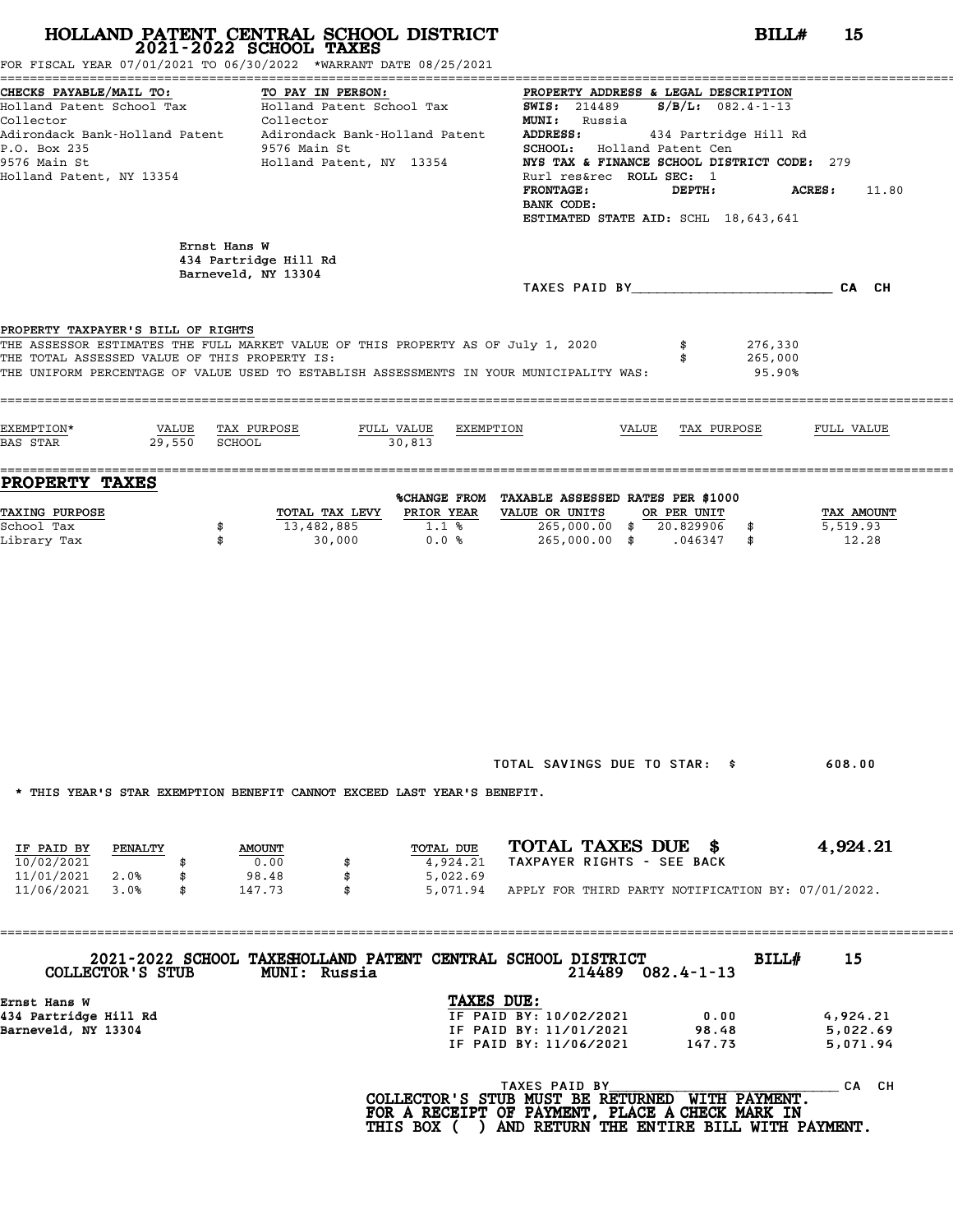### **HOLLAND PATENT CENTRAL SCHOOL DISTRICT**<br> **2021-2022 SCHOOL TAXES**<br>
FOR FISCAL YEAR 07/01/2021 TO 06/30/2022 \*WARRANT DATE 08/25/2021<br> **2021-2022 SCHOOL TAXES** ======================================================================================================================================== CHECKS PAYABLE/MAIL TO: TO PAY IN PERSON: PROPERTY ADDRESS & LEGAL DESCRIPTION

Holland Patent School Tax Holland Patent School Tax SWIS: <sup>214489</sup> S/B/L: 082.4-1-12.2 Collector Collector MUNI: Russia Adirondack Bank-Holland Patent Adirondack Bank-Holland Patent ADDRESS: 463-469 Partridge Hill Rd Collector Collector Collector MUNI: Russia<br>
Adirondack Bank-Holland Patent Adirondack Bank-Holland Patent ADDRESS: 463-469 Partridge<br>
P.O. Box 235 9576 Main St SCHOOL: Holland Patent Cen<br>
9576 Main Start NY 13354 NVS TAX & 9576 Main St Holland Patent, NY 13354 NYS TAX & FINANCE SCHOOL DISTRICT CODE: <sup>279</sup> Holland Patent, NY 13354 1 Family Res ROLL SEC: <sup>1</sup> FRONTAGE: 131.00 DEPTH: 90.00 ACRES: 1 Family Res<br>**FRONTAGE:** 1<br>BANK CODE:<br>FSTIMATED STA FRONTAGE: 131.00 DEPTH: 90.00 ACRE<br>BANK CODE:<br>ESTIMATED STATE AID: SCHL 18,643,641 Esterly Flora M Esterly Flora M<br>463 Partridge Hill Rd<br>Barneveld, NY 13304 Esterly Flora M<br>463 Partridge Hill Rd<br>Barneveld, NY 13304 TAXES PAID BY\_\_\_\_\_\_\_\_\_\_\_\_\_\_\_\_\_\_\_\_\_\_\_\_ CA CH PROPERTY TAXPAYER'S BILL OF RIGHTS **PROPERTY TAXPAYER'S BILL OF RIGHTS**<br>THE ASSESSOR ESTIMATES THE FULL MARKET VALUE OF THIS PROPERTY AS OF July 1, 2020 \$ 229,406<br>THE TOTAL ASSESSED VALUE OF THIS PROPERTY IS. **PROPERTY TAXPAYER'S BILL OF RIGHTS<br>THE ASSESSOR ESTIMATES THE FULL MARKET VALUE OF THIS PROPERTY AS OF July 1, 2020 \$ 229,406<br>THE TOTAL ASSESSED VALUE OF THIS PROPERTY IS: \$ 220,000<br>THE INIEOPM PERCENTAGE OF VALUE USED TO** THE ASSESSOR ESTIMATES THE FULL MARKET VALUE OF THIS PROPERTY AS OF July 1, 2020 \$ 229,406<br>THE TOTAL ASSESSED VALUE OF THIS PROPERTY IS:<br>195.90% THE UNIFORM PERCENTAGE OF VALUE USED TO ESTABLISH A ==================================================================================================================================== EXEMPTION\* VALUE TAX PURPOSE FULL VALUE EXEMPTION VALUE TAX PURPOSE FULL VALUE BAS STAR 29,550 SCHOOL 30,813

EXEMPTION\* VALUE TAX PURPOSE FULL VALUE EXEMPTION<br>
BAS STAR 29,550 SCHOOL 30,813<br> **ENOPERTY TAXES** \*CHANGE FROM TAXABLE ASSESSED RATES PER \$1000<br>
TAXING PURPOSE \*CORL TAX LEVY PRIOR YEAR VALUE OR UNITS OR PER UNIT TAX AMOU %CHANGE FROM TAXABLE ASSESSED RATES PER \$1000 **PROPERTY TAXES**<br>
TAXING PURPOSE TOTAL TAX LEVY PRIOR YEAR VALUE OR UNITS OR PER UNIT TAX AMOUNT<br>
School Tax = 13, 482, 885<br>
School Tax = 13, 482, 885 School Tax \$ 13,482,885 1.1 % 220,000.00 \$ 20.829906 \$ 4,582.58 Library Tax \$ 30,000 0.0 % 220,000.00 \$ .046347 \$ 10.20

TOTAL SAVINGS DUE TO STAR: \$ 608.00

\* THIS YEAR'S STAR EXEMPTION BENEFIT CANNOT EXCEED LAST YEAR'S BENEFIT.

|            |         |               |  | INIO IGAN O OIAN BABMEIIUN DBNBEII CANNUI BACBBU UAOI IBAN O DBNBEII. |                            |  |  |                                                    |
|------------|---------|---------------|--|-----------------------------------------------------------------------|----------------------------|--|--|----------------------------------------------------|
|            |         |               |  |                                                                       |                            |  |  |                                                    |
| IF PAID BY | PENALTY | <b>AMOUNT</b> |  | TOTAL DUE                                                             | TOTAL TAXES DUE \$         |  |  | 3,984.78                                           |
| 10/02/2021 |         | 0.00          |  | 3,984.78                                                              | TAXPAYER RIGHTS - SEE BACK |  |  |                                                    |
| 11/01/2021 | 2.0%    | 79.70         |  | 4,064.48                                                              |                            |  |  |                                                    |
| 11/06/2021 | 3.0%    | \$<br>119.54  |  | 4,104.32                                                              |                            |  |  | APPLY FOR THIRD PARTY NOTIFICATION BY: 07/01/2022. |

==================================================================================================================================== **2021-2022 SCHOOL TAXESHOLLAND PATENT CENTRAL SCHOOL DISTRICT BILL# <sup>16</sup>**

**COLLECTOR'S STUB MUNI: Russia <sup>214489</sup> 082.4-1-12.2**

| COLLECTOR'S STUB      | <b>MUNI: Russia</b> | 2021-2022 SCHOOL TAXESHOLLAND PATENT CENTRAL SCHOOL DISTRICT<br>214489 | <b>BILL#</b><br>$082.4 - 1 - 12.2$ | Τp       |  |
|-----------------------|---------------------|------------------------------------------------------------------------|------------------------------------|----------|--|
| Esterly Flora M       |                     | TAXES DUE:                                                             |                                    |          |  |
| 463 Partridge Hill Rd |                     | IF PAID BY: 10/02/2021                                                 | 0.00                               | 3,984.78 |  |
| Barneveld, NY 13304   |                     | IF PAID BY: 11/01/2021                                                 | 79.70                              | 4,064.48 |  |
|                       |                     | IF PAID BY: 11/06/2021                                                 | 119.54                             | 4,104.32 |  |
|                       |                     |                                                                        |                                    |          |  |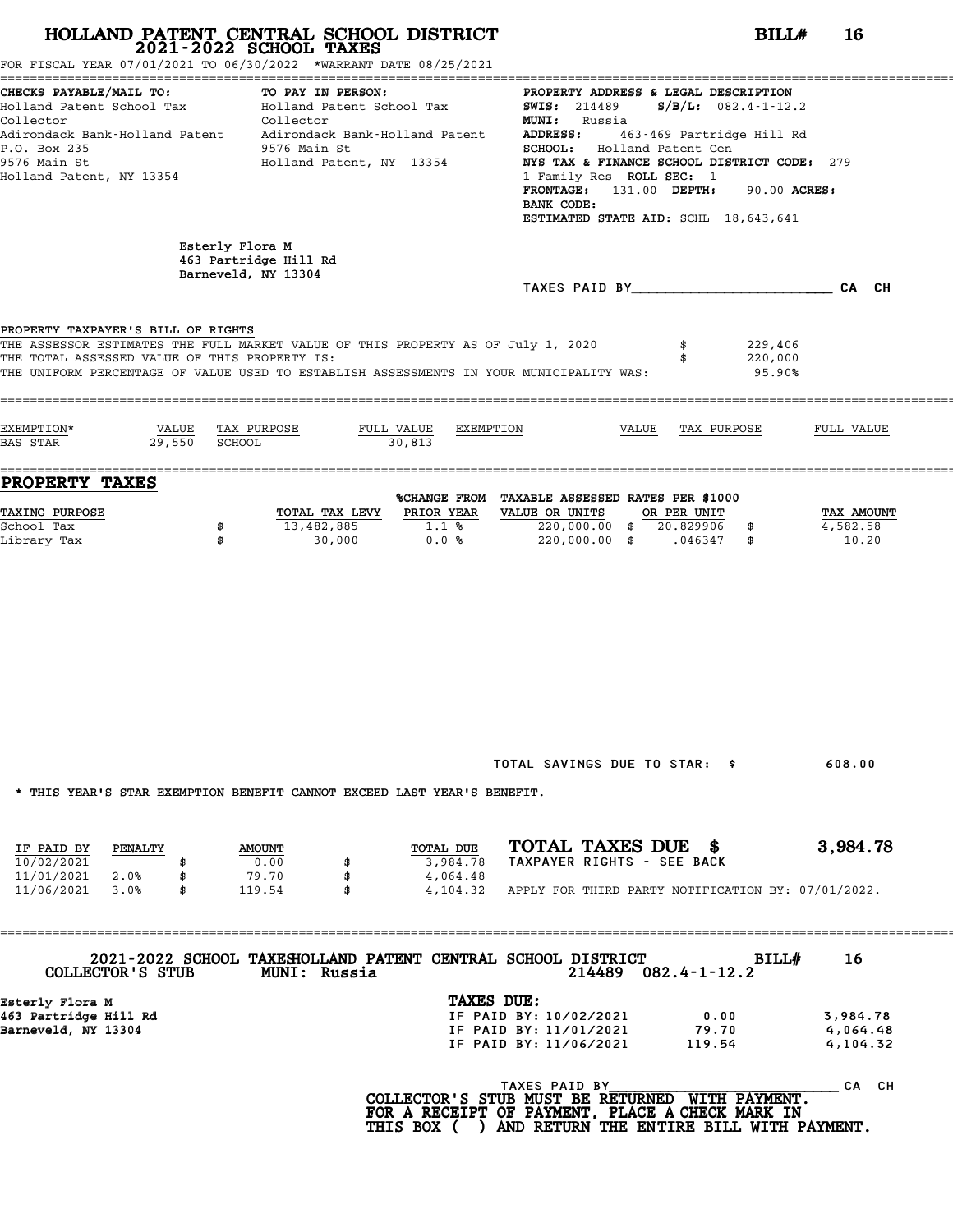FOR FISCAL YEAR 07/01/2021 TO 06/30/2022 \*WARRANT DATE 08/25/2021

| CHECKS PAYABLE/MAIL TO: TO PAY IN PERSON:<br>Collector<br>P.O. Box 235<br>9576 Main St<br>Holland Patent, NY 13354 | CHECKS PAYABLE/MAIL TO:                     TO PAY IN PERSON:                           PROPERTY ADDRESS & LEGAL DESCRIPTION<br>Holland Patent School Tax              Holland Patent School Tax               SWIS:  214489<br>Collector<br>9576 Main St<br>Holland Patent, NY 13354 | PROPERTY ADDRESS & LEGAL DESCRIPTION<br><b>MUNI:</b> Russia<br>135 Dover Rd<br>ADDRESS:<br>SCHOOL: Holland Patent Cen<br>NYS TAX & FINANCE SCHOOL DISTRICT CODE: 279<br>1 Family Res ROLL SEC: 1<br>FRONTAGE: DEPTH: ACRES:<br>BANK CODE:<br>ESTIMATED STATE AID: SCHL 18,643,641 |                              | 8.00 |
|--------------------------------------------------------------------------------------------------------------------|---------------------------------------------------------------------------------------------------------------------------------------------------------------------------------------------------------------------------------------------------------------------------------------|-----------------------------------------------------------------------------------------------------------------------------------------------------------------------------------------------------------------------------------------------------------------------------------|------------------------------|------|
| Gates Kevin G<br>Gates Allison M<br>135 Dover Rd                                                                   | Barneveld, NY 13304                                                                                                                                                                                                                                                                   | TAXES PAID BY CA CH                                                                                                                                                                                                                                                               |                              |      |
| PROPERTY TAXPAYER'S BILL OF RIGHTS<br>THE TOTAL ASSESSED VALUE OF THIS PROPERTY IS:                                | THE UNIFORM PERCENTAGE OF VALUE USED TO ESTABLISH ASSESSMENTS IN YOUR MUNICIPALITY WAS:                                                                                                                                                                                               |                                                                                                                                                                                                                                                                                   | 319,082<br>306,000<br>95.90% |      |
|                                                                                                                    |                                                                                                                                                                                                                                                                                       |                                                                                                                                                                                                                                                                                   |                              |      |

| TOTAL TAX LEVY | PRIOR YEAR | VALUE OR UNITS |              |           |             | TAX AMOUNT                        |
|----------------|------------|----------------|--------------|-----------|-------------|-----------------------------------|
| 13,482,885     | 1.1%       | 306,000,00     |              | 20.829906 |             | 6,373.95                          |
| 30,000         | 0.0%       | 306,000.00     |              | .046347   |             | 14.18                             |
|                |            |                | %CHANGE FROM |           | OR PER UNIT | TAXABLE ASSESSED RATES PER \$1000 |

An estimated STAR check has been or will be mailed to you by the NYS Tax Department. An estimated STAR check has been or will be mailed to you by the NYS Tax Department.<br>Any overpayment or underpayment can be reconciled on your next tax return or STAR credit check. Any overpayment or underpayment can be reconciled on your next ta<br>\* THIS YEAR'S STAR EXEMPTION BENEFIT CANNOT EXCEED LAST YEAR'S BENEFIT.

|                                                                         |         |     |               |    | ANY OVERPOVINCING OF MINGEROVINCING CONFUCTING THE VIOLET ON THE MOVING CONFUCTING OF STARF CHECKS. |                            |  |                                                    |
|-------------------------------------------------------------------------|---------|-----|---------------|----|-----------------------------------------------------------------------------------------------------|----------------------------|--|----------------------------------------------------|
| * THIS YEAR'S STAR EXEMPTION BENEFIT CANNOT EXCEED LAST YEAR'S BENEFIT. |         |     |               |    |                                                                                                     |                            |  |                                                    |
| IF PAID BY                                                              | PENALTY |     | <b>AMOUNT</b> |    | TOTAL DUE                                                                                           | TOTAL TAXES DUE \$         |  | 6,388.13                                           |
| 10/02/2021                                                              |         |     | 0.00          |    | 6,388.13                                                                                            | TAXPAYER RIGHTS - SEE BACK |  |                                                    |
| 11/01/2021                                                              | 2.0%    |     | 127.76        |    | 6,515.89                                                                                            |                            |  |                                                    |
| 11/06/2021                                                              | 3.0%    | \$. | 191.64        | \$ | 6.579.77                                                                                            |                            |  | APPLY FOR THIRD PARTY NOTIFICATION BY: 07/01/2022. |

==================================================================================================================================== **2021-2022 SCHOOL TAXESHOLLAND PATENT CENTRAL SCHOOL DISTRICT BILL# <sup>17</sup> COLLECTOR'S STUB MUNI: Russia <sup>214489</sup> 082.2-1-43** 2021-2022 SCHOOL TAXESHOLLAND PATENT CENTRAL SCHOOL DISTRICT<br>COLLECTOR'S STUB MUNI: Russia<br>Gates Kevin G TAXES DUE:<br>Gates Allison M GOLLEGTOR'S STOB MONI: RUSSIA 214489 082.2-1-43<br>Gates Kevin G<br>Gates Allison M IF PAID BY: 10/02/2021 0.00 6,388.13<br>135 Dover Pd Gates Kevin G<br>
Gates Allison M<br>
135 Dover Rd<br>
135 Dover Rd<br>
135 Dover Rd<br>
13304<br>
141 Av 13304<br>
141 Av 13304<br>
141 Av 13304<br>
141 Av 13304<br>
141 Av 13304 Gates Kevin G<br>Gates Allison M<br>135 Dover Rd<br>Barneveld, NY 13304 191.64 191.64 191.64 191.64 191.64 6,579.77 D BY: 11/06/2021 191.64 6,579.77<br>TAXES PAID BY<br>TR MICT BE DETIDNED LITTY DAVMENT CA CH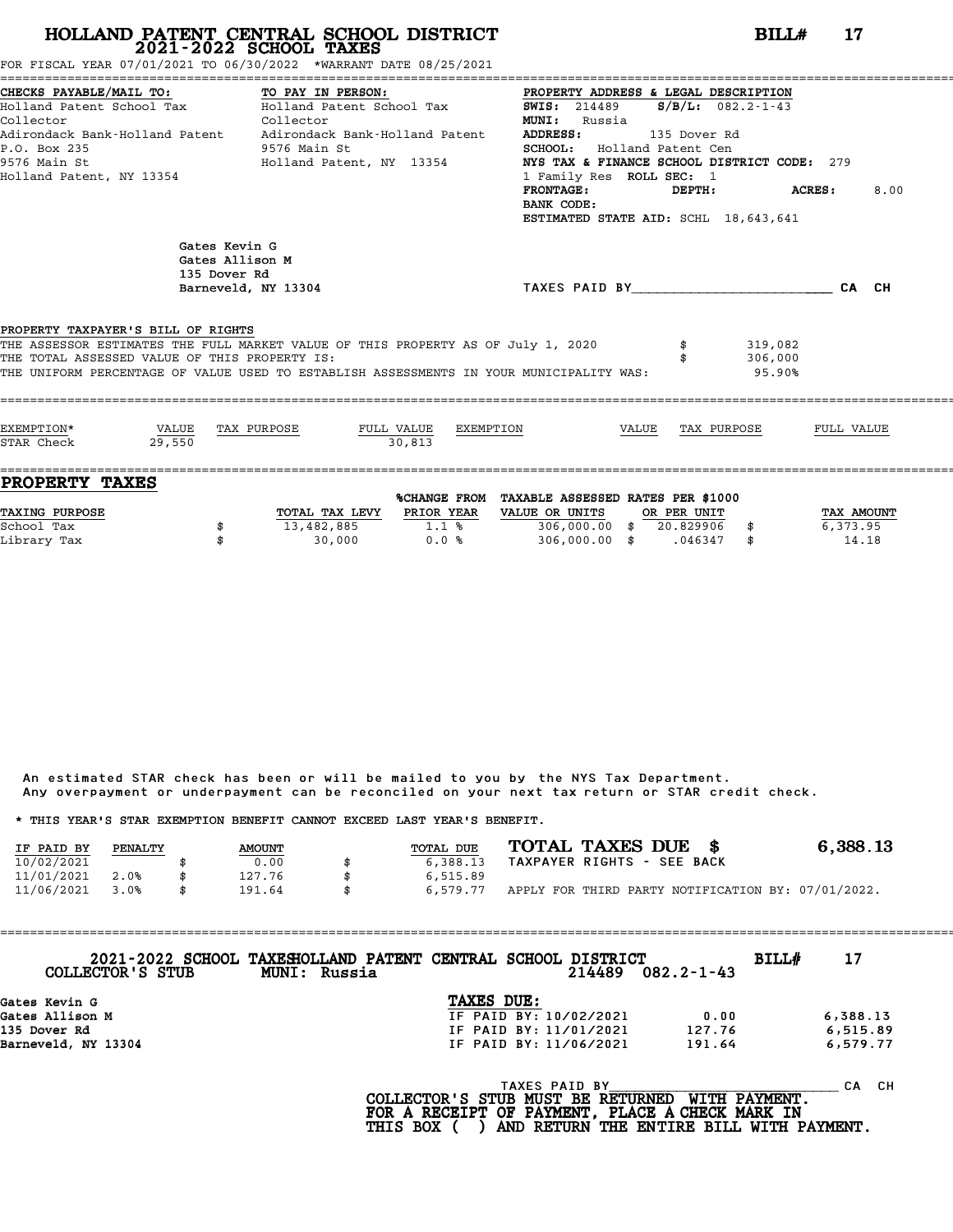FOR FISCAL YEAR 07/01/2021 TO 06/30/2022 \*WARRANT DATE 08/25/2021

|                                                                                     | CHECKS PAYABLE/MAIL TO: TO PAY IN PERSON:                                                                                                                                   | PROPERTY ADDRESS & LEGAL DESCRIPTION        |                            |       |  |  |  |  |
|-------------------------------------------------------------------------------------|-----------------------------------------------------------------------------------------------------------------------------------------------------------------------------|---------------------------------------------|----------------------------|-------|--|--|--|--|
|                                                                                     | Holland Patent School Tax Holland Patent School Tax                                                                                                                         | <b>SWIS:</b> 214489                         | $S/B/L: 082.4-1-8$         |       |  |  |  |  |
| Collector                                                                           | Collector                                                                                                                                                                   | <b>MUNI:</b><br>Russia                      |                            |       |  |  |  |  |
|                                                                                     | Adirondack Bank-Holland Patent Adirondack Bank-Holland Patent                                                                                                               | <b>ADDRESS:</b><br>Partridge Hill Rd        |                            |       |  |  |  |  |
| P.O. Box 235                                                                        | 9576 Main St                                                                                                                                                                | SCHOOL: Holland Patent Cen                  |                            |       |  |  |  |  |
|                                                                                     | 9576 Main St                                 Holland Patent, NY 13354                                                                                                       | NYS TAX & FINANCE SCHOOL DISTRICT CODE: 279 |                            |       |  |  |  |  |
| Holland Patent, NY 13354                                                            |                                                                                                                                                                             | Mine/quarry ROLL SEC: 1                     |                            |       |  |  |  |  |
|                                                                                     |                                                                                                                                                                             | FRONTAGE:<br>DEPTH:                         | <b>ACRES:</b>              | 64.75 |  |  |  |  |
|                                                                                     |                                                                                                                                                                             | BANK CODE:                                  |                            |       |  |  |  |  |
|                                                                                     |                                                                                                                                                                             | ESTIMATED STATE AID: SCHL 18,643,641        |                            |       |  |  |  |  |
|                                                                                     | Hanson Aggregates Ny Inc<br>c/o Marvin F Poer & Company<br>3520 Piedmont Road Ste 410<br>Atlanta, GA 30305                                                                  | TAXES PAID BY                               |                            | CA CH |  |  |  |  |
| PROPERTY TAXPAYER'S BILL OF RIGHTS<br>THE TOTAL ASSESSED VALUE OF THIS PROPERTY IS: | THE ASSESSOR ESTIMATES THE FULL MARKET VALUE OF THIS PROPERTY AS OF July 1, 2020<br>THE UNIFORM PERCENTAGE OF VALUE USED TO ESTABLISH ASSESSMENTS IN YOUR MUNICIPALITY WAS: |                                             | 79,875<br>76,600<br>95.90% |       |  |  |  |  |
|                                                                                     |                                                                                                                                                                             |                                             |                            |       |  |  |  |  |

| PROPERTY TAXES        |                |                     |                                   |             |    |                   |
|-----------------------|----------------|---------------------|-----------------------------------|-------------|----|-------------------|
|                       |                | <b>%CHANGE FROM</b> | TAXABLE ASSESSED RATES PER \$1000 |             |    |                   |
| <b>TAXING PURPOSE</b> | TOTAL TAX LEVY | PRIOR YEAR          | VALUE OR UNITS                    | OR PER UNIT |    | <b>TAX AMOUNT</b> |
| School Tax            | 13,482,885     | 1.1%                | $76,600.00$ \$                    | 20.829906   |    | 1,595.57          |
| Library Tax           | 30,000         | 0.0%                | 76,600.00 \$                      | .046347     | -8 | 3.55              |
|                       |                |                     |                                   |             |    |                   |

====================================================================================================================================

| IF PAID BY | PENALTY | <b>AMOUNT</b> | TOTAL DUE | TOTAL TAXES DUE \$                                 | 1,599.12 |
|------------|---------|---------------|-----------|----------------------------------------------------|----------|
| 10/02/2021 |         | 0.00          | 1,599.12  | TAXPAYER RIGHTS - SEE BACK                         |          |
| 11/01/2021 | 2.0%    | 31.98         | 1,631.10  |                                                    |          |
| 11/06/2021 | 3.0%    | 47.97         | 1,647.09  | APPLY FOR THIRD PARTY NOTIFICATION BY: 07/01/2022. |          |

| COLLECTOR'S STUB            | 2021-2022 SCHOOL TAXESHOLLAND PATENT CENTRAL SCHOOL DISTRICT<br>MUNI: Russia |                        | 214489        | $082.4 - 1 - 8$ | BILL# | 18        |
|-----------------------------|------------------------------------------------------------------------------|------------------------|---------------|-----------------|-------|-----------|
| Hanson Aggregates Ny Inc    |                                                                              | TAXES DUE:             |               |                 |       |           |
| c/o Marvin F Poer & Company |                                                                              | IF PAID BY: 10/02/2021 |               | 0.00            |       | 1,599.12  |
| 3520 Piedmont Road Ste 410  |                                                                              | IF PAID BY: 11/01/2021 |               | 31.98           |       | 1,631.10  |
| Atlanta, GA 30305           |                                                                              | IF PAID BY: 11/06/2021 |               | 47.97           |       | 1,647.09  |
|                             |                                                                              |                        | TAXES PAID BY |                 |       | CH.<br>CА |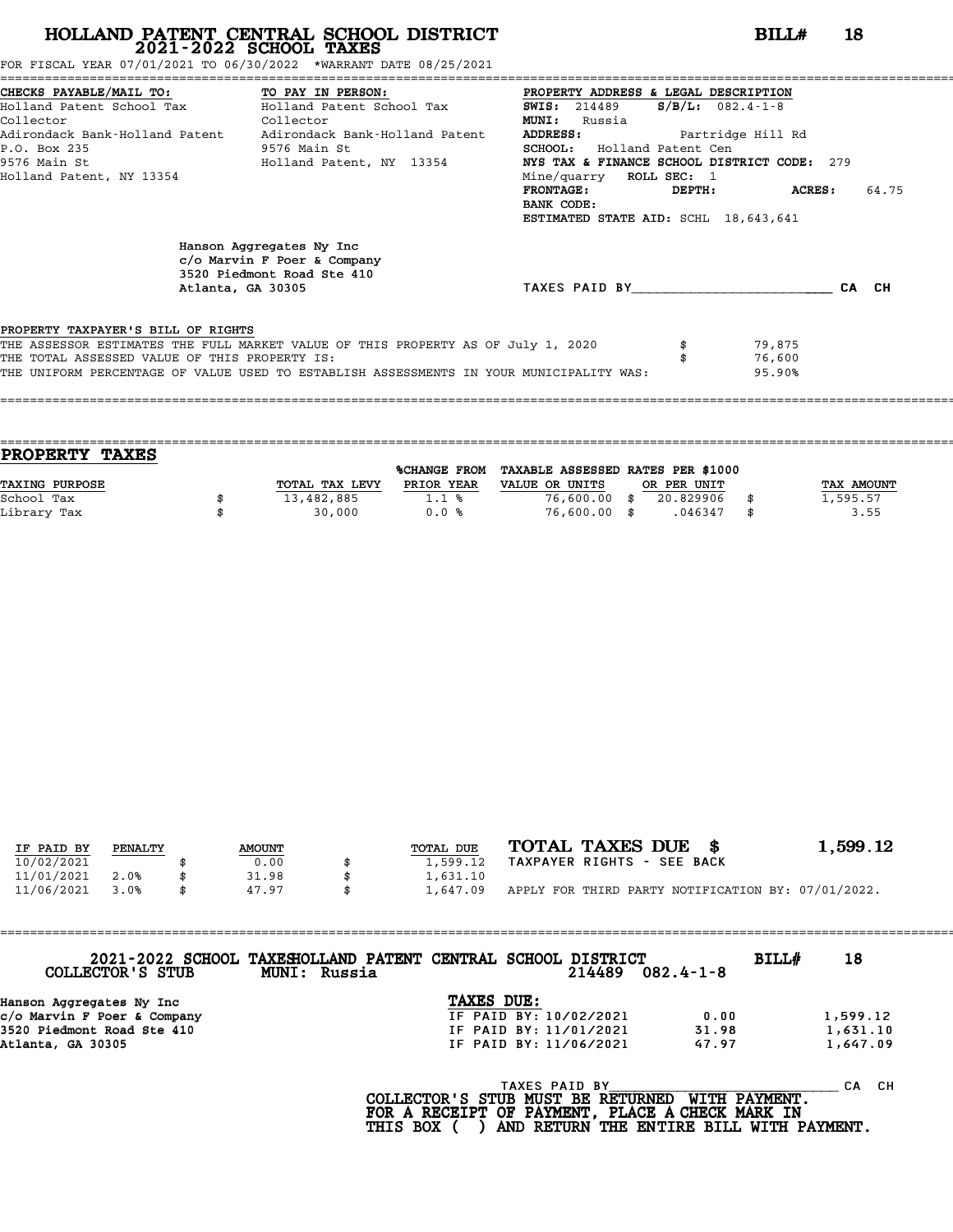FOR FISCAL YEAR 07/01/2021 TO 06/30/2022 \*WARRANT DATE 08/25/2021

|                                               | CHECKS PAYABLE/MAIL TO: TO PAY IN PERSON:                                                                     | PROPERTY ADDRESS & LEGAL DESCRIPTION        |                        |                  |
|-----------------------------------------------|---------------------------------------------------------------------------------------------------------------|---------------------------------------------|------------------------|------------------|
|                                               | Holland Patent School Tax Molland Patent School Tax 5WIS: 214489                                              |                                             | $S/B/L: 082.4 - 1 - 9$ |                  |
| Collector                                     | <b>Collector</b>                                                                                              | <b>MUNI:</b><br>Russia                      |                        |                  |
|                                               | Adirondack Bank-Holland Patent Adirondack Bank-Holland Patent                                                 | <b>ADDRESS:</b><br>Simpson Rd               |                        |                  |
| P.O. Box 235                                  | 9576 Main St                                                                                                  | SCHOOL: Holland Patent Cen                  |                        |                  |
|                                               | 9576 Main St                               Holland Patent, NY 13354                                           | NYS TAX & FINANCE SCHOOL DISTRICT CODE: 279 |                        |                  |
| Holland Patent, NY 13354                      |                                                                                                               | Mine/quarry ROLL SEC: 1                     |                        |                  |
|                                               |                                                                                                               | <b>FRONTAGE:</b>                            | DEPTH:                 | 25.11<br>ACRES : |
|                                               |                                                                                                               | BANK CODE:                                  |                        |                  |
|                                               |                                                                                                               | ESTIMATED STATE AID: SCHL 18,643,641        |                        |                  |
|                                               | Hanson Aggregates Ny Inc<br>$c$ /o Marvin F Poer & Company<br>3520 Piedmont Road Ste 410<br>Atlanta, GA 30305 | TAXES PAID BY TAXES                         |                        | CA CH            |
|                                               |                                                                                                               |                                             |                        |                  |
| PROPERTY TAXPAYER'S BILL OF RIGHTS            |                                                                                                               |                                             |                        |                  |
|                                               | THE ASSESSOR ESTIMATES THE FULL MARKET VALUE OF THIS PROPERTY AS OF July 1, 2020                              |                                             | 41,606                 |                  |
| THE TOTAL ASSESSED VALUE OF THIS PROPERTY IS: |                                                                                                               |                                             | 39,900                 |                  |
|                                               | THE UNIFORM PERCENTAGE OF VALUE USED TO ESTABLISH ASSESSMENTS IN YOUR MUNICIPALITY WAS:                       |                                             | 95.90%                 |                  |
|                                               |                                                                                                               |                                             |                        |                  |

| <b>PROPERTY</b><br><b>TAXES</b> |                |              |                                   |             |                   |
|---------------------------------|----------------|--------------|-----------------------------------|-------------|-------------------|
|                                 |                | %CHANGE FROM | TAXABLE ASSESSED RATES PER \$1000 |             |                   |
| <b>TAXING PURPOSE</b>           | TOTAL TAX LEVY | PRIOR YEAR   | VALUE OR UNITS                    | OR PER UNIT | <b>TAX AMOUNT</b> |
| School Tax                      | 13,482,885     | 1.1%         | $39,900.00$ \$                    | 20.829906   | 831.11            |
| Library Tax                     | 30,000         | 0.0%         | $39,900.00$ \$                    | .046347     | \$<br>1.85        |
|                                 |                |              |                                   |             |                   |

====================================================================================================================================

| IF PAID BY | PENALTY | <b>AMOUNT</b> | TOTAL DUE | TOTAL TAXES DUE \$                                 | 832.96 |
|------------|---------|---------------|-----------|----------------------------------------------------|--------|
|            |         |               |           |                                                    |        |
| 10/02/2021 |         | 0.00          | 832.96    | TAXPAYER RIGHTS - SEE BACK                         |        |
| 11/01/2021 | 2.0%    | 16.66         | 849.62    |                                                    |        |
| 11/06/2021 | 3.0%    | 24.99         | 857.95    | APPLY FOR THIRD PARTY NOTIFICATION BY: 07/01/2022. |        |

| COLLECTOR'S STUB            | 2021-2022 SCHOOL TAXESHOLLAND PATENT CENTRAL SCHOOL DISTRICT<br>MUNI: Russia |                                          | 214489        | $082.4 - 1 - 9$      | BILL# | 19        |
|-----------------------------|------------------------------------------------------------------------------|------------------------------------------|---------------|----------------------|-------|-----------|
| Hanson Aggregates Ny Inc    |                                                                              | TAXES DUE:                               |               |                      |       |           |
| c/o Marvin F Poer & Company |                                                                              | IF PAID BY: 10/02/2021                   |               | 0.00                 |       | 832.96    |
| 3520 Piedmont Road Ste 410  |                                                                              | IF PAID BY: 11/01/2021                   |               | 16.66                |       | 849.62    |
| Atlanta, GA 30305           |                                                                              | IF PAID BY: 11/06/2021                   |               | 24.99                |       | 857.95    |
|                             |                                                                              | הסופות הסיס הס היא הסומה של הספרה המים ה | TAXES PAID BY | <b>MTTHI DAVMENT</b> |       | CH.<br>CА |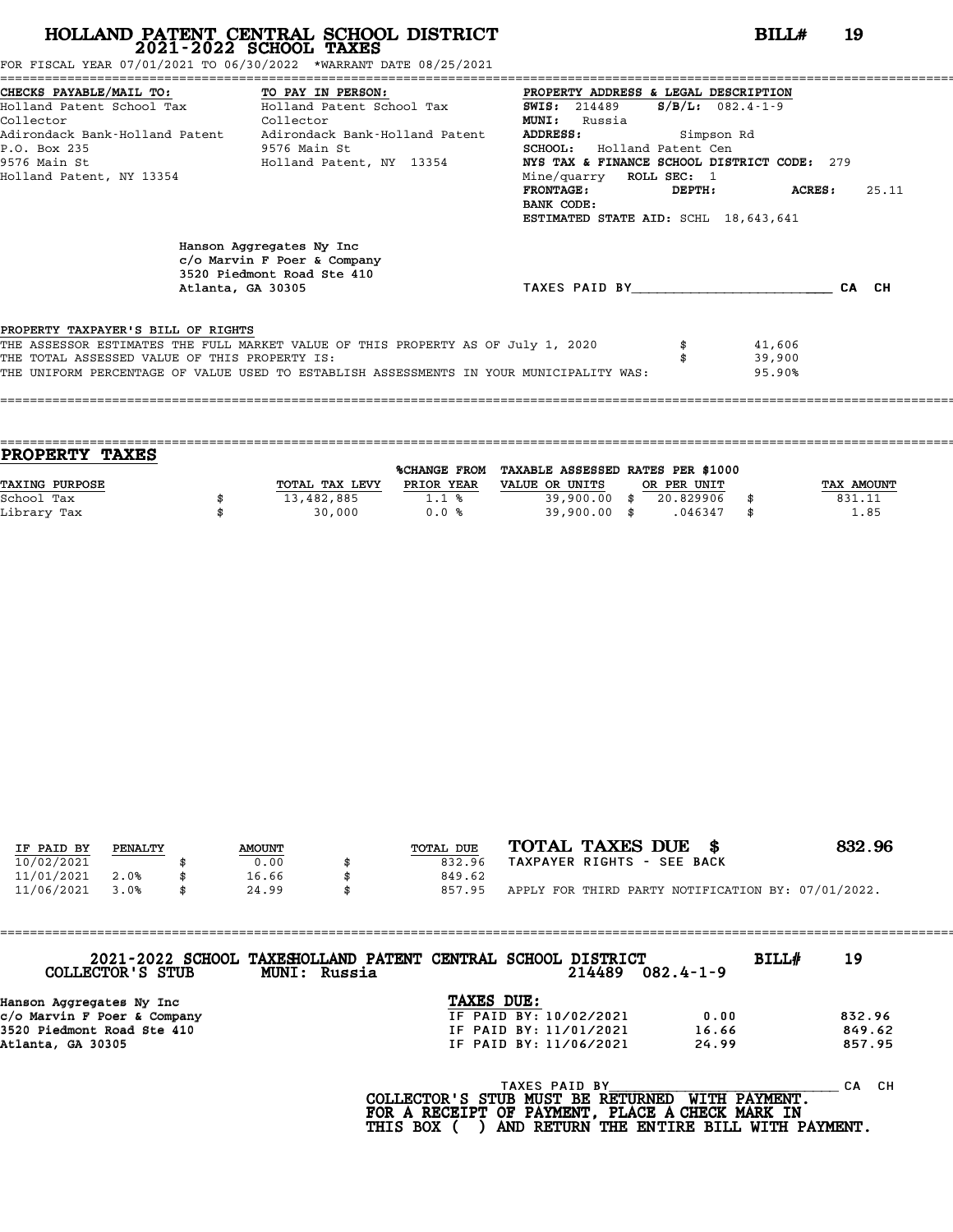FOR FISCAL YEAR 07/01/2021 TO 06/30/2022 \*WARRANT DATE 08/25/2021

| CHECKS PAYABLE/MAIL TO:<br>Holland Patent School Tax Holland Patent School Tax 5WIS: 214489 S/B/L: 082.2-1-40.2<br>Collector<br>Adirondack Bank-Holland Patent Adirondack Bank-Holland Patent ADDRESS:<br>P.O. Box 235<br>9576 Main St<br>Holland Patent, NY 13354 |                                                  | TO PAY IN PERSON:<br>Collector<br>9576 Main St<br>Holland Patent, NY 13354 |                                   | PROPERTY ADDRESS & LEGAL DESCRIPTION<br><b>MUNI:</b> Russia<br>SCHOOL: Holland Patent Cen<br>NYS TAX & FINANCE SCHOOL DISTRICT CODE: 279<br>1 Family Res ROLL SEC: 1<br>FRONTAGE: 303.00 DEPTH:<br>BANK CODE:<br>ESTIMATED STATE AID: SCHL 18,643,641 |                   | Dover Rd,   |                              | <b>ACRES:</b>                  | 5.00 |
|--------------------------------------------------------------------------------------------------------------------------------------------------------------------------------------------------------------------------------------------------------------------|--------------------------------------------------|----------------------------------------------------------------------------|-----------------------------------|-------------------------------------------------------------------------------------------------------------------------------------------------------------------------------------------------------------------------------------------------------|-------------------|-------------|------------------------------|--------------------------------|------|
|                                                                                                                                                                                                                                                                    | Hatzinger Bonnie L<br>219 Dover Rd<br>PO Box 173 | Barneveld, NY 13304                                                        |                                   |                                                                                                                                                                                                                                                       |                   |             |                              | CA CH                          |      |
| PROPERTY TAXPAYER'S BILL OF RIGHTS<br>THE ASSESSOR ESTIMATES THE FULL MARKET VALUE OF THIS PROPERTY AS OF July 1, 2020<br>THE TOTAL ASSESSED VALUE OF THIS PROPERTY IS:<br>THE UNIFORM PERCENTAGE OF VALUE USED TO ESTABLISH ASSESSMENTS IN YOUR MUNICIPALITY WAS: |                                                  |                                                                            |                                   |                                                                                                                                                                                                                                                       |                   | \$          | 221,064<br>212,000<br>95.90% |                                |      |
| EXEMPTION*<br>29,550<br>BAS STAR                                                                                                                                                                                                                                   | VALUE<br><b>SCHOOL</b>                           | TAX PURPOSE                                                                | FULL VALUE<br>EXEMPTION<br>30,813 |                                                                                                                                                                                                                                                       | VALUE TAX PURPOSE |             |                              | FULL VALUE                     |      |
| PROPERTY TAXES<br>TAXING PURPOSE<br>School Tax<br>Library Tax                                                                                                                                                                                                      | \$<br>\$                                         | TOTAL TAX LEVY PRIOR YEAR<br>13,482,885<br>30,000                          | 1.1%<br>0.0%                      | %CHANGE FROM TAXABLE ASSESSED RATES PER \$1000<br>VALUE OR UNITS<br>212,000.00 \$ 20.829906 \$<br>212,000.00 \$ .046347 \$                                                                                                                            |                   | OR PER UNIT |                              | TAX AMOUNT<br>4,415.94<br>9.83 |      |
|                                                                                                                                                                                                                                                                    |                                                  |                                                                            |                                   |                                                                                                                                                                                                                                                       |                   |             |                              |                                |      |
| * THIS YEAR'S STAR EXEMPTION BENEFIT CANNOT EXCEED LAST YEAR'S BENEFIT.                                                                                                                                                                                            |                                                  |                                                                            |                                   | TOTAL SAVINGS DUE TO STAR: \$                                                                                                                                                                                                                         |                   |             |                              | 608.00                         |      |
| PENALTY<br>IF PAID BY<br>10/02/2021                                                                                                                                                                                                                                |                                                  | <b>AMOUNT</b><br>0.00<br>\$                                                | TOTAL DUE<br>3,817.77             | TOTAL TAXES DUE \$<br>TAXPAYER RIGHTS - SEE BACK                                                                                                                                                                                                      |                   |             |                              | 3,817.77                       |      |

| IF PAID BY | PENALTY | <b>AMOUNT</b> | TOTAL DUE | TOTAL TAXES DUE                                    | 3,817.77 |
|------------|---------|---------------|-----------|----------------------------------------------------|----------|
| 10/02/2021 |         | 0.00          | 3.817.77  | TAXPAYER RIGHTS - SEE BACK                         |          |
| 11/01/2021 | 2.0%    | 76.36         | 3,894.13  |                                                    |          |
| 11/06/2021 | 3.0%    | 114.53        | 3,932.30  | APPLY FOR THIRD PARTY NOTIFICATION BY: 07/01/2022. |          |

==================================================================================================================================== **2021-2022 SCHOOL TAXESHOLLAND PATENT CENTRAL SCHOOL DISTRICT BILL# <sup>20</sup> COLLECTOR'S STUB MUNI: Russia <sup>214489</sup> 082.2-1-40.2**

| COLLECTOR'S STUB    | <b>MUNI: Russia</b> | 2021-2022 SCHOOL TAXESHOLLAND PATENT CENTRAL SCHOOL DISTRICT<br>214489 | <b>BILL#</b><br>$082.2 - 1 - 40.2$ | 20       |
|---------------------|---------------------|------------------------------------------------------------------------|------------------------------------|----------|
| Hatzinger Bonnie L  |                     | TAXES DUE:                                                             |                                    |          |
| 219 Dover Rd        |                     | IF PAID BY: 10/02/2021                                                 | 0.00                               | 3,817.77 |
| PO Box 173          |                     | IF PAID BY: 11/01/2021                                                 | 76.36                              | 3,894.13 |
| Barneveld, NY 13304 |                     | IF PAID BY: 11/06/2021                                                 | 114.53                             | 3,932.30 |
|                     |                     |                                                                        |                                    |          |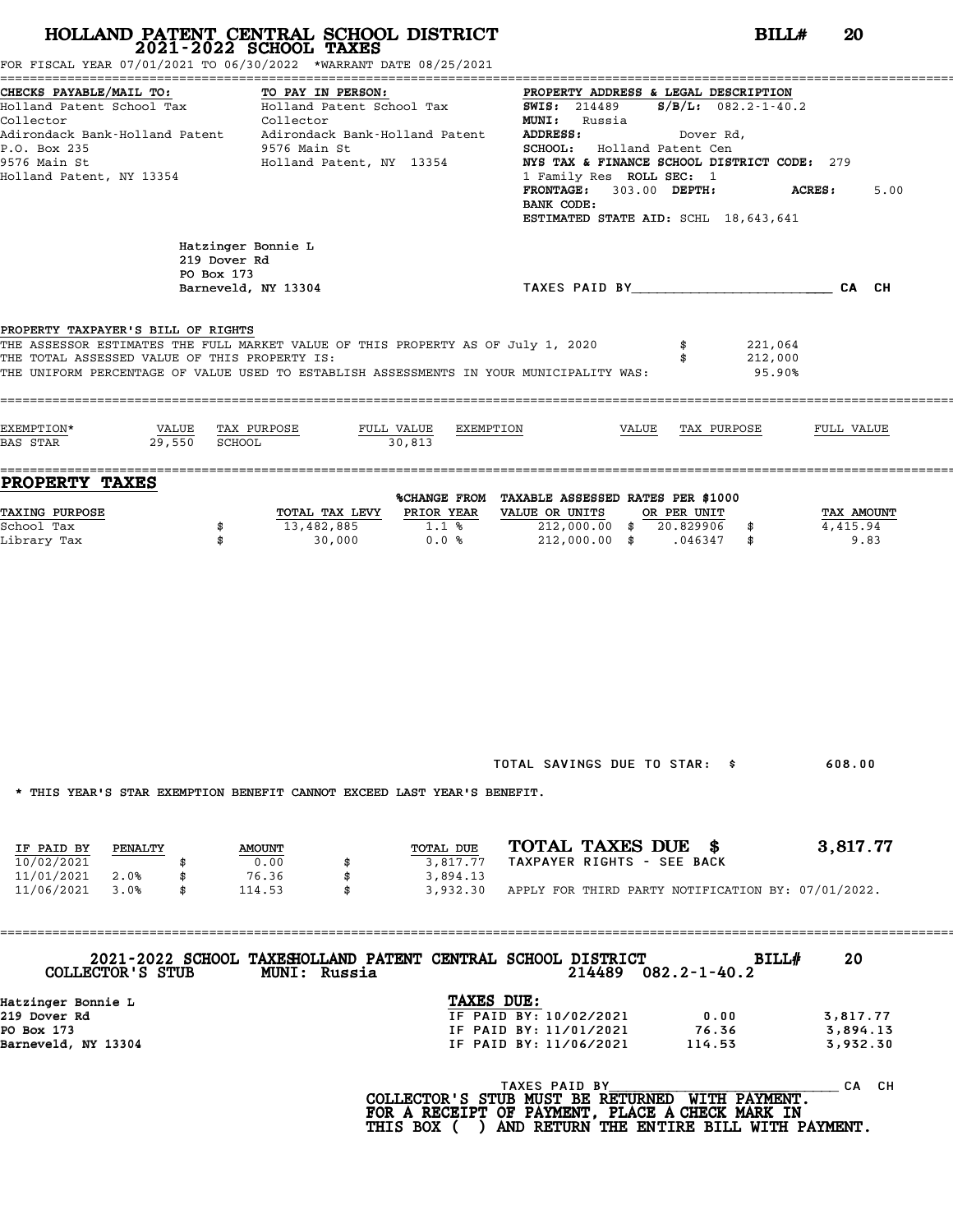FOR FISCAL YEAR 07/01/2021 TO 06/30/2022 \*WARRANT DATE 08/25/2021

|                                               | CHECKS PAYABLE/MAIL TO:             TO PAY IN PERSON:             PROPERTY ADDRESS & LEGAL DESCRIPTION |                                             |            |                         |       |
|-----------------------------------------------|--------------------------------------------------------------------------------------------------------|---------------------------------------------|------------|-------------------------|-------|
|                                               | Holland Patent School Tax Molland Patent School Tax                                                    | <b>SWIS:</b> 214489                         |            | $S/B/L: 082.2 - 1 - 53$ |       |
| Collector<br><b>Collector</b>                 |                                                                                                        | <b>MUNI:</b><br>Russia                      |            |                         |       |
|                                               | Adirondack Bank-Holland Patent Adirondack Bank-Holland Patent                                          | <b>ADDRESS:</b>                             | Simpson Rd |                         |       |
| P.O. Box 235                                  | 9576 Main St                                                                                           | <b>SCHOOL:</b> Holland Patent Cen           |            |                         |       |
|                                               | 9576 Main St                           Holland Patent, NY 13354                                        | NYS TAX & FINANCE SCHOOL DISTRICT CODE: 279 |            |                         |       |
| Holland Patent, NY 13354                      |                                                                                                        | Rural vac>10 ROLL SEC: 1                    |            |                         |       |
|                                               |                                                                                                        | $\tt FRONTAGE:$                             |            | DEPTH: ACRES:           | 39.30 |
|                                               |                                                                                                        | BANK CODE:                                  |            |                         |       |
|                                               |                                                                                                        | ESTIMATED STATE AID: SCHL 18,643,641        |            |                         |       |
| Hawes Tim<br>Vienna, VA 22182                 | 1711 Dove Point Ct                                                                                     |                                             |            |                         |       |
|                                               |                                                                                                        | TAXES PAID BY                               |            |                         | CA CH |
| PROPERTY TAXPAYER'S BILL OF RIGHTS            |                                                                                                        |                                             |            |                         |       |
|                                               | THE ASSESSOR ESTIMATES THE FULL MARKET VALUE OF THIS PROPERTY AS OF July 1, 2020                       |                                             |            | 61,627                  |       |
| THE TOTAL ASSESSED VALUE OF THIS PROPERTY IS: |                                                                                                        |                                             |            | 59,100                  |       |
|                                               |                                                                                                        |                                             |            |                         |       |

|                | <b>%CHANGE FROM</b> |                |                                  |             |                                   |
|----------------|---------------------|----------------|----------------------------------|-------------|-----------------------------------|
| TOTAL TAX LEVY | PRIOR YEAR          | VALUE OR UNITS |                                  |             | TAX AMOUNT                        |
| 13,482,885     | 1.1%                |                | 20.829906                        |             | 1,231.05                          |
| 30,000         | 0.0%                |                | .046347                          | \$          | 2.74                              |
|                |                     |                | $59,100.00$ \$<br>$59,100.00$ \$ | OR PER UNIT | TAXABLE ASSESSED RATES PER \$1000 |

|            |         |               |           | TOTAL TAXES DUE \$                                 | 1,233.79 |
|------------|---------|---------------|-----------|----------------------------------------------------|----------|
| IF PAID BY | PENALTY | <b>AMOUNT</b> | TOTAL DUE |                                                    |          |
| 10/02/2021 |         | 0.00          | 1,233.79  | TAXPAYER RIGHTS - SEE BACK                         |          |
| 11/01/2021 | 2.0%    | 24.68         | 1,258.47  |                                                    |          |
| 11/06/2021 | 3.0%    | 37.01         | 1,270.80  | APPLY FOR THIRD PARTY NOTIFICATION BY: 07/01/2022. |          |

| COLLECTOR'S STUB   | 2021-2022 SCHOOL TAXESHOLLAND PATENT CENTRAL SCHOOL DISTRICT<br>MUNI: Russia |            | 214489                 | $082.2 - 1 - 53$ | BILLH<br>21 |  |
|--------------------|------------------------------------------------------------------------------|------------|------------------------|------------------|-------------|--|
| Hawes Tim          |                                                                              | TAXES DUE: |                        |                  |             |  |
| 1711 Dove Point Ct |                                                                              |            | IF PAID BY: 10/02/2021 | 0.00             | 1,233.79    |  |
| Vienna, VA 22182   |                                                                              |            | IF PAID BY: 11/01/2021 | 24.68            | 1,258.47    |  |
|                    |                                                                              |            | IF PAID BY: 11/06/2021 | 37.01            | 1,270.80    |  |
|                    |                                                                              |            |                        |                  |             |  |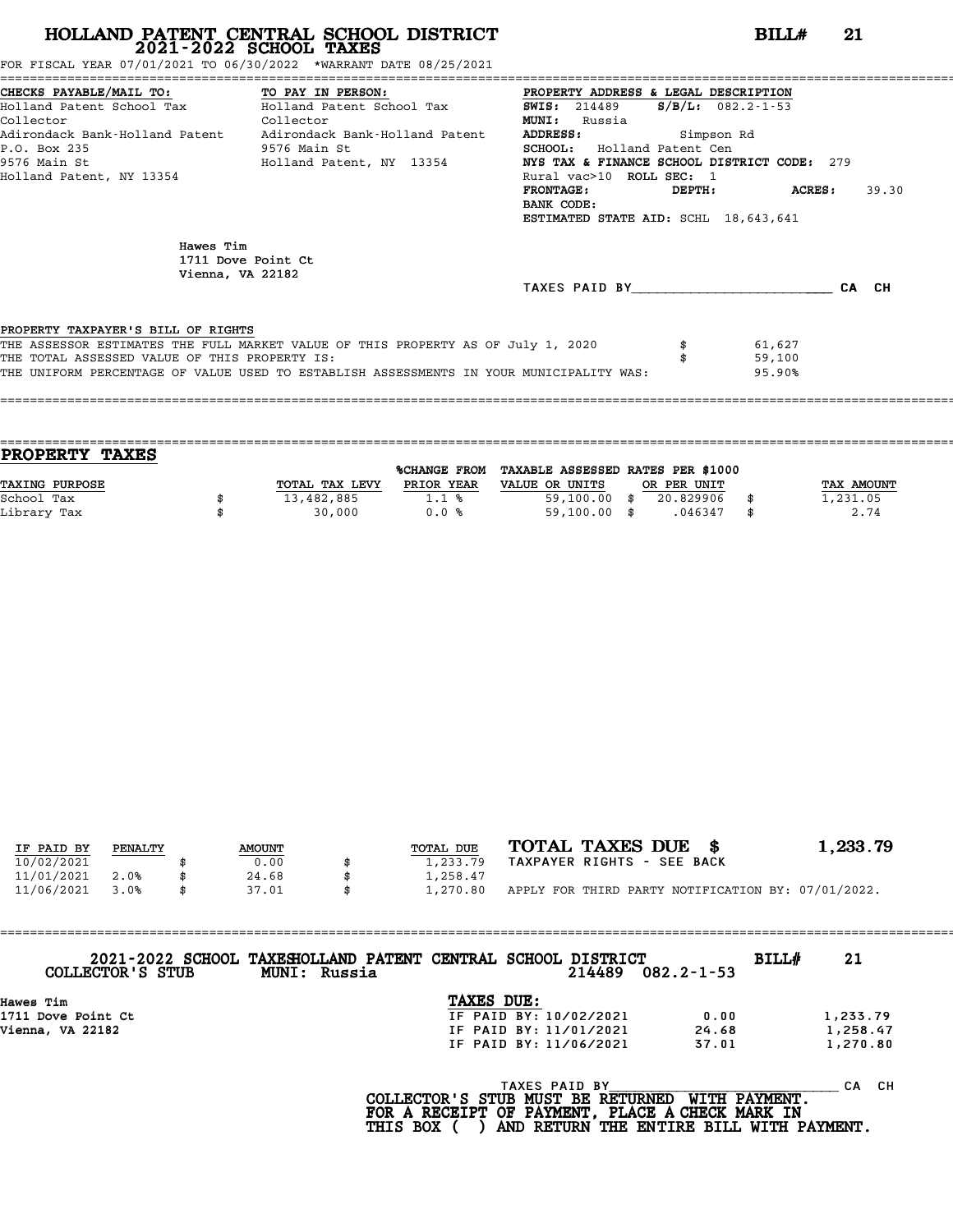# **HOLLAND PATENT CENTRAL SCHOOL DISTRICT**<br> **2021-2022 SCHOOL TAXES**<br>
FOR FISCAL YEAR 07/01/2021 TO 06/30/2022 \*WARRANT DATE 08/25/2021<br> **22** \*WARRANT DATE 08/25/2021<br> **22** \*WARRANT DATE 08/25/2021

FOR FISCAL YEAR 07/01/2021 TO 06/30/2022 \*WARRANT DATE 08/25/2021

|                                               | CHECKS PAYABLE/MAIL TO: TO PAY IN PERSON:                                               | PROPERTY ADDRESS & LEGAL DESCRIPTION        |        |                       |       |      |
|-----------------------------------------------|-----------------------------------------------------------------------------------------|---------------------------------------------|--------|-----------------------|-------|------|
|                                               | Holland Patent School Tax           Holland Patent School Tax                           | <b>SWIS:</b> 214489                         |        | $S/B/L$ : 082.2-1-45  |       |      |
| Collector                                     | Collector                                                                               | <b>MUNI:</b><br>Russia                      |        |                       |       |      |
|                                               | Adirondack Bank-Holland Patent     Adirondack Bank-Holland Patent                       | <b>ADDRESS:</b>                             |        | 657 Partridge Hill Rd |       |      |
| P.O. Box 235                                  | 9576 Main St                                                                            | <b>SCHOOL:</b> Holland Patent Cen           |        |                       |       |      |
| 9576 Main St                                  | Holland Patent, NY 13354                                                                | NYS TAX & FINANCE SCHOOL DISTRICT CODE: 279 |        |                       |       |      |
| Holland Patent, NY 13354                      |                                                                                         | Res vac land ROLL SEC: 1                    |        |                       |       |      |
|                                               |                                                                                         | <b>FRONTAGE:</b>                            | DEPTH: | ACRES:                |       | 1.10 |
|                                               |                                                                                         | BANK CODE:                                  |        |                       |       |      |
|                                               |                                                                                         | ESTIMATED STATE AID: SCHL 18,643,641        |        |                       |       |      |
| Hickey Molly                                  | 657 Partridge Hill Rd<br>Barneveld, NY 13304                                            |                                             |        |                       |       |      |
|                                               |                                                                                         | TAXES PAID BY                               |        |                       | CA CH |      |
|                                               |                                                                                         |                                             |        |                       |       |      |
| PROPERTY TAXPAYER'S BILL OF RIGHTS            | THE ASSESSOR ESTIMATES THE FULL MARKET VALUE OF THIS PROPERTY AS OF July 1, 2020        |                                             |        | 1,668                 |       |      |
| THE TOTAL ASSESSED VALUE OF THIS PROPERTY IS: |                                                                                         |                                             |        | 1,600                 |       |      |
|                                               | THE UNIFORM PERCENTAGE OF VALUE USED TO ESTABLISH ASSESSMENTS IN YOUR MUNICIPALITY WAS: |                                             |        | 95.90%                |       |      |
|                                               |                                                                                         |                                             |        |                       |       |      |
|                                               |                                                                                         |                                             |        |                       |       |      |

| <b>PROPERTY</b>       | <b>TAXES</b> |                |                     |                                   |             |            |
|-----------------------|--------------|----------------|---------------------|-----------------------------------|-------------|------------|
|                       |              |                | <b>%CHANGE FROM</b> | TAXABLE ASSESSED RATES PER \$1000 |             |            |
| <b>TAXING PURPOSE</b> |              | TOTAL TAX LEVY | PRIOR YEAR          | VALUE OR UNITS                    | OR PER UNIT | TAX AMOUNT |
| School Tax            |              | 13,482,885     | 1.1%                | $1,600.00$ \$                     | 20.829906   | 33.33      |
| Library Tax           |              | 30,000         | 0.0%                | $1,600.00$ \$                     | .046347     | \$<br>0.07 |
|                       |              |                |                     |                                   |             |            |

| IF PAID BY | PENALTY | <b>AMOUNT</b> | TOTAL DUE | TOTAL TAXES DUE \$                                 | 33.40 |
|------------|---------|---------------|-----------|----------------------------------------------------|-------|
| 10/02/2021 |         | 0.00          | 33.40     | TAXPAYER RIGHTS - SEE BACK                         |       |
| 11/01/2021 | 2.0%    | 0.67          | 34.07     |                                                    |       |
| 11/06/2021 | 3.0%    | \$<br>1.00    | 34.40     | APPLY FOR THIRD PARTY NOTIFICATION BY: 07/01/2022. |       |
|            |         |               |           |                                                    |       |

| COLLECTOR'S STUB      | 2021-2022 SCHOOL TAXESHOLLAND PATENT CENTRAL SCHOOL DISTRICT<br>MUNI: Russia |            |               | 214489                 | $082.2 - 1 - 45$ | BILL# | 22        |
|-----------------------|------------------------------------------------------------------------------|------------|---------------|------------------------|------------------|-------|-----------|
|                       |                                                                              |            |               |                        |                  |       |           |
| Hickey Molly          |                                                                              | TAXES DUE: |               |                        |                  |       |           |
| 657 Partridge Hill Rd |                                                                              |            |               | IF PAID BY: 10/02/2021 | 0.00             |       | 33.40     |
| Barneveld, NY 13304   |                                                                              |            |               | IF PAID BY: 11/01/2021 | 0.67             |       | 34.07     |
|                       |                                                                              |            |               | IF PAID BY: 11/06/2021 | 1.00             |       | 34.40     |
|                       |                                                                              |            | TAXES PAID BY |                        |                  |       | CH.<br>CА |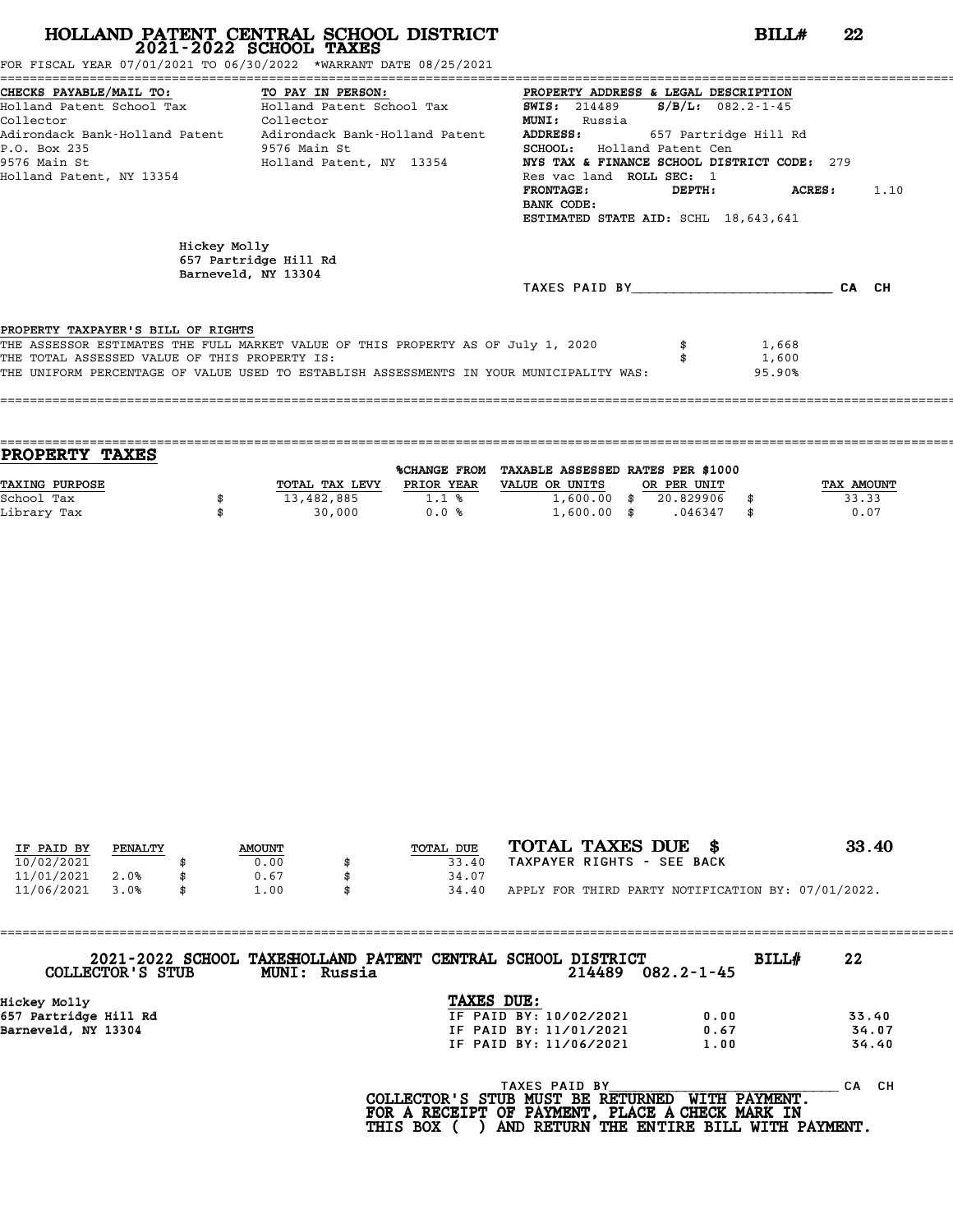FOR FISCAL YEAR 07/01/2021 TO 06/30/2022 \*WARRANT DATE 08/25/2021

|                                               | CHECKS PAYABLE/MAIL TO: TO PAY IN PERSON:                                               | PROPERTY ADDRESS & LEGAL DESCRIPTION        |          |                        |       |
|-----------------------------------------------|-----------------------------------------------------------------------------------------|---------------------------------------------|----------|------------------------|-------|
|                                               | Holland Patent School Tax           Holland Patent School Tax                           | <b>SWIS:</b> 214489                         |          | $S/B/L$ : 082.2-1-46.2 |       |
| Collector<br><b>Collector</b>                 |                                                                                         | <b>MUNI:</b><br>Russia                      |          |                        |       |
|                                               | Adirondack Bank-Holland Patent Adirondack Bank-Holland Patent                           | <b>ADDRESS:</b>                             | Dover Rd |                        |       |
| P.O. Box 235                                  | 9576 Main St                                                                            | SCHOOL: Holland Patent Cen                  |          |                        |       |
| 9576 Main St                                  | Holland Patent, NY 13354                                                                | NYS TAX & FINANCE SCHOOL DISTRICT CODE: 279 |          |                        |       |
| Holland Patent, NY 13354                      |                                                                                         | Rural vac<10 ROLL SEC: 1                    |          |                        |       |
|                                               |                                                                                         | <b>FRONTAGE:</b>                            |          | DEPTH: ACRES:          | 5.00  |
|                                               |                                                                                         | BANK CODE:                                  |          |                        |       |
|                                               |                                                                                         | ESTIMATED STATE AID: SCHL 18,643,641        |          |                        |       |
| Hickey Molly                                  | 657 Partridge Hill Rd<br>Barneveld, NY 13304                                            | TAXES PAID BY                               |          |                        | CA CH |
| PROPERTY TAXPAYER'S BILL OF RIGHTS            |                                                                                         |                                             |          |                        |       |
|                                               | THE ASSESSOR ESTIMATES THE FULL MARKET VALUE OF THIS PROPERTY AS OF July 1, 2020        |                                             |          | 17,727                 |       |
| THE TOTAL ASSESSED VALUE OF THIS PROPERTY IS: |                                                                                         |                                             |          | 17,000                 |       |
|                                               | THE UNIFORM PERCENTAGE OF VALUE USED TO ESTABLISH ASSESSMENTS IN YOUR MUNICIPALITY WAS: |                                             |          | 95.90%                 |       |
|                                               |                                                                                         |                                             |          |                        |       |
|                                               |                                                                                         |                                             |          |                        |       |

| <b>TAXES</b><br><b>PROPERTY</b> |                |                     |                                   |             |            |
|---------------------------------|----------------|---------------------|-----------------------------------|-------------|------------|
|                                 |                | <b>%CHANGE FROM</b> | TAXABLE ASSESSED RATES PER \$1000 |             |            |
| TAXING PURPOSE                  | TOTAL TAX LEVY | PRIOR YEAR          | VALUE OR UNITS                    | OR PER UNIT | TAX AMOUNT |
| School Tax                      | 13,482,885     | 1.1%                | $17,000.00$ \$                    | 20.829906   | 354.11     |
| Library Tax                     | 30,000         | 0.0%                | $17,000.00$ \$                    | .046347     | \$<br>0.79 |
|                                 |                |                     |                                   |             |            |

| IF PAID BY | PENALTY | <b>AMOUNT</b> | TOTAL DUE | TOTAL TAXES DUE \$                                 | 354.90 |
|------------|---------|---------------|-----------|----------------------------------------------------|--------|
| 10/02/2021 |         | 0.00          | 354.90    | TAXPAYER RIGHTS - SEE BACK                         |        |
| 11/01/2021 | 2.0%    | 7.10          | 362.00    |                                                    |        |
| 11/06/2021 | 3.0%    | \$<br>10.65   | 365.55    | APPLY FOR THIRD PARTY NOTIFICATION BY: 07/01/2022. |        |
|            |         |               |           |                                                    |        |

| COLLECTOR'S STUB      | 2021-2022 SCHOOL TAXESHOLLAND PATENT CENTRAL SCHOOL DISTRICT<br>MUNI: Russia |                        | $214489$ $082.2 - 1 - 46.2$ | <b>BILL#</b> | 23     |
|-----------------------|------------------------------------------------------------------------------|------------------------|-----------------------------|--------------|--------|
| Hickey Molly          |                                                                              | TAXES DUE:             |                             |              |        |
| 657 Partridge Hill Rd |                                                                              | IF PAID BY: 10/02/2021 | 0.00                        |              | 354.90 |
| Barneveld, NY 13304   |                                                                              | IF PAID BY: 11/01/2021 | 7.10                        |              | 362.00 |
|                       |                                                                              | IF PAID BY: 11/06/2021 | 10.65                       |              | 365.55 |
|                       |                                                                              |                        |                             |              |        |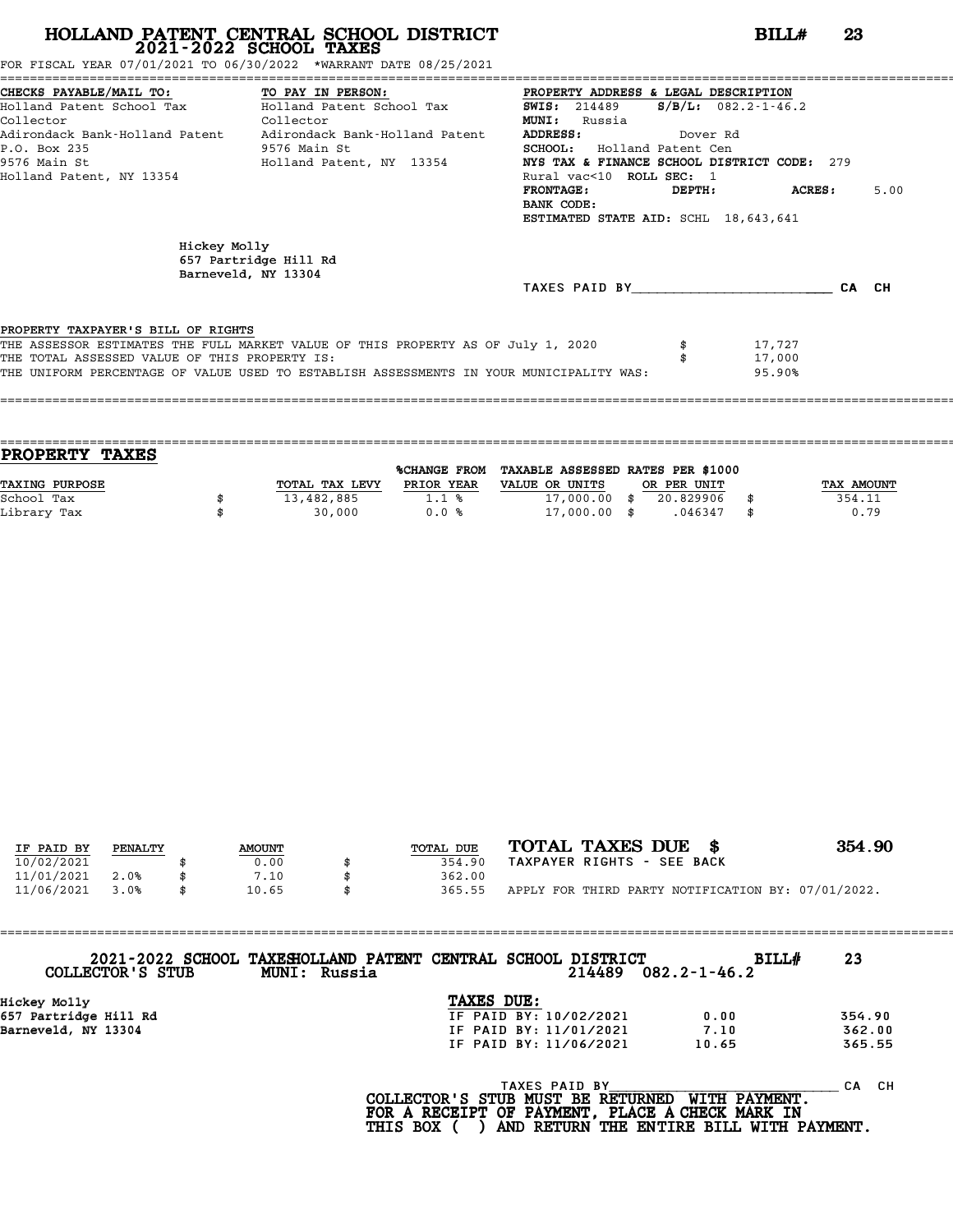FOR FISCAL YEAR 07/01/2021 TO 06/30/2022 \*WARRANT DATE 08/25/2021

| CHECKS PAYABLE/MAIL TO:<br>Collector<br>P.O. Box 235<br>9576 Main St<br>Holland Patent, NY 13354 | TO PAY IN PERSON:<br>Holland Patent School Tax           Holland Patent School Tax<br>Collector<br>Adirondack Bank-Holland Patent Adirondack Bank-Holland Patent<br>9576 Main St<br>Holland Patent, NY 13354 | PROPERTY ADDRESS & LEGAL DESCRIPTION<br><b>SWIS:</b> 214489<br><b>MUNI:</b><br>Russia<br>ADDRESS:<br>SCHOOL: Holland Patent Cen<br>NYS TAX & FINANCE SCHOOL DISTRICT CODE: 279<br>1 Family Res ROLL SEC: 1<br>FRONTAGE:<br>BANK CODE:<br>ESTIMATED STATE AID: SCHL 18,643,641 | $S/B/L$ : 082.4-1-1<br>657 Partridge Hill Rd | DEPTH: ACRES:                | 1.50       |
|--------------------------------------------------------------------------------------------------|--------------------------------------------------------------------------------------------------------------------------------------------------------------------------------------------------------------|-------------------------------------------------------------------------------------------------------------------------------------------------------------------------------------------------------------------------------------------------------------------------------|----------------------------------------------|------------------------------|------------|
| Hickey Molly                                                                                     | 657 Partridge Hill Rd<br>Barneveld, NY 13304                                                                                                                                                                 | TAXES PAID BY TAXES PAID BY                                                                                                                                                                                                                                                   |                                              |                              | CA CH      |
| PROPERTY TAXPAYER'S BILL OF RIGHTS<br>THE TOTAL ASSESSED VALUE OF THIS PROPERTY IS:              | THE ASSESSOR ESTIMATES THE FULL MARKET VALUE OF THIS PROPERTY AS OF July 1, 2020<br>THE UNIFORM PERCENTAGE OF VALUE USED TO ESTABLISH ASSESSMENTS IN YOUR MUNICIPALITY WAS:                                  |                                                                                                                                                                                                                                                                               |                                              | 231,491<br>222,000<br>95.90% |            |
|                                                                                                  | FULL VALUE EXEMPTION<br>VALUE TAX PURPOSE                                                                                                                                                                    | VALUE TAX PURPOSE                                                                                                                                                                                                                                                             |                                              |                              | FULL VALUE |

| <b>PROPERTY TAXES</b> |                |              |                                   |             |            |
|-----------------------|----------------|--------------|-----------------------------------|-------------|------------|
|                       |                | %CHANGE FROM | TAXABLE ASSESSED RATES PER \$1000 |             |            |
| TAXING PURPOSE        | TOTAL TAX LEVY | PRIOR YEAR   | VALUE OR UNITS                    | OR PER UNIT | TAX AMOUNT |
| School Tax            | 13,482,885     | 1.1%         | 222,000.00                        | 20.829906   | 4,624.24   |
| Library Tax           | 30,000         | 0.0%         | 222,000.00                        | .046347     | 10.29      |

An estimated STAR check has been or will be mailed to you by the NYS Tax Department. An estimated STAR check has been or will be mailed to you by the NYS Tax Department.<br>Any overpayment or underpayment can be reconciled on your next tax return or STAR credit check. Any overpayment or underpayment can be reconciled on your next tax return or STAR credit check.

|                                                                         |         |     |               |     |           |                            |  | ANY OVERPOVINCING OF MINGEROVINCING CONFUCTING THE VIOLET ON THE MOVING CONFUCTING OF STARF CHECKS. |                                                    |
|-------------------------------------------------------------------------|---------|-----|---------------|-----|-----------|----------------------------|--|-----------------------------------------------------------------------------------------------------|----------------------------------------------------|
| * THIS YEAR'S STAR EXEMPTION BENEFIT CANNOT EXCEED LAST YEAR'S BENEFIT. |         |     |               |     |           |                            |  |                                                                                                     |                                                    |
| IF PAID BY                                                              | PENALTY |     | <b>AMOUNT</b> |     | TOTAL DUE | TOTAL TAXES DUE \$         |  |                                                                                                     | 4.634.53                                           |
| 10/02/2021                                                              |         |     | 0.00          |     | 4,634.53  | TAXPAYER RIGHTS - SEE BACK |  |                                                                                                     |                                                    |
| 11/01/2021                                                              | 2.0%    |     | 92.69         | \$. | 4,727.22  |                            |  |                                                                                                     |                                                    |
| 11/06/2021                                                              | 3.0%    | \$. | 139.04        | \$  | 4.773.57  |                            |  |                                                                                                     | APPLY FOR THIRD PARTY NOTIFICATION BY: 07/01/2022. |

==================================================================================================================================== **2021-2022 SCHOOL TAXESHOLLAND PATENT CENTRAL SCHOOL DISTRICT BILL# <sup>24</sup> COLLECTOR'S STUB MUNI: Russia <sup>214489</sup> 082.4-1-1** 2021-2022 SCHOOL TAXESHOLLAND PATENT CENTRAL SCHOOL<br>COLLECTOR'S STUB MUNI: Russia<br>Hickey Molly **TAXES DUE:**<br>657 Partridge Hill Rd **IF PAID BY:** 10/ COLLECTOR'S STOB MONI: RUSSIA 214489 082.4-1-1<br>
Hickey Molly **IF PAID BY:** 10/02/2021 0.00 4,634.53<br>
Berneveld NY 13304 15 PAID BY: 10/02/2021 0.00 4,634.53<br>
IF PAID BY: 11/01/2021 92.69 4.727.22 Hickey Molly<br>
Barneveld, NY 13304<br>
Barneveld, NY 13304<br>
Barneveld, NY 13304<br>
IF PAID BY: 11/06/2021 139.04 4,773.57<br>
IF PAID BY: 11/06/2021 139.04 4,773.57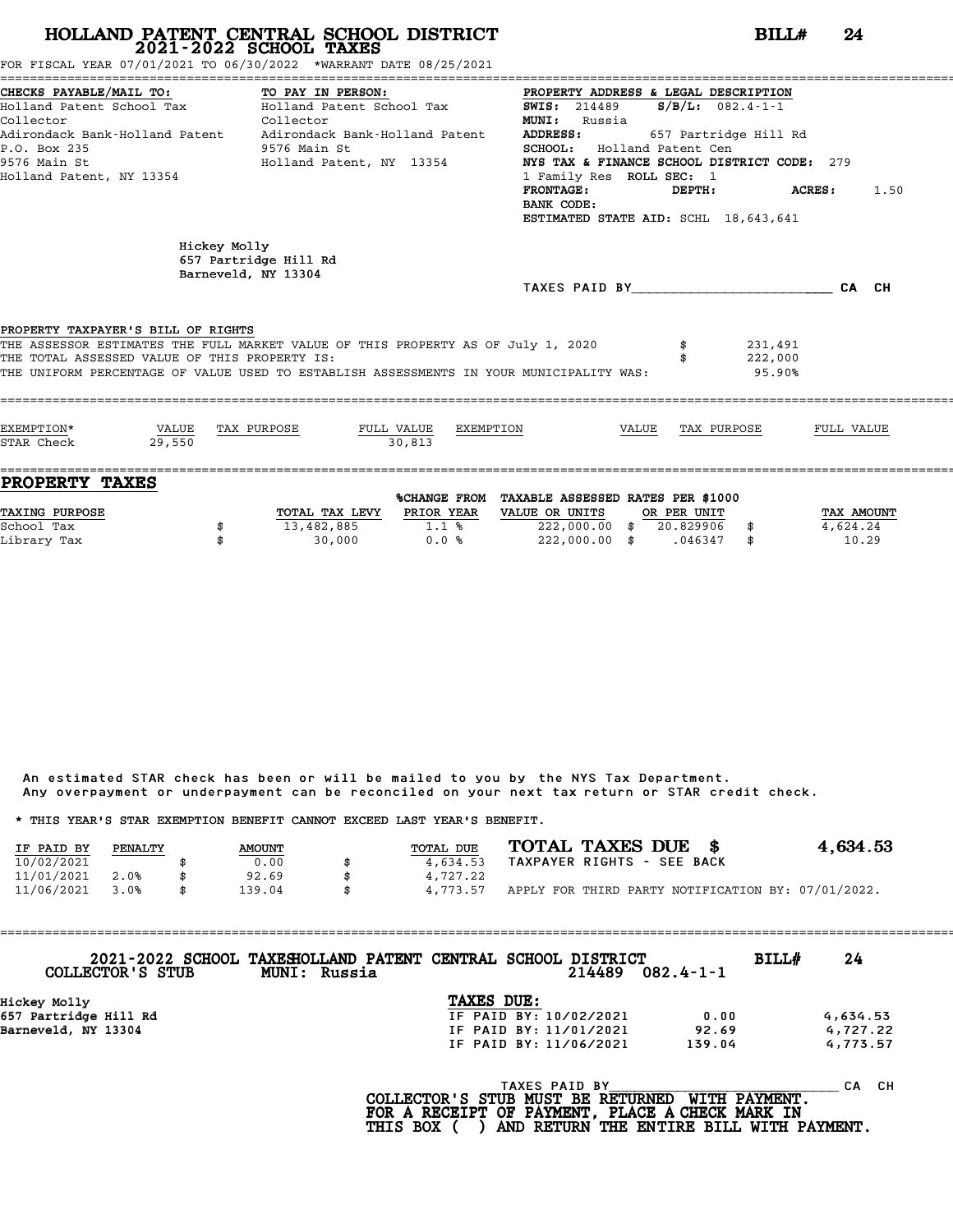FOR FISCAL YEAR 07/01/2021 TO 06/30/2022 \*WARRANT DATE 08/25/2021

| CHECKS PAYABLE/MAIL TO:<br>Holland Patent School Tax                                                    | TO PAY IN FERNALL.<br>Holland Patent School Tax                                                                                                                             | PROPERTY ADDRESS & LEGAL DESCRIPTION<br><b>SWIS:</b> 214489<br>$S/B/L$ : 082.2-1-41                                                                                                                                                              |                       |  |  |  |  |  |
|---------------------------------------------------------------------------------------------------------|-----------------------------------------------------------------------------------------------------------------------------------------------------------------------------|--------------------------------------------------------------------------------------------------------------------------------------------------------------------------------------------------------------------------------------------------|-----------------------|--|--|--|--|--|
| Collector<br>Adirondack Bank-Holland Patent<br>P.O. Box 235<br>9576 Main St<br>Holland Patent, NY 13354 | Collector<br>Adirondack Bank-Holland Patent<br>9576 Main St<br>Holland Patent, NY 13354                                                                                     | <b>MUNI:</b> Russia<br>ADDRESS:<br>197 Dover Rd<br>SCHOOL: Holland Patent Cen<br>NYS TAX & FINANCE SCHOOL DISTRICT CODE: 279<br>1 Family Res <b>ROLL SEC:</b> 1<br>FRONTAGE: 662.00 DEPTH:<br>BANK CODE:<br>ESTIMATED STATE AID: SCHL 18,643,641 | <b>ACRES:</b><br>3.50 |  |  |  |  |  |
|                                                                                                         | Kelly Adam<br>Berez Lydia<br>197 Dover Rd<br>Barneveld, NY 13304                                                                                                            | TAXES PAID BY TAND AND TAXES PAID BY                                                                                                                                                                                                             | CA CH                 |  |  |  |  |  |
| PROPERTY TAXPAYER'S BILL OF RIGHTS<br>THE TOTAL ASSESSED VALUE OF THIS PROPERTY IS:                     | THE ASSESSOR ESTIMATES THE FULL MARKET VALUE OF THIS PROPERTY AS OF July 1, 2020<br>THE UNIFORM PERCENTAGE OF VALUE USED TO ESTABLISH ASSESSMENTS IN YOUR MUNICIPALITY WAS: | 250,261<br>\$<br>240,000<br>\$<br>95.90%                                                                                                                                                                                                         |                       |  |  |  |  |  |
| EXEMPTION*<br>29,550 SCHOOL<br>BAS STAR                                                                 | VALUE TAX PURPOSE<br>FULL VALUE<br>EXEMPTION<br>30,813                                                                                                                      | VALUE<br>TAX PURPOSE                                                                                                                                                                                                                             | FULL VALUE            |  |  |  |  |  |
| <b>PROPERTY TAXES</b><br><b>TAXING PURPOSE</b>                                                          | PRIOR YEAR<br>TOTAL TAX LEVY                                                                                                                                                | %CHANGE FROM TAXABLE ASSESSED RATES PER \$1000<br>VALUE OR UNITS<br>OR PER UNIT                                                                                                                                                                  | TAX AMOUNT            |  |  |  |  |  |
| School Tax<br>Library Tax                                                                               | 13,482,885<br>1.1%<br>\$<br>\$<br>30,000                                                                                                                                    | 240,000.00 \$ 20.829906 \$<br>$0.0%$ 240,000.00 \$ .046347 \$                                                                                                                                                                                    | 4,999.18<br>11.12     |  |  |  |  |  |
|                                                                                                         |                                                                                                                                                                             |                                                                                                                                                                                                                                                  |                       |  |  |  |  |  |
|                                                                                                         |                                                                                                                                                                             |                                                                                                                                                                                                                                                  |                       |  |  |  |  |  |
|                                                                                                         |                                                                                                                                                                             |                                                                                                                                                                                                                                                  |                       |  |  |  |  |  |
|                                                                                                         |                                                                                                                                                                             |                                                                                                                                                                                                                                                  |                       |  |  |  |  |  |
|                                                                                                         |                                                                                                                                                                             | TOTAL SAVINGS DUE TO STAR: \$                                                                                                                                                                                                                    | 608.00                |  |  |  |  |  |

\* THIS YEAR'S STAR EXEMPTION BENEFIT CANNOT EXCEED LAST YEAR'S BENEFIT.

|            |         |               |  | INIO IBAN'O OIAN BABMFIIUN DBNBFII CANNUI BACBBD BAOI IBAN'O DBNBFII. |                                                    |  |
|------------|---------|---------------|--|-----------------------------------------------------------------------|----------------------------------------------------|--|
| IF PAID BY | PENALTY | <b>AMOUNT</b> |  | TOTAL DUE                                                             | TOTAL TAXES DUE \$<br>4,402.30                     |  |
| 10/02/2021 |         | 0.00          |  | 4,402.30                                                              | TAXPAYER RIGHTS - SEE BACK                         |  |
| 11/01/2021 | 2.0%    | 88.05         |  | 4,490.35                                                              |                                                    |  |
| 11/06/2021 | 3.0%    | 132.07        |  | 4,534.37                                                              | APPLY FOR THIRD PARTY NOTIFICATION BY: 07/01/2022. |  |

| 2021-2022 SCHOOL TAXESHOLLAND PATENT CENTRAL SCHOOL DISTRICT<br>COLLECTOR'S STUB<br>MUNI: Russia | 214489                 | 082.2-1-41 | <b>BILL#</b><br>25 |
|--------------------------------------------------------------------------------------------------|------------------------|------------|--------------------|
| Kelly Adam                                                                                       | TAXES DUE:             |            |                    |
| Berez Lydia                                                                                      | IF PAID BY: 10/02/2021 | 0.00       | 4,402.30           |
| 197 Dover Rd                                                                                     | IF PAID BY: 11/01/2021 | 88.05      | 4,490.35           |
| Barneveld, NY 13304                                                                              | IF PAID BY: 11/06/2021 | 132.07     | 4,534.37           |
|                                                                                                  |                        |            |                    |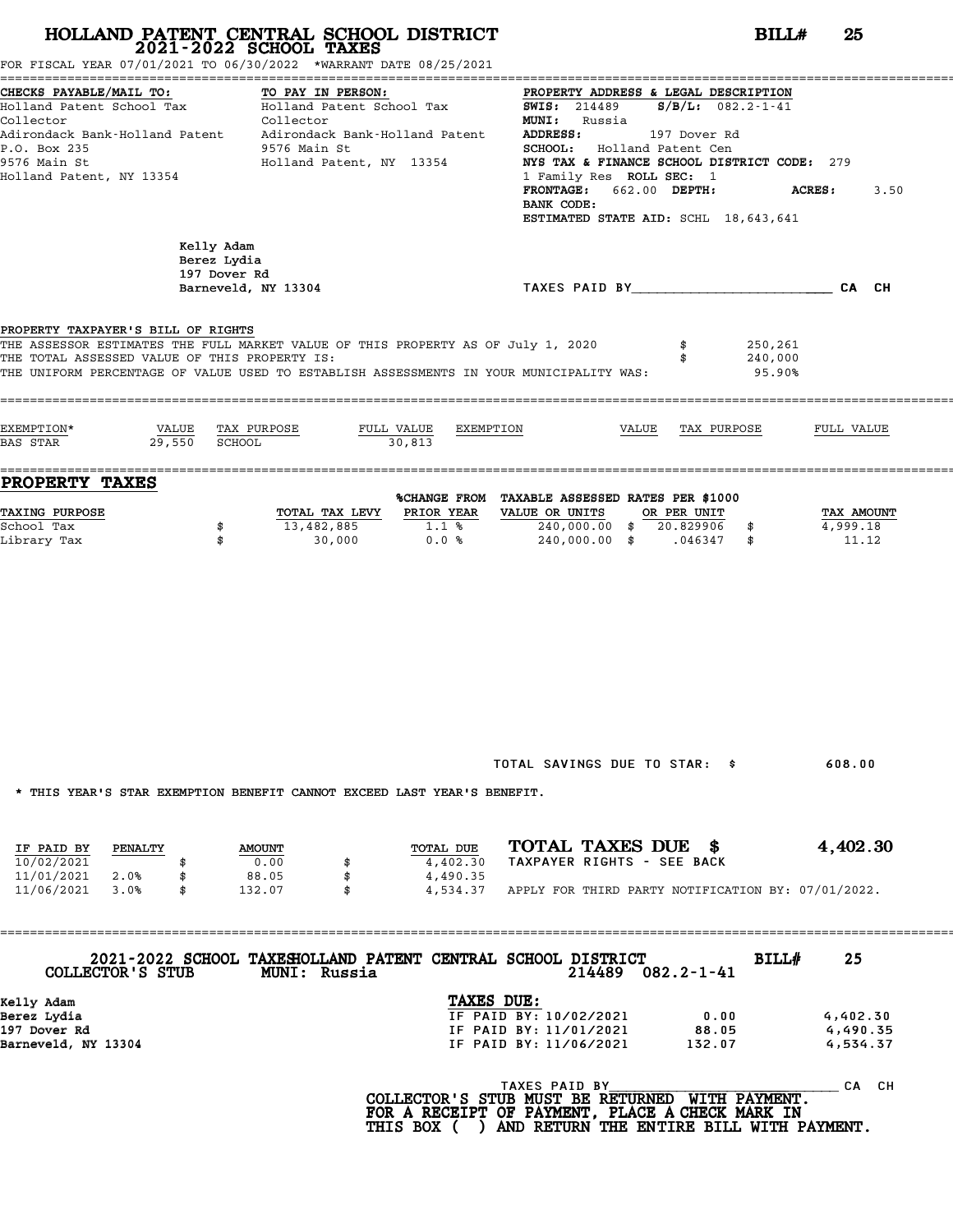FOR FISCAL YEAR 07/01/2021 TO 06/30/2022 \*WARRANT DATE 08/25/2021

| CHECKS PAYABLE/MAIL TO:<br>Holland Patent School Tax                                                                                                                                                                                                               | TO PAY IN PERSON:<br>Holland Patent School Tax                                          |                                                          | PROPERTY ADDRESS & LEGAL DESCRIPTION<br><b>SWIS:</b> 214489 <b>S/B/L:</b> 082.2-1-51.3                                                                                                                                                    |                                      |                                  |
|--------------------------------------------------------------------------------------------------------------------------------------------------------------------------------------------------------------------------------------------------------------------|-----------------------------------------------------------------------------------------|----------------------------------------------------------|-------------------------------------------------------------------------------------------------------------------------------------------------------------------------------------------------------------------------------------------|--------------------------------------|----------------------------------|
| Collector<br>Adirondack Bank-Holland Patent<br>P.O. Box 235<br>9576 Main St<br>Holland Patent, NY 13354                                                                                                                                                            | Collector<br>Adirondack Bank-Holland Patent<br>9576 Main St<br>Holland Patent, NY 13354 |                                                          | <b>MUNI:</b> Russia<br>ADDRESS:<br>294 Dover Rd<br>SCHOOL: Holland Patent Cen<br>NYS TAX & FINANCE SCHOOL DISTRICT CODE: 279<br>Res Multiple ROLL SEC: 1<br><b>FRONTAGE:</b><br>BANK CODE:<br><b>ESTIMATED STATE AID:</b> SCHL 18,643,641 | <b>ACRES:</b><br>15.20               |                                  |
|                                                                                                                                                                                                                                                                    | Kenderdine Donald<br>Kenderdine Sally<br>294 Dover Rd<br>Barneveld, NY 13304            |                                                          | TAXES PAID BY CA CH                                                                                                                                                                                                                       |                                      |                                  |
| PROPERTY TAXPAYER'S BILL OF RIGHTS<br>THE ASSESSOR ESTIMATES THE FULL MARKET VALUE OF THIS PROPERTY AS OF July 1, 2020<br>THE TOTAL ASSESSED VALUE OF THIS PROPERTY IS:<br>THE UNIFORM PERCENTAGE OF VALUE USED TO ESTABLISH ASSESSMENTS IN YOUR MUNICIPALITY WAS: |                                                                                         |                                                          |                                                                                                                                                                                                                                           | 377,477<br>362,000<br>95.90%         |                                  |
| EXEMPTION*<br>BAS STAR                                                                                                                                                                                                                                             | VALUE TAX PURPOSE<br>29,550 SCHOOL                                                      | FULL VALUE<br>EXEMPTION<br>30,813                        | VALUE                                                                                                                                                                                                                                     | TAX PURPOSE                          | FULL VALUE                       |
| PROPERTY TAXES<br><b>TAXING PURPOSE</b><br>School Tax<br>Library Tax                                                                                                                                                                                               | 13,482,885<br>\$<br>\$<br>30,000                                                        | TOTAL TAX LEVY PRIOR YEAR VALUE OR UNITS<br>1.1%<br>0.0% | %CHANGE FROM TAXABLE ASSESSED RATES PER \$1000<br>362,000.00 \$ 20.829906 \$<br>362,000.00 \$ .046347 \$                                                                                                                                  | OR PER UNIT                          | TAX AMOUNT<br>7,540.43<br>16.78  |
|                                                                                                                                                                                                                                                                    |                                                                                         |                                                          |                                                                                                                                                                                                                                           |                                      |                                  |
| * THIS YEAR'S STAR EXEMPTION BENEFIT CANNOT EXCEED LAST YEAR'S BENEFIT.                                                                                                                                                                                            |                                                                                         |                                                          | TOTAL SAVINGS DUE TO STAR: \$                                                                                                                                                                                                             |                                      | 608.00                           |
| IF PAID BY<br><b>PENALTY</b><br>10/02/2021<br>\$<br>11/01/2021<br>\$<br>2.0%<br>11/06/2021<br>3.0%<br>\$                                                                                                                                                           | <b>AMOUNT</b><br>0.00<br>138.98<br>208.48                                               | TOTAL DUE<br>6,949.21<br>7,088.19<br>7,157.69            | TOTAL TAXES DUE \$<br>TAXPAYER RIGHTS - SEE BACK<br>APPLY FOR THIRD PARTY NOTIFICATION BY: 07/01/2022.                                                                                                                                    |                                      | 6,949.21                         |
| COLLECTOR'S STUB                                                                                                                                                                                                                                                   | 2021-2022 SCHOOL TAXESHOLLAND PATENT CENTRAL SCHOOL DISTRICT<br>MUNI: Russia            |                                                          |                                                                                                                                                                                                                                           | BILL#<br>$214489$ $082.2 - 1 - 51.3$ | 26                               |
| Kenderdine Donald<br>Kenderdine Sally<br>294 Dover Rd<br>Barneveld, NY 13304                                                                                                                                                                                       |                                                                                         | TAXES DUE:                                               | IF PAID BY: 10/02/2021<br>IF PAID BY: 11/01/2021<br>IF PAID BY: 11/06/2021                                                                                                                                                                | 0.00<br>138.98<br>208.48             | 6,949.21<br>7,088.19<br>7,157.69 |
|                                                                                                                                                                                                                                                                    |                                                                                         |                                                          | TAXES PAID BY<br>COLLECTION C CTILE MILET BE DETINDATED LITTEL DAVMENT                                                                                                                                                                    |                                      | CA CH                            |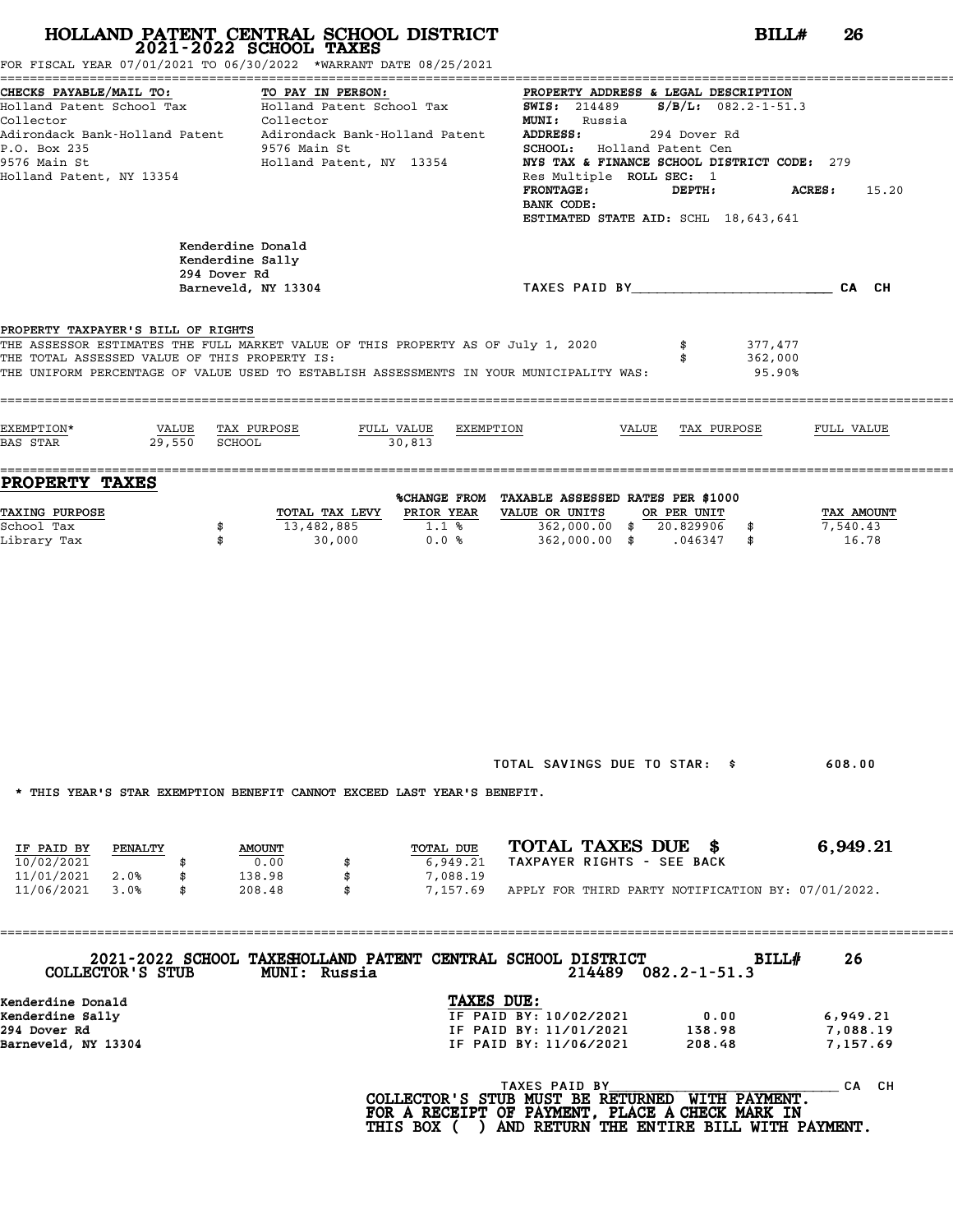|                                                                                                                               | HOLLAND PATENT CENTRAL SCHOOL DISTRICT<br>2021-2022 SCHOOL TAXES<br>FOR FISCAL YEAR 07/01/2021 TO 06/30/2022 *WARRANT DATE 08/25/2021                                        | BILLH                                                                                                                                                                                                                                                                                                                                                          | 27                              |
|-------------------------------------------------------------------------------------------------------------------------------|------------------------------------------------------------------------------------------------------------------------------------------------------------------------------|----------------------------------------------------------------------------------------------------------------------------------------------------------------------------------------------------------------------------------------------------------------------------------------------------------------------------------------------------------------|---------------------------------|
| CHECKS PAYABLE/MAIL TO:<br>Holland Patent School Tax<br>Collector<br>P.O. Box 235<br>9576 Main St<br>Holland Patent, NY 13354 | TO PAY IN PERSON:<br>Holland Patent School Tax<br>Collector<br>Adirondack Bank-Holland Patent     Adirondack Bank-Holland Patent<br>9576 Main St<br>Holland Patent, NY 13354 | PROPERTY ADDRESS & LEGAL DESCRIPTION<br><b>SWIS:</b> 214489 <b>S/B/L:</b> 082.4-1-5<br><b>MUNI:</b> Russia<br>ADDRESS:<br>634 Partridge Hill Rd<br>SCHOOL: Holland Patent Cen<br>NYS TAX & FINANCE SCHOOL DISTRICT CODE: 279<br>1 Family Res ROLL SEC: 1<br><b>FRONTAGE:</b><br>DEPTH:<br><b>ACRES :</b><br>BANK CODE:<br>ESTIMATED STATE AID: SCHL 18,643,641 | 5.00                            |
|                                                                                                                               | Kennedy Patricia K<br>Kennedy Andrew K<br>634 Partridge Hill Rd<br>Barneveld, NY 13304                                                                                       | TAXES PAID BY CAN CHE CAN CH                                                                                                                                                                                                                                                                                                                                   |                                 |
| PROPERTY TAXPAYER'S BILL OF RIGHTS<br>THE TOTAL ASSESSED VALUE OF THIS PROPERTY IS:                                           | THE ASSESSOR ESTIMATES THE FULL MARKET VALUE OF THIS PROPERTY AS OF July 1, 2020<br>THE UNIFORM PERCENTAGE OF VALUE USED TO ESTABLISH ASSESSMENTS IN YOUR MUNICIPALITY WAS:  | \$<br>281,022<br>269,500<br>95.90%                                                                                                                                                                                                                                                                                                                             |                                 |
| EXEMPTION*<br>VALUE TAX PURPOSE<br>29,550 SCHOOL<br><b>BAS STAR</b>                                                           | FULL VALUE<br>EXEMPTION<br>30,813                                                                                                                                            | VALUE TAX PURPOSE                                                                                                                                                                                                                                                                                                                                              | FULL VALUE                      |
| <b>PROPERTY TAXES</b>                                                                                                         |                                                                                                                                                                              |                                                                                                                                                                                                                                                                                                                                                                |                                 |
| <b>TAXING PURPOSE</b><br>School Tax<br>\$<br>Library Tax<br>\$                                                                | PRIOR YEAR<br>TOTAL TAX LEVY<br>13,482,885<br>1.1%<br>0.0%<br>30,000                                                                                                         | %CHANGE FROM TAXABLE ASSESSED RATES PER \$1000<br>VALUE OR UNITS<br>OR PER UNIT<br>269,500.00 \$ 20.829906 \$<br>269,500.00 \$ .046347 \$                                                                                                                                                                                                                      | TAX AMOUNT<br>5,613.66<br>12.49 |
|                                                                                                                               | * THIS YEAR'S STAR EXEMPTION BENEFIT CANNOT EXCEED LAST YEAR'S BENEFIT.                                                                                                      | TOTAL SAVINGS DUE TO STAR: \$                                                                                                                                                                                                                                                                                                                                  | 608.00                          |
| IF PAID BY<br>PENALTY                                                                                                         | TOTAL DUE<br><b>AMOUNT</b><br>5,018.15<br>0.00<br>100.36<br>5,118.51<br>\$                                                                                                   | TOTAL TAXES DUE \$<br>TAXPAYER RIGHTS - SEE BACK                                                                                                                                                                                                                                                                                                               | 5,018.15                        |
| 10/02/2021<br>11/01/2021<br>2.0%<br>\$                                                                                        |                                                                                                                                                                              | APPLY FOR THIRD PARTY NOTIFICATION BY: 07/01/2022.                                                                                                                                                                                                                                                                                                             |                                 |
| 11/06/2021<br>3.0%<br>\$                                                                                                      | 150.54<br>5,168.69                                                                                                                                                           |                                                                                                                                                                                                                                                                                                                                                                |                                 |
| COLLECTOR'S STUB                                                                                                              | 2021-2022 SCHOOL TAXESHOLLAND PATENT CENTRAL SCHOOL DISTRICT<br>MUNI: Russia                                                                                                 | BILL#<br>$214489$ 082.4-1-5                                                                                                                                                                                                                                                                                                                                    | 27                              |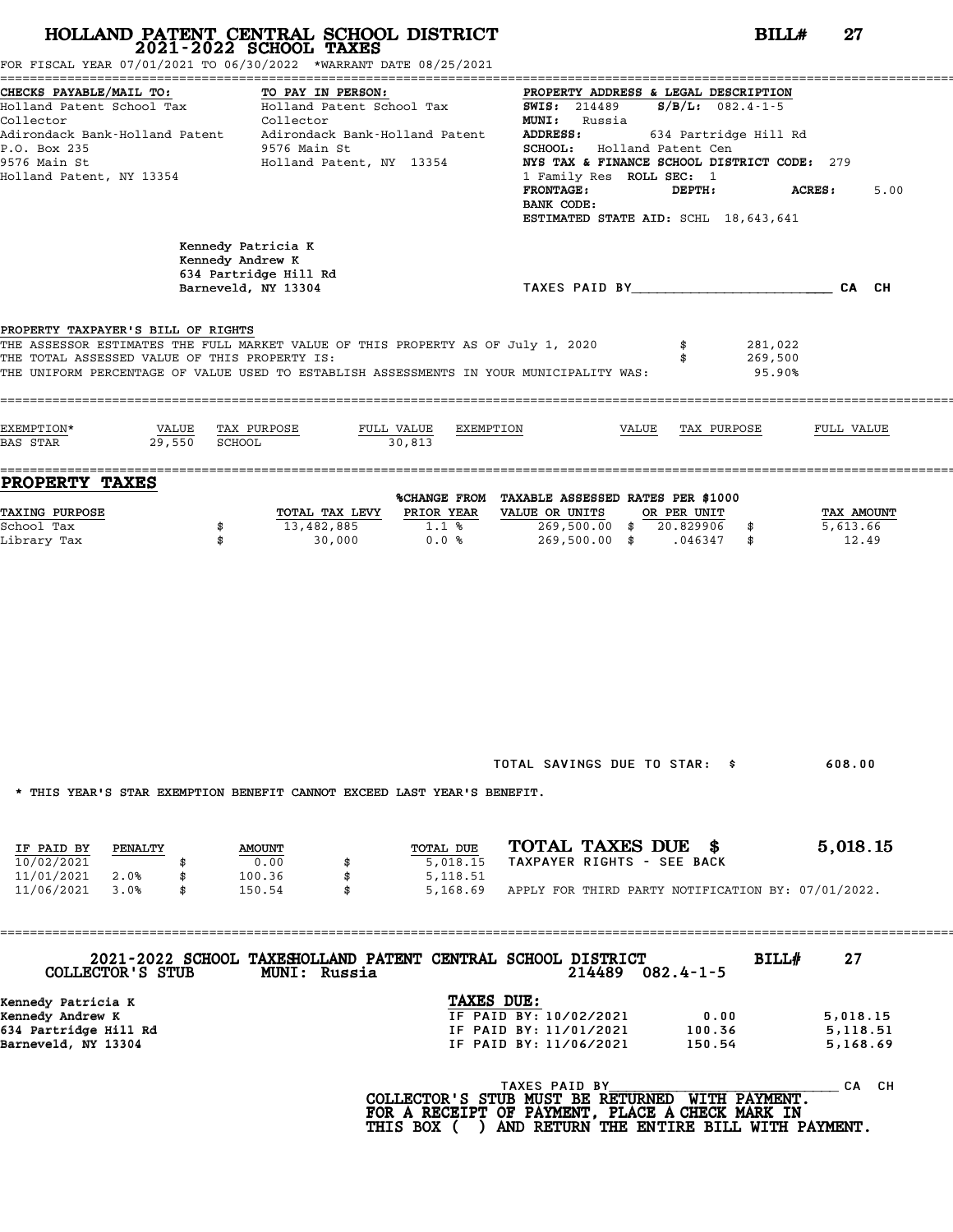| CHECKS PAYABLE/MAIL TO:<br>Holland Patent School Tax<br>Collector<br>Adirondack Bank-Holland Patent<br>P.O. Box 235<br>9576 Main St<br>Holland Patent, NY 13354                                                                                                    | TO PAY IN PERSON:<br>Holland Patent School Tax<br>Collector<br>Adirondack Bank-Holland Patent<br>9576 Main St<br>Holland Patent, NY 13354 | <b>SWIS: 214489</b><br><b>MUNI:</b> Russia<br>ADDRESS:<br><b>FRONTAGE:</b><br>BANK CODE: | PROPERTY ADDRESS & LEGAL DESCRIPTION<br>$S/B/L$ : 082.4-1-15.2<br>355 Partridge Hill Rd<br>SCHOOL: Holland Patent Cen<br>NYS TAX & FINANCE SCHOOL DISTRICT CODE: 279<br>1 Family Res ROLL SEC: 1<br>DEPTH:<br>135 | 5.00<br><b>ACRES:</b>            |
|--------------------------------------------------------------------------------------------------------------------------------------------------------------------------------------------------------------------------------------------------------------------|-------------------------------------------------------------------------------------------------------------------------------------------|------------------------------------------------------------------------------------------|-------------------------------------------------------------------------------------------------------------------------------------------------------------------------------------------------------------------|----------------------------------|
|                                                                                                                                                                                                                                                                    | Kennedy Patricia K<br>Kennedy Andrew K<br>355 Partridge Hill Rd<br>Barneveld, NY 13304                                                    |                                                                                          | ESTIMATED STATE AID: SCHL 18,643,641<br>TAXES PAID BY CAN CH                                                                                                                                                      |                                  |
| PROPERTY TAXPAYER'S BILL OF RIGHTS<br>THE ASSESSOR ESTIMATES THE FULL MARKET VALUE OF THIS PROPERTY AS OF July 1, 2020<br>THE TOTAL ASSESSED VALUE OF THIS PROPERTY IS:<br>THE UNIFORM PERCENTAGE OF VALUE USED TO ESTABLISH ASSESSMENTS IN YOUR MUNICIPALITY WAS: |                                                                                                                                           |                                                                                          |                                                                                                                                                                                                                   | 276,330<br>265,000<br>95.90%     |
| EXEMPTION*<br>VALUE<br>29,550<br>BAS STAR                                                                                                                                                                                                                          | TAX PURPOSE<br>FULL VALUE<br>SCHOOL<br>30,813                                                                                             | EXEMPTION                                                                                | VALUE<br>TAX PURPOSE                                                                                                                                                                                              | FULL VALUE                       |
| <b>PROPERTY TAXES</b>                                                                                                                                                                                                                                              |                                                                                                                                           | %CHANGE FROM TAXABLE ASSESSED RATES PER \$1000                                           |                                                                                                                                                                                                                   |                                  |
| <b>TAXING PURPOSE</b>                                                                                                                                                                                                                                              | TOTAL TAX LEVY                                                                                                                            | PRIOR YEAR<br>VALUE OR UNITS                                                             | OR PER UNIT                                                                                                                                                                                                       | TAX AMOUNT                       |
| School Tax<br>Library Tax                                                                                                                                                                                                                                          | 13,482,885<br>\$<br>30,000<br>\$                                                                                                          | $1.1$ %<br>0.0%                                                                          | 265,000.00 \$ 20.829906 \$<br>265,000.00 \$ .046347 \$                                                                                                                                                            | 5,519.93<br>12.28                |
|                                                                                                                                                                                                                                                                    |                                                                                                                                           |                                                                                          | TOTAL SAVINGS DUE TO STAR: \$                                                                                                                                                                                     | 608.00                           |
|                                                                                                                                                                                                                                                                    | * THIS YEAR'S STAR EXEMPTION BENEFIT CANNOT EXCEED LAST YEAR'S BENEFIT.                                                                   |                                                                                          |                                                                                                                                                                                                                   |                                  |
| IF PAID BY<br>PENALTY<br>10/02/2021<br>11/01/2021<br>2.0%<br>\$                                                                                                                                                                                                    | <b>AMOUNT</b><br>0.00<br>98.48<br>\$                                                                                                      | TOTAL DUE<br>4,924.21<br>5,022.69                                                        | TOTAL TAXES DUE \$<br>TAXPAYER RIGHTS - SEE BACK                                                                                                                                                                  | 4,924.21                         |
| 11/06/2021<br>3.0%<br>\$                                                                                                                                                                                                                                           | 147.73                                                                                                                                    | 5,071.94                                                                                 | APPLY FOR THIRD PARTY NOTIFICATION BY: 07/01/2022.                                                                                                                                                                |                                  |
| COLLECTOR'S STUB                                                                                                                                                                                                                                                   | 2021-2022 SCHOOL TAXESHOLLAND PATENT CENTRAL SCHOOL DISTRICT<br>MUNI: Russia                                                              |                                                                                          | $214489$ $082.4 - 1 - 15.2$                                                                                                                                                                                       | 28<br>BILL#                      |
|                                                                                                                                                                                                                                                                    |                                                                                                                                           | TAXES DUE:                                                                               |                                                                                                                                                                                                                   |                                  |
| Kennedy Patricia K<br>Kennedy Andrew K                                                                                                                                                                                                                             |                                                                                                                                           | IF PAID BY: 10/02/2021                                                                   | 0.00                                                                                                                                                                                                              |                                  |
| 355 Partridge Hill Rd<br>Barneveld, NY 13304                                                                                                                                                                                                                       |                                                                                                                                           | IF PAID BY: 11/01/2021<br>IF PAID BY: 11/06/2021                                         | 98.48<br>147.73                                                                                                                                                                                                   | 4,924.21<br>5,022.69<br>5,071.94 |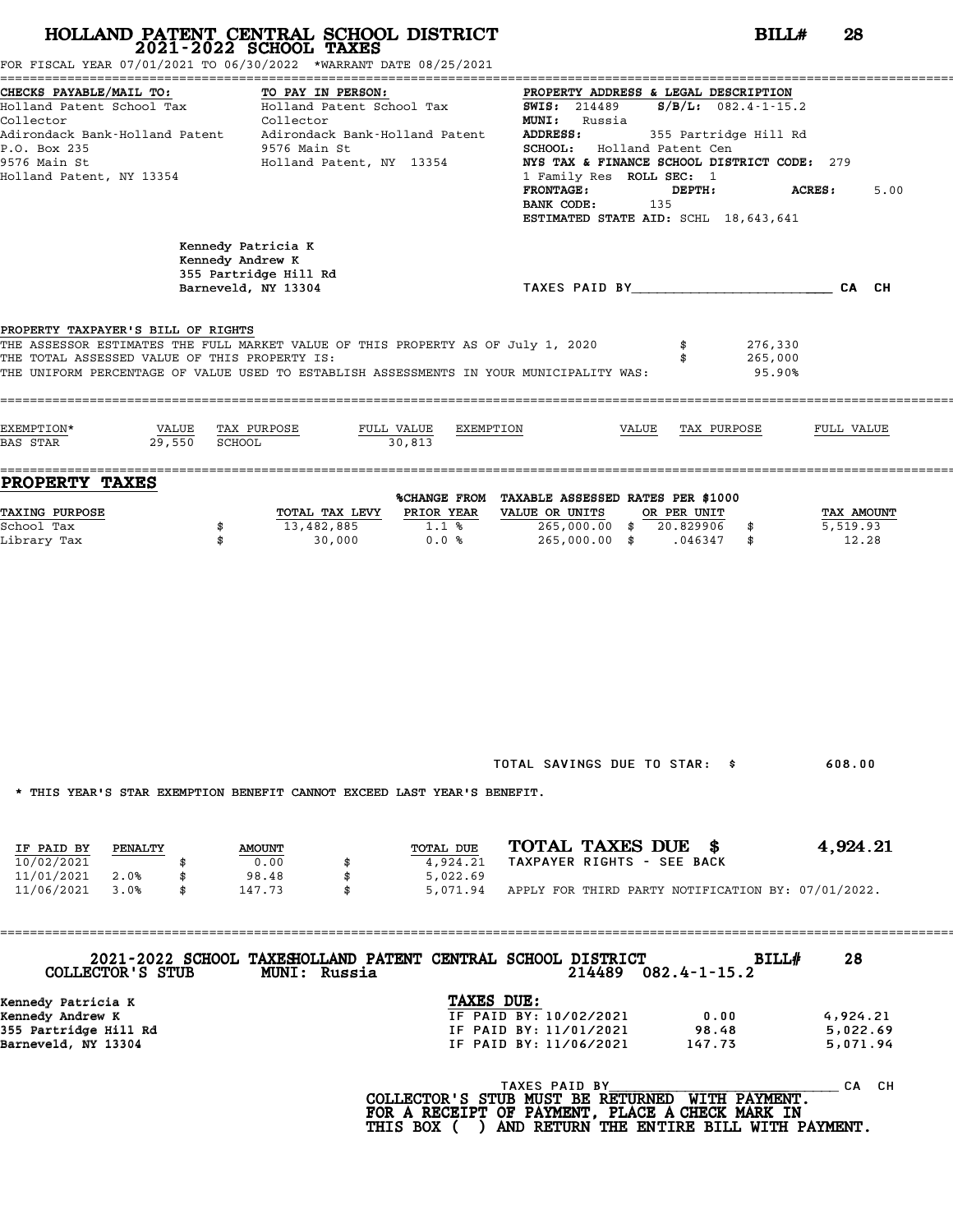FOR FISCAL YEAR 07/01/2021 TO 06/30/2022 \*WARRANT DATE 08/25/2021

|                                               | CHECKS PAYABLE/MAIL TO: TO PAY IN PERSON: PROPERTY ADDRESS & LEGAL DESCRIPTION          |                                             |                           |       |      |
|-----------------------------------------------|-----------------------------------------------------------------------------------------|---------------------------------------------|---------------------------|-------|------|
|                                               | Holland Patent School Tax Molland Patent School Tax                                     | <b>SWIS:</b> 214489                         | $S/B/L: 082.2 - 1 - 37.1$ |       |      |
| Collector<br><b>Collector</b>                 |                                                                                         | <b>MUNI:</b><br>Russia                      |                           |       |      |
|                                               | Adirondack Bank-Holland Patent     Adirondack Bank-Holland Patent                       | <b>ADDRESS:</b><br>Dover Rd                 |                           |       |      |
| P.O. Box 235                                  | 9576 Main St                                                                            | <b>SCHOOL:</b> Holland Patent Cen           |                           |       |      |
|                                               | 9576 Main St                           Holland Patent, NY 13354                         | NYS TAX & FINANCE SCHOOL DISTRICT CODE: 279 |                           |       |      |
| Holland Patent, NY 13354                      |                                                                                         | 1 Family Res ROLL SEC: 1                    |                           |       |      |
|                                               |                                                                                         | FRONTAGE: DEPTH: ACRES:                     |                           |       | 1.90 |
|                                               |                                                                                         | BANK CODE:                                  |                           |       |      |
|                                               |                                                                                         | ESTIMATED STATE AID: SCHL 18,643,641        |                           |       |      |
| Kernan Mark C                                 | 14550 Marshview Dr<br>Jacksonville, FL 32250                                            |                                             |                           |       |      |
|                                               |                                                                                         | TAXES PAID BY                               |                           | CA CH |      |
|                                               |                                                                                         |                                             |                           |       |      |
| PROPERTY TAXPAYER'S BILL OF RIGHTS            | THE ASSESSOR ESTIMATES THE FULL MARKET VALUE OF THIS PROPERTY AS OF July 1, 2020        |                                             | 120,959                   |       |      |
| THE TOTAL ASSESSED VALUE OF THIS PROPERTY IS: |                                                                                         |                                             | 116,000                   |       |      |
|                                               | THE UNIFORM PERCENTAGE OF VALUE USED TO ESTABLISH ASSESSMENTS IN YOUR MUNICIPALITY WAS: |                                             | 95.90%                    |       |      |
|                                               |                                                                                         |                                             |                           |       |      |
|                                               |                                                                                         |                                             |                           |       |      |

| <b>TAXES</b><br><b>PROPERTY</b> |                |                     |                                   |             |            |
|---------------------------------|----------------|---------------------|-----------------------------------|-------------|------------|
|                                 |                | <b>%CHANGE FROM</b> | TAXABLE ASSESSED RATES PER \$1000 |             |            |
| TAXING PURPOSE                  | TOTAL TAX LEVY | PRIOR YEAR          | VALUE OR UNITS                    | OR PER UNIT | TAX AMOUNT |
| School Tax                      | 13,482,885     | 1.1%                | $116,000.00$ \$                   | 20.829906   | 2,416.27   |
| Library Tax                     | 30,000         | 0.0%                | $116,000.00$ \$                   | .046347     | \$<br>5.38 |
|                                 |                |                     |                                   |             |            |

| IF PAID BY | PENALTY | <b>AMOUNT</b> | <b>TOTAL DUE</b> | TOTAL TAXES DUE \$                                 | 2,421.65 |
|------------|---------|---------------|------------------|----------------------------------------------------|----------|
| 10/02/2021 |         | 0.00          | 2,421.65         | TAXPAYER RIGHTS - SEE BACK                         |          |
| 11/01/2021 | 2.0%    | 48.43         | 2,470.08         |                                                    |          |
| 11/06/2021 | 3.0%    | 72.65         | 2,494.30         | APPLY FOR THIRD PARTY NOTIFICATION BY: 07/01/2022. |          |
|            |         |               |                  |                                                    |          |

==================================================================================================================================== **2021-2022 SCHOOL TAXESHOLLAND PATENT CENTRAL SCHOOL DISTRICT BILL# <sup>29</sup> COLLECTOR'S STUB MUNI: Russia <sup>214489</sup> 082.2-1-37.1** 2021-2022 SCHOOL TAXESHOLLAND PATENT CENTRAL SCHOOL DISTRICT<br>
TAXES DUE:<br>
Kernan Mark C **TAXES DUE:**<br>
14550 Marshow Dr *IF PAID BY*: 10/02/2021 0.00 2,421.65<br>
15 PAID BY: 11/01/2021 0.00 2,421.65<br>
15 PAID BY: 11/01/2021 0.

| Kernan Mark C          | TAXES DUE:                                             |                      |           |
|------------------------|--------------------------------------------------------|----------------------|-----------|
| 14550 Marshview Dr     | IF PAID BY: 10/02/2021                                 | 0.00                 | 2,421.65  |
| Jacksonville, FL 32250 | IF PAID BY: 11/01/2021                                 | 48.43                | 2,470.08  |
|                        | IF PAID BY: 11/06/2021                                 | 72.65                | 2,494.30  |
|                        | TAXES PAID BY<br>הסווחמדים סם היאזוא מזוהיא ומחייא דרי | <b>MITTH DAVMENT</b> | CH.<br>СA |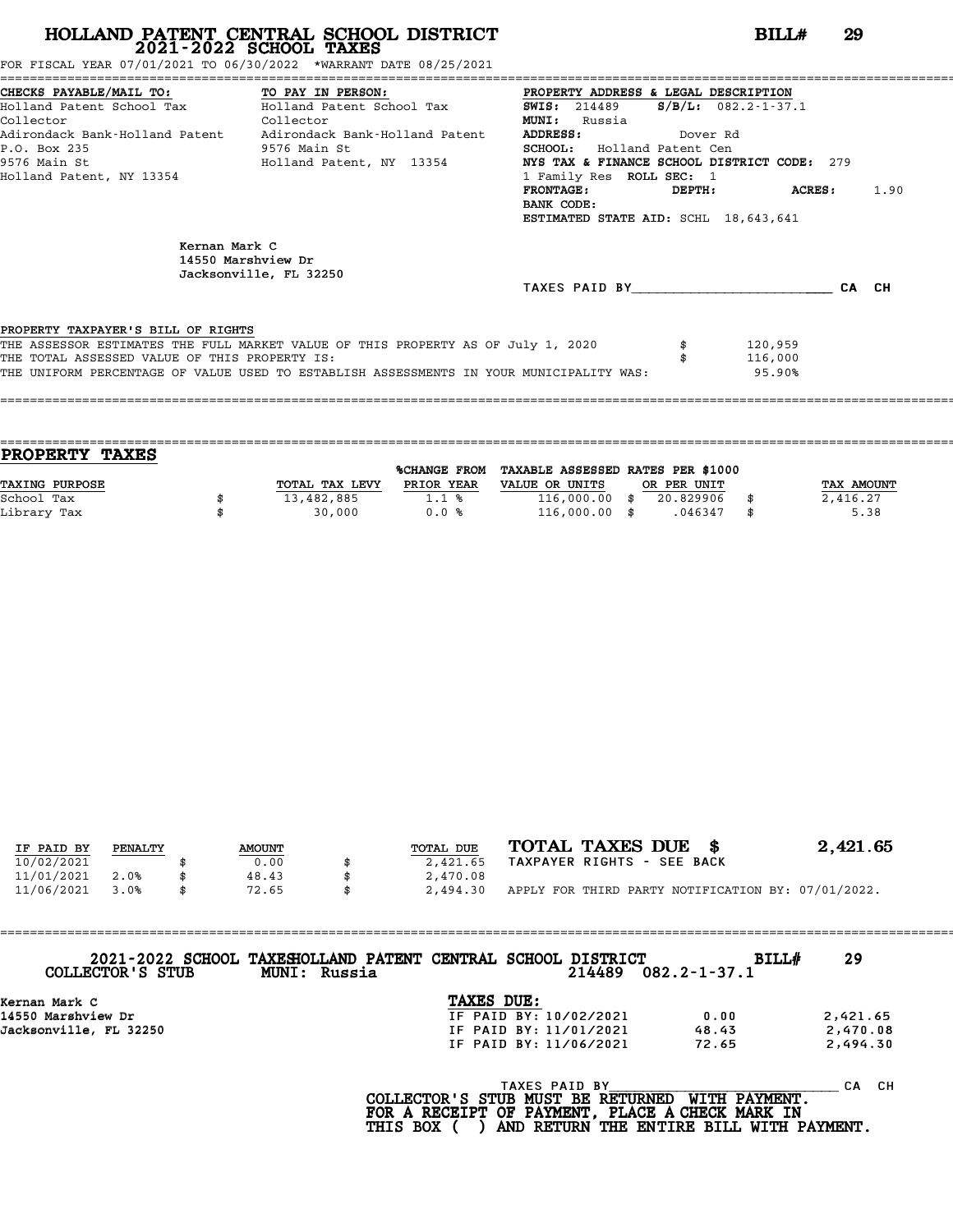|                                                                                                  |                                    | FOR FISCAL YEAR 07/01/2021 TO 06/30/2022 *WARRANT DATE 08/25/2021                                                                 | HOLLAND PATENT CENTRAL SCHOOL DISTRICT<br>2021-2022 SCHOOL TAXES |                                                                                                                                                                                                                                                                                                                                                                                                                                         |                                |
|--------------------------------------------------------------------------------------------------|------------------------------------|-----------------------------------------------------------------------------------------------------------------------------------|------------------------------------------------------------------|-----------------------------------------------------------------------------------------------------------------------------------------------------------------------------------------------------------------------------------------------------------------------------------------------------------------------------------------------------------------------------------------------------------------------------------------|--------------------------------|
| CHECKS PAYABLE/MAIL TO:<br>Collector<br>P.O. Box 235<br>9576 Main St<br>Holland Patent, NY 13354 |                                    | TO PAY IN PERSON:<br>Collector<br>9576 Main St                                                                                    | Holland Patent, NY 13354                                         | PROPERTY ADDRESS & LEGAL DESCRIPTION<br>Holland Patent School Tax (Elland Patent School Tax 5WIS: 214489 5/B/L: 082.2-1-54<br><b>MUNI:</b> Russia<br>Adirondack Bank-Holland Patent Adirondack Bank-Holland Patent ADDRESS: 397 Simpson Rd<br>SCHOOL: Holland Patent Cen<br>NYS TAX & FINANCE SCHOOL DISTRICT CODE: 279<br>1 Family Res ROLL SEC: 1<br><b>FRONTAGE:</b><br>DEPTH:<br>BANK CODE:<br>ESTIMATED STATE AID: SCHL 18,643,641 | <b>ACRES:</b><br>4.90          |
|                                                                                                  |                                    | Kimak Matthew<br>Kimak Suzann<br>297 Simpson Rd<br>Remsen, NY 13438                                                               |                                                                  | TAXES PAID BY CAN CHE CAN CH                                                                                                                                                                                                                                                                                                                                                                                                            |                                |
|                                                                                                  | PROPERTY TAXPAYER'S BILL OF RIGHTS | THE ASSESSOR ESTIMATES THE FULL MARKET VALUE OF THIS PROPERTY AS OF July 1, 2020<br>THE TOTAL ASSESSED VALUE OF THIS PROPERTY IS: |                                                                  | THE UNIFORM PERCENTAGE OF VALUE USED TO ESTABLISH ASSESSMENTS IN YOUR MUNICIPALITY WAS:                                                                                                                                                                                                                                                                                                                                                 | 135,558<br>130,000<br>95.90%   |
| EXEMPTION*                                                                                       | BAS STAR 29,550 SCHOOL             | VALUE TAX PURPOSE                                                                                                                 | FULL VALUE EXEMPTION<br>$-30,813$                                | VALUE TAX PURPOSE                                                                                                                                                                                                                                                                                                                                                                                                                       | FULL VALUE                     |
| PROPERTY TAXES                                                                                   |                                    |                                                                                                                                   |                                                                  | %CHANGE FROM TAXABLE ASSESSED RATES PER \$1000                                                                                                                                                                                                                                                                                                                                                                                          |                                |
| <b>TAXING PURPOSE</b><br>School Tax<br>Library Tax                                               |                                    | 13,482,885<br>\$<br>\$<br>30,000                                                                                                  | TOTAL TAX LEVY PRIOR YEAR<br>$1.1$ %<br>0.0%                     | VALUE OR UNITS OR PER UNIT<br>130,000.00 \$ 20.829906 \$<br>130,000.00 \$ .046347 \$                                                                                                                                                                                                                                                                                                                                                    | TAX AMOUNT<br>2,707.89<br>6.03 |
|                                                                                                  |                                    | * THIS YEAR'S STAR EXEMPTION BENEFIT CANNOT EXCEED LAST YEAR'S BENEFIT.                                                           |                                                                  | TOTAL SAVINGS DUE TO STAR: \$                                                                                                                                                                                                                                                                                                                                                                                                           | 608.00                         |
|                                                                                                  | PENALTY                            |                                                                                                                                   | TOTAL DUE                                                        | TOTAL TAXES DUE \$                                                                                                                                                                                                                                                                                                                                                                                                                      | 2,105.92                       |
| IF PAID BY<br>10/02/2021<br>11/01/2021<br>11/06/2021                                             | 2.0%<br>\$<br>3.0%<br>\$           | <b>AMOUNT</b><br>0.00<br>42.12<br>63.18                                                                                           | 2,105.92<br>2,148.04<br>2,169.10                                 | TAXPAYER RIGHTS - SEE BACK<br>APPLY FOR THIRD PARTY NOTIFICATION BY: 07/01/2022.                                                                                                                                                                                                                                                                                                                                                        |                                |

| COLLECTOR'S STUB | 2021-2022 SCHOOL TAXESHOLLAND PATENT CENTRAL SCHOOL DISTRICT<br>MUNI: Russia |            |               | 214489                 | $082.2 - 1 - 54$ | <b>BILL#</b> | 30        |
|------------------|------------------------------------------------------------------------------|------------|---------------|------------------------|------------------|--------------|-----------|
| Kimak Matthew    |                                                                              | TAXES DUE: |               |                        |                  |              |           |
| Kimak Suzann     |                                                                              |            |               | IF PAID BY: 10/02/2021 | 0.00             |              | 2,105.92  |
| 297 Simpson Rd   |                                                                              |            |               | IF PAID BY: 11/01/2021 | 42.12            |              | 2,148.04  |
| Remsen, NY 13438 |                                                                              |            |               | IF PAID BY: 11/06/2021 | 63.18            |              | 2,169.10  |
|                  |                                                                              |            | TAXES PAID BY |                        |                  |              | CH.<br>CА |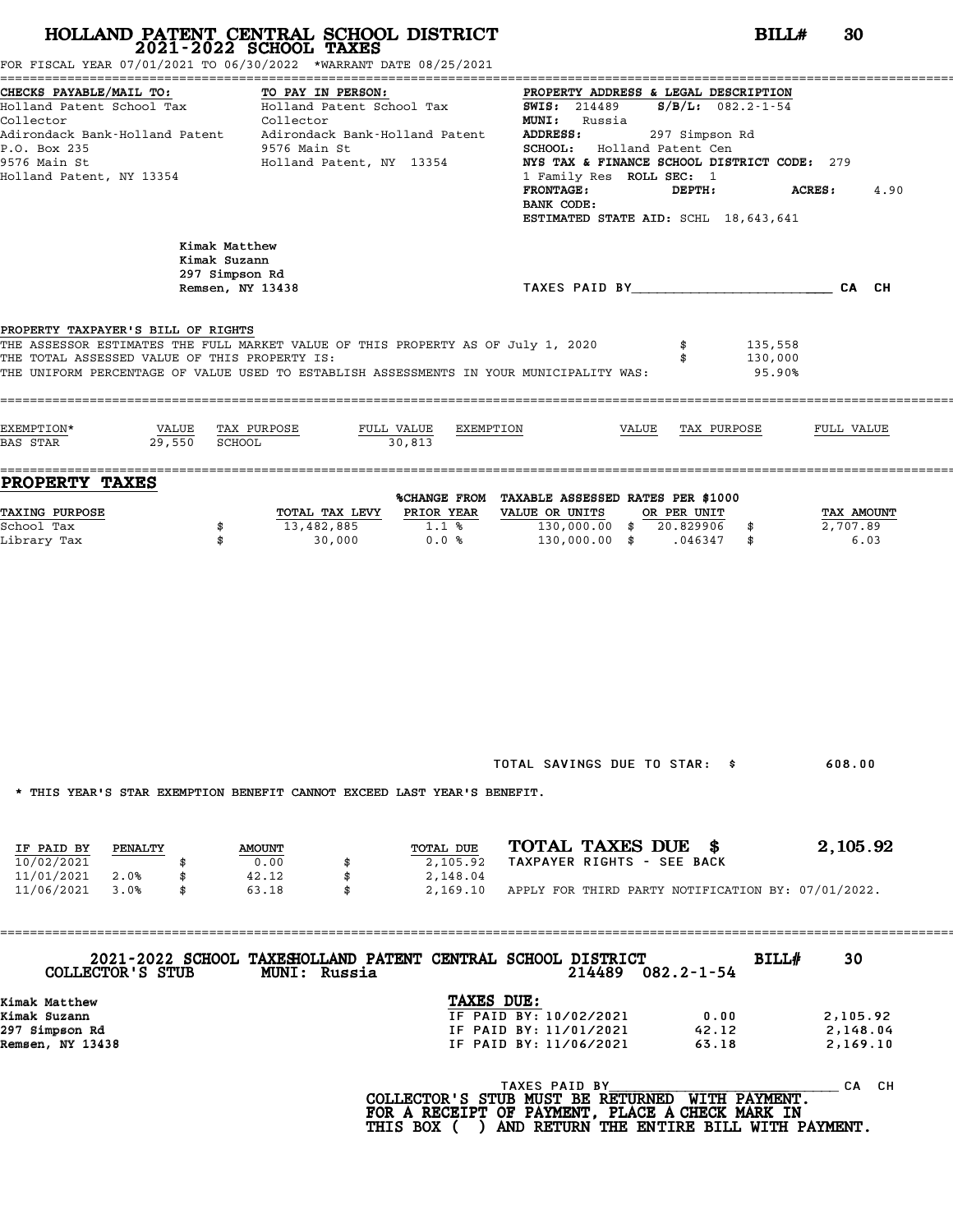FOR FISCAL YEAR 07/01/2021 TO 06/30/2022 \*WARRANT DATE 08/25/2021

|                                               | CHECKS PAYABLE/MAIL TO: TO PAY IN PERSON:                                               | PROPERTY ADDRESS & LEGAL DESCRIPTION                 |         |      |
|-----------------------------------------------|-----------------------------------------------------------------------------------------|------------------------------------------------------|---------|------|
|                                               | Holland Patent School Tax           Holland Patent School Tax                           | <b>SWIS:</b> 214489 <b>S/B/L:</b> $082.2 - 1 - 40.1$ |         |      |
| Collector                                     | Collector                                                                               | <b>MUNI:</b><br>Russia                               |         |      |
|                                               | Adirondack Bank-Holland Patent Adirondack Bank-Holland Patent                           | <b>ADDRESS:</b><br>235 Dover Rd                      |         |      |
| P.O. Box 235<br>9576 Main St                  |                                                                                         | <b>SCHOOL:</b> Holland Patent Cen                    |         |      |
|                                               | 9576 Main St                               Holland Patent, NY 13354                     | NYS TAX & FINANCE SCHOOL DISTRICT CODE: 279          |         |      |
| Holland Patent, NY 13354                      |                                                                                         | 1 Family Res ROLL SEC: 1                             |         |      |
|                                               |                                                                                         | FRONTAGE: 330.00 DEPTH: ACRES:                       |         | 5.16 |
|                                               |                                                                                         | BANK CODE:<br>813                                    |         |      |
|                                               |                                                                                         | ESTIMATED STATE AID: SCHL 18,643,641                 |         |      |
|                                               | Kotwica Paul C                                                                          |                                                      |         |      |
|                                               | Kotwica Joan B                                                                          |                                                      |         |      |
| 9523 Main St                                  |                                                                                         |                                                      |         |      |
|                                               | Holland Patent, NY 13354                                                                | TAXES PAID BY <b>CA</b> CH                           |         |      |
|                                               |                                                                                         |                                                      |         |      |
| PROPERTY TAXPAYER'S BILL OF RIGHTS            |                                                                                         |                                                      |         |      |
|                                               | THE ASSESSOR ESTIMATES THE FULL MARKET VALUE OF THIS PROPERTY AS OF July 1, 2020        |                                                      | 291,971 |      |
| THE TOTAL ASSESSED VALUE OF THIS PROPERTY IS: |                                                                                         |                                                      | 280,000 |      |
|                                               | THE UNIFORM PERCENTAGE OF VALUE USED TO ESTABLISH ASSESSMENTS IN YOUR MUNICIPALITY WAS: |                                                      | 95.90%  |      |
|                                               |                                                                                         |                                                      |         |      |

|                | <b>%CHANGE FROM</b> |                |                                |             |                                   |
|----------------|---------------------|----------------|--------------------------------|-------------|-----------------------------------|
| TOTAL TAX LEVY | PRIOR YEAR          | VALUE OR UNITS |                                |             | TAX AMOUNT                        |
| 13,482,885     | $1.1 \text{ }$      |                | 20.829906                      |             | 5,832.37                          |
| 30,000         | 0.0%                |                | .046347                        |             | 12.98                             |
|                |                     |                | 280,000.00 \$<br>280,000.00 \$ | OR PER UNIT | TAXABLE ASSESSED RATES PER \$1000 |

====================================================================================================================================

| IF PAID BY | PENALTY | <b>AMOUNT</b> | TOTAL DUE | TOTAL TAXES DUE \$                                 | 5,845.35 |
|------------|---------|---------------|-----------|----------------------------------------------------|----------|
| 10/02/2021 |         | 0.00          | 5,845.35  | TAXPAYER RIGHTS - SEE BACK                         |          |
| 11/01/2021 | 2.0%    | 116.91        | 5,962.26  |                                                    |          |
| 11/06/2021 | 3.0%    | 175.36        | 6,020.71  | APPLY FOR THIRD PARTY NOTIFICATION BY: 07/01/2022. |          |

| COLLECTOR'S STUB<br><b>MUNI: Russia</b> | 2021-2022 SCHOOL TAXESHOLLAND PATENT CENTRAL SCHOOL DISTRICT<br>214489 | BILLH<br>082.2-1-40.1 | 31       |
|-----------------------------------------|------------------------------------------------------------------------|-----------------------|----------|
| Kotwica Paul C                          | TAXES DUE:                                                             |                       |          |
| Kotwica Joan B                          | IF PAID BY: 10/02/2021                                                 | 0.00                  | 5,845.35 |
| 9523 Main St                            | IF PAID BY: 11/01/2021                                                 | 116.91                | 5,962.26 |
| Holland Patent, NY 13354                | IF PAID BY: 11/06/2021                                                 | 175.36                | 6,020.71 |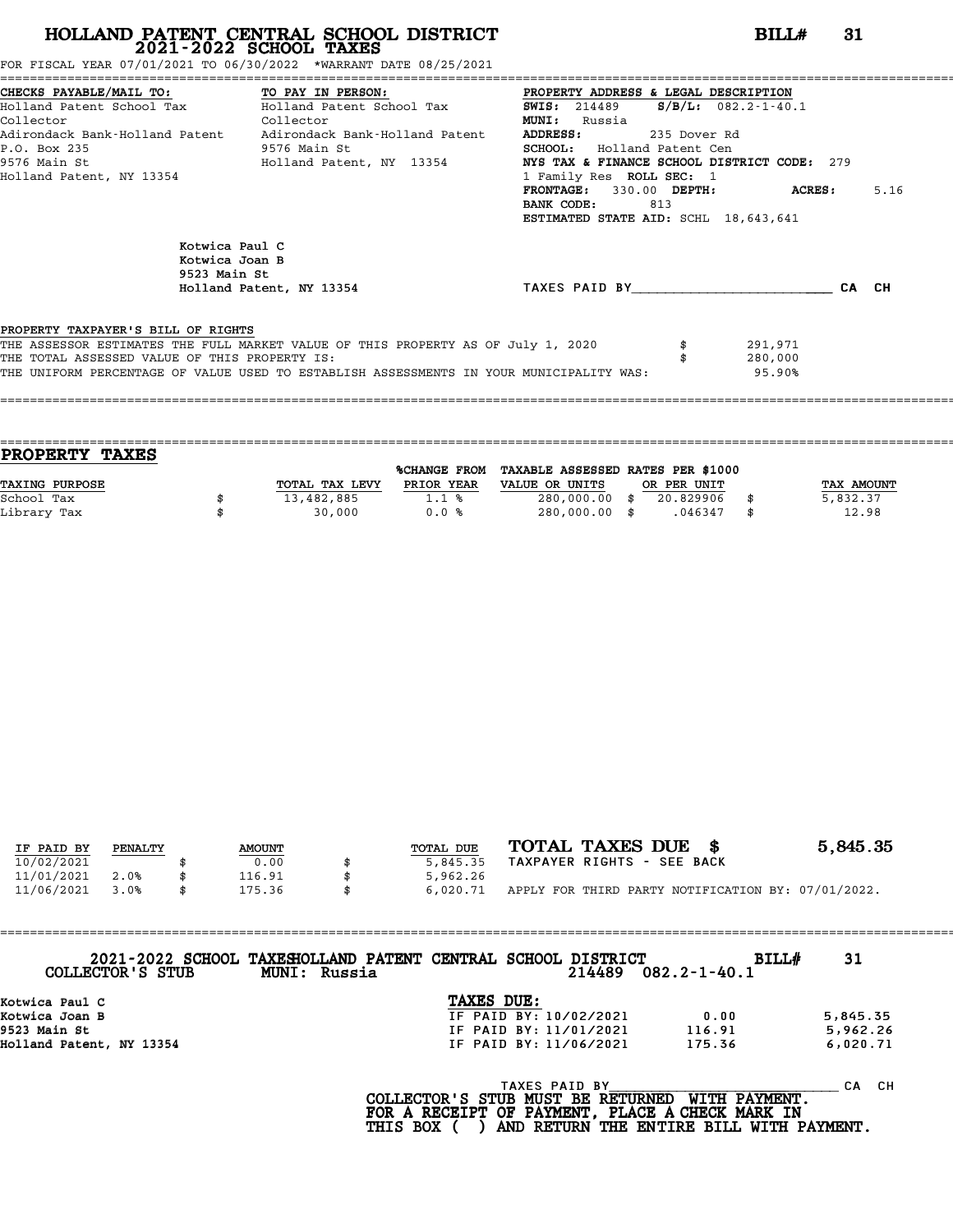CHECAS PARK 2010/2021 TO: TO PAY IN PERSON: PROPERTY DATE 08/25/2021

| CHECKS PAYABLE/MAIL TO:                       | TO PAY IN PERSON:                                                                       |                      | PROPERTY ADDRESS & LEGAL DESCRIPTION                                              |                         |
|-----------------------------------------------|-----------------------------------------------------------------------------------------|----------------------|-----------------------------------------------------------------------------------|-------------------------|
|                                               |                                                                                         |                      | Holland Patent School Tax Tolland Patent School Tax 5WIS: 214489 S/B/L: 077.3-1-7 |                         |
| Collector                                     | Collector<br>Adirondack Bank-Holland Patent     Adirondack Bank-Holland Patent          |                      | <b>MUNI:</b> Russia<br><b>ADDRESS:</b><br>Cady Rd                                 |                         |
| P.O. Box 235                                  | 9576 Main St                                                                            |                      | SCHOOL: Holland Patent Cen                                                        |                         |
| 9576 Main St                                  | Holland Patent, NY 13354                                                                |                      | NYS TAX & FINANCE SCHOOL DISTRICT CODE: 279                                       |                         |
| Holland Patent, NY 13354                      |                                                                                         |                      | Rurl res&rec ROLL SEC: 1                                                          |                         |
|                                               |                                                                                         |                      | <b>FRONTAGE:</b><br>DEPTH:<br>BANK CODE:<br>813                                   | <b>ACRES :</b><br>17.00 |
|                                               |                                                                                         |                      | ESTIMATED STATE AID: SCHL 18,643,641                                              |                         |
|                                               |                                                                                         |                      |                                                                                   |                         |
|                                               | Lynskey Michael A Sr<br>Lynskey Donna K                                                 |                      |                                                                                   |                         |
|                                               | PO Box 49                                                                               |                      |                                                                                   |                         |
|                                               | Hinckley, NY 13352                                                                      |                      | TAXES PAID BY CA CH                                                               |                         |
|                                               |                                                                                         |                      |                                                                                   |                         |
| PROPERTY TAXPAYER'S BILL OF RIGHTS            |                                                                                         |                      |                                                                                   |                         |
| THE TOTAL ASSESSED VALUE OF THIS PROPERTY IS: | THE ASSESSOR ESTIMATES THE FULL MARKET VALUE OF THIS PROPERTY AS OF July 1, 2020        |                      |                                                                                   | 239,833<br>230,000      |
|                                               | THE UNIFORM PERCENTAGE OF VALUE USED TO ESTABLISH ASSESSMENTS IN YOUR MUNICIPALITY WAS: |                      |                                                                                   | 95.90%                  |
|                                               |                                                                                         |                      |                                                                                   |                         |
|                                               |                                                                                         |                      |                                                                                   |                         |
| EXEMPTION*                                    | VALUE TAX PURPOSE                                                                       | FULL VALUE EXEMPTION | VALUE<br>TAX PURPOSE                                                              | FULL VALUE              |
| 29,550<br>BAS STAR                            | SCHOOL<br>30,813                                                                        |                      |                                                                                   |                         |
| PROPERTY TAXES                                |                                                                                         |                      |                                                                                   |                         |
|                                               |                                                                                         |                      | <b>&amp;CHANGE FROM TAXABLE ASSESSED RATES PER \$1000</b>                         |                         |
| <b>TAXING PURPOSE</b>                         | TOTAL TAX LEVY PRIOR YEAR VALUE OR UNITS                                                |                      | OR PER UNIT                                                                       | TAX AMOUNT              |
| School Tax                                    | \$<br>13,482,885 1.1 %                                                                  |                      | 230,000.00 \$ 20.829906 \$                                                        | 4,790.88                |
| Library Tax                                   | $30,000$ 0.0 %<br>\$                                                                    |                      | 230,000.00 \$ .046347 \$                                                          | 10.66                   |
|                                               |                                                                                         |                      |                                                                                   |                         |
|                                               |                                                                                         |                      |                                                                                   |                         |
|                                               |                                                                                         |                      |                                                                                   |                         |
|                                               |                                                                                         |                      |                                                                                   |                         |
|                                               |                                                                                         |                      |                                                                                   |                         |
|                                               |                                                                                         |                      |                                                                                   |                         |
|                                               |                                                                                         |                      |                                                                                   |                         |
|                                               |                                                                                         |                      |                                                                                   |                         |
|                                               |                                                                                         |                      |                                                                                   |                         |
|                                               |                                                                                         |                      |                                                                                   |                         |
|                                               |                                                                                         |                      |                                                                                   |                         |
|                                               |                                                                                         |                      | TOTAL SAVINGS DUE TO STAR: \$                                                     | 608.00                  |
|                                               |                                                                                         |                      |                                                                                   |                         |
|                                               | * THIS YEAR'S STAR EXEMPTION BENEFIT CANNOT EXCEED LAST YEAR'S BENEFIT.                 |                      |                                                                                   |                         |
|                                               |                                                                                         |                      |                                                                                   |                         |
|                                               |                                                                                         |                      |                                                                                   |                         |
| IF PAID BY<br>PENALTY<br>10/02/2021           | <b>AMOUNT</b>                                                                           | TOTAL DUE            | TOTAL TAXES DUE \$<br>TAXPAYER RIGHTS - SEE BACK                                  | 4, 193.54               |
| \$<br>11/01/2021<br>2.0%<br>\$                | 0.00<br>\$<br>83.87<br>\$                                                               | 4,193.54<br>4,277.41 |                                                                                   |                         |
| 11/06/2021<br>3.0%<br>\$                      | 125.81<br>\$                                                                            | 4,319.35             | APPLY FOR THIRD PARTY NOTIFICATION BY: 07/01/2022.                                |                         |
|                                               |                                                                                         |                      |                                                                                   |                         |
| ===========                                   |                                                                                         |                      |                                                                                   |                         |
|                                               |                                                                                         |                      |                                                                                   |                         |
| COLLECTOR'S STUB                              | 2021-2022 SCHOOL TAXESHOLLAND PATENT CENTRAL SCHOOL DISTRICT<br>MUNI: Russia            |                      | $214489$ 077.3-1-7                                                                | BILL#<br>32             |
|                                               |                                                                                         |                      |                                                                                   |                         |
| Lynskey Michael A Sr<br>Lynskey Donna K       |                                                                                         | TAXES DUE:           | IF PAID BY: 10/02/2021<br>0.00                                                    | 4,193.54                |
| PO Box 49                                     |                                                                                         |                      | IF PAID BY: 11/01/2021<br>83.87                                                   | 4,277.41                |
| Hinckley, NY 13352                            |                                                                                         |                      | IF PAID BY: 11/06/2021<br>125.81                                                  | 4,319.35                |
|                                               |                                                                                         |                      |                                                                                   |                         |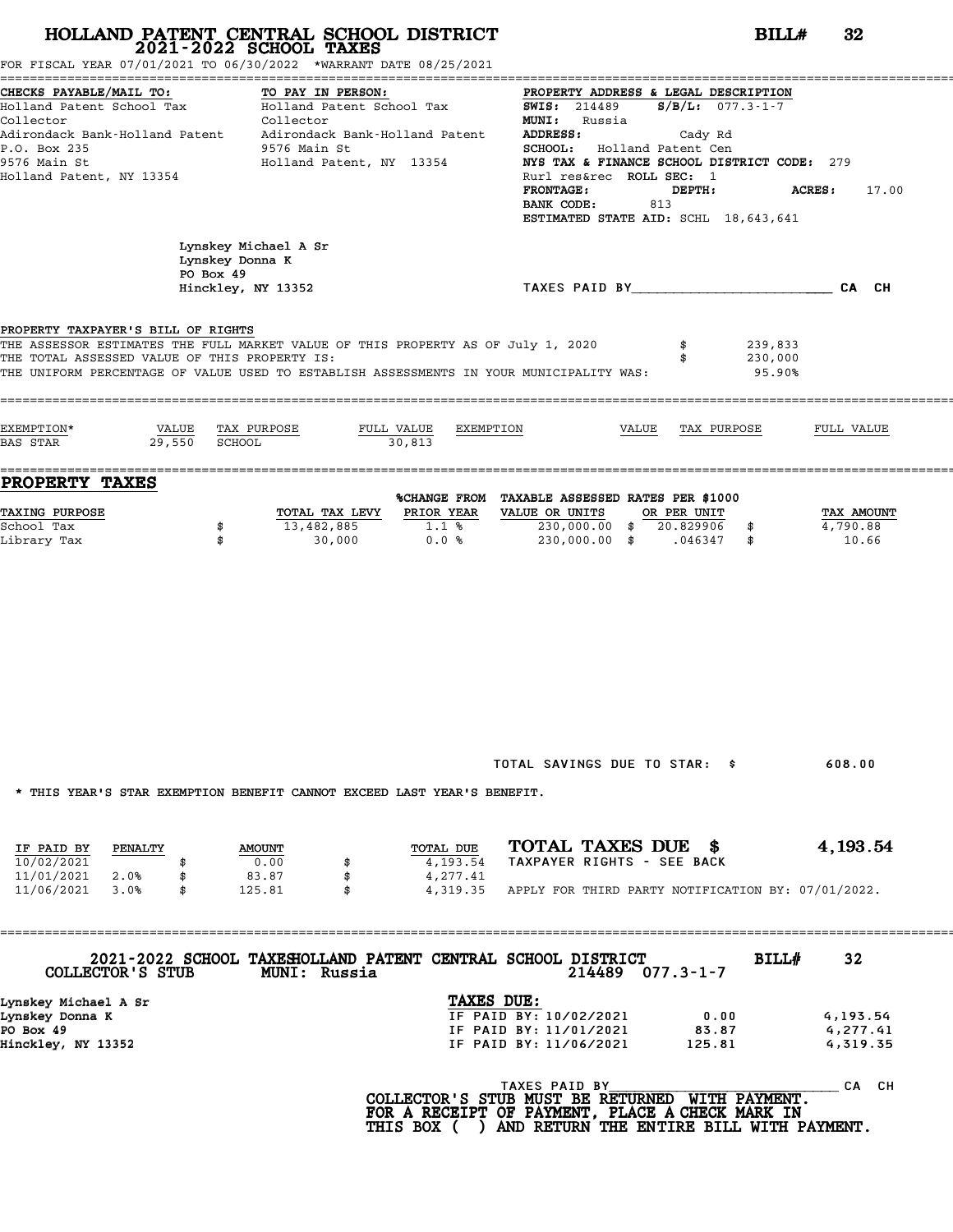FOR FISCAL YEAR 07/01/2021 TO 06/30/2022 \*WARRANT DATE 08/25/2021

|                                               | CHECKS PAYABLE/MAIL TO: TO PAY IN PERSON: PROPERTY ADDRESS & LEGAL DESCRIPTION          |                                             |             |                       |       |
|-----------------------------------------------|-----------------------------------------------------------------------------------------|---------------------------------------------|-------------|-----------------------|-------|
|                                               | Holland Patent School Tax           Holland Patent School Tax                           | <b>SWIS:</b> 214489                         |             | $S/B/L$ : 082.4-1-11  |       |
| Collector<br><b>Collector</b>                 |                                                                                         | <b>MUNI:</b><br>Russia                      |             |                       |       |
|                                               | Adirondack Bank-Holland Patent     Adirondack Bank-Holland Patent                       | <b>ADDRESS:</b>                             |             | 549 Partridge Hill Rd |       |
| P.O. Box 235                                  | 9576 Main St                                                                            | SCHOOL: Holland Patent Cen                  |             |                       |       |
| 9576 Main St                                  | Holland Patent, NY 13354                                                                | NYS TAX & FINANCE SCHOOL DISTRICT CODE: 279 |             |                       |       |
| Holland Patent, NY 13354                      |                                                                                         | Estate                                      | ROLL SEC: 1 |                       |       |
|                                               |                                                                                         | <b>FRONTAGE:</b>                            |             | DEPTH: ACRES:         | 17.00 |
|                                               |                                                                                         | BANK CODE:                                  |             |                       |       |
|                                               |                                                                                         | ESTIMATED STATE AID: SCHL 18,643,641        |             |                       |       |
|                                               |                                                                                         |                                             |             |                       |       |
| Mack John R                                   |                                                                                         |                                             |             |                       |       |
|                                               | 2407 Hidden Ridge Lane                                                                  |                                             |             |                       |       |
| Jasper, AL 35504                              |                                                                                         | TAXES PAID BY TAXES                         |             |                       | CA CH |
|                                               |                                                                                         |                                             |             |                       |       |
| PROPERTY TAXPAYER'S BILL OF RIGHTS            |                                                                                         |                                             |             |                       |       |
|                                               | THE ASSESSOR ESTIMATES THE FULL MARKET VALUE OF THIS PROPERTY AS OF July 1, 2020        |                                             |             | 485,714               |       |
| THE TOTAL ASSESSED VALUE OF THIS PROPERTY IS: |                                                                                         |                                             |             | 465,800               |       |
|                                               | THE UNIFORM PERCENTAGE OF VALUE USED TO ESTABLISH ASSESSMENTS IN YOUR MUNICIPALITY WAS: |                                             |             | 95.90%                |       |
|                                               |                                                                                         |                                             |             |                       |       |
|                                               |                                                                                         |                                             |             |                       |       |

| PROPERTY TAXES |                |              |                                   |             |            |
|----------------|----------------|--------------|-----------------------------------|-------------|------------|
|                |                | %CHANGE FROM | TAXABLE ASSESSED RATES PER \$1000 |             |            |
| TAXING PURPOSE | TOTAL TAX LEVY | PRIOR YEAR   | VALUE OR UNITS                    | OR PER UNIT | TAX AMOUNT |
| School Tax     | 13,482,885     | 1.1%         | $465,800.00$ \$                   | 20.829906   | 9,702.57   |
| Library Tax    | 30,000         | 0.0%         | $465,800.00$ \$                   | .046347     | 21.59      |
|                |                |              |                                   |             |            |

| IF PAID BY | PENALTY | <b>AMOUNT</b> |     | TOTAL DUE | TOTAL TAXES DUE \$                                 | 9,724.16 |
|------------|---------|---------------|-----|-----------|----------------------------------------------------|----------|
| 10/02/2021 |         | 0.00          |     | 9,724.16  | TAXPAYER RIGHTS - SEE BACK                         |          |
| 11/01/2021 | 2.0%    | 194.48        |     | 9,918.64  |                                                    |          |
| 11/06/2021 | 3.0%    | 291.72        | \$. | 10,015.88 | APPLY FOR THIRD PARTY NOTIFICATION BY: 07/01/2022. |          |

| 2021-2022 SCHOOL TAXESHOLLAND PATENT CENTRAL SCHOOL DISTRICT<br><b>BILL#</b><br>33<br>214489<br>$082.4 - 1 - 11$<br>COLLECTOR'S STUB<br><b>MUNI: Russia</b> |  |
|-------------------------------------------------------------------------------------------------------------------------------------------------------------|--|
| TAXES DUE:<br>Mack John R                                                                                                                                   |  |
| IF PAID BY: 10/02/2021<br>2407 Hidden Ridge Lane<br>9,724.16<br>0.00                                                                                        |  |
| Jasper, AL 35504<br>IF PAID BY: 11/01/2021<br>9,918.64<br>194.48                                                                                            |  |
| IF PAID BY: 11/06/2021<br>291.72<br>10,015.88                                                                                                               |  |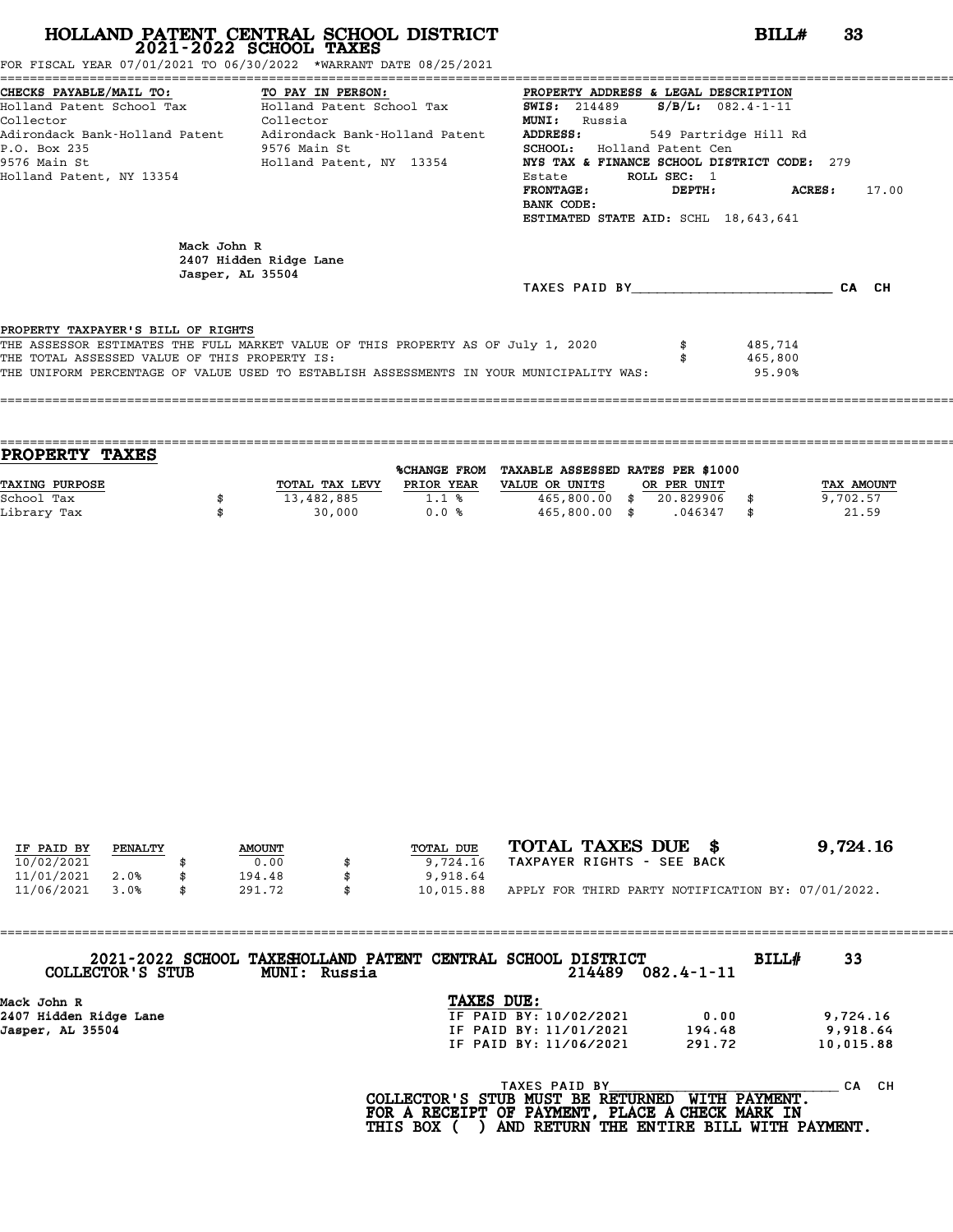FOR FISCAL YEAR 07/01/2021 TO 06/30/2022 \*WARRANT DATE 08/25/2021

| CHECKS PAYABLE/MAIL TO:<br>Collector<br>P.O. Box 235<br>9576 Main St<br>Holland Patent, NY 13354 | TO PAY IN PERSON:<br>Holland Patent School Tax           Holland Patent School Tax<br>Collector<br>Adirondack Bank-Holland Patent     Adirondack Bank-Holland Patent<br>9576 Main St<br>Holland Patent, NY 13354 | PROPERTY ADDRESS & LEGAL DESCRIPTION<br>SWIS: $214489$ S/B/L: $082.2 - 1 - 44$<br><b>MUNI:</b> Russia<br>ADDRESS:<br>SCHOOL: Holland Patent Cen<br>NYS TAX & FINANCE SCHOOL DISTRICT CODE: 279<br>1 Family Res ROLL SEC: 1<br>$\tt FRONTAGE:$<br>BANK CODE:<br>ESTIMATED STATE AID: SCHL 18,643,641 | 123 Dover Rd<br>$DEPTH:$ $ACRES:$ | 1.74       |
|--------------------------------------------------------------------------------------------------|------------------------------------------------------------------------------------------------------------------------------------------------------------------------------------------------------------------|-----------------------------------------------------------------------------------------------------------------------------------------------------------------------------------------------------------------------------------------------------------------------------------------------------|-----------------------------------|------------|
| Malpezzi Robert J<br>123 Dover Rd                                                                | Malpezzi Jennifer D<br>Barneveld, NY 13304                                                                                                                                                                       | TAXES PAID BY TAXES PAID BY                                                                                                                                                                                                                                                                         |                                   | CA CH      |
| PROPERTY TAXPAYER'S BILL OF RIGHTS<br>THE TOTAL ASSESSED VALUE OF THIS PROPERTY IS:              | THE ASSESSOR ESTIMATES THE FULL MARKET VALUE OF THIS PROPERTY AS OF July 1, 2020<br>THE UNIFORM PERCENTAGE OF VALUE USED TO ESTABLISH ASSESSMENTS IN YOUR MUNICIPALITY WAS:                                      |                                                                                                                                                                                                                                                                                                     | 222,106<br>213,000<br>95.90%      |            |
| EXEMPTION*<br>VALUE TAX PURPOSE<br>29.550<br>STAR Check                                          | 30.813                                                                                                                                                                                                           | FULL VALUE EXEMPTION VALUE TAX PURPOSE                                                                                                                                                                                                                                                              |                                   | FULL VALUE |

| TOTAL TAX LEVY | PRIOR YEAR | VALUE OR UNITS |              |           |             | TAX AMOUNT                        |
|----------------|------------|----------------|--------------|-----------|-------------|-----------------------------------|
| 13,482,885     | 1.1%       | 213,000.00     |              | 20.829906 |             | 4,436.77                          |
| 30,000         | 0.0%       | 213,000.00     |              | .046347   |             | 9.87                              |
|                |            |                | %CHANGE FROM |           | OR PER UNIT | TAXABLE ASSESSED RATES PER \$1000 |

An estimated STAR check has been or will be mailed to you by the NYS Tax Department. An estimated STAR check has been or will be mailed to you by the NYS Tax Department.<br>Any overpayment or underpayment can be reconciled on your next tax return or STAR credit check.

|            |         |               | Any overpayment or underpayment can be reconciled on your next tax return or STAR credit check. |                            |                                                    |
|------------|---------|---------------|-------------------------------------------------------------------------------------------------|----------------------------|----------------------------------------------------|
|            |         |               | * THIS YEAR'S STAR EXEMPTION BENEFIT CANNOT EXCEED LAST YEAR'S BENEFIT.                         |                            |                                                    |
| IF PAID BY | PENALTY | <b>AMOUNT</b> | <b>TOTAL DUE</b>                                                                                | TOTAL TAXES DUE \$         | 4,446.64                                           |
| 10/02/2021 |         | 0.00          | \$<br>4,446.64                                                                                  | TAXPAYER RIGHTS - SEE BACK |                                                    |
| 11/01/2021 | 2.0%    | 88.93         | \$<br>4,535.57                                                                                  |                            |                                                    |
| 11/06/2021 | 3.0%    | \$<br>133.40  | \$<br>4,580.04                                                                                  |                            | APPLY FOR THIRD PARTY NOTIFICATION BY: 07/01/2022. |

| COLLECTOR'S STUB    | 2021-2022 SCHOOL TAXESHOLLAND PATENT CENTRAL SCHOOL DISTRICT<br>MUNI: Russia |            |               | 214489                 | $082.2 - 1 - 44$ | BILLH | 34        |
|---------------------|------------------------------------------------------------------------------|------------|---------------|------------------------|------------------|-------|-----------|
| Malpezzi Jennifer D |                                                                              | TAXES DUE: |               |                        |                  |       |           |
| Malpezzi Robert J   |                                                                              |            |               | IF PAID BY: 10/02/2021 | 0.00             |       | 4,446.64  |
| 123 Dover Rd        |                                                                              |            |               | IF PAID BY: 11/01/2021 | 88.93            |       | 4,535.57  |
| Barneveld, NY 13304 |                                                                              |            |               | IF PAID BY: 11/06/2021 | 133.40           |       | 4,580.04  |
|                     |                                                                              |            | TAXES PAID BY |                        |                  |       | CH.<br>CА |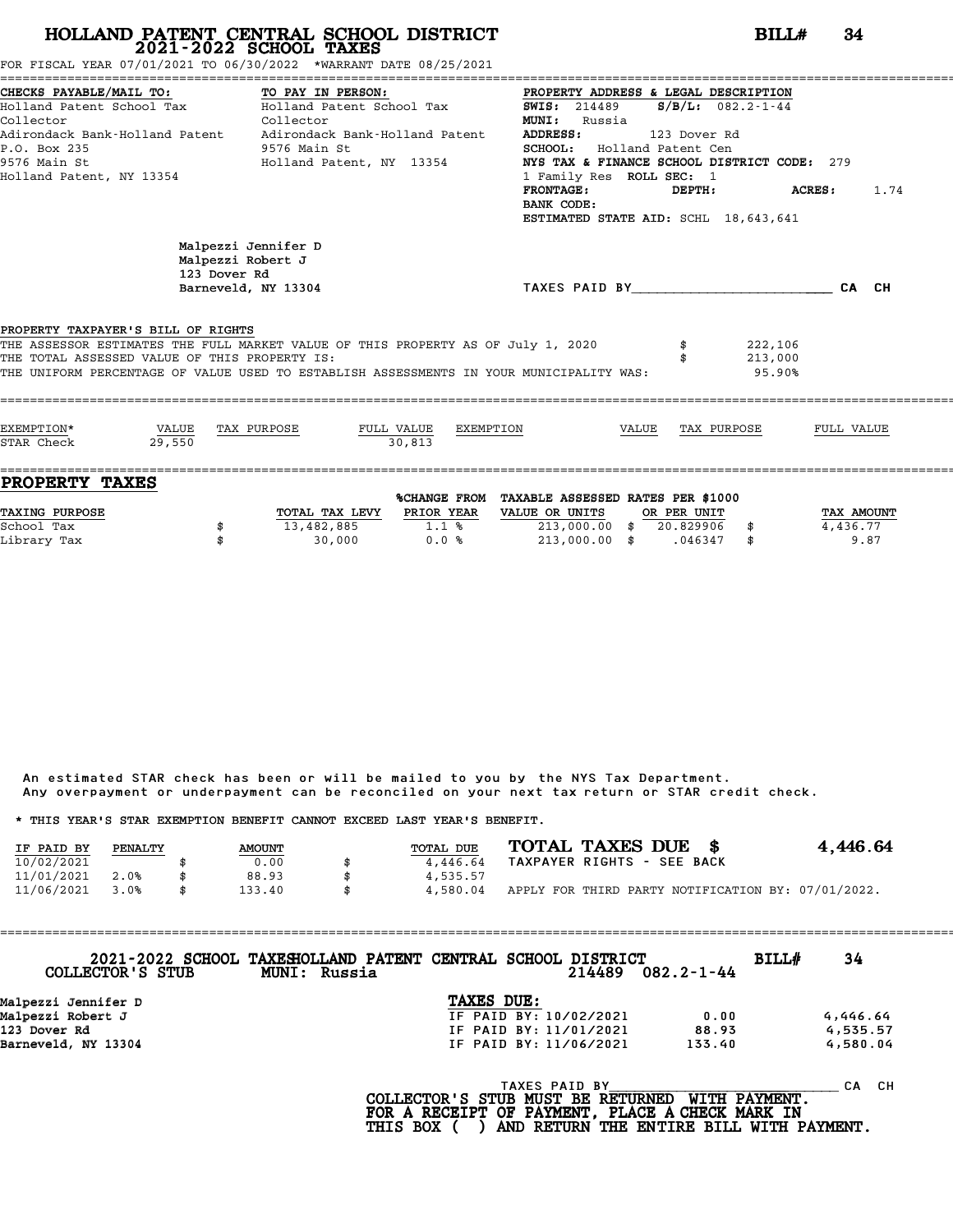FOR FISCAL YEAR 07/01/2021 TO 06/30/2022 \*WARRANT DATE 08/25/2021

| CHECKS PAYABLE/MAIL TO:                                                                 |                  | TO PAY IN PERSON:         |                                                | PROPERTY ADDRESS & LEGAL DESCRIPTION             |                                      |         |                        |
|-----------------------------------------------------------------------------------------|------------------|---------------------------|------------------------------------------------|--------------------------------------------------|--------------------------------------|---------|------------------------|
| Holland Patent School Tax                                                               |                  | Holland Patent School Tax |                                                | <b>SWIS:</b> 214489                              | $S/B/L: 082.2 - 1 - 49$              |         |                        |
| Collector                                                                               |                  | Collector                 |                                                | MUNI: Russia                                     |                                      |         |                        |
| Adirondack Bank-Holland Patent . Adirondack Bank-Holland Patent                         |                  |                           |                                                | ADDRESS:                                         | 132 Simpson Rd                       |         |                        |
| P.O. Box 235                                                                            |                  | 9576 Main St              |                                                |                                                  | SCHOOL: Holland Patent Cen           |         |                        |
| 9576 Main St                                                                            |                  | Holland Patent, NY 13354  |                                                | NYS TAX & FINANCE SCHOOL DISTRICT CODE: 279      |                                      |         |                        |
| Holland Patent, NY 13354                                                                |                  |                           |                                                | Rurl res&rec ROLL SEC: 1                         |                                      |         |                        |
|                                                                                         |                  |                           |                                                | <b>FRONTAGE:</b><br>BANK CODE:                   | DEPTH:                               |         | <b>ACRES:</b> 10.40    |
|                                                                                         |                  |                           |                                                |                                                  | ESTIMATED STATE AID: SCHL 18,643,641 |         |                        |
|                                                                                         |                  |                           |                                                |                                                  |                                      |         |                        |
|                                                                                         | Mancini Joseph A |                           |                                                |                                                  |                                      |         |                        |
|                                                                                         | 132 Simpson Rd   |                           |                                                |                                                  |                                      |         |                        |
|                                                                                         |                  | Barneveld, NY 13304       |                                                |                                                  |                                      |         | TAXES PAID BY CA CH    |
|                                                                                         |                  |                           |                                                |                                                  |                                      |         |                        |
|                                                                                         |                  |                           |                                                |                                                  |                                      |         |                        |
| PROPERTY TAXPAYER'S BILL OF RIGHTS                                                      |                  |                           |                                                |                                                  |                                      |         |                        |
| THE ASSESSOR ESTIMATES THE FULL MARKET VALUE OF THIS PROPERTY AS OF July 1, 2020        |                  |                           |                                                |                                                  |                                      | 168,926 |                        |
| THE TOTAL ASSESSED VALUE OF THIS PROPERTY IS:                                           |                  |                           |                                                |                                                  |                                      | 162,000 |                        |
| THE UNIFORM PERCENTAGE OF VALUE USED TO ESTABLISH ASSESSMENTS IN YOUR MUNICIPALITY WAS: |                  |                           |                                                |                                                  |                                      | 95.90%  |                        |
|                                                                                         |                  |                           |                                                |                                                  |                                      |         |                        |
|                                                                                         |                  |                           |                                                |                                                  |                                      |         |                        |
| EXEMPTION*                                                                              | VALUE            | TAX PURPOSE<br>FULL VALUE | EXEMPTION                                      |                                                  | VALUE TAX PURPOSE                    |         | FULL VALUE             |
| 29.550<br><b>BAS STAR</b>                                                               | SCHOOL           |                           | 30.813                                         |                                                  |                                      |         |                        |
|                                                                                         |                  |                           |                                                |                                                  |                                      |         |                        |
| <b>PROPERTY TAXES</b>                                                                   |                  |                           |                                                |                                                  |                                      |         |                        |
|                                                                                         |                  |                           | %CHANGE FROM TAXABLE ASSESSED RATES PER \$1000 |                                                  |                                      |         |                        |
| <b>TAXING PURPOSE</b><br>School Tax                                                     |                  | TOTAL TAX LEVY PRIOR YEAR |                                                | VALUE OR UNITS<br>$162,000.00$ \$ $20.829906$ \$ | OR PER UNIT                          |         | TAX AMOUNT<br>3,374.44 |
| Library Tax                                                                             | \$<br>\$         | 13,482,885<br>30,000      | $1.1\frac{1}{8}$<br>0.0%                       | 162,000.00 \$ .046347 \$                         |                                      |         | 7.51                   |
|                                                                                         |                  |                           |                                                |                                                  |                                      |         |                        |
|                                                                                         |                  |                           |                                                |                                                  |                                      |         |                        |
|                                                                                         |                  |                           |                                                |                                                  |                                      |         |                        |
|                                                                                         |                  |                           |                                                |                                                  |                                      |         |                        |
|                                                                                         |                  |                           |                                                |                                                  |                                      |         |                        |
|                                                                                         |                  |                           |                                                |                                                  |                                      |         |                        |
|                                                                                         |                  |                           |                                                |                                                  |                                      |         |                        |

TOTAL SAVINGS DUE TO STAR: \$ 608.00

\* THIS YEAR'S STAR EXEMPTION BENEFIT CANNOT EXCEED LAST YEAR'S BENEFIT.

| INIO IBAN'O OIAN BABMFIIUN DBNBFII CANNUI BACBBD BAOI IBAN'O DBNBFII. |         |               |  |           |                            |  |  |                                                    |
|-----------------------------------------------------------------------|---------|---------------|--|-----------|----------------------------|--|--|----------------------------------------------------|
|                                                                       |         |               |  |           |                            |  |  |                                                    |
| IF PAID BY                                                            | PENALTY | <b>AMOUNT</b> |  | TOTAL DUE | TOTAL TAXES DUE \$         |  |  | 2,773.95                                           |
| 10/02/2021                                                            |         | 0.00          |  | 2,773.95  | TAXPAYER RIGHTS - SEE BACK |  |  |                                                    |
| 11/01/2021                                                            | 2.0%    | 55.48         |  | 2,829.43  |                            |  |  |                                                    |
| 11/06/2021                                                            | 3.0%    | 83.22         |  | 2,857.17  |                            |  |  | APPLY FOR THIRD PARTY NOTIFICATION BY: 07/01/2022. |

==================================================================================================================================== **2021-2022 SCHOOL TAXESHOLLAND PATENT CENTRAL SCHOOL DISTRICT BILL# <sup>35</sup> COLLECTOR'S STUB MUNI: Russia <sup>214489</sup> 082.2-1-49** 1132 BILL# 35<br>214489 0.002.2-1-49

| COLLECTOR'S STUB    | <b>MUNI: Russia</b> | 2021-2022 SCHOOL TAXESHOLLAND PATENT CENTRAL SCHOOL DISTRICT<br>214489 | 082.2-1-49 | <b>BILL#</b> | 35       |  |
|---------------------|---------------------|------------------------------------------------------------------------|------------|--------------|----------|--|
| Mancini Joseph A    |                     | TAXES DUE:                                                             |            |              |          |  |
| 132 Simpson Rd      |                     | IF PAID BY: 10/02/2021                                                 | 0.00       |              | 2,773.95 |  |
| Barneveld, NY 13304 |                     | IF PAID BY: 11/01/2021                                                 | 55.48      |              | 2,829.43 |  |
|                     |                     | IF PAID BY: 11/06/2021                                                 | 83.22      |              | 2,857.17 |  |
|                     |                     |                                                                        |            |              |          |  |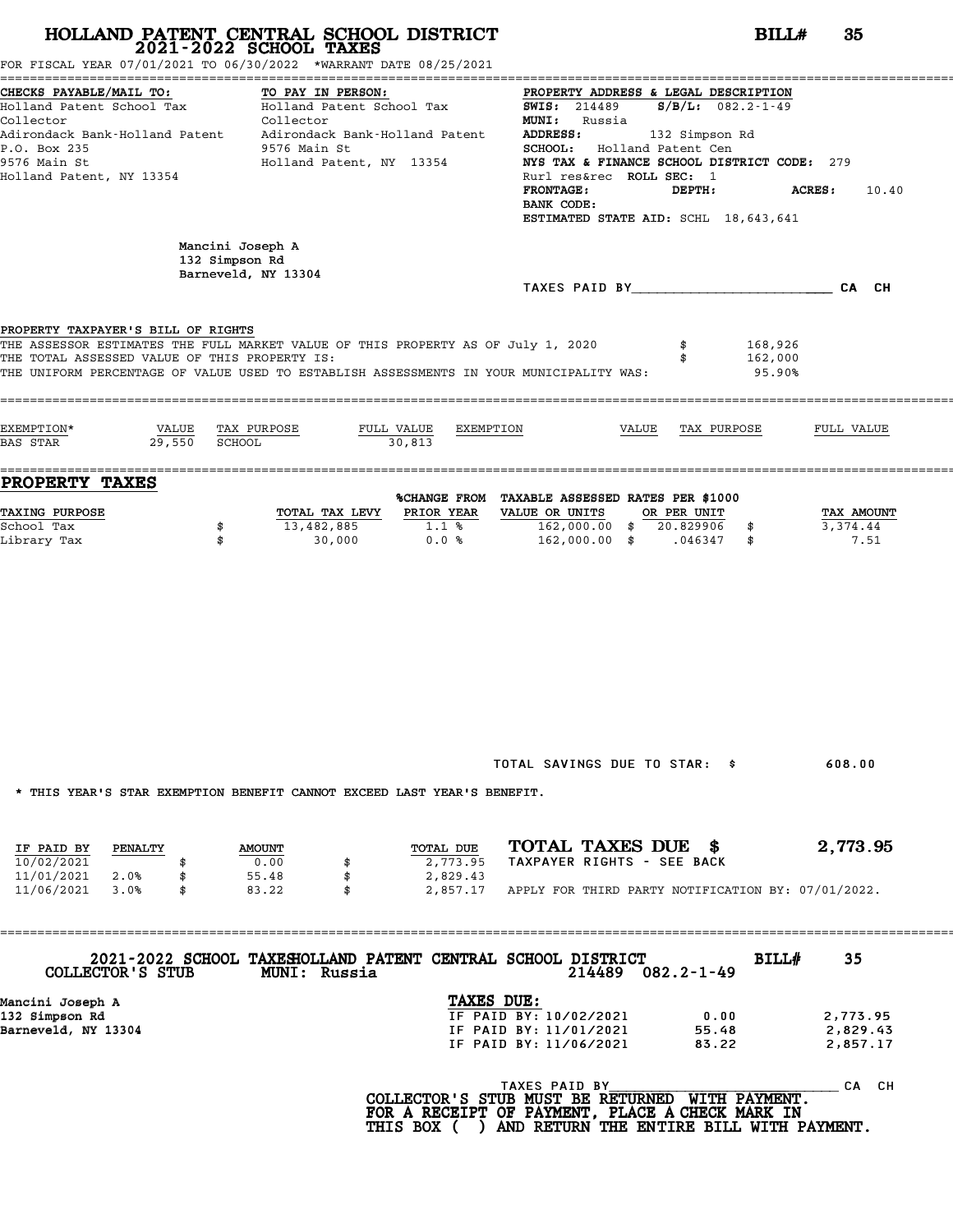FOR FISCAL YEAR 07/01/2021 TO 06/30/2022 \*WARRANT DATE 08/25/2021

|                                               | CHECKS PAYABLE/MAIL TO: TO PAY IN PERSON:                                               | PROPERTY ADDRESS & LEGAL DESCRIPTION        |                      |                |       |
|-----------------------------------------------|-----------------------------------------------------------------------------------------|---------------------------------------------|----------------------|----------------|-------|
|                                               | Holland Patent School Tax           Holland Patent School Tax                           | <b>SWIS:</b> 214489                         | $S/B/L$ : 082.4-1-19 |                |       |
| Collector                                     | Collector                                                                               | <b>MUNI:</b><br>Russia                      |                      |                |       |
|                                               | Adirondack Bank-Holland Patent Adirondack Bank-Holland Patent                           | ADDRESS: Partridge Hill Rd                  |                      |                |       |
| P.O. Box 235                                  | 9576 Main St                                                                            | SCHOOL: Holland Patent Cen                  |                      |                |       |
|                                               | 9576 Main St                               Holland Patent, NY 13354                     | NYS TAX & FINANCE SCHOOL DISTRICT CODE: 279 |                      |                |       |
| Holland Patent, NY 13354                      |                                                                                         | Rural vac>10 ROLL SEC: 1                    |                      |                |       |
|                                               |                                                                                         | <b>FRONTAGE:</b>                            | DEPTH:               | <b>ACRES :</b> | 14.40 |
|                                               |                                                                                         | BANK CODE:                                  |                      |                |       |
|                                               |                                                                                         | ESTIMATED STATE AID: SCHL 18,643,641        |                      |                |       |
| 6776 Benton Rd<br>Marcy, NY 13403             | Manley Irrevocable Trust Eugen                                                          | TAXES PAID BY                               |                      |                | CA CH |
|                                               |                                                                                         |                                             |                      |                |       |
|                                               |                                                                                         |                                             |                      |                |       |
| PROPERTY TAXPAYER'S BILL OF RIGHTS            |                                                                                         |                                             |                      |                |       |
|                                               | THE ASSESSOR ESTIMATES THE FULL MARKET VALUE OF THIS PROPERTY AS OF July 1, 2020        |                                             |                      | 32,638         |       |
| THE TOTAL ASSESSED VALUE OF THIS PROPERTY IS: |                                                                                         |                                             |                      | 31,300         |       |
|                                               | THE UNIFORM PERCENTAGE OF VALUE USED TO ESTABLISH ASSESSMENTS IN YOUR MUNICIPALITY WAS: |                                             |                      | 95.90%         |       |
|                                               |                                                                                         |                                             |                      |                |       |

====================================================================================================================================

| <b>PROPERTY TAXES</b> |                |                     |                                   |             |            |
|-----------------------|----------------|---------------------|-----------------------------------|-------------|------------|
|                       |                | <b>%CHANGE FROM</b> | TAXABLE ASSESSED RATES PER \$1000 |             |            |
| TAXING PURPOSE        | TOTAL TAX LEVY | PRIOR YEAR          | VALUE OR UNITS                    | OR PER UNIT | TAX AMOUNT |
| School Tax            | 13,482,885     | 1.1%                | $31,300.00$ \$                    | 20.829906   | 651.98     |
| Library Tax           | 30,000         | 0.0%                | $31,300.00$ \$                    | .046347     | 1.45       |
|                       |                |                     |                                   |             |            |

| IF PAID BY | PENALTY | <b>AMOUNT</b> | TOTAL DUE | TOTAL TAXES DUE \$                                 | 653.43 |
|------------|---------|---------------|-----------|----------------------------------------------------|--------|
| 10/02/2021 |         | 0.00          | 653.43    | TAXPAYER RIGHTS - SEE BACK                         |        |
| 11/01/2021 | 2.0%    | 13.07         | 666.50    |                                                    |        |
| 11/06/2021 | 3.0%    | \$<br>19.60   | 673.03    | APPLY FOR THIRD PARTY NOTIFICATION BY: 07/01/2022. |        |

| COLLECTOR'S STUB               | 2021-2022 SCHOOL TAXESHOLLAND PATENT CENTRAL SCHOOL DISTRICT<br>MUNI: Russia |                                             |               | 214489                 | $082.4 - 1 - 19$    | BILL# | 36        |
|--------------------------------|------------------------------------------------------------------------------|---------------------------------------------|---------------|------------------------|---------------------|-------|-----------|
| Manley Irrevocable Trust Eugen |                                                                              | TAXES DUE:                                  |               |                        |                     |       |           |
| 6776 Benton Rd                 |                                                                              |                                             |               | IF PAID BY: 10/02/2021 | 0.00                |       | 653.43    |
| Marcy, NY 13403                |                                                                              |                                             |               | IF PAID BY: 11/01/2021 | 13.07               |       | 666.50    |
|                                |                                                                              |                                             |               | IF PAID BY: 11/06/2021 | 19.60               |       | 673.03    |
|                                |                                                                              | $COT$ במחסותים שם היאוזות מחיים או מחיים דר | TAXES PAID BY |                        | <b>MTTU DAVMENT</b> |       | CH.<br>СA |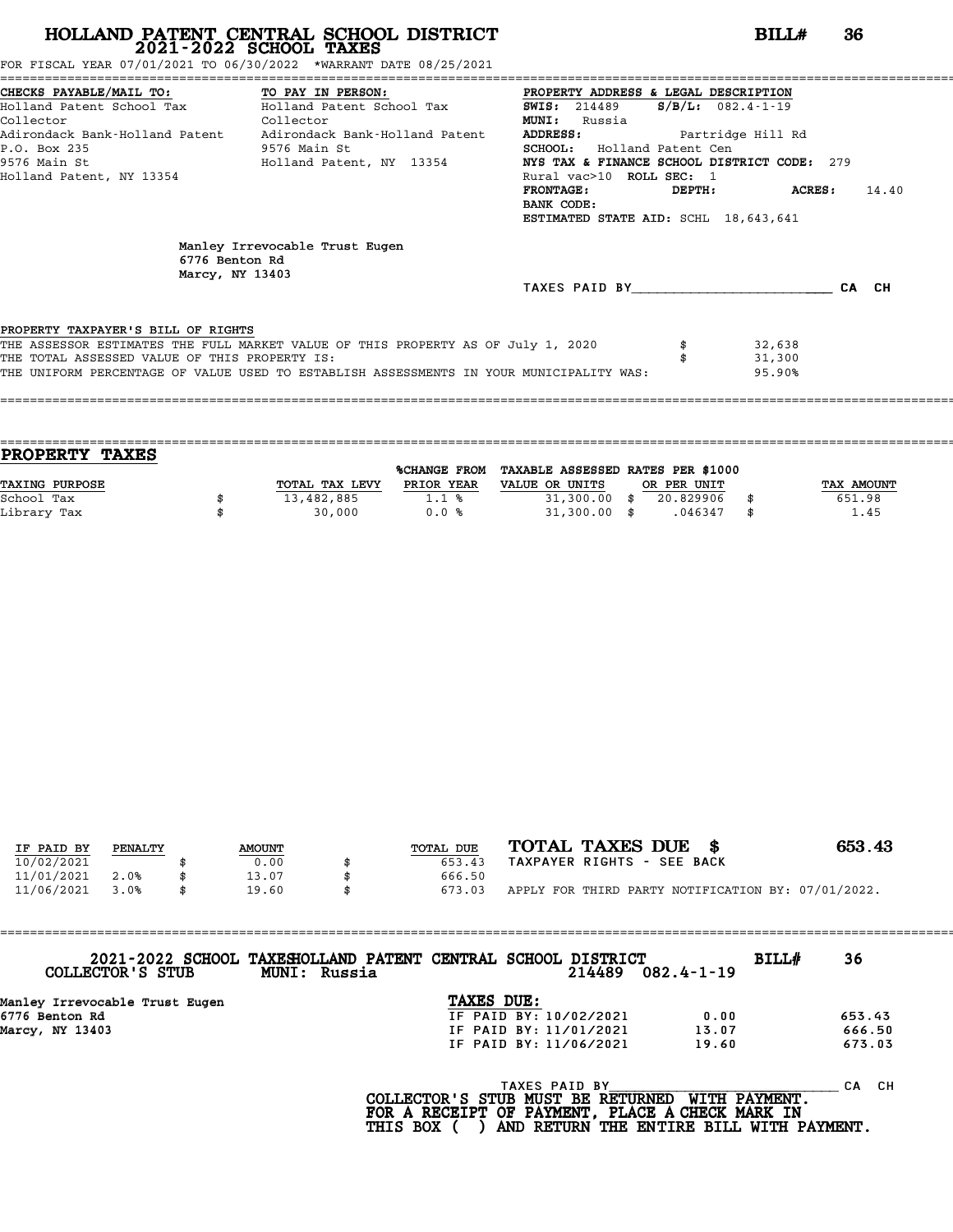FOR FISCAL YEAR 07/01/2021 TO 06/30/2022 \*WARRANT DATE 08/25/2021

|                                               | CHECKS PAYABLE/MAIL TO: TO PAY IN PERSON: PROPERTY ADDRESS & LEGAL DESCRIPTION<br>Holland Patent School Tax Bolland Patent School Tax | <b>SWIS:</b> 214489                         | $S/B/L: 082.2 - 1 - 33.2$ |       |      |
|-----------------------------------------------|---------------------------------------------------------------------------------------------------------------------------------------|---------------------------------------------|---------------------------|-------|------|
| Collector<br><b>Collector</b>                 |                                                                                                                                       | <b>MUNI:</b> Russia                         |                           |       |      |
|                                               | Adirondack Bank-Holland Patent     Adirondack Bank-Holland Patent                                                                     | <b>ADDRESS:</b><br>Dover Rd                 |                           |       |      |
| P.O. Box 235                                  | 9576 Main St                                                                                                                          | <b>SCHOOL:</b> Holland Patent Cen           |                           |       |      |
|                                               | 9576 Main St                             Holland Patent, NY 13354                                                                     | NYS TAX & FINANCE SCHOOL DISTRICT CODE: 279 |                           |       |      |
| Holland Patent, NY 13354                      |                                                                                                                                       | Rural vac<10 ROLL SEC: 1                    |                           |       |      |
|                                               |                                                                                                                                       | FRONTAGE: 747.00 DEPTH: ACRES:              |                           |       | 4.00 |
|                                               |                                                                                                                                       | BANK CODE:                                  |                           |       |      |
|                                               |                                                                                                                                       | ESTIMATED STATE AID: SCHL 18,643,641        |                           |       |      |
| 387 Dover Rd                                  | Mele-Zacek Victoria<br>Barneveld, NY 13304                                                                                            |                                             |                           |       |      |
|                                               |                                                                                                                                       | TAXES PAID BY                               |                           | CA CH |      |
|                                               |                                                                                                                                       |                                             |                           |       |      |
| PROPERTY TAXPAYER'S BILL OF RIGHTS            |                                                                                                                                       |                                             |                           |       |      |
|                                               | THE ASSESSOR ESTIMATES THE FULL MARKET VALUE OF THIS PROPERTY AS OF July 1, 2020                                                      |                                             | 15,120                    |       |      |
| THE TOTAL ASSESSED VALUE OF THIS PROPERTY IS: |                                                                                                                                       |                                             | 14,500                    |       |      |
|                                               | THE UNIFORM PERCENTAGE OF VALUE USED TO ESTABLISH ASSESSMENTS IN YOUR MUNICIPALITY WAS:                                               |                                             | 95.90%                    |       |      |
|                                               |                                                                                                                                       |                                             |                           |       |      |

| <b>TAXES</b><br><b>PROPERTY</b> |                |                     |                                   |             |            |
|---------------------------------|----------------|---------------------|-----------------------------------|-------------|------------|
|                                 |                | <b>%CHANGE FROM</b> | TAXABLE ASSESSED RATES PER \$1000 |             |            |
| <b>TAXING PURPOSE</b>           | TOTAL TAX LEVY | PRIOR YEAR          | VALUE OR UNITS                    | OR PER UNIT | TAX AMOUNT |
| School Tax                      | 13,482,885     | 1.1%                | $14,500.00$ \$                    | 20.829906   | 302.03     |
| Library Tax                     | 30,000         | 0.0%                | $14,500.00$ \$                    | .046347     | \$<br>0.67 |
|                                 |                |                     |                                   |             |            |

| IF PAID BY | PENALTY | <b>AMOUNT</b> | TOTAL DUE | TOTAL TAXES DUE \$                                 | 302.70 |
|------------|---------|---------------|-----------|----------------------------------------------------|--------|
| 10/02/2021 |         | 0.00          | 302.70    | TAXPAYER RIGHTS - SEE BACK                         |        |
| 11/01/2021 | 2.0%    | 6.05          | 308.75    |                                                    |        |
| 11/06/2021 | 3.0%    | \$<br>9.08    | 311.78    | APPLY FOR THIRD PARTY NOTIFICATION BY: 07/01/2022. |        |

| 2021-2022 SCHOOL TAXESHOLLAND PATENT CENTRAL SCHOOL DISTRICT<br>COLLECTOR'S STUB | MUNI: Russia                            | 214489                 | <b>BILL#</b><br>$082.2 - 1 - 33.2$ | 37        |
|----------------------------------------------------------------------------------|-----------------------------------------|------------------------|------------------------------------|-----------|
| Mele-Zacek Victoria                                                              | TAXES DUE:                              |                        |                                    |           |
| 387 Dover Rd                                                                     |                                         | IF PAID BY: 10/02/2021 | 0.00                               | 302.70    |
| Barneveld, NY 13304                                                              |                                         | IF PAID BY: 11/01/2021 | 6.05                               | 308.75    |
|                                                                                  |                                         | IF PAID BY: 11/06/2021 | 9.08                               | 311.78    |
|                                                                                  | $COT$ דרקסווחסם כדי היא היא מזוחים או ה | TAXES PAID BY          | <b>MTTU DAVMPNT</b>                | CH.<br>CА |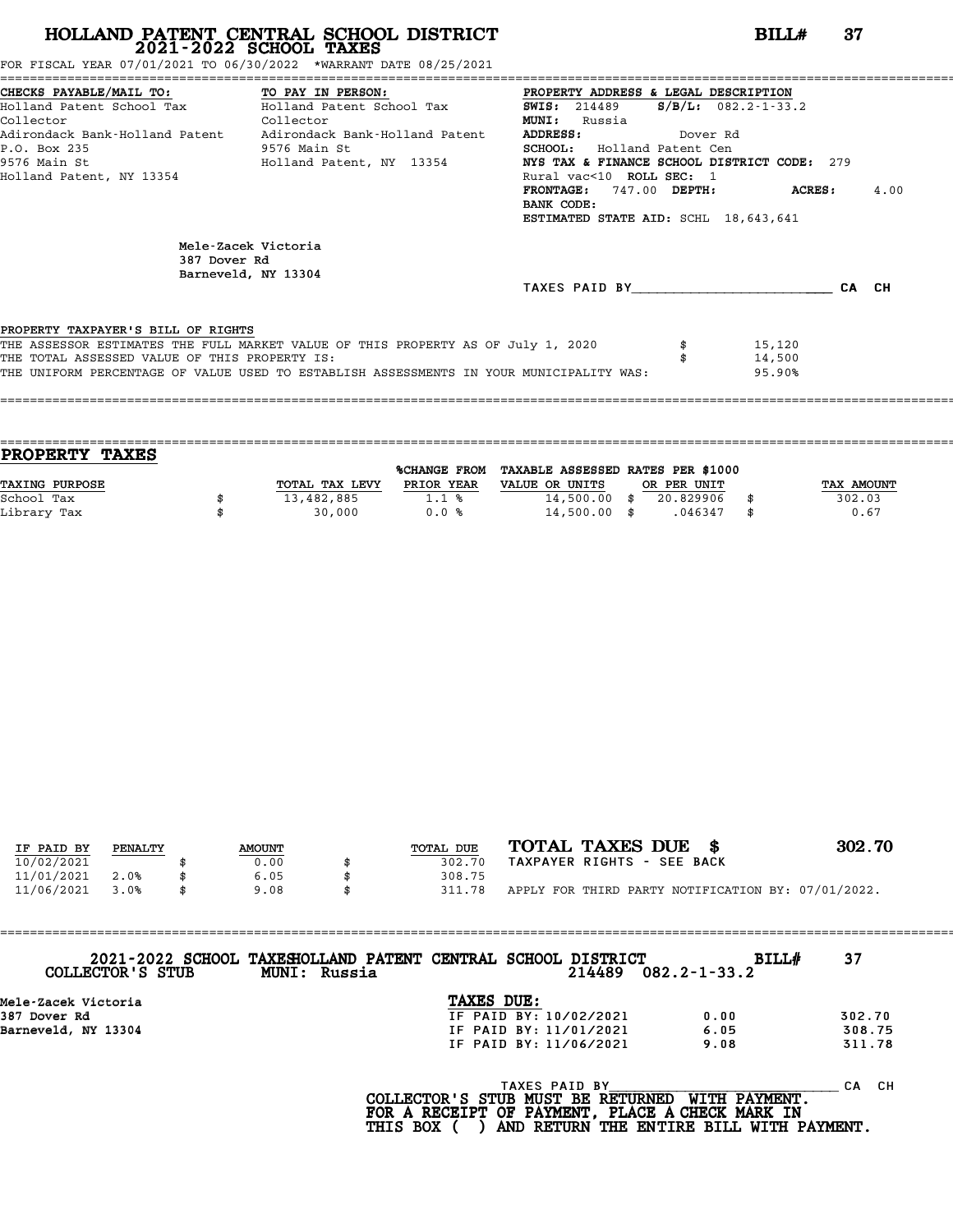FOR FISCAL YEAR 07/01/2021 TO 06/30/2022 \*WARRANT DATE 08/25/2021

| CHECKS PAYABLE/MAIL TO: TO PAY IN PERSON: PROPERTY ADDRESS & DEGALL DESCRIPTION OF THE TO PAY IN PERSON:<br>Holland Patent School Tax (Collector MUNI: Russia) MONI: Russia<br>Adirondack Bank-Holland Patent Adirondack Bank-Holland Patent ADDRESS: 259 Dover Rd |                                 |                                          |        |                                                                                                                                                                                                                                                                                          |               |         |        |      |
|--------------------------------------------------------------------------------------------------------------------------------------------------------------------------------------------------------------------------------------------------------------------|---------------------------------|------------------------------------------|--------|------------------------------------------------------------------------------------------------------------------------------------------------------------------------------------------------------------------------------------------------------------------------------------------|---------------|---------|--------|------|
|                                                                                                                                                                                                                                                                    |                                 |                                          |        |                                                                                                                                                                                                                                                                                          |               |         |        |      |
|                                                                                                                                                                                                                                                                    |                                 |                                          |        |                                                                                                                                                                                                                                                                                          |               |         |        |      |
|                                                                                                                                                                                                                                                                    |                                 |                                          |        |                                                                                                                                                                                                                                                                                          |               |         |        |      |
| P.O. Box 235<br>9576 Main St                                                                                                                                                                                                                                       |                                 | 9576 Main St<br>Holland Patent, NY 13354 |        | SCHOOL: Holland Patent Cen<br>NYS TAX & FINANCE SCHOOL DISTRICT CODE: 279                                                                                                                                                                                                                |               |         |        |      |
| Holland Patent, NY 13354                                                                                                                                                                                                                                           |                                 |                                          |        | 1 Family Res ROLL SEC: 1                                                                                                                                                                                                                                                                 |               |         |        |      |
|                                                                                                                                                                                                                                                                    |                                 |                                          |        | <b>FRONTAGE :</b>                                                                                                                                                                                                                                                                        | <b>DEPTH:</b> |         | ACRES: | 5.40 |
|                                                                                                                                                                                                                                                                    |                                 |                                          |        | BANK CODE:                                                                                                                                                                                                                                                                               | 415           |         |        |      |
|                                                                                                                                                                                                                                                                    |                                 |                                          |        | ESTIMATED STATE AID: SCHL 18,643,641                                                                                                                                                                                                                                                     |               |         |        |      |
|                                                                                                                                                                                                                                                                    |                                 |                                          |        |                                                                                                                                                                                                                                                                                          |               |         |        |      |
|                                                                                                                                                                                                                                                                    | Miller Stephen<br>Miller Kendel |                                          |        |                                                                                                                                                                                                                                                                                          |               |         |        |      |
|                                                                                                                                                                                                                                                                    | 259 Dover Rd                    |                                          |        |                                                                                                                                                                                                                                                                                          |               |         |        |      |
|                                                                                                                                                                                                                                                                    |                                 | Barneveld, NY 13304                      |        | TAXES PAID BY CALCH                                                                                                                                                                                                                                                                      |               |         |        |      |
|                                                                                                                                                                                                                                                                    |                                 |                                          |        |                                                                                                                                                                                                                                                                                          |               |         |        |      |
|                                                                                                                                                                                                                                                                    |                                 |                                          |        |                                                                                                                                                                                                                                                                                          |               |         |        |      |
| PROPERTY TAXPAYER'S BILL OF RIGHTS<br>THE ASSESSOR ESTIMATES THE FULL MARKET VALUE OF THIS PROPERTY AS OF July 1, 2020                                                                                                                                             |                                 |                                          |        |                                                                                                                                                                                                                                                                                          |               | 235,975 |        |      |
| THE TOTAL ASSESSED VALUE OF THIS PROPERTY IS:                                                                                                                                                                                                                      |                                 |                                          |        |                                                                                                                                                                                                                                                                                          |               | 226,300 |        |      |
|                                                                                                                                                                                                                                                                    |                                 |                                          |        | THE UNIFORM PERCENTAGE OF VALUE USED TO ESTABLISH ASSESSMENTS IN YOUR MUNICIPALITY WAS:                                                                                                                                                                                                  |               | 95.90%  |        |      |
|                                                                                                                                                                                                                                                                    |                                 |                                          |        |                                                                                                                                                                                                                                                                                          |               |         |        |      |
|                                                                                                                                                                                                                                                                    |                                 |                                          |        |                                                                                                                                                                                                                                                                                          |               |         |        |      |
| EXEMPTION*                                                                                                                                                                                                                                                         |                                 | VALUE TAX PURPOSE                        |        | FULL VALUE EXEMPTION  VALUE TAX PURPOSE  FULL VALUE                                                                                                                                                                                                                                      |               |         |        |      |
| BAS STAR                                                                                                                                                                                                                                                           | 29,550 SCHOOL                   |                                          | 30,813 |                                                                                                                                                                                                                                                                                          |               |         |        |      |
|                                                                                                                                                                                                                                                                    |                                 |                                          |        |                                                                                                                                                                                                                                                                                          |               |         |        |      |
|                                                                                                                                                                                                                                                                    |                                 |                                          |        |                                                                                                                                                                                                                                                                                          |               |         |        |      |
| PROPERTY TAXES                                                                                                                                                                                                                                                     |                                 |                                          |        | %CHANGE FROM TAXABLE ASSESSED RATES PER \$1000                                                                                                                                                                                                                                           |               |         |        |      |
| <b>TAXING PURPOSE</b>                                                                                                                                                                                                                                              |                                 |                                          |        | TOTAL TAX LEVY PRIOR YEAR VALUE OR UNITS OR PER UNIT                                                                                                                                                                                                                                     |               |         |        |      |
| School Tax                                                                                                                                                                                                                                                         | \$                              |                                          |        | $\begin{tabular}{l cccccc} \hline \texttt{TCRAL TAX LEVY} & \texttt{PRICR YEAR} & \texttt{VALUE OR UNITS} & \texttt{OR PER UNIT} & \texttt{OR PER UNIT} & \texttt{TAX AMOUNT} \\ \hline 13,482,885 & 1.1 % & 226,300.00 & 226,300.00 & 20.829906 & 3 & 4,713.81 \\ \hline \end{tabular}$ |               |         |        |      |
| Library Tax                                                                                                                                                                                                                                                        | \$                              | 30,000                                   | 0.0%   | 226,300.00 \$ .046347 \$                                                                                                                                                                                                                                                                 |               |         | 10.49  |      |
|                                                                                                                                                                                                                                                                    |                                 |                                          |        |                                                                                                                                                                                                                                                                                          |               |         |        |      |
|                                                                                                                                                                                                                                                                    |                                 |                                          |        |                                                                                                                                                                                                                                                                                          |               |         |        |      |
|                                                                                                                                                                                                                                                                    |                                 |                                          |        |                                                                                                                                                                                                                                                                                          |               |         |        |      |
|                                                                                                                                                                                                                                                                    |                                 |                                          |        |                                                                                                                                                                                                                                                                                          |               |         |        |      |
|                                                                                                                                                                                                                                                                    |                                 |                                          |        |                                                                                                                                                                                                                                                                                          |               |         |        |      |
|                                                                                                                                                                                                                                                                    |                                 |                                          |        |                                                                                                                                                                                                                                                                                          |               |         |        |      |
|                                                                                                                                                                                                                                                                    |                                 |                                          |        |                                                                                                                                                                                                                                                                                          |               |         |        |      |
|                                                                                                                                                                                                                                                                    |                                 |                                          |        |                                                                                                                                                                                                                                                                                          |               |         |        |      |
|                                                                                                                                                                                                                                                                    |                                 |                                          |        |                                                                                                                                                                                                                                                                                          |               |         |        |      |
|                                                                                                                                                                                                                                                                    |                                 |                                          |        |                                                                                                                                                                                                                                                                                          |               |         |        |      |
|                                                                                                                                                                                                                                                                    |                                 |                                          |        |                                                                                                                                                                                                                                                                                          |               |         |        |      |
|                                                                                                                                                                                                                                                                    |                                 |                                          |        |                                                                                                                                                                                                                                                                                          |               |         |        |      |
|                                                                                                                                                                                                                                                                    |                                 |                                          |        |                                                                                                                                                                                                                                                                                          |               |         |        |      |
|                                                                                                                                                                                                                                                                    |                                 |                                          |        |                                                                                                                                                                                                                                                                                          |               |         |        |      |
|                                                                                                                                                                                                                                                                    |                                 |                                          |        | TOTAL SAVINGS DUE TO STAR: \$                                                                                                                                                                                                                                                            |               |         | 608.00 |      |
|                                                                                                                                                                                                                                                                    |                                 |                                          |        |                                                                                                                                                                                                                                                                                          |               |         |        |      |

|            |         |               |  | INIO IBAN'O OIAN BABMFIIUN DBNBFII CANNUI BACBBD BAOI IBAN'O DBNBFII. |                                                    |
|------------|---------|---------------|--|-----------------------------------------------------------------------|----------------------------------------------------|
| IF PAID BY | PENALTY | <b>AMOUNT</b> |  | TOTAL DUE                                                             | TOTAL TAXES DUE \$<br>4,116.30                     |
| 10/02/2021 |         | 0.00          |  | 4,116.30                                                              | TAXPAYER RIGHTS - SEE BACK                         |
| 11/01/2021 | 2.0%    | 82.33         |  | 4,198.63                                                              |                                                    |
| 11/06/2021 | 3.0%    | 123.49        |  | 4,239.79                                                              | APPLY FOR THIRD PARTY NOTIFICATION BY: 07/01/2022. |

==================================================================================================================================== **2021-2022 SCHOOL TAXESHOLLAND PATENT CENTRAL SCHOOL DISTRICT BILL# <sup>38</sup> COLLECTOR'S STUB MUNI: Russia <sup>214489</sup> 082.2-1-37.2**

| COLLECTOR'S STUB    | <b>MUNI: Russia</b> | 2021-2022 SCHOOL TAXESHOLLAND PATENT CENTRAL SCHOOL DISTRICT<br>214489 | <b>BILL#</b><br>082.2-1-37.2 | 38       |
|---------------------|---------------------|------------------------------------------------------------------------|------------------------------|----------|
| Miller Stephen      |                     | TAXES DUE:                                                             |                              |          |
| Miller Kendel       |                     | IF PAID BY: 10/02/2021                                                 | 0.00                         | 4,116.30 |
| 259 Dover Rd        |                     | IF PAID BY: 11/01/2021                                                 | 82.33                        | 4,198.63 |
| Barneveld, NY 13304 |                     | IF PAID BY: 11/06/2021                                                 | 123.49                       | 4,239.79 |
|                     |                     |                                                                        |                              |          |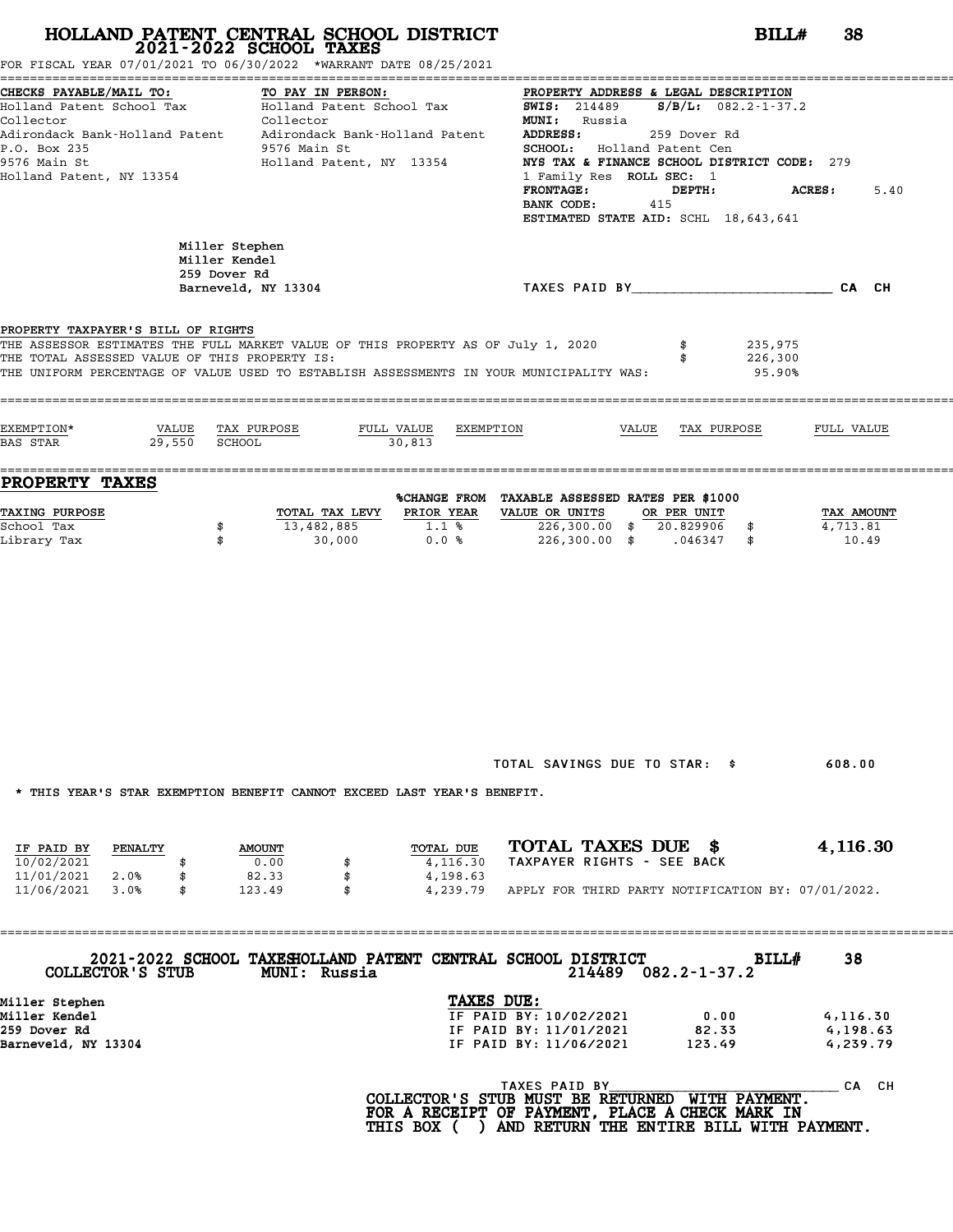|                                                                                                  | FOR FISCAL YEAR 07/01/2021 TO 06/30/2022 *WARRANT DATE 08/25/2021                                                                                                                                                                          |                                                                                                                                                                                                                                                                                                                                              |                                  |
|--------------------------------------------------------------------------------------------------|--------------------------------------------------------------------------------------------------------------------------------------------------------------------------------------------------------------------------------------------|----------------------------------------------------------------------------------------------------------------------------------------------------------------------------------------------------------------------------------------------------------------------------------------------------------------------------------------------|----------------------------------|
| CHECKS PAYABLE/MAIL TO:<br>Collector<br>P.O. Box 235<br>9576 Main St<br>Holland Patent, NY 13354 | TO PAY IN PERSON:<br>Holland Patent School Tax Bolland Patent School Tax<br>Collector<br>Adirondack Bank-Holland Patent Adirondack Bank-Holland Patent<br>9576 Main St<br>Holland Patent, NY 13354                                         | PROPERTY ADDRESS & LEGAL DESCRIPTION<br><b>SWIS:</b> 214489 <b>S/B/L:</b> 082.2-1-36<br><b>MUNI:</b> Russia<br>ADDRESS:<br>291 Dover Rd<br>SCHOOL: Holland Patent Cen<br>NYS TAX & FINANCE SCHOOL DISTRICT CODE: 279<br>ROLL SEC: 1<br>Estate<br>ACRES:<br><b>FRONTAGE :</b><br>DEPTH:<br>BANK CODE:<br>ESTIMATED STATE AID: SCHL 18,643,641 | 27.00                            |
| PROPERTY TAXPAYER'S BILL OF RIGHTS<br>THE TOTAL ASSESSED VALUE OF THIS PROPERTY IS:              | Mongeau Jr William J<br>291 Dover Rd<br>Barneveld, NY 13304<br>THE ASSESSOR ESTIMATES THE FULL MARKET VALUE OF THIS PROPERTY AS OF July 1, 2020<br>THE UNIFORM PERCENTAGE OF VALUE USED TO ESTABLISH ASSESSMENTS IN YOUR MUNICIPALITY WAS: | TAXES PAID BY CA CH<br>529,718<br>508,000<br>95.90%                                                                                                                                                                                                                                                                                          |                                  |
| EXEMPTION*<br>ENH STAR                                                                           | <u>VALUE TAX PURPOSE FULL VALUE EXEMPTION</u><br>69,640 SCHOOL 72,617                                                                                                                                                                      | VALUE TAX PURPOSE                                                                                                                                                                                                                                                                                                                            | FULL VALUE                       |
| <b>PROPERTY TAXES</b><br><b>TAXING PURPOSE</b><br>School Tax<br>Library Tax                      | \$<br>\$                                                                                                                                                                                                                                   | %CHANGE FROM TAXABLE ASSESSED RATES PER \$1000<br>TOTAL TAX LEVY PRIOR YEAR VALUE OR UNITS OR PER UNIT<br>$13,482,885$ $1.1%$ 508,000.00 \$ 20.829906 \$<br>$30,000$ 0.0 % 508,000.00 \$ .046347 \$                                                                                                                                          | TAX AMOUNT<br>10,581.59<br>23.54 |

TOTAL SAVINGS DUE TO STAR: \$ 1,285.00

\* THIS YEAR'S STAR EXEMPTION BENEFIT CANNOT EXCEED LAST YEAR'S BENEFIT.

|            |         |               |  | INIO IGAN O OIAN BABMEIIUN DBNBEII CANNUI BACBBU UAOI IBAN O DBNBEII. |                            |  |  |                                                    |
|------------|---------|---------------|--|-----------------------------------------------------------------------|----------------------------|--|--|----------------------------------------------------|
|            |         |               |  |                                                                       |                            |  |  |                                                    |
| IF PAID BY | PENALTY | <b>AMOUNT</b> |  | TOTAL DUE                                                             | TOTAL TAXES DUE \$         |  |  | 9,320.13                                           |
| 10/02/2021 |         | 0.00          |  | 9,320.13                                                              | TAXPAYER RIGHTS - SEE BACK |  |  |                                                    |
| 11/01/2021 | 2.0%    | 186.40        |  | 9,506.53                                                              |                            |  |  |                                                    |
| 11/06/2021 | 3.0%    | \$<br>279.60  |  | 9,599.73                                                              |                            |  |  | APPLY FOR THIRD PARTY NOTIFICATION BY: 07/01/2022. |

==================================================================================================================================== **2021-2022 SCHOOL TAXESHOLLAND PATENT CENTRAL SCHOOL DISTRICT BILL# <sup>39</sup> COLLECTOR'S STUB MUNI: Russia <sup>214489</sup> 082.2-1-36**

| COLLECTOR'S STUB     | <b>MUNI: Russia</b> | 2021-2022 SCHOOL TAXESHOLLAND PATENT CENTRAL SCHOOL DISTRICT<br>214489 | 082.2-1-36 | BILL# | 39       |  |
|----------------------|---------------------|------------------------------------------------------------------------|------------|-------|----------|--|
| Mongeau Jr William J |                     | TAXES DUE:                                                             |            |       |          |  |
| 291 Dover Rd         |                     | IF PAID BY: 10/02/2021                                                 | 0.00       |       | 9,320.13 |  |
| Barneveld, NY 13304  |                     | IF PAID BY: 11/01/2021                                                 | 186.40     |       | 9,506.53 |  |
|                      |                     | IF PAID BY: 11/06/2021                                                 | 279.60     |       | 9,599.73 |  |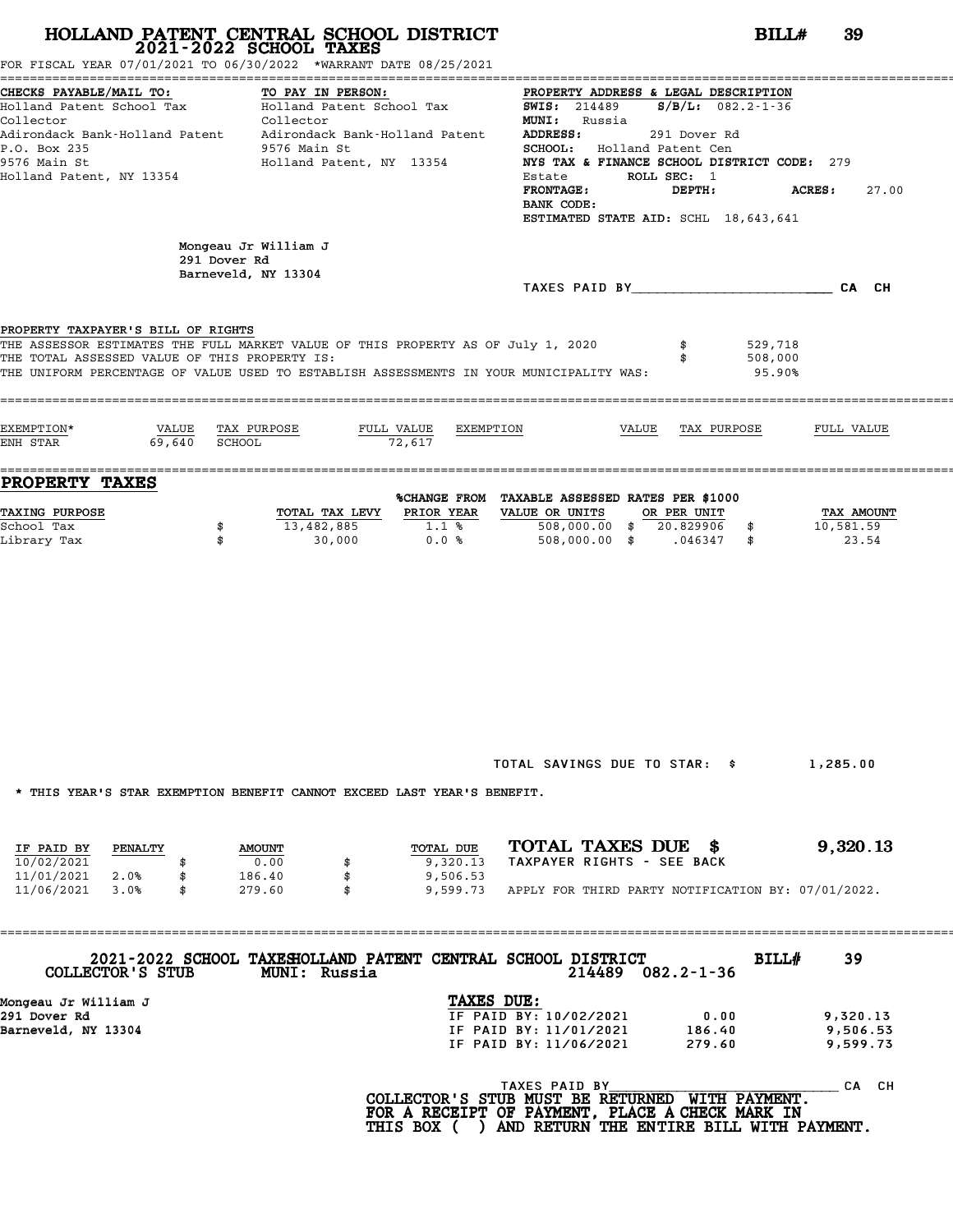FOR FISCAL YEAR 07/01/2021 TO 06/30/2022 \*WARRANT DATE 08/25/2021

|                                               | CHECKS PAYABLE/MAIL TO:             TO PAY IN PERSON:             PROPERTY ADDRESS & LEGAL DESCRIPTION |                                             |                           |      |
|-----------------------------------------------|--------------------------------------------------------------------------------------------------------|---------------------------------------------|---------------------------|------|
|                                               | Holland Patent School Tax Bolland Patent School Tax                                                    | <b>SWIS:</b> 214489                         | $S/B/L: 082.4 - 1 - 15.1$ |      |
| Collector<br><b>Collector</b>                 |                                                                                                        | <b>MUNI:</b><br>Russia                      |                           |      |
|                                               | Adirondack Bank-Holland Patent     Adirondack Bank-Holland Patent                                      | <b>ADDRESS:</b>                             | Partridge Hill Rd         |      |
| P.O. Box 235                                  | 9576 Main St                                                                                           | <b>SCHOOL:</b> Holland Patent Cen           |                           |      |
|                                               | 9576 Main St                           Holland Patent, NY 13354                                        | NYS TAX & FINANCE SCHOOL DISTRICT CODE: 279 |                           |      |
| Holland Patent, NY 13354                      |                                                                                                        | Res vac land ROLL SEC: 1                    |                           |      |
|                                               |                                                                                                        | FRONTAGE:                                   | DEPTH: ACRES:             | 4.00 |
|                                               |                                                                                                        | BANK CODE:                                  |                           |      |
|                                               |                                                                                                        | ESTIMATED STATE AID: SCHL 18,643,641        |                           |      |
| North Leslie B<br>11 Williams St              | Clinton, NY 13323                                                                                      |                                             |                           |      |
|                                               |                                                                                                        | TAXES PAID BY CA CH                         |                           |      |
|                                               |                                                                                                        |                                             |                           |      |
| PROPERTY TAXPAYER'S BILL OF RIGHTS            | THE ASSESSOR ESTIMATES THE FULL MARKET VALUE OF THIS PROPERTY AS OF July 1, 2020                       |                                             | 15,120                    |      |
| THE TOTAL ASSESSED VALUE OF THIS PROPERTY IS: |                                                                                                        |                                             | 14,500                    |      |
|                                               | THE UNIFORM PERCENTAGE OF VALUE USED TO ESTABLISH ASSESSMENTS IN YOUR MUNICIPALITY WAS:                |                                             | 95.90%                    |      |
|                                               |                                                                                                        |                                             |                           |      |
|                                               |                                                                                                        |                                             |                           |      |

| <b>PROPERTY</b><br><b>TAXES</b> |                |                     |                                   |             |            |
|---------------------------------|----------------|---------------------|-----------------------------------|-------------|------------|
|                                 |                | <b>%CHANGE FROM</b> | TAXABLE ASSESSED RATES PER \$1000 |             |            |
| TAXING PURPOSE                  | TOTAL TAX LEVY | PRIOR YEAR          | VALUE OR UNITS                    | OR PER UNIT | TAX AMOUNT |
| School Tax                      | 13,482,885     | $1.1 \text{ }$      | $14,500.00$ \$                    | 20.829906   | 302.03     |
| Library Tax                     | 30,000         | 0.0%                | $14,500.00$ \$                    | .046347     | \$<br>0.67 |
|                                 |                |                     |                                   |             |            |

| IF PAID BY | PENALTY | <b>AMOUNT</b> | TOTAL DUE | TOTAL TAXES DUE \$                                 | 302.70 |
|------------|---------|---------------|-----------|----------------------------------------------------|--------|
| 10/02/2021 |         | 0.00          | 302.70    | TAXPAYER RIGHTS - SEE BACK                         |        |
| 11/01/2021 | 2.0%    | 6.05          | 308.75    |                                                    |        |
| 11/06/2021 | 3.0%    | 9.08          | 311.78    | APPLY FOR THIRD PARTY NOTIFICATION BY: 07/01/2022. |        |
|            |         |               |           |                                                    |        |

| COLLECTOR'S STUB  | 2021-2022 SCHOOL TAXESHOLLAND PATENT CENTRAL SCHOOL DISTRICT<br>MUNI: Russia |            | 214489                                                   | <b>BILL#</b><br>$082.4 - 1 - 15.1$ | 40        |
|-------------------|------------------------------------------------------------------------------|------------|----------------------------------------------------------|------------------------------------|-----------|
| North Leslie B    |                                                                              | TAXES DUE: |                                                          |                                    |           |
| 11 Williams St    |                                                                              |            | IF PAID BY: 10/02/2021                                   | 0.00                               | 302.70    |
| Clinton, NY 13323 |                                                                              |            | IF PAID BY: 11/01/2021                                   | 6.05                               | 308.75    |
|                   |                                                                              |            | IF PAID BY: 11/06/2021                                   | 9.08                               | 311.78    |
|                   |                                                                              |            | TAXES PAID BY<br>$COT$ דרקסווחסם כדי היא היא מזוחים או ה | <b>MTTU DAVMPNT</b>                | CH.<br>CА |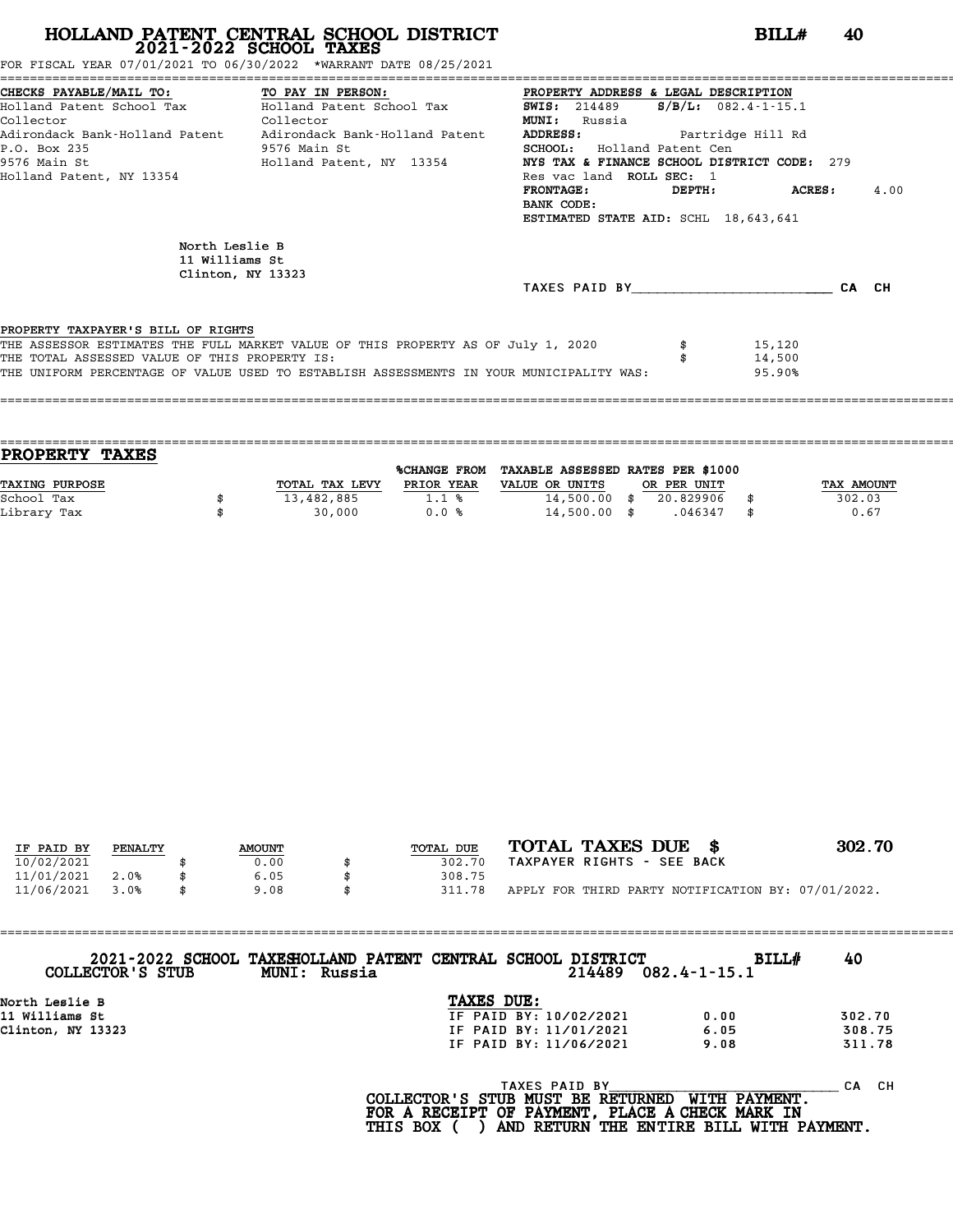FOR FISCAL YEAR 07/01/2021 TO 06/30/2022 \*WARRANT DATE 08/25/2021

| CHECKS PAYABLE/MAIL TO:                 TO PAY IN PERSON:                 PROPERTY ADDRESS & LEGAL DESCRIPTION<br>Holland Patent School Tax Molland Patent School Tax<br><b>SWIS:</b> 214489 $S/B/L$ : 082.2-1-47<br>Collector<br><b>Collector</b><br><b>MUNI:</b> Russia<br>Adirondack Bank-Holland Patent     Adirondack Bank-Holland Patent<br><b>ADDRESS:</b><br>Dover Rd<br>P.O. Box 235<br>9576 Main St<br><b>SCHOOL:</b> Holland Patent Cen<br>9576 Main St                                   Holland Patent, NY 13354<br>NYS TAX & FINANCE SCHOOL DISTRICT CODE: 279<br>Vacant rural ROLL SEC: 1<br>Holland Patent, NY 13354<br>FRONTAGE: 355.00 DEPTH: 70.00 ACRES:<br>BANK CODE:<br>ESTIMATED STATE AID: SCHL 18,643,641 |       |
|------------------------------------------------------------------------------------------------------------------------------------------------------------------------------------------------------------------------------------------------------------------------------------------------------------------------------------------------------------------------------------------------------------------------------------------------------------------------------------------------------------------------------------------------------------------------------------------------------------------------------------------------------------------------------------------------------------------------------------|-------|
|                                                                                                                                                                                                                                                                                                                                                                                                                                                                                                                                                                                                                                                                                                                                    |       |
|                                                                                                                                                                                                                                                                                                                                                                                                                                                                                                                                                                                                                                                                                                                                    |       |
|                                                                                                                                                                                                                                                                                                                                                                                                                                                                                                                                                                                                                                                                                                                                    |       |
|                                                                                                                                                                                                                                                                                                                                                                                                                                                                                                                                                                                                                                                                                                                                    |       |
|                                                                                                                                                                                                                                                                                                                                                                                                                                                                                                                                                                                                                                                                                                                                    |       |
|                                                                                                                                                                                                                                                                                                                                                                                                                                                                                                                                                                                                                                                                                                                                    |       |
|                                                                                                                                                                                                                                                                                                                                                                                                                                                                                                                                                                                                                                                                                                                                    |       |
|                                                                                                                                                                                                                                                                                                                                                                                                                                                                                                                                                                                                                                                                                                                                    | .84   |
|                                                                                                                                                                                                                                                                                                                                                                                                                                                                                                                                                                                                                                                                                                                                    |       |
|                                                                                                                                                                                                                                                                                                                                                                                                                                                                                                                                                                                                                                                                                                                                    |       |
| O'Shea Irrevocable Trust<br>194 Dover Rd<br>Barneveld, NY 13304                                                                                                                                                                                                                                                                                                                                                                                                                                                                                                                                                                                                                                                                    |       |
| TAXES PAID BY                                                                                                                                                                                                                                                                                                                                                                                                                                                                                                                                                                                                                                                                                                                      | CA CH |
|                                                                                                                                                                                                                                                                                                                                                                                                                                                                                                                                                                                                                                                                                                                                    |       |
| PROPERTY TAXPAYER'S BILL OF RIGHTS                                                                                                                                                                                                                                                                                                                                                                                                                                                                                                                                                                                                                                                                                                 |       |
| THE ASSESSOR ESTIMATES THE FULL MARKET VALUE OF THIS PROPERTY AS OF July 1, 2020<br>730                                                                                                                                                                                                                                                                                                                                                                                                                                                                                                                                                                                                                                            |       |
| 700<br>THE TOTAL ASSESSED VALUE OF THIS PROPERTY IS:                                                                                                                                                                                                                                                                                                                                                                                                                                                                                                                                                                                                                                                                               |       |
| THE UNIFORM PERCENTAGE OF VALUE USED TO ESTABLISH ASSESSMENTS IN YOUR MUNICIPALITY WAS:<br>95.90%                                                                                                                                                                                                                                                                                                                                                                                                                                                                                                                                                                                                                                  |       |
|                                                                                                                                                                                                                                                                                                                                                                                                                                                                                                                                                                                                                                                                                                                                    |       |

| <b>PROPERTY TAXES</b> |                |              |                                   |      |             |                   |
|-----------------------|----------------|--------------|-----------------------------------|------|-------------|-------------------|
|                       |                | %CHANGE FROM | TAXABLE ASSESSED RATES PER \$1000 |      |             |                   |
| <b>TAXING PURPOSE</b> | TOTAL TAX LEVY | PRIOR YEAR   | VALUE OR UNITS                    |      | OR PER UNIT | <b>TAX AMOUNT</b> |
| School Tax            | 13,482,885     | 1.1%         | 700.00                            | - 35 | 20.829906   | 14.58             |
| Library Tax           | 30,000         | 0.0%         | 700.00 \$                         |      | .046347     | 0.03              |
|                       |                |              |                                   |      |             |                   |

| IF PAID BY | PENALTY | <b>AMOUNT</b> | <b>TOTAL DUE</b> | TOTAL TAXES DUE \$                                 | 14.61 |
|------------|---------|---------------|------------------|----------------------------------------------------|-------|
| 10/02/2021 |         | 0.00          | 14.61            | TAXPAYER RIGHTS - SEE BACK                         |       |
| 11/01/2021 | 2.0%    | 0.29          | 14.90            |                                                    |       |
| 11/06/2021 | 3.0%    | 0.44          | 15.05            | APPLY FOR THIRD PARTY NOTIFICATION BY: 07/01/2022. |       |
|            |         |               |                  |                                                    |       |

| COLLECTOR'S STUB         | 2021-2022 SCHOOL TAXESHOLLAND PATENT CENTRAL SCHOOL DISTRICT<br>MUNI: Russia |            |               | 214489                 | $082.2 - 1 - 47$ | BILL# | 41        |
|--------------------------|------------------------------------------------------------------------------|------------|---------------|------------------------|------------------|-------|-----------|
| O'Shea Irrevocable Trust |                                                                              | TAXES DUE: |               |                        |                  |       |           |
| 194 Dover Rd             |                                                                              |            |               | IF PAID BY: 10/02/2021 | 0.00             |       | 14.61     |
| Barneveld, NY 13304      |                                                                              |            |               | IF PAID BY: 11/01/2021 | 0.29             |       | 14.90     |
|                          |                                                                              |            |               | IF PAID BY: 11/06/2021 | 0.44             |       | 15.05     |
|                          |                                                                              |            | TAXES PAID BY |                        |                  |       | CH.<br>CА |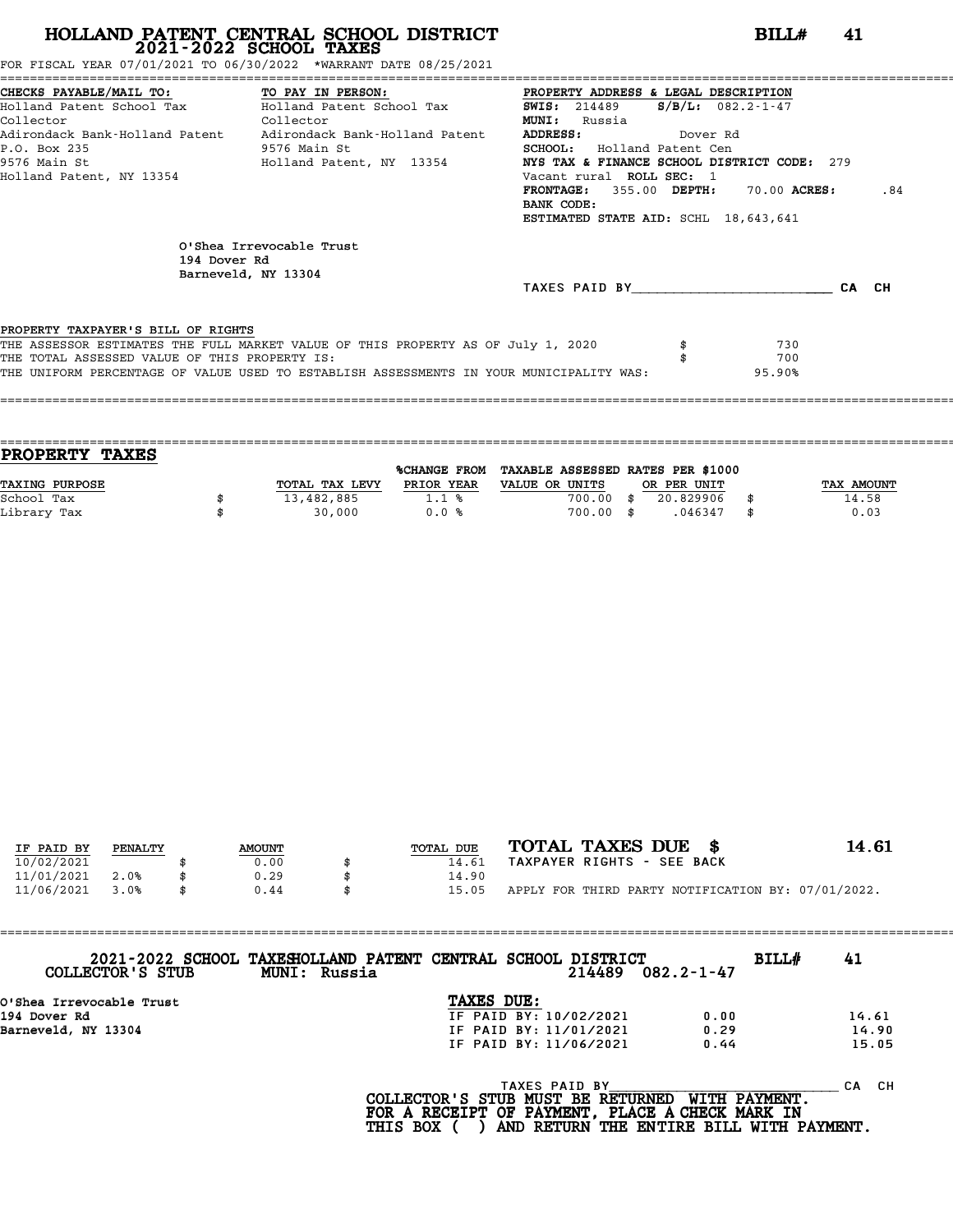FOR FISCAL YEAR 07/01/2021 TO 06/30/2022 \*WARRANT DATE 08/25/2021

| CHECKS PAYABLE/MAIL TO:                                                                                                |        |                     | TO PAY IN PERSON:                              |                                 | PROPERTY ADDRESS & LEGAL DESCRIPTION               |       |             |                                             |            |      |
|------------------------------------------------------------------------------------------------------------------------|--------|---------------------|------------------------------------------------|---------------------------------|----------------------------------------------------|-------|-------------|---------------------------------------------|------------|------|
| Holland Patent School Tax                                                                                              |        |                     | TO PAY IN PERSON.<br>Holland Patent School Tax |                                 | <b>SWIS:</b> 214489 $S/B/L$ : 082.2-1-48           |       |             |                                             |            |      |
| Collector                                                                                                              |        |                     | Collector                                      |                                 | <b>MUNI:</b> Russia                                |       |             |                                             |            |      |
| Adirondack Bank-Holland Patent Adirondack Bank-Holland Patent                                                          |        |                     |                                                |                                 | ADDRESS: 194 Dover Rd                              |       |             |                                             |            |      |
| P.O. Box 235                                                                                                           |        |                     | 9576 Main St                                   |                                 | SCHOOL: Holland Patent Cen                         |       |             |                                             |            |      |
| 9576 Main St                                                                                                           |        |                     | Holland Patent, NY 13354                       |                                 |                                                    |       |             | NYS TAX & FINANCE SCHOOL DISTRICT CODE: 279 |            |      |
| Holland Patent, NY 13354                                                                                               |        |                     |                                                |                                 | 1 Family Res ROLL SEC: 1                           |       |             |                                             |            |      |
|                                                                                                                        |        |                     |                                                |                                 | FRONTAGE: 100.00 DEPTH:                            |       |             |                                             | ACRES:     | 2.40 |
|                                                                                                                        |        |                     |                                                |                                 | BANK CODE:<br>ESTIMATED STATE AID: SCHL 18,643,641 |       |             |                                             |            |      |
|                                                                                                                        |        |                     |                                                |                                 |                                                    |       |             |                                             |            |      |
|                                                                                                                        |        |                     | O'Shea Irrevocable Trust                       |                                 |                                                    |       |             |                                             |            |      |
|                                                                                                                        |        | 194 Dover Rd        |                                                |                                 |                                                    |       |             |                                             |            |      |
|                                                                                                                        |        | Barneveld, NY 13304 |                                                |                                 |                                                    |       |             |                                             |            |      |
|                                                                                                                        |        |                     |                                                |                                 |                                                    |       |             | TAXES PAID BY CA CH                         |            |      |
|                                                                                                                        |        |                     |                                                |                                 |                                                    |       |             |                                             |            |      |
|                                                                                                                        |        |                     |                                                |                                 |                                                    |       |             |                                             |            |      |
| PROPERTY TAXPAYER'S BILL OF RIGHTS<br>THE ASSESSOR ESTIMATES THE FULL MARKET VALUE OF THIS PROPERTY AS OF July 1, 2020 |        |                     |                                                |                                 |                                                    |       |             | 215,850                                     |            |      |
| THE TOTAL ASSESSED VALUE OF THIS PROPERTY IS:                                                                          |        |                     |                                                |                                 |                                                    |       |             | 207,000                                     |            |      |
| THE UNIFORM PERCENTAGE OF VALUE USED TO ESTABLISH ASSESSMENTS IN YOUR MUNICIPALITY WAS:                                |        |                     |                                                |                                 |                                                    |       |             | 95.90%                                      |            |      |
|                                                                                                                        |        |                     |                                                |                                 |                                                    |       |             |                                             |            |      |
|                                                                                                                        |        |                     |                                                |                                 |                                                    |       |             |                                             |            |      |
|                                                                                                                        |        |                     |                                                |                                 |                                                    |       |             |                                             |            |      |
| EXEMPTION*                                                                                                             | VALUE  | TAX PURPOSE         |                                                | FULL VALUE<br>EXEMPTION         |                                                    | VALUE | TAX PURPOSE |                                             | FULL VALUE |      |
| BAS STAR                                                                                                               | 29,550 | SCHOOL              |                                                | 30.813                          |                                                    |       |             |                                             |            |      |
|                                                                                                                        |        |                     |                                                |                                 |                                                    |       |             |                                             |            |      |
| PROPERTY TAXES                                                                                                         |        |                     |                                                |                                 |                                                    |       |             |                                             |            |      |
|                                                                                                                        |        |                     |                                                |                                 | %CHANGE FROM TAXABLE ASSESSED RATES PER \$1000     |       |             |                                             |            |      |
| TAXING PURPOSE                                                                                                         |        |                     | TOTAL TAX LEVY PRIOR YEAR VALUE OR UNITS       |                                 |                                                    |       | OR PER UNIT |                                             | TAX AMOUNT |      |
| School Tax                                                                                                             |        | \$                  | 13,482,885                                     | $1.1$ %                         | 207,000.00 \$ 20.829906 \$                         |       |             |                                             | 4,311.79   |      |
| Library Tax                                                                                                            |        | \$                  | 30,000                                         | $0.0%$ 207,000.00 \$ .046347 \$ |                                                    |       |             |                                             | 9.59       |      |
|                                                                                                                        |        |                     |                                                |                                 |                                                    |       |             |                                             |            |      |
|                                                                                                                        |        |                     |                                                |                                 |                                                    |       |             |                                             |            |      |
|                                                                                                                        |        |                     |                                                |                                 |                                                    |       |             |                                             |            |      |
|                                                                                                                        |        |                     |                                                |                                 |                                                    |       |             |                                             |            |      |
|                                                                                                                        |        |                     |                                                |                                 |                                                    |       |             |                                             |            |      |
|                                                                                                                        |        |                     |                                                |                                 |                                                    |       |             |                                             |            |      |
|                                                                                                                        |        |                     |                                                |                                 |                                                    |       |             |                                             |            |      |
|                                                                                                                        |        |                     |                                                |                                 |                                                    |       |             |                                             |            |      |
|                                                                                                                        |        |                     |                                                |                                 |                                                    |       |             |                                             |            |      |
|                                                                                                                        |        |                     |                                                |                                 |                                                    |       |             |                                             |            |      |
|                                                                                                                        |        |                     |                                                |                                 |                                                    |       |             |                                             |            |      |
|                                                                                                                        |        |                     |                                                |                                 |                                                    |       |             |                                             |            |      |
|                                                                                                                        |        |                     |                                                |                                 |                                                    |       |             |                                             |            |      |
|                                                                                                                        |        |                     |                                                |                                 |                                                    |       |             |                                             |            |      |
|                                                                                                                        |        |                     |                                                |                                 | TOTAL SAVINGS DUE TO STAR: \$                      |       |             |                                             |            |      |
|                                                                                                                        |        |                     |                                                |                                 |                                                    |       |             |                                             |            |      |
|                                                                                                                        |        |                     |                                                |                                 |                                                    |       |             |                                             | 608.00     |      |

\* THIS YEAR'S STAR EXEMPTION BENEFIT CANNOT EXCEED LAST YEAR'S BENEFIT.

|            |         |               |  | INIO IBAN'O OIAN BABMFIIUN DBNBFII CANNUI BACBBD BAOI IBAN'O DBNBFII. |                            |  |  |                                                    |
|------------|---------|---------------|--|-----------------------------------------------------------------------|----------------------------|--|--|----------------------------------------------------|
|            |         |               |  |                                                                       |                            |  |  |                                                    |
| IF PAID BY | PENALTY | <b>AMOUNT</b> |  | TOTAL DUE                                                             | TOTAL TAXES DUE \$         |  |  | 3,713.38                                           |
| 10/02/2021 |         | 0.00          |  | 3,713.38                                                              | TAXPAYER RIGHTS - SEE BACK |  |  |                                                    |
| 11/01/2021 | 2.0%    | 74.27         |  | 3,787.65                                                              |                            |  |  |                                                    |
| 11/06/2021 | 3.0%    | 111.40        |  | 3,824.78                                                              |                            |  |  | APPLY FOR THIRD PARTY NOTIFICATION BY: 07/01/2022. |

==================================================================================================================================== **2021-2022 SCHOOL TAXESHOLLAND PATENT CENTRAL SCHOOL DISTRICT BILL# <sup>42</sup> COLLECTOR'S STUB MUNI: Russia <sup>214489</sup> 082.2-1-48** 2021-2022 SCHOOL TAXESHOLLAND PATENT CENTRAL SCHOOL<br>COLLECTOR'S STUB MUNI: Russia<br>O'Shea Irrevocable Trust TAXES DUE:<br>194 Dover Rd<br>TE PAID BY: 10/ 194 Dover Rd Intervocable Trust<br>
194 Dover Rd Intervocable Trust<br>
194 Dover Rd Intervocable Trust<br>
194 Dover Rd IF PAID BY: 10/02/2021 0.00 3,713.38<br>
194 Dover Rd IF PAID BY: 11/01/2021 74.27 3,787.65 0'Shea Irrevocable Trust<br>
194 Dover Rd<br>
Barneveld, NY 13304<br>
Barneveld, NY 13304<br>
IF PAID BY: 11/06/2021 111.40 3,824.78<br>
IF PAID BY: 11/06/2021 111.40 3,824.78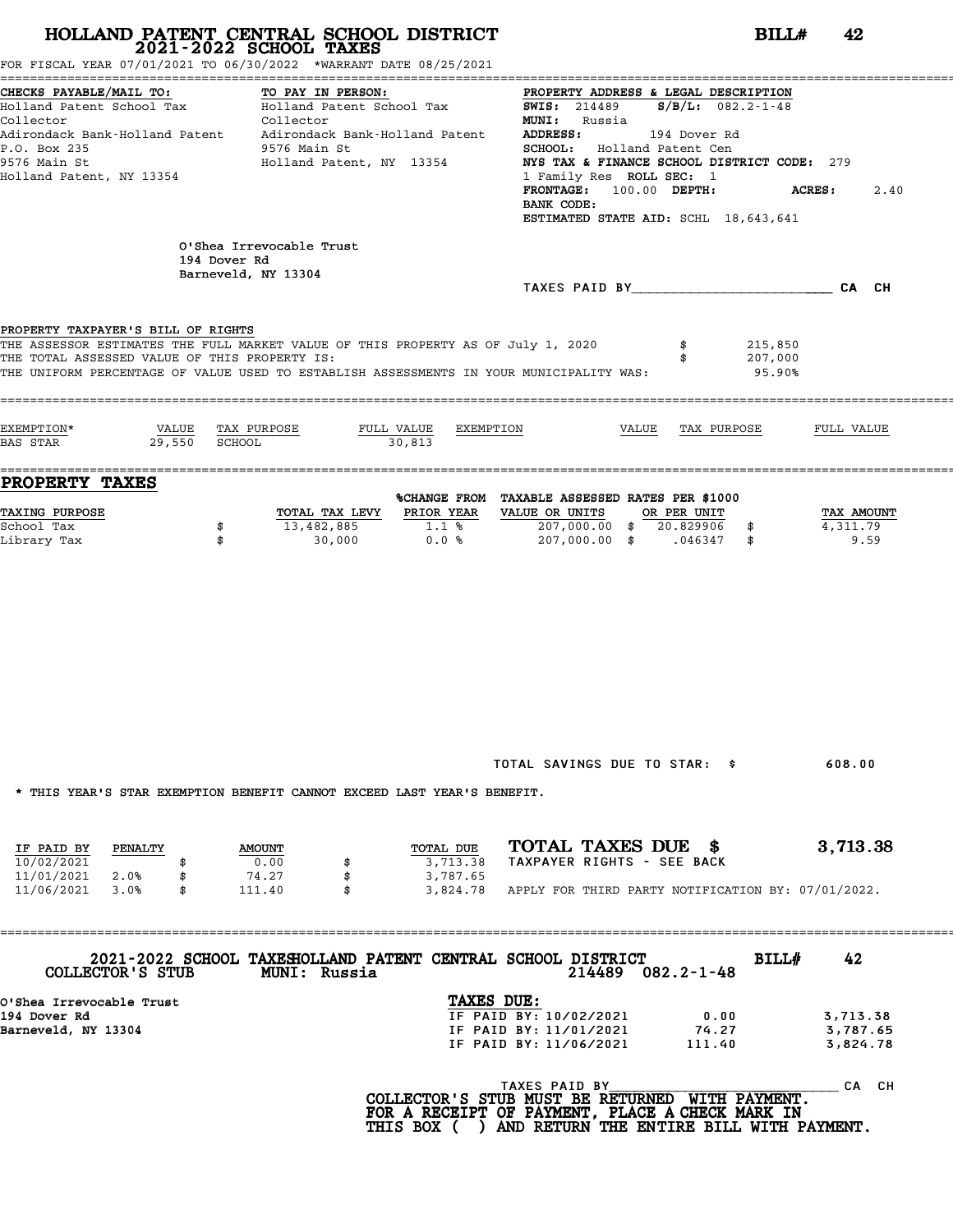FOR FISCAL YEAR 07/01/2021 TO 06/30/2022 \*WARRANT DATE 08/25/2021

|                                               | CHECKS PAYABLE/MAIL TO:               TO PAY IN PERSON:               PROPERTY ADDRESS & LEGAL DESCRIPTION |                                             |        |                          |       |  |
|-----------------------------------------------|------------------------------------------------------------------------------------------------------------|---------------------------------------------|--------|--------------------------|-------|--|
|                                               | Holland Patent School Tax           Holland Patent School Tax                                              | <b>SWIS:</b> 214489                         |        | $S/B/L: 082.4 - 1 - 6.3$ |       |  |
| Collector                                     | Collector                                                                                                  | <b>MUNI:</b> Russia                         |        |                          |       |  |
|                                               | Adirondack Bank-Holland Patent     Adirondack Bank-Holland Patent                                          | <b>ADDRESS:</b><br>Dover Rd                 |        |                          |       |  |
| P.O. Box 235                                  | 9576 Main St                                                                                               | <b>SCHOOL:</b> Holland Patent Cen           |        |                          |       |  |
|                                               | 9576 Main St                                 Holland Patent, NY 13354                                      | NYS TAX & FINANCE SCHOOL DISTRICT CODE: 279 |        |                          |       |  |
| Holland Patent, NY 13354                      |                                                                                                            | Rural vac>10 ROLL SEC: 1                    |        |                          |       |  |
|                                               |                                                                                                            | FRONTAGE:                                   | DEPTH: | <b>ACRES:</b>            | 16.07 |  |
|                                               |                                                                                                            | BANK CODE:                                  |        |                          |       |  |
|                                               |                                                                                                            | ESTIMATED STATE AID: SCHL 18,643,641        |        |                          |       |  |
| 194 Dover Rd                                  | O'Shea Irrevocable Trust<br>Barneveld, NY 13304                                                            |                                             |        |                          |       |  |
|                                               |                                                                                                            | TAXES PAID BY                               |        |                          | CA CH |  |
|                                               |                                                                                                            |                                             |        |                          |       |  |
| PROPERTY TAXPAYER'S BILL OF RIGHTS            |                                                                                                            |                                             |        |                          |       |  |
|                                               | THE ASSESSOR ESTIMATES THE FULL MARKET VALUE OF THIS PROPERTY AS OF July 1, 2020                           |                                             |        | 29,823                   |       |  |
| THE TOTAL ASSESSED VALUE OF THIS PROPERTY IS: |                                                                                                            |                                             |        | 28,600                   |       |  |
|                                               | THE UNIFORM PERCENTAGE OF VALUE USED TO ESTABLISH ASSESSMENTS IN YOUR MUNICIPALITY WAS:                    |                                             |        | 95.90%                   |       |  |
|                                               |                                                                                                            |                                             |        |                          |       |  |

| <b>PROPERTY TAXES</b> |                |                     |                                   |             |            |
|-----------------------|----------------|---------------------|-----------------------------------|-------------|------------|
|                       |                | <b>%CHANGE FROM</b> | TAXABLE ASSESSED RATES PER \$1000 |             |            |
| <b>TAXING PURPOSE</b> | TOTAL TAX LEVY | PRIOR YEAR          | VALUE OR UNITS                    | OR PER UNIT | TAX AMOUNT |
| School Tax            | 13,482,885     | 1.1%                | $28,600.00$ \$                    | 20.829906   | 595.74     |
| Library Tax           | 30,000         | 0.0%                | $28,600.00$ \$                    | .046347     | \$<br>1.33 |

====================================================================================================================================

| IF PAID BY | PENALTY | <b>AMOUNT</b> | TOTAL DUE | TOTAL TAXES DUE \$                                 | 597.07 |
|------------|---------|---------------|-----------|----------------------------------------------------|--------|
| 10/02/2021 |         | 0.00          | 597.07    | TAXPAYER RIGHTS - SEE BACK                         |        |
| 11/01/2021 | 2.0%    | 11.94         | 609.01    |                                                    |        |
| 11/06/2021 | 3.0%    | 17.91         | 614.98    | APPLY FOR THIRD PARTY NOTIFICATION BY: 07/01/2022. |        |

| 2021-2022 SCHOOL TAXESHOLLAND PATENT CENTRAL SCHOOL DISTRICT<br>COLLECTOR'S STUB | MUNI: Russia                                       |                        | 214489 | $082.4 - 1 - 6.3$   | BILL# | 43        |
|----------------------------------------------------------------------------------|----------------------------------------------------|------------------------|--------|---------------------|-------|-----------|
| O'Shea Irrevocable Trust                                                         |                                                    | TAXES DUE:             |        |                     |       |           |
| 194 Dover Rd                                                                     |                                                    | IF PAID BY: 10/02/2021 |        | 0.00                |       | 597.07    |
| Barneveld, NY 13304                                                              |                                                    | IF PAID BY: 11/01/2021 |        | 11.94               |       | 609.01    |
|                                                                                  |                                                    | IF PAID BY: 11/06/2021 |        | 17.91               |       | 614.98    |
|                                                                                  | $COT$ מסוגמווחים כי סימי היאוואי מוחים או מחיים זו | TAXES PAID BY          |        | <b>MTTU DAVMPNT</b> |       | CH.<br>СA |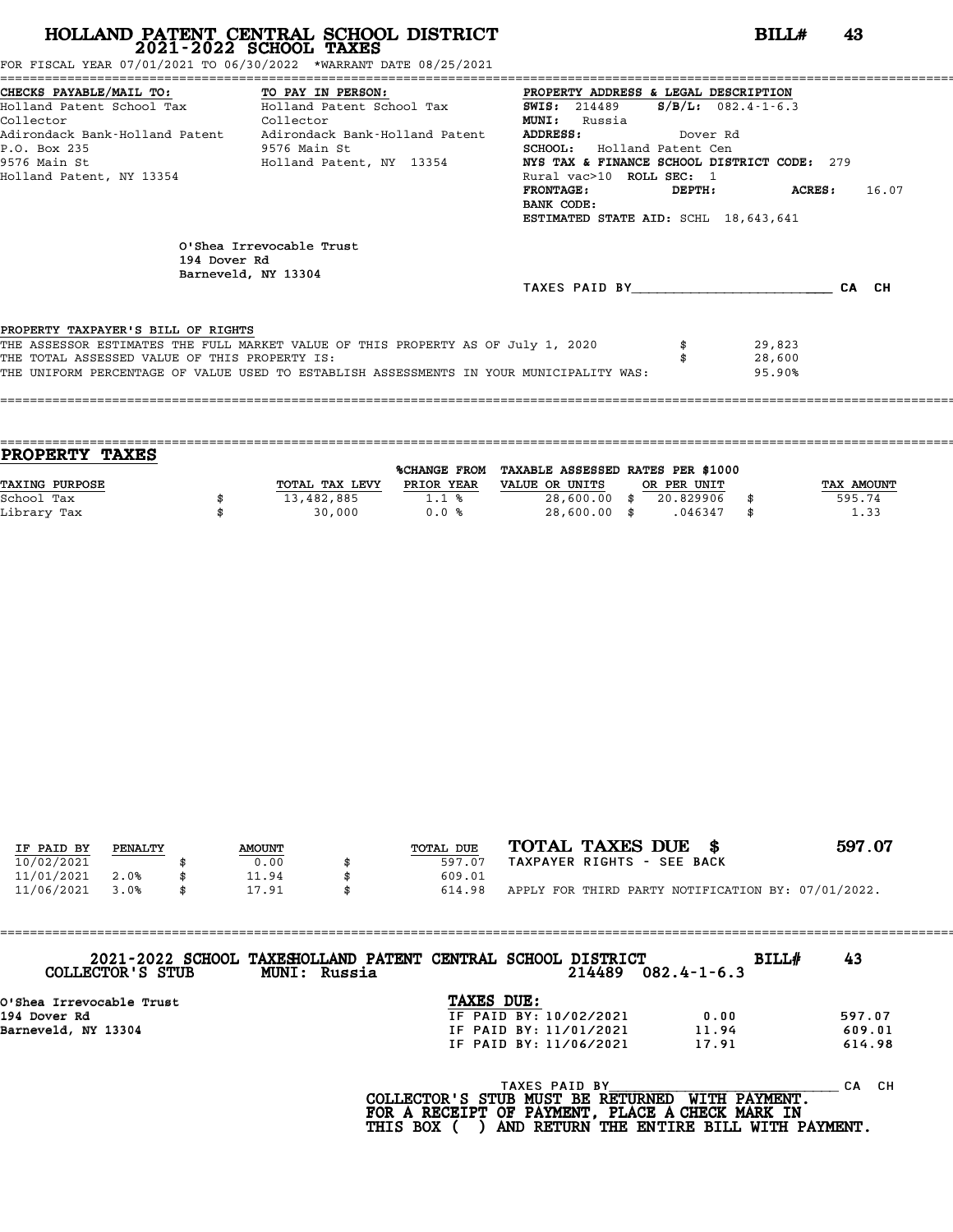FOR FISCAL YEAR 07/01/2021 TO 06/30/2022 \*WARRANT DATE 08/25/2021

| Collector<br>P.O. Box 235<br>9576 Main St<br>Holland Patent, NY 13354                   | Collector<br>Adirondack Bank-Holland Patent Adirondack Bank-Holland Patent<br>9576 Main St<br>Holland Patent, NY 13354                                                      | <b>MUNI:</b> Russia<br>ADDRESS: 393 Elm Flats Rd<br><b>SCHOOL:</b> Holland Patent Cen<br>NYS TAX & FINANCE SCHOOL DISTRICT CODE: 279<br>1 Family Res ROLL SEC: 1<br>FRONTAGE: DEPTH: ACRES:<br>BANK CODE:<br>ESTIMATED STATE AID: SCHL 18,643,641                             | .88  |
|-----------------------------------------------------------------------------------------|-----------------------------------------------------------------------------------------------------------------------------------------------------------------------------|-------------------------------------------------------------------------------------------------------------------------------------------------------------------------------------------------------------------------------------------------------------------------------|------|
|                                                                                         | Potter William J<br>393 Elm Flats Rd<br>Cold Brook, NY 13324                                                                                                                | TAXES PAID BY CA CH                                                                                                                                                                                                                                                           |      |
| PROPERTY TAXPAYER'S BILL OF RIGHTS<br>THE TOTAL ASSESSED VALUE OF THIS PROPERTY IS:     | THE ASSESSOR ESTIMATES THE FULL MARKET VALUE OF THIS PROPERTY AS OF July 1, 2020<br>THE UNIFORM PERCENTAGE OF VALUE USED TO ESTABLISH ASSESSMENTS IN YOUR MUNICIPALITY WAS: | \$ 65,693<br>63,000<br>95.90%                                                                                                                                                                                                                                                 |      |
| ENH STAR 63,000 SCHOOL                                                                  | 65.693                                                                                                                                                                      |                                                                                                                                                                                                                                                                               |      |
| <b>PROPERTY TAXES</b><br><u>TAXING PURPOSE</u><br>School Tax<br>\$<br>Library Tax<br>\$ |                                                                                                                                                                             | %CHANGE FROM TAXABLE ASSESSED RATES PER \$1000<br>TOTAL TAX LEVY PRIOR YEAR VALUE OR UNITS OR PER UNIT TAX AMOUNT<br>$13,482,885$ $1.1\text{ }$ $\text{\% }$ $63,000.00\text{ }$ $\text{\# }$ 20.829906 $\text{\# }$ $1,312.28$<br>$30,000$ $0.0%$ $63,000.00%$ $.046347$ $*$ | 2.92 |

TOTAL SAVINGS DUE TO STAR: \$ 1,285.00

\* THIS YEAR'S STAR EXEMPTION BENEFIT CANNOT EXCEED LAST YEAR'S BENEFIT.

|            |         |               | INIO IBAN'O OIAN BABMFIIUN DBNBFII CANNUI BACBBD BAOI IBAN'O DBNBFII. |                                                    |       |
|------------|---------|---------------|-----------------------------------------------------------------------|----------------------------------------------------|-------|
| IF PAID BY | PENALTY | <b>AMOUNT</b> | TOTAL DUE                                                             | TOTAL TAXES DUE \$                                 | 30.20 |
| 10/02/2021 |         | 0.00          | 30.20                                                                 | TAXPAYER RIGHTS - SEE BACK                         |       |
| 11/01/2021 | 2.0%    | 0.60          | 30.80                                                                 |                                                    |       |
| 11/06/2021 | 3.0%    | 0.91          | 31.11                                                                 | APPLY FOR THIRD PARTY NOTIFICATION BY: 07/01/2022. |       |
|            |         |               |                                                                       |                                                    |       |

==================================================================================================================================== **2021-2022 SCHOOL TAXESHOLLAND PATENT CENTRAL SCHOOL DISTRICT BILL# <sup>44</sup> COLLECTOR'S STUB MUNI: Russia <sup>214489</sup> 077.3-1-38.2**

| COLLECTOR'S STUB     | <b>MUNI: Russia</b> | 2021-2022 SCHOOL TAXESHOLLAND PATENT CENTRAL SCHOOL DISTRICT<br>214489 | <b>BITT#</b><br>077.3-1-38.2 | 44    |
|----------------------|---------------------|------------------------------------------------------------------------|------------------------------|-------|
| Potter William J     |                     | TAXES DUE:                                                             |                              |       |
| 393 Elm Flats Rd     |                     | IF PAID BY: 10/02/2021                                                 | 0.00                         | 30.20 |
| Cold Brook, NY 13324 |                     | IF PAID BY: 11/01/2021                                                 | 0.60                         | 30.80 |
|                      |                     | IF PAID BY: 11/06/2021                                                 | 0.91                         | 31.11 |
|                      |                     |                                                                        |                              |       |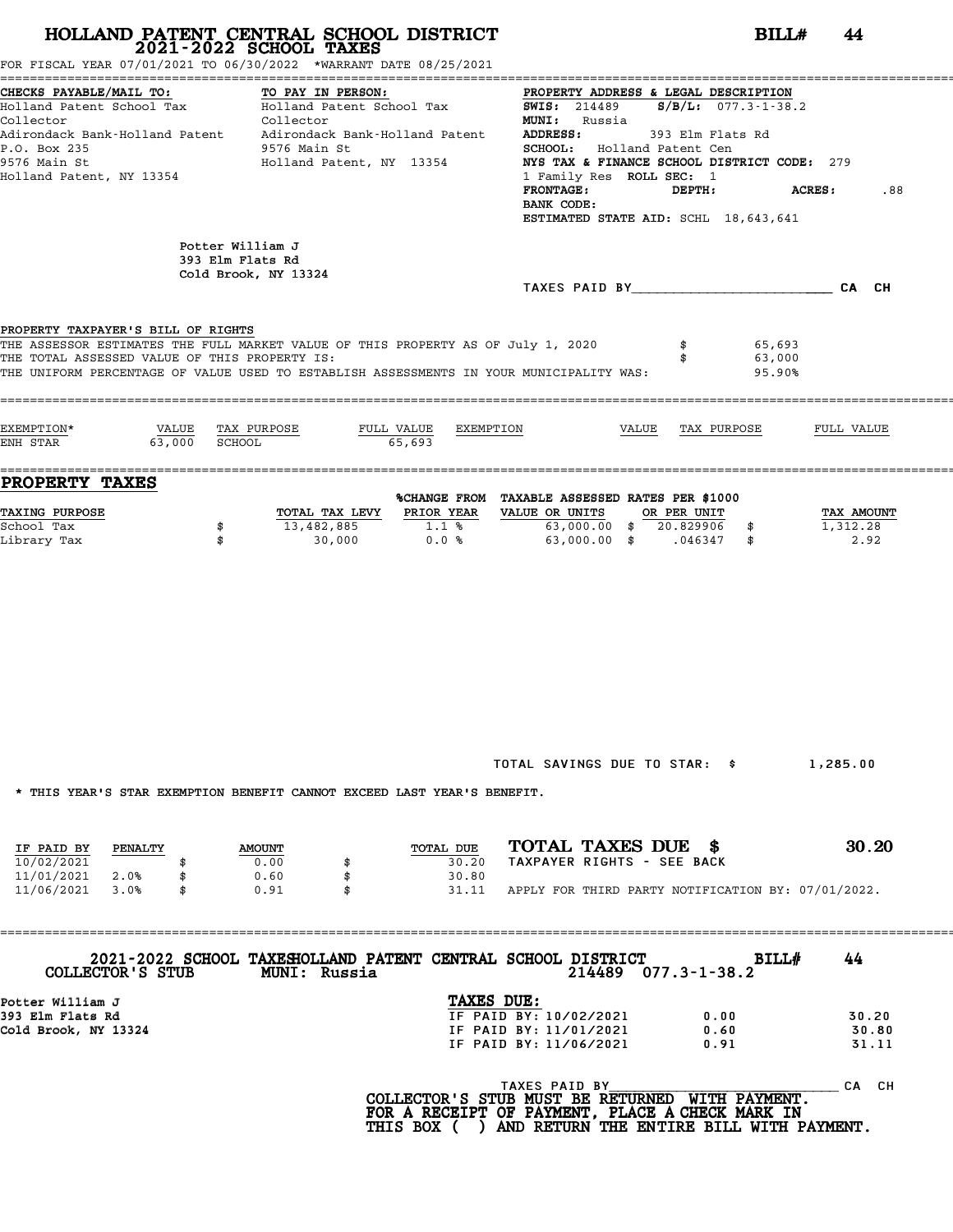FOR FISCAL YEAR 07/01/2021 TO 06/30/2022 \*WARRANT DATE 08/25/2021

|                                               | CHECKS PAYABLE/MAIL TO: TO PAY IN PERSON: PROPERTY ADDRESS & LEGAL DESCRIPTION<br>Holland Patent School Tax Holland Patent School Tax 5WIS: 214489 5/B/L: 077.3-1-38.3 |                                      |                   |       |
|-----------------------------------------------|------------------------------------------------------------------------------------------------------------------------------------------------------------------------|--------------------------------------|-------------------|-------|
|                                               |                                                                                                                                                                        |                                      |                   |       |
| Collector<br><u>Collector</u>                 |                                                                                                                                                                        | <b>MUNI:</b> Russia                  |                   |       |
|                                               | Adirondack Bank-Holland Patent Adirondack Bank-Holland Patent                                                                                                          | ADDRESS: Elm Flatts Rd               |                   |       |
| P.O. Box 235<br>9576 Main St                  |                                                                                                                                                                        | <b>SCHOOL:</b> Holland Patent Cen    |                   |       |
|                                               | 9576 Main St                 Holland Patent, NY 13354         NYS TAX & FINANCE SCHOOL DISTRICT CODE: 279                                                              |                                      |                   |       |
| Holland Patent, NY 13354                      |                                                                                                                                                                        | Rural vac<10 ROLL SEC: 1             |                   |       |
|                                               |                                                                                                                                                                        | <b>FRONTAGE:</b>                     | $DEPTH:$ $ACRES:$ | 5.20  |
|                                               |                                                                                                                                                                        | BANK CODE:                           |                   |       |
|                                               |                                                                                                                                                                        | ESTIMATED STATE AID: SCHL 18,643,641 |                   |       |
| Potter William J                              |                                                                                                                                                                        |                                      |                   |       |
|                                               | 393 Elm Flatts Rd                                                                                                                                                      |                                      |                   |       |
|                                               | Cold Brook, NY 13324                                                                                                                                                   | TAXES PAID BY TAXES                  |                   | CA CH |
| PROPERTY TAXPAYER'S BILL OF RIGHTS            |                                                                                                                                                                        |                                      |                   |       |
|                                               | THE ASSESSOR ESTIMATES THE FULL MARKET VALUE OF THIS PROPERTY AS OF July 1, 2020                                                                                       |                                      | 9,176             |       |
| THE TOTAL ASSESSED VALUE OF THIS PROPERTY IS: |                                                                                                                                                                        |                                      | 8,800             |       |
|                                               | THE UNIFORM PERCENTAGE OF VALUE USED TO ESTABLISH ASSESSMENTS IN YOUR MUNICIPALITY WAS:                                                                                |                                      | 95.90%            |       |
|                                               |                                                                                                                                                                        |                                      |                   |       |
|                                               |                                                                                                                                                                        |                                      |                   |       |

| <b>PROPERTY TAXES</b> |                |                     |                                   |             |            |
|-----------------------|----------------|---------------------|-----------------------------------|-------------|------------|
|                       |                | <b>%CHANGE FROM</b> | TAXABLE ASSESSED RATES PER \$1000 |             |            |
| <b>TAXING PURPOSE</b> | TOTAL TAX LEVY | PRIOR YEAR          | VALUE OR UNITS                    | OR PER UNIT | TAX AMOUNT |
| School Tax            | 13,482,885     | 1.1%                | $8,800.00$ \$                     | 20.829906   | 183.30     |
| Library Tax           | 30,000         | 0.0%                | $8,800.00$ \$                     | .046347     | \$<br>0.41 |
|                       |                |                     |                                   |             |            |

| IF PAID BY | PENALTY | <b>AMOUNT</b> | TOTAL DUE | TOTAL TAXES DUE \$                                 | 183.71 |
|------------|---------|---------------|-----------|----------------------------------------------------|--------|
| 10/02/2021 |         | 0.00          | 183.71    | TAXPAYER RIGHTS - SEE BACK                         |        |
| 11/01/2021 | 2.0%    | 3.67          | 187.38    |                                                    |        |
| 11/06/2021 | 3.0%    | 5.51          | 189.22    | APPLY FOR THIRD PARTY NOTIFICATION BY: 07/01/2022. |        |
|            |         |               |           |                                                    |        |

| COLLECTOR'S STUB     | 2021-2022 SCHOOL TAXESHOLLAND PATENT CENTRAL SCHOOL DISTRICT<br>MUNI: Russia |                        | BILLH<br>$214489$ 077.3-1-38.3 | 45     |
|----------------------|------------------------------------------------------------------------------|------------------------|--------------------------------|--------|
| Potter William J     |                                                                              | TAXES DUE:             |                                |        |
| 393 Elm Flatts Rd    |                                                                              | IF PAID BY: 10/02/2021 | 0.00                           | 183.71 |
| Cold Brook, NY 13324 |                                                                              | IF PAID BY: 11/01/2021 | 3.67                           | 187.38 |
|                      |                                                                              | IF PAID BY: 11/06/2021 | 5.51                           | 189.22 |
|                      |                                                                              |                        |                                |        |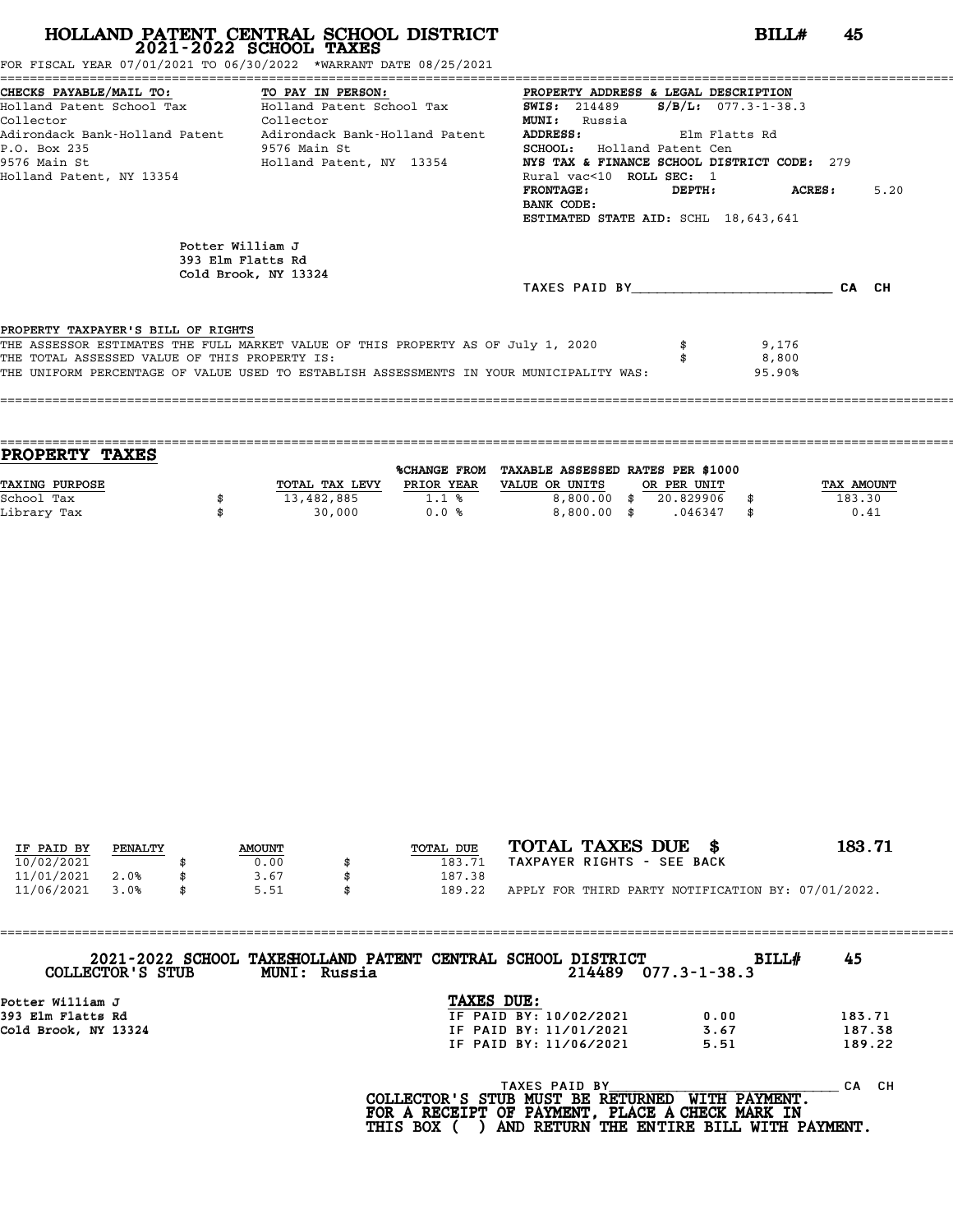FOR FISCAL YEAR 07/01/2021 TO 06/30/2022 \*WARRANT DATE 08/25/2021

|                                                                                     | CHECKS PAYABLE/MAIL TO: TO PAY IN PERSON:                                                                                                                                   | PROPERTY ADDRESS & LEGAL DESCRIPTION        |                       |                            |       |  |  |  |
|-------------------------------------------------------------------------------------|-----------------------------------------------------------------------------------------------------------------------------------------------------------------------------|---------------------------------------------|-----------------------|----------------------------|-------|--|--|--|
|                                                                                     | Holland Patent School Tax           Holland Patent School Tax                                                                                                               | <b>SWIS:</b> 214489                         | $S/B/L$ : 077.3-1-8.3 |                            |       |  |  |  |
| Collector                                                                           | Collector                                                                                                                                                                   | <b>MUNI:</b><br>Russia                      |                       |                            |       |  |  |  |
|                                                                                     | Adirondack Bank-Holland Patent Adirondack Bank-Holland Patent                                                                                                               | <b>ADDRESS:</b>                             | Elm Flatts Rd         |                            |       |  |  |  |
| P.O. Box 235                                                                        | 9576 Main St                                                                                                                                                                | <b>SCHOOL:</b> Holland Patent Cen           |                       |                            |       |  |  |  |
|                                                                                     | 9576 Main St                               Holland Patent, NY 13354                                                                                                         | NYS TAX & FINANCE SCHOOL DISTRICT CODE: 279 |                       |                            |       |  |  |  |
| Holland Patent, NY 13354                                                            |                                                                                                                                                                             | Rural vac>10 ROLL SEC: 1                    |                       |                            |       |  |  |  |
|                                                                                     |                                                                                                                                                                             | <b>FRONTAGE:</b>                            | DEPTH:                | ACRES :                    | 63.60 |  |  |  |
|                                                                                     |                                                                                                                                                                             | BANK CODE:                                  |                       |                            |       |  |  |  |
|                                                                                     |                                                                                                                                                                             | ESTIMATED STATE AID: SCHL 18,643,641        |                       |                            |       |  |  |  |
| c/o David Pratt                                                                     | Pratt Schonewald Margaret<br>321 Meadow Lark Dr<br>Ballston Spa, NY 12020                                                                                                   | TAXES PAID BY                               |                       |                            | CA CH |  |  |  |
| PROPERTY TAXPAYER'S BILL OF RIGHTS<br>THE TOTAL ASSESSED VALUE OF THIS PROPERTY IS: | THE ASSESSOR ESTIMATES THE FULL MARKET VALUE OF THIS PROPERTY AS OF July 1, 2020<br>THE UNIFORM PERCENTAGE OF VALUE USED TO ESTABLISH ASSESSMENTS IN YOUR MUNICIPALITY WAS: |                                             |                       | 64,442<br>61,800<br>95.90% |       |  |  |  |
|                                                                                     |                                                                                                                                                                             |                                             |                       |                            |       |  |  |  |

| <b>PROPERTY</b><br><b>TAXES</b> |                |                |                                   |             |            |
|---------------------------------|----------------|----------------|-----------------------------------|-------------|------------|
|                                 |                | %CHANGE FROM   | TAXABLE ASSESSED RATES PER \$1000 |             |            |
| TAXING PURPOSE                  | TOTAL TAX LEVY | PRIOR YEAR     | VALUE OR UNITS                    | OR PER UNIT | TAX AMOUNT |
| School Tax                      | 13,482,885     | $1.1 \text{ }$ | $61,800.00$ \$                    | 20.829906   | 1,287.29   |
| Library Tax                     | 30,000         | 0.0%           | $61,800.00$ \$                    | .046347     | 2.86       |

====================================================================================================================================

| IF PAID BY | PENALTY | <b>AMOUNT</b> | TOTAL DUE | TOTAL TAXES DUE \$                                 | 1,290.15 |
|------------|---------|---------------|-----------|----------------------------------------------------|----------|
| 10/02/2021 |         | 0.00          | 1,290.15  | TAXPAYER RIGHTS - SEE BACK                         |          |
| 11/01/2021 | 2.0%    | 25.80         | 1,315.95  |                                                    |          |
| 11/06/2021 | 3.0%    | \$<br>38.70   | 1,328.85  | APPLY FOR THIRD PARTY NOTIFICATION BY: 07/01/2022. |          |

| COLLECTOR'S STUB          | 2021-2022 SCHOOL TAXESHOLLAND PATENT CENTRAL SCHOOL DISTRICT<br>MUNI: Russia |                        |                        | BILLH<br>$214489$ $077.3 - 1 - 8.3$ | 46          |
|---------------------------|------------------------------------------------------------------------------|------------------------|------------------------|-------------------------------------|-------------|
| Pratt Schonewald Margaret |                                                                              | TAXES DUE:             |                        |                                     |             |
| c/o David Pratt           |                                                                              |                        | IF PAID BY: 10/02/2021 | 0.00                                | 1,290.15    |
| 321 Meadow Lark Dr        |                                                                              | IF PAID BY: 11/01/2021 |                        | 25.80                               | 1,315.95    |
| Ballston Spa, NY 12020    |                                                                              |                        | IF PAID BY: 11/06/2021 | 38.70                               | 1,328.85    |
|                           |                                                                              |                        | <b>TAXES PAID BY</b>   | WITH PAYMENT.                       | - CH<br>CA. |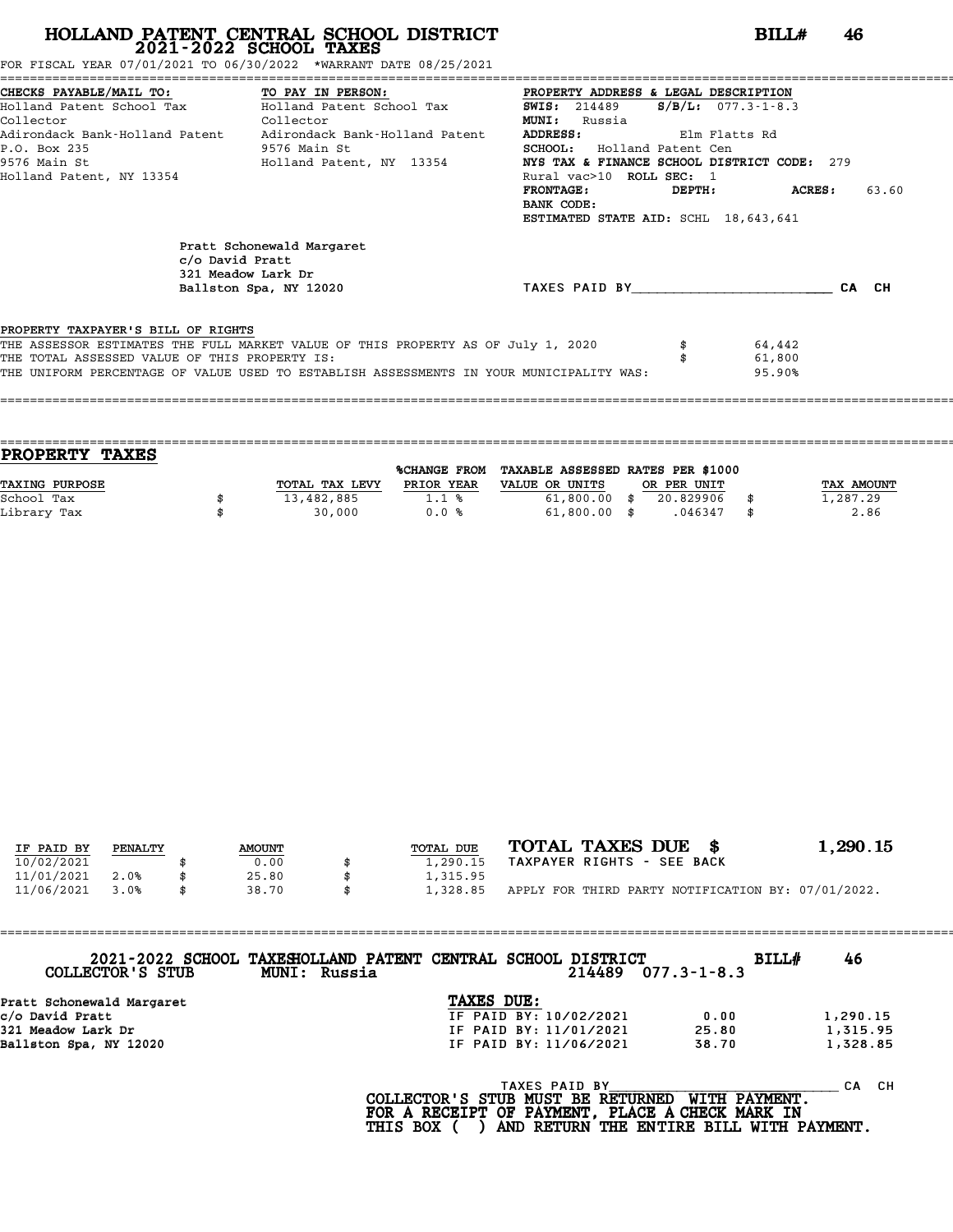FOR FISCAL YEAR 07/01/2021 TO 06/30/2022 \*WARRANT DATE 08/25/2021

|                                                                 |                                                                                         |                                      | CHECKS PAYABLE/MAIL TO:             TO PAY IN PERSON:             PROPERTY ADDRESS & LEGAL DESCRIPTION |       |  |  |  |  |
|-----------------------------------------------------------------|-----------------------------------------------------------------------------------------|--------------------------------------|--------------------------------------------------------------------------------------------------------|-------|--|--|--|--|
|                                                                 | Holland Patent School Tax Molland Patent School Tax 5WIS: 214489 5/B/L: 077.3-1-8.3     |                                      |                                                                                                        |       |  |  |  |  |
| Collector<br><b>Collector</b>                                   |                                                                                         | <b>MUNI:</b> Russia                  |                                                                                                        |       |  |  |  |  |
|                                                                 | Adirondack Bank-Holland Patent     Adirondack Bank-Holland Patent                       | ADDRESS: Elm Flatts Rd               |                                                                                                        |       |  |  |  |  |
| P.O. Box 235                                                    | 9576 Main St                                                                            | <b>SCHOOL:</b> Holland Patent Cen    |                                                                                                        |       |  |  |  |  |
| 9576 Main St                           Holland Patent, NY 13354 | NYS TAX & FINANCE SCHOOL DISTRICT CODE: 279                                             |                                      |                                                                                                        |       |  |  |  |  |
| Holland Patent, NY 13354                                        |                                                                                         | Rural vac>10 ROLL SEC: 1             |                                                                                                        |       |  |  |  |  |
|                                                                 |                                                                                         | FRONTAGE:                            | DEPTH: ACRES:                                                                                          | 63.60 |  |  |  |  |
|                                                                 |                                                                                         | BANK CODE:                           |                                                                                                        |       |  |  |  |  |
|                                                                 |                                                                                         | ESTIMATED STATE AID: SCHL 18,643,641 |                                                                                                        |       |  |  |  |  |
|                                                                 | Butler John<br>David Pratt<br>321 Meadow Lark Dr                                        |                                      |                                                                                                        |       |  |  |  |  |
|                                                                 | Ballston Spa, NY 12020                                                                  | TAXES PAID BY CA CH                  |                                                                                                        |       |  |  |  |  |
| PROPERTY TAXPAYER'S BILL OF RIGHTS                              |                                                                                         |                                      |                                                                                                        |       |  |  |  |  |
|                                                                 | THE ASSESSOR ESTIMATES THE FULL MARKET VALUE OF THIS PROPERTY AS OF July 1, 2020        |                                      | 64,442                                                                                                 |       |  |  |  |  |
| THE TOTAL ASSESSED VALUE OF THIS PROPERTY IS:                   |                                                                                         |                                      | 61,800                                                                                                 |       |  |  |  |  |
|                                                                 | THE UNIFORM PERCENTAGE OF VALUE USED TO ESTABLISH ASSESSMENTS IN YOUR MUNICIPALITY WAS: |                                      | 95.90%                                                                                                 |       |  |  |  |  |
|                                                                 |                                                                                         |                                      |                                                                                                        |       |  |  |  |  |
|                                                                 |                                                                                         |                                      |                                                                                                        |       |  |  |  |  |

| <b>TAXES</b><br><b>PROPERTY</b> |                |                     |                                   |             |            |
|---------------------------------|----------------|---------------------|-----------------------------------|-------------|------------|
|                                 |                | <b>%CHANGE FROM</b> | TAXABLE ASSESSED RATES PER \$1000 |             |            |
| TAXING PURPOSE                  | TOTAL TAX LEVY | PRIOR YEAR          | VALUE OR UNITS                    | OR PER UNIT | TAX AMOUNT |
| School Tax                      | 13,482,885     | 1.1%                | $61,800.00$ \$                    | 20.829906   | 1,287.29   |
| Library Tax                     | 30,000         | 0.0%                | $61,800.00$ \$                    | .046347     | \$<br>2.86 |
|                                 |                |                     |                                   |             |            |

| IF PAID BY | PENALTY | <b>AMOUNT</b> | TOTAL DUE | TOTAL TAXES DUE \$                                 | 1,290.15 |
|------------|---------|---------------|-----------|----------------------------------------------------|----------|
| 10/02/2021 |         | 0.00          | 1,290.15  | TAXPAYER RIGHTS - SEE BACK                         |          |
| 11/01/2021 | 2.0%    | 25.80         | 1,315.95  |                                                    |          |
| 11/06/2021 | 3.0%    | \$<br>38.70   | 1,328.85  | APPLY FOR THIRD PARTY NOTIFICATION BY: 07/01/2022. |          |

| COLLECTOR'S STUB       | 2021-2022 SCHOOL TAXESHOLLAND PATENT CENTRAL SCHOOL DISTRICT<br>MUNI: Russia |            |                        | $214489$ $077.3 - 1 - 8.3$ | <b>BILL#</b> | 46       |  |
|------------------------|------------------------------------------------------------------------------|------------|------------------------|----------------------------|--------------|----------|--|
| Butler John            |                                                                              | TAXES DUE: |                        |                            |              |          |  |
| David Pratt            |                                                                              |            | IF PAID BY: 10/02/2021 | 0.00                       |              | 1,290.15 |  |
| 321 Meadow Lark Dr     |                                                                              |            | IF PAID BY: 11/01/2021 | 25.80                      |              | 1,315.95 |  |
| Ballston Spa, NY 12020 |                                                                              |            | IF PAID BY: 11/06/2021 | 38.70                      |              | 1,328.85 |  |
|                        |                                                                              |            |                        |                            |              |          |  |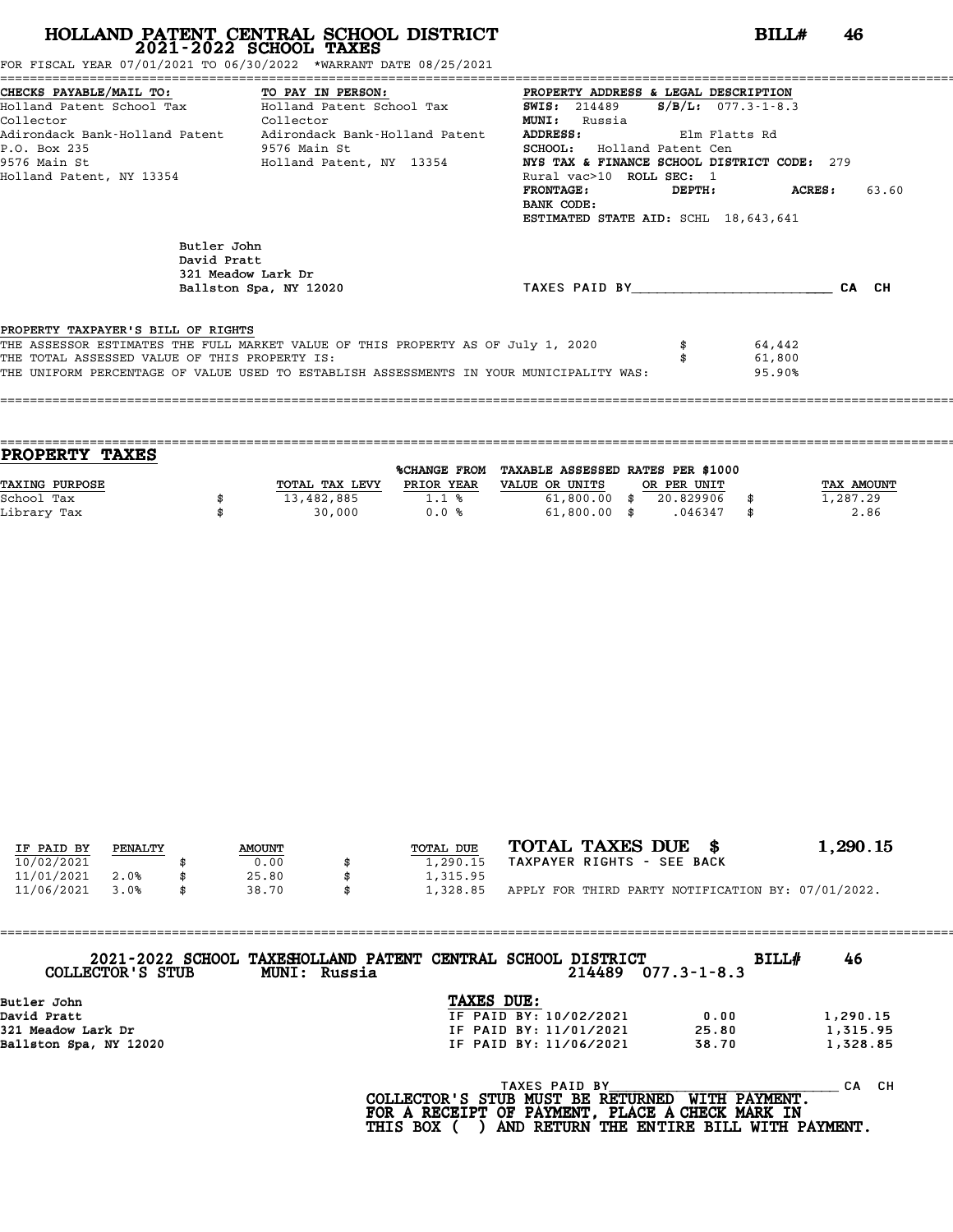FOR FISCAL YEAR 07/01/2021 TO 06/30/2022 \*WARRANT DATE 08/25/2021

| CHECKS PAYABLE/MAIL TO:<br>Collector<br>P.O. Box 235<br>9576 Main St<br>Holland Patent, NY 13354 | TO PAY IN PERSON:<br>CHECKS PAYABLE/MAIL TO:                    TO PAY IN PERSON:                         PROPERTY ADDRESS & LEGAL DESCRIPTION<br>Holland Patent School Tax             Holland Patent School Tax               SWIS:  214489     S/B/<br>Collector<br>Adirondack Bank-Holland Patent     Adirondack Bank-Holland Patent<br>9576 Main St<br>9576 Main St<br>Holland Patent, NY 13354 | PROPERTY ADDRESS & LEGAL DESCRIPTION<br><b>MUNI:</b> Russia<br><b>ADDRESS:</b><br>SCHOOL: Holland Patent Cen<br>NYS TAX & FINANCE SCHOOL DISTRICT CODE: 279<br>Rurl res&rec ROLL SEC: 1<br>FRONTAGE: DEPTH: ACRES: 219.90<br>BANK CODE:<br>ESTIMATED STATE AID: SCHL 18,643,641 | 416 Elm Flats Rd |                              |  |
|--------------------------------------------------------------------------------------------------|------------------------------------------------------------------------------------------------------------------------------------------------------------------------------------------------------------------------------------------------------------------------------------------------------------------------------------------------------------------------------------------------------|---------------------------------------------------------------------------------------------------------------------------------------------------------------------------------------------------------------------------------------------------------------------------------|------------------|------------------------------|--|
| Rathbun Sandra<br>Howe Russell L<br>115 Tomahawk Trl                                             | Hennetta, NY 14467                                                                                                                                                                                                                                                                                                                                                                                   | TAXES PAID BY CA CH                                                                                                                                                                                                                                                             |                  |                              |  |
| PROPERTY TAXPAYER'S BILL OF RIGHTS<br>THE TOTAL ASSESSED VALUE OF THIS PROPERTY IS:              | THE ASSESSOR ESTIMATES THE FULL MARKET VALUE OF THIS PROPERTY AS OF July 1, 2020 \$<br>THE UNIFORM PERCENTAGE OF VALUE USED TO ESTABLISH ASSESSMENTS IN YOUR MUNICIPALITY WAS:                                                                                                                                                                                                                       |                                                                                                                                                                                                                                                                                 |                  | 302,398<br>290,000<br>95.90% |  |
| 33,540 CO/TOWN/SCH<br>FOREST                                                                     | 34.974                                                                                                                                                                                                                                                                                                                                                                                               |                                                                                                                                                                                                                                                                                 |                  |                              |  |

|                | %CHANGE FROM |                |           |             |                                   |
|----------------|--------------|----------------|-----------|-------------|-----------------------------------|
| TOTAL TAX LEVY | PRIOR YEAR   | VALUE OR UNITS |           |             | TAX AMOUNT                        |
| 13,482,885     | $1.1$ %      | 256,460.00     | 20.829906 |             | 5,342.04                          |
| 30,000         | 0.0%         | 256,460.00     | .046347   |             | 11.89                             |
|                |              |                |           | OR PER UNIT | TAXABLE ASSESSED RATES PER \$1000 |

| IF PAID BY | PENALTY | <b>AMOUNT</b> | TOTAL DUE | TOTAL TAXES DUE \$                                 | 5,353.93 |
|------------|---------|---------------|-----------|----------------------------------------------------|----------|
| 10/02/2021 |         | 0.00          | 5,353.93  | TAXPAYER RIGHTS - SEE BACK                         |          |
| 11/01/2021 | 2.0%    | 107.08        | 5,461.01  |                                                    |          |
| 11/06/2021 | 3.0%    | 160.62        | 5,514.55  | APPLY FOR THIRD PARTY NOTIFICATION BY: 07/01/2022. |          |

| COLLECTOR'S STUB   | 2021-2022 SCHOOL TAXESHOLLAND PATENT CENTRAL SCHOOL DISTRICT<br>MUNI: Russia |            |                        | 214489 077.3-1-37 | <b>BILL#</b> | 47       |  |
|--------------------|------------------------------------------------------------------------------|------------|------------------------|-------------------|--------------|----------|--|
| Rathbun Sandra     |                                                                              | TAXES DUE: |                        |                   |              |          |  |
| Howe Russell L     |                                                                              |            | IF PAID BY: 10/02/2021 | 0.00              |              | 5,353.93 |  |
| 115 Tomahawk Trl   |                                                                              |            | IF PAID BY: 11/01/2021 | 107.08            |              | 5,461.01 |  |
| Hennetta, NY 14467 |                                                                              |            | IF PAID BY: 11/06/2021 | 160.62            |              | 5,514.55 |  |
|                    |                                                                              |            |                        |                   |              |          |  |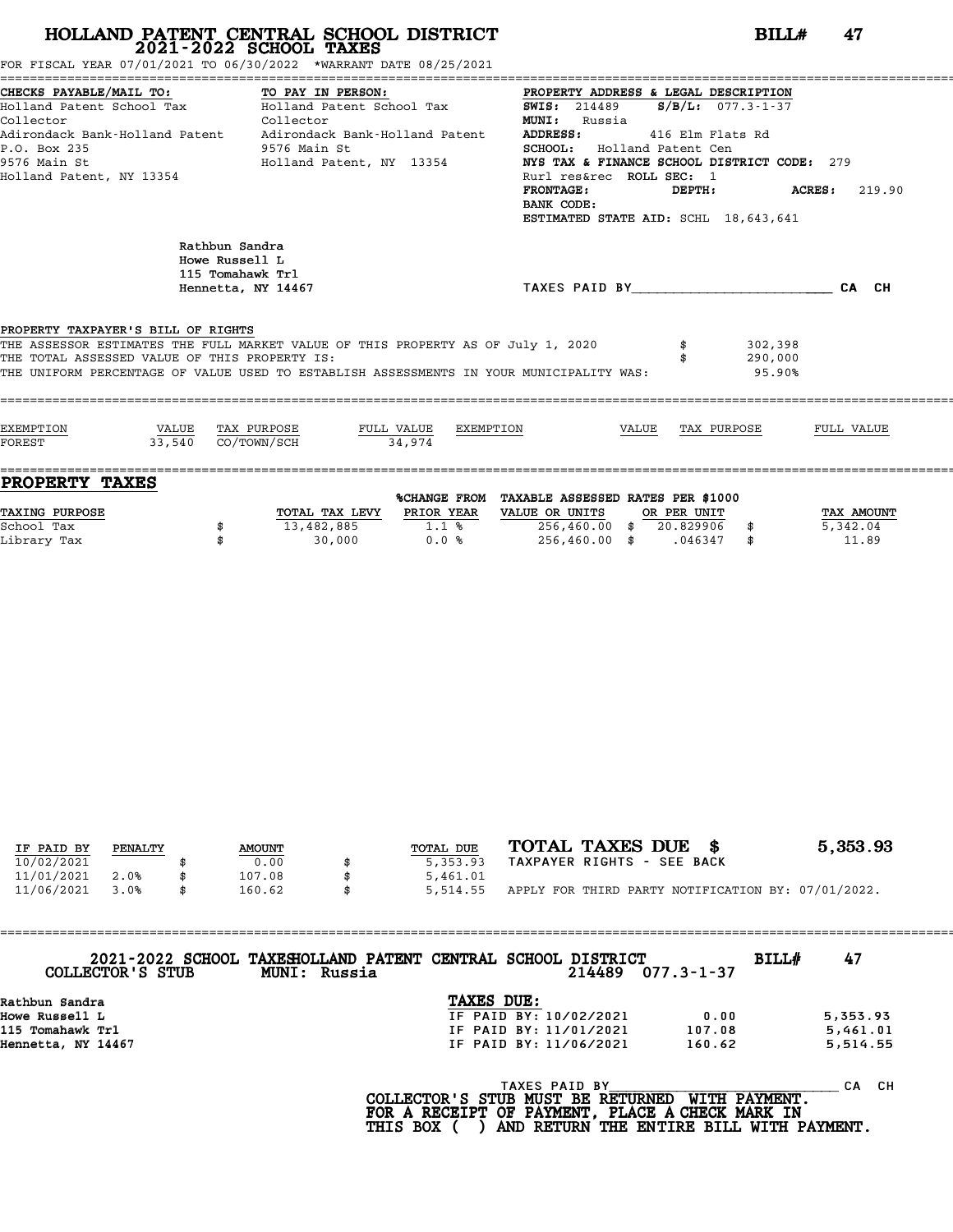FOR FISCAL YEAR 07/01/2021 TO 06/30/2022 \*WARRANT DATE 08/25/2021

| CHECKS PAYABLE/MAIL TO: TO PAY IN PERSON:<br>Collector<br>P.O. Box 235<br>9576 Main St<br>Holland Patent, NY 13354 | Collector<br>9576 Main St<br>Holland Patent, NY 13354                                                                                                                       | PROPERTY ADDRESS & LEGAL DESCRIPTION<br><b>SWIS:</b> 214489 <b>S/B/L:</b> 082.2-1-38<br><b>MUNI:</b> Russia<br>ADDRESS:<br>SCHOOL: Holland Patent Cen<br>NYS TAX & FINANCE SCHOOL DISTRICT CODE: 279<br>1 Family Res ROLL SEC: 1<br>$\texttt{FRONTAGE:}$ $\texttt{DEPTH:}$ $\texttt{ACRES:}$<br>BANK CODE:<br>ESTIMATED STATE AID: SCHL 18,643,641 | 247 Dover Rd                   | 1.53 |
|--------------------------------------------------------------------------------------------------------------------|-----------------------------------------------------------------------------------------------------------------------------------------------------------------------------|----------------------------------------------------------------------------------------------------------------------------------------------------------------------------------------------------------------------------------------------------------------------------------------------------------------------------------------------------|--------------------------------|------|
| Rennie Kelly                                                                                                       | 136 Eastwood Ave<br>Utica, NY 13501                                                                                                                                         | TAXES PAID BY CA CH                                                                                                                                                                                                                                                                                                                                |                                |      |
| PROPERTY TAXPAYER'S BILL OF RIGHTS<br>THE TOTAL ASSESSED VALUE OF THIS PROPERTY IS:                                | THE ASSESSOR ESTIMATES THE FULL MARKET VALUE OF THIS PROPERTY AS OF July 1, 2020<br>THE UNIFORM PERCENTAGE OF VALUE USED TO ESTABLISH ASSESSMENTS IN YOUR MUNICIPALITY WAS: |                                                                                                                                                                                                                                                                                                                                                    | \$153,806<br>147,500<br>95.90% |      |
|                                                                                                                    | 30.813                                                                                                                                                                      | $\underline{\texttt{FULL} \quad \texttt{VALUE}} \qquad \underline{\texttt{EXEMENTION}} \qquad \qquad \underline{\texttt{VALUE}} \qquad \underline{\texttt{TAX} \quad \texttt{PURPOSE}} \qquad \qquad \underline{\texttt{FULL} \quad \texttt{VALUE}}$                                                                                               |                                |      |

| PROPERTY TAXES        |                |              |                                   |             |            |
|-----------------------|----------------|--------------|-----------------------------------|-------------|------------|
|                       |                | %CHANGE FROM | TAXABLE ASSESSED RATES PER \$1000 |             |            |
| <b>TAXING PURPOSE</b> | TOTAL TAX LEVY | PRIOR YEAR   | VALUE OR UNITS                    | OR PER UNIT | TAX AMOUNT |
| School Tax            | 13,482,885     | 1.1%         | 147,500.00                        | 20.829906   | 3,072.41   |
| Library Tax           | 30,000         | 0.0%         | 147,500.00                        | .046347     | 6.84       |

An estimated STAR check has been or will be mailed to you by the NYS Tax Department. An estimated STAR check has been or will be mailed to you by the NYS Tax Department.<br>Any overpayment or underpayment can be reconciled on your next tax return or STAR credit check. Any overpayment or underpayment can be reconciled on your next tax return or STAR credit check.

|                                                                         |         |               |    |           |                            |  | ANY OVERPOVINCING OF MINGEROVINCING CONFUCTING THE VIOLET ON THE MOVING CONFUCTING OF STARF CHECKS. |                                                    |
|-------------------------------------------------------------------------|---------|---------------|----|-----------|----------------------------|--|-----------------------------------------------------------------------------------------------------|----------------------------------------------------|
| * THIS YEAR'S STAR EXEMPTION BENEFIT CANNOT EXCEED LAST YEAR'S BENEFIT. |         |               |    |           |                            |  |                                                                                                     |                                                    |
| IF PAID BY                                                              | PENALTY | <b>AMOUNT</b> |    | TOTAL DUE | TOTAL TAXES DUE \$         |  |                                                                                                     | 3,079.25                                           |
| 10/02/2021                                                              |         | 0.00          |    | 3.079.25  | TAXPAYER RIGHTS - SEE BACK |  |                                                                                                     |                                                    |
| 11/01/2021                                                              | 2.0%    | 61.59         |    | 3,140.84  |                            |  |                                                                                                     |                                                    |
| 11/06/2021                                                              | 3.0%    | 92.38         | \$ | 3,171.63  |                            |  |                                                                                                     | APPLY FOR THIRD PARTY NOTIFICATION BY: 07/01/2022. |

==================================================================================================================================== **2021-2022 SCHOOL TAXESHOLLAND PATENT CENTRAL SCHOOL DISTRICT BILL# <sup>48</sup> COLLECTOR'S STUB MUNI: Russia <sup>214489</sup> 082.2-1-38** 2021-2022 SCHOOL TAXESHOLLAND PATENT CENTRAL SCHOOL<br>COLLECTOR'S STUB MUNI: Russia<br>Rennie Kelly **TAXES DUE:**<br>136 Eastwood Ave **TE PAID BY:** 

| COTTECTOR 5 SIGR | MUNI: KUSSIA | Z14489                 | U82.2-1-38 |          |
|------------------|--------------|------------------------|------------|----------|
| Rennie Kelly     |              | TAXES DUE:             |            |          |
| 136 Eastwood Ave |              | IF PAID BY: 10/02/2021 | 0.00       | 3,079.25 |
| Utica, NY 13501  |              | IF PAID BY: 11/01/2021 | 61.59      | 3,140.84 |
|                  |              | IF PAID BY: 11/06/2021 | 92.38      | 3,171.63 |
|                  |              |                        |            |          |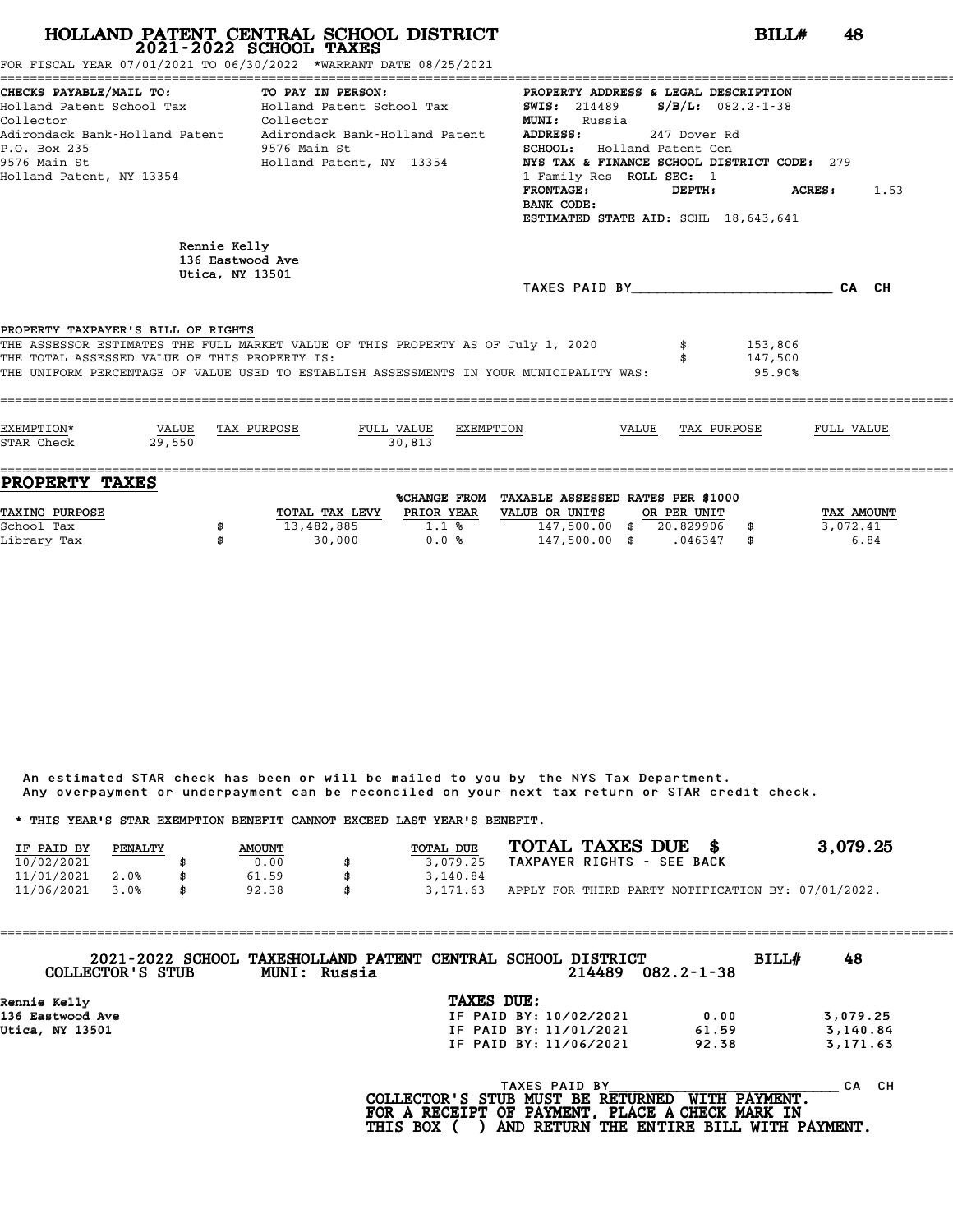FOR FISCAL YEAR 07/01/2021 TO 06/30/2022 \*WARRANT DATE 08/25/2021

| CHECKS PAYABLE/MAIL TO:<br>Collector<br>P.O. Box 235<br>9576 Main St<br>Holland Patent, NY 13354 | TO PAY IN PERSON:<br>Holland Patent School Tax           Holland Patent School Tax<br>Collector<br>Adirondack Bank-Holland Patent . Adirondack Bank-Holland Patent<br>9576 Main St<br>Holland Patent, NY 13354 | PROPERTY ADDRESS & LEGAL DESCRIPTION<br><b>SWIS:</b> 214489<br><b>MUNI:</b> Russia<br><b>ADDRESS:</b><br>SCHOOL: Holland Patent Cen<br>NYS TAX & FINANCE SCHOOL DISTRICT CODE: 279<br>1 Family Res ROLL SEC: 1 | 247 Dover Rd | $S/B/L$ : 082.2-1-38           |         |      |
|--------------------------------------------------------------------------------------------------|----------------------------------------------------------------------------------------------------------------------------------------------------------------------------------------------------------------|----------------------------------------------------------------------------------------------------------------------------------------------------------------------------------------------------------------|--------------|--------------------------------|---------|------|
|                                                                                                  |                                                                                                                                                                                                                | FRONTAGE:<br>BANK CODE:<br>ESTIMATED STATE AID: SCHL 18,643,641                                                                                                                                                |              | DEPTH:                         | ACRES : | 1.53 |
|                                                                                                  | Plaza Home Mortgage Inc<br>500 Edgewater Dr 566<br>Wakefield, MA 01880                                                                                                                                         | TAXES PAID BY CA CH                                                                                                                                                                                            |              |                                |         |      |
|                                                                                                  |                                                                                                                                                                                                                |                                                                                                                                                                                                                |              |                                |         |      |
| PROPERTY TAXPAYER'S BILL OF RIGHTS<br>THE TOTAL ASSESSED VALUE OF THIS PROPERTY IS:              | THE ASSESSOR ESTIMATES THE FULL MARKET VALUE OF THIS PROPERTY AS OF July 1, 2020<br>THE UNIFORM PERCENTAGE OF VALUE USED TO ESTABLISH ASSESSMENTS IN YOUR MUNICIPALITY WAS:                                    |                                                                                                                                                                                                                |              | \$153,806<br>147,500<br>95.90% |         |      |
|                                                                                                  |                                                                                                                                                                                                                |                                                                                                                                                                                                                |              |                                |         |      |

| <b>PROPERTY TAXES</b> |                |              |                                   |             |            |
|-----------------------|----------------|--------------|-----------------------------------|-------------|------------|
|                       |                | %CHANGE FROM | TAXABLE ASSESSED RATES PER \$1000 |             |            |
| <b>TAXING PURPOSE</b> | TOTAL TAX LEVY | PRIOR YEAR   | VALUE OR UNITS                    | OR PER UNIT | TAX AMOUNT |
| School Tax            | 13,482,885     | 1.1%         | 147,500.00                        | 20.829906   | 3,072.41   |
| Library Tax           | 30,000         | 0.0%         | 147,500.00                        | .046347     | 6.84       |

An estimated STAR check has been or will be mailed to you by the NYS Tax Department. An estimated STAR check has been or will be mailed to you by the NYS Tax Department.<br>Any overpayment or underpayment can be reconciled on your next tax return or STAR credit check. Any overpayment or underpayment can be reconciled on your next ta<br>\* THIS YEAR'S STAR EXEMPTION BENEFIT CANNOT EXCEED LAST YEAR'S BENEFIT.

|                                                                         |         |               |  |           | ANY OVERPOVINCING OF MINGEROVINCING CONFUCTING ON YOUR HEAG COA FEGUITE OF STAN CECULE CHECK. |  |                                                    |
|-------------------------------------------------------------------------|---------|---------------|--|-----------|-----------------------------------------------------------------------------------------------|--|----------------------------------------------------|
| * THIS YEAR'S STAR EXEMPTION BENEFIT CANNOT EXCEED LAST YEAR'S BENEFIT. |         |               |  |           |                                                                                               |  |                                                    |
| IF PAID BY                                                              | PENALTY | <b>AMOUNT</b> |  | TOTAL DUE | TOTAL TAXES DUE \$                                                                            |  | 3,079.25                                           |
| 10/02/2021                                                              |         | 0.00          |  | 3,079.25  | TAXPAYER RIGHTS - SEE BACK                                                                    |  |                                                    |
| 11/01/2021                                                              | 2.0%    | 61.59         |  | 3,140.84  |                                                                                               |  |                                                    |
| 11/06/2021                                                              | 3.0%    | \$<br>92.38   |  | 3,171.63  |                                                                                               |  | APPLY FOR THIRD PARTY NOTIFICATION BY: 07/01/2022. |

==================================================================================================================================== **2021-2022 SCHOOL TAXESHOLLAND PATENT CENTRAL SCHOOL DISTRICT BILL# <sup>48</sup> COLLECTOR'S STUB MUNI: Russia <sup>214489</sup> 082.2-1-38** 2021-2022 SCHOOL TAXESHOLLAND PATENT CENTRAL SCHOOL DISTRICT<br>COLLECTOR'S STUB MUNI: Russia<br>Plaza Home Mortgage Inc TAXES DUE:<br>FRAID BY: 10/02/2021 500 Edgewater Dr 566 IF PAID BY: 10/02/2021 0.00 3,079.25 Wakefield, MA 01880 IF PAID BY: 11/01/2021 61.59 3,140.84 IF PAID BY: 11/06/2021 92.38 3,171.63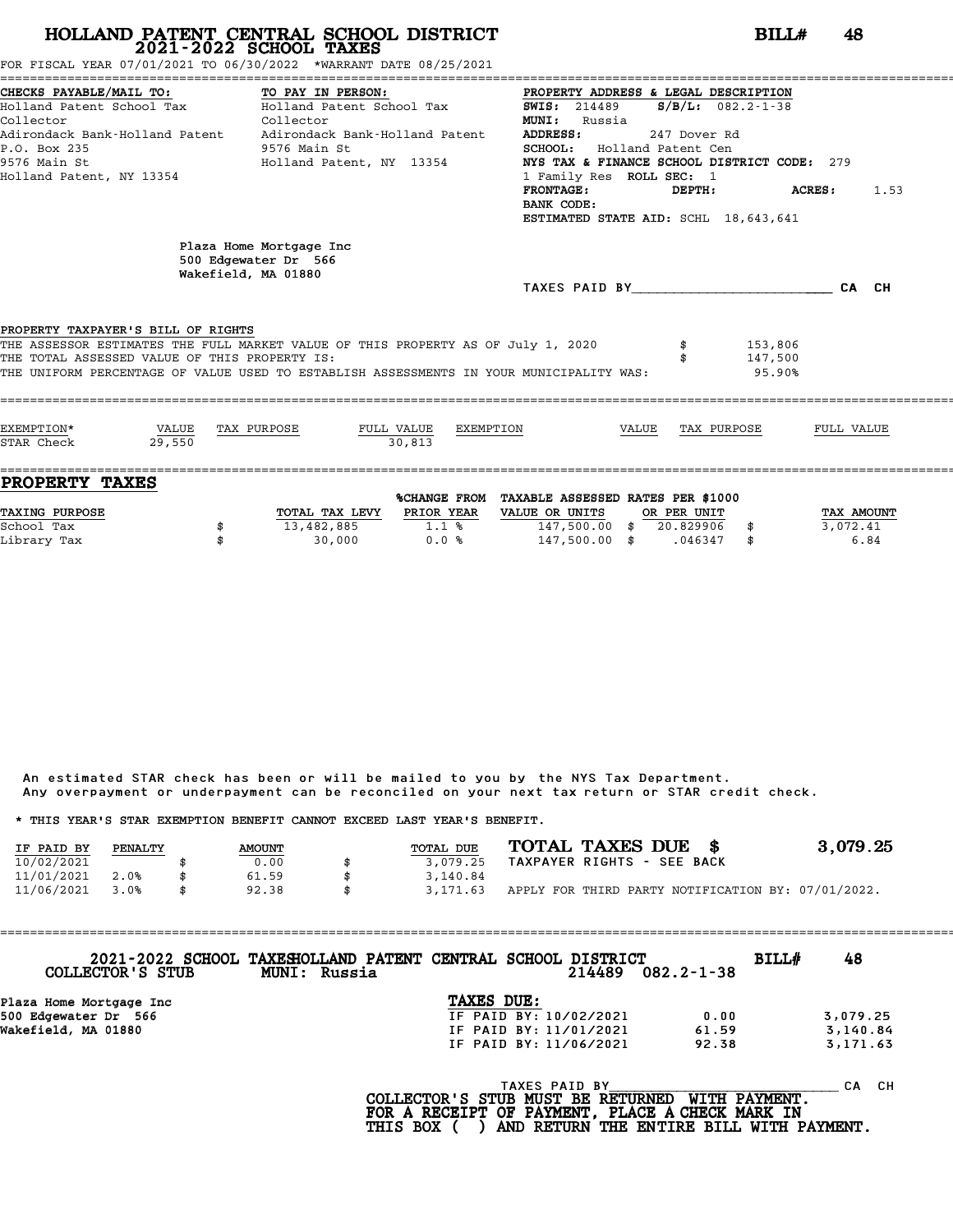FOR FISCAL YEAR 07/01/2021 TO 06/30/2022 \*WARRANT DATE 08/25/2021

|                                                     | CHECKS PAYABLE/MAIL TO: TO PAY IN PERSON:                                               | PROPERTY ADDRESS & LEGAL DESCRIPTION        |              |       |
|-----------------------------------------------------|-----------------------------------------------------------------------------------------|---------------------------------------------|--------------|-------|
| Holland Patent School Tax                           | Holland Patent School Tax                                                               | <b>SWIS:</b> 214489 <b>S/B/L:</b> 077.3-1-3 |              |       |
| Collector                                           | Collector                                                                               | <b>MUNI:</b><br>Russia                      |              |       |
|                                                     | Adirondack Bank-Holland Patent Adirondack Bank-Holland Patent                           | ADDRESS:                                    | Southside Rd |       |
| P.O. Box 235                                        | 9576 Main St                                                                            | <b>SCHOOL:</b> Holland Patent Cen           |              |       |
|                                                     | 9576 Main St                               Holland Patent, NY 13354                     | NYS TAX & FINANCE SCHOOL DISTRICT CODE: 279 |              |       |
| Holland Patent, NY 13354                            |                                                                                         | 1 Family Res ROLL SEC: 1                    |              |       |
|                                                     |                                                                                         | FRONTAGE: $245.00$ DEPTH: $105.00$ ACRES:   |              | .71   |
|                                                     |                                                                                         | BANK CODE:                                  |              |       |
|                                                     |                                                                                         | ESTIMATED STATE AID: SCHL 18,643,641        |              |       |
| Rennie Michael<br>Rennie Pamela<br>1098 Hinckley Rd |                                                                                         |                                             |              |       |
| Remsen, NY 13438                                    |                                                                                         | TAXES PAID BY                               |              | CA CH |
|                                                     |                                                                                         |                                             |              |       |
| PROPERTY TAXPAYER'S BILL OF RIGHTS                  |                                                                                         |                                             |              |       |
|                                                     | THE ASSESSOR ESTIMATES THE FULL MARKET VALUE OF THIS PROPERTY AS OF July 1, 2020        |                                             | 51,116       |       |
| THE TOTAL ASSESSED VALUE OF THIS PROPERTY IS:       |                                                                                         |                                             | 49,020       |       |
|                                                     | THE UNIFORM PERCENTAGE OF VALUE USED TO ESTABLISH ASSESSMENTS IN YOUR MUNICIPALITY WAS: |                                             | 95.90%       |       |
|                                                     |                                                                                         |                                             |              |       |

|                | <b>%CHANGE FROM</b> |                |                              |             |                                   |
|----------------|---------------------|----------------|------------------------------|-------------|-----------------------------------|
| TOTAL TAX LEVY | PRIOR YEAR          | VALUE OR UNITS |                              |             | <b>TAX AMOUNT</b>                 |
| 13,482,885     | 1.1%                |                | 20.829906                    |             | 1,021.08                          |
| 30,000         | 0.0%                |                | .046347                      | -8          | 2.27                              |
|                |                     |                | 49,020.00 \$<br>49,020.00 \$ | OR PER UNIT | TAXABLE ASSESSED RATES PER \$1000 |

====================================================================================================================================

| IF PAID BY | PENALTY | <b>AMOUNT</b> | TOTAL DUE | TOTAL TAXES DUE \$                                 | 1,023.35 |
|------------|---------|---------------|-----------|----------------------------------------------------|----------|
| 10/02/2021 |         | 0.00          | 1,023.35  | TAXPAYER RIGHTS - SEE BACK                         |          |
| 11/01/2021 | 2.0%    | 20.47         | 1,043.82  |                                                    |          |
| 11/06/2021 | 3.0%    | \$<br>30.70   | 1,054.05  | APPLY FOR THIRD PARTY NOTIFICATION BY: 07/01/2022. |          |

| COLLECTOR'S STUB | 2021-2022 SCHOOL TAXESHOLLAND PATENT CENTRAL SCHOOL DISTRICT<br>MUNI: Russia |                                                    |               | 214489                 | $077.3 - 1 - 3$     | BILLH | 49        |
|------------------|------------------------------------------------------------------------------|----------------------------------------------------|---------------|------------------------|---------------------|-------|-----------|
| Rennie Michael   |                                                                              | TAXES DUE:                                         |               |                        |                     |       |           |
| Rennie Pamela    |                                                                              |                                                    |               | IF PAID BY: 10/02/2021 | 0.00                |       | 1,023.35  |
| 1098 Hinckley Rd |                                                                              |                                                    |               | IF PAID BY: 11/01/2021 | 20.47               |       | 1,043.82  |
| Remsen, NY 13438 |                                                                              |                                                    |               | IF PAID BY: 11/06/2021 | 30.70               |       | 1,054.05  |
|                  |                                                                              | $COT$ מסוגמווחים כי סימי היאוואי מוחים או מחיים זו | TAXES PAID BY |                        | <b>MTTU DAVMPNT</b> |       | CH.<br>CА |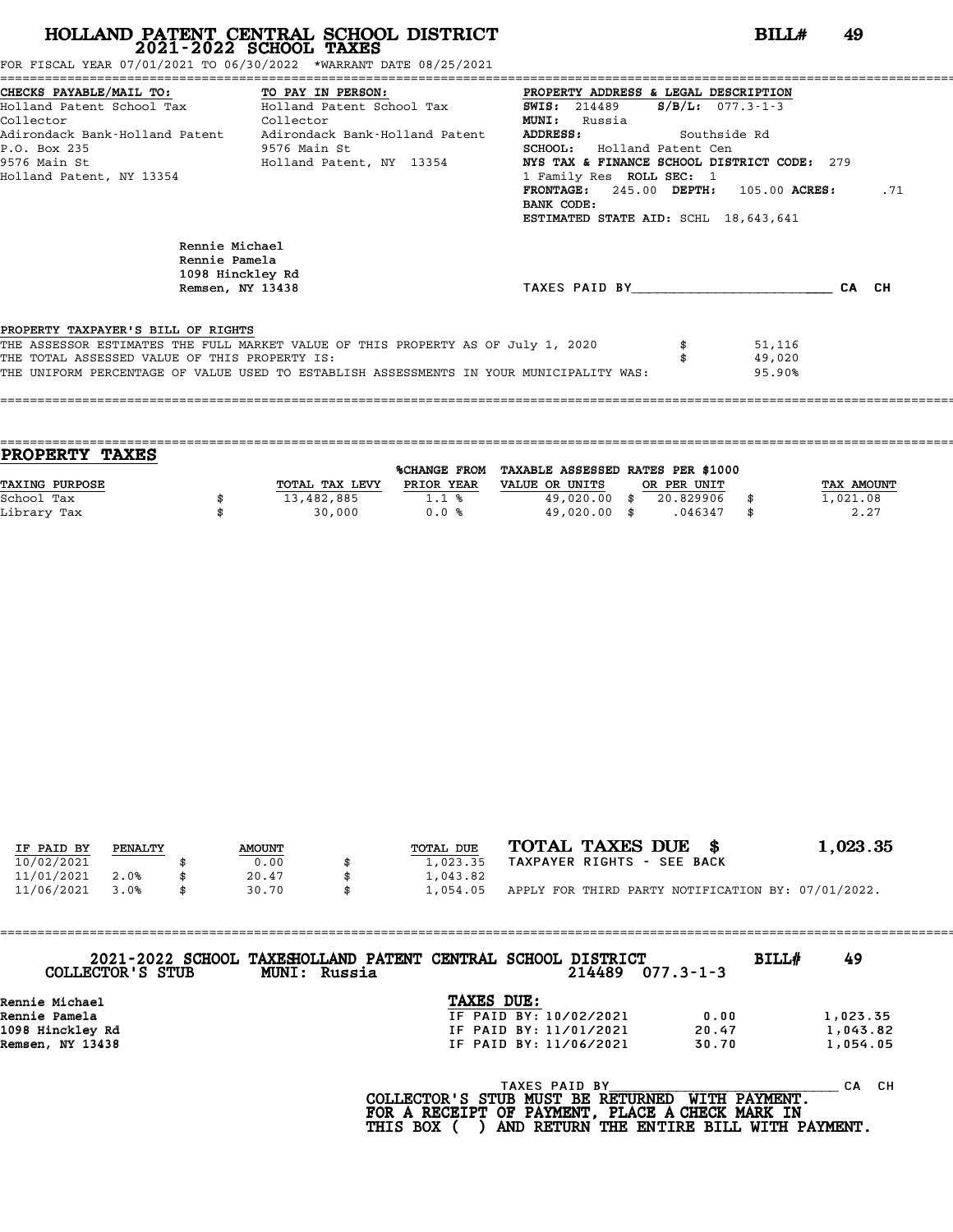FOR FISCAL YEAR 07/01/2021 TO 06/30/2022 \*WARRANT DATE 08/25/2021

|                                               | CHECKS PAYABLE/MAIL TO: TO PAY IN PERSON:                                               | PROPERTY ADDRESS & LEGAL DESCRIPTION           |        |
|-----------------------------------------------|-----------------------------------------------------------------------------------------|------------------------------------------------|--------|
|                                               | Holland Patent School Tax Holland Patent School Tax                                     | $S/B/L$ : 082.2-1-33.3<br><b>SWIS:</b> 214489  |        |
| Collector                                     | Collector                                                                               | <b>MUNI:</b><br>Russia                         |        |
|                                               | Adirondack Bank-Holland Patent Adirondack Bank-Holland Patent                           | <b>ADDRESS:</b><br>Dover Rd                    |        |
| P.O. Box 235                                  | 9576 Main St                                                                            | <b>SCHOOL:</b> Holland Patent Cen              |        |
|                                               | 9576 Main St                               Holland Patent, NY 13354                     | NYS TAX & FINANCE SCHOOL DISTRICT CODE: 279    |        |
| Holland Patent, NY 13354                      |                                                                                         | Rural vac<10 ROLL SEC: 1                       |        |
|                                               |                                                                                         | <b>FRONTAGE:</b><br>78.00 DEPTH: 468.00 ACRES: |        |
|                                               |                                                                                         | BANK CODE:                                     |        |
|                                               |                                                                                         | ESTIMATED STATE AID: SCHL 18,643,641           |        |
|                                               | Salvatore Christopher                                                                   |                                                |        |
| 396 Dover Rd                                  |                                                                                         |                                                |        |
|                                               | Barneveld, NY 13304                                                                     | TAXES PAID BY                                  | CA CH  |
| PROPERTY TAXPAYER'S BILL OF RIGHTS            |                                                                                         |                                                |        |
|                                               | THE ASSESSOR ESTIMATES THE FULL MARKET VALUE OF THIS PROPERTY AS OF July 1, 2020        |                                                | 1,043  |
| THE TOTAL ASSESSED VALUE OF THIS PROPERTY IS: |                                                                                         |                                                | 1,000  |
|                                               | THE UNIFORM PERCENTAGE OF VALUE USED TO ESTABLISH ASSESSMENTS IN YOUR MUNICIPALITY WAS: |                                                | 95.90% |
|                                               |                                                                                         |                                                |        |

| PROPERTY TAXES        |                |              |                                   |             |                   |
|-----------------------|----------------|--------------|-----------------------------------|-------------|-------------------|
|                       |                | %CHANGE FROM | TAXABLE ASSESSED RATES PER \$1000 |             |                   |
| <b>TAXING PURPOSE</b> | TOTAL TAX LEVY | PRIOR YEAR   | VALUE OR UNITS                    | OR PER UNIT | <b>TAX AMOUNT</b> |
| School Tax            | 13,482,885     | 1.1%         | $1,000.00$ \$                     | 20.829906   | 20.83             |
| Library Tax           | 30,000         | 0.0%         | $1,000.00$ \$                     | .046347     | 0.05              |
|                       |                |              |                                   |             |                   |

====================================================================================================================================

| IF PAID BY | PENALTY | <b>AMOUNT</b> | TOTAL DUE | TOTAL TAXES DUE \$                                 | 20.88 |
|------------|---------|---------------|-----------|----------------------------------------------------|-------|
| 10/02/2021 |         | 0.00          | 20.88     | TAXPAYER RIGHTS - SEE BACK                         |       |
| 11/01/2021 | 2.0%    | 0.42          | 21.30     |                                                    |       |
| 11/06/2021 | 3.0%    | 0.63          | 21.51     | APPLY FOR THIRD PARTY NOTIFICATION BY: 07/01/2022. |       |

| 2021-2022 SCHOOL TAXESHOLLAND PATENT CENTRAL SCHOOL DISTRICT<br>COLLECTOR'S STUB | MUNI: Russia |                        | 214489 | <b>BILL#</b><br>$082.2 - 1 - 33.3$ | 50        |
|----------------------------------------------------------------------------------|--------------|------------------------|--------|------------------------------------|-----------|
| Salvatore Christopher                                                            |              | TAXES DUE:             |        |                                    |           |
| 396 Dover Rd                                                                     |              | IF PAID BY: 10/02/2021 |        | 0.00                               | 20.88     |
| Barneveld, NY 13304                                                              |              | IF PAID BY: 11/01/2021 |        | 0.42                               | 21.30     |
|                                                                                  |              | IF PAID BY: 11/06/2021 |        | 0.63                               | 21.51     |
|                                                                                  |              | TAXES PAID BY          |        |                                    | CH.<br>CА |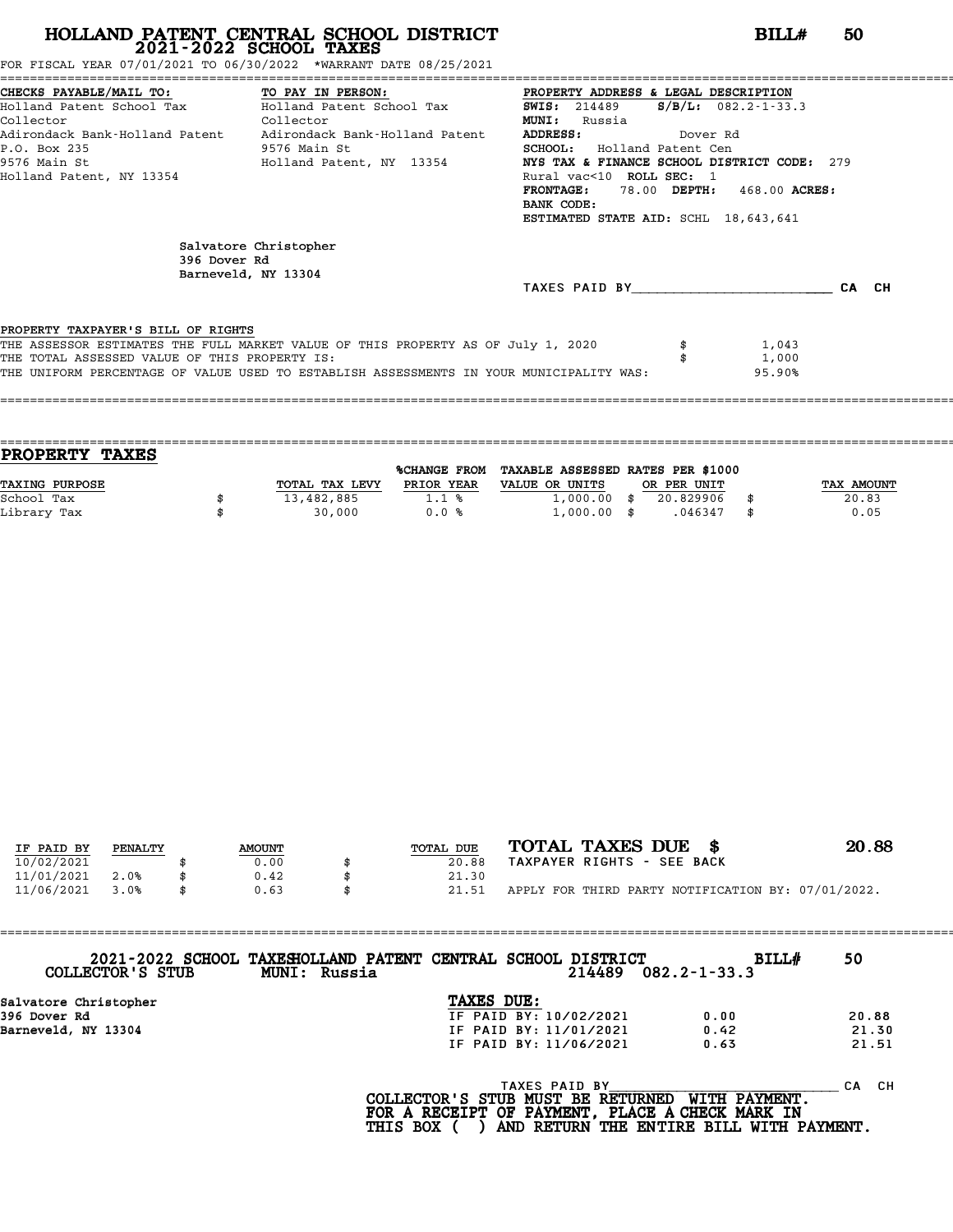FOR FISCAL YEAR 07/01/2021 TO 06/30/2022 \*WARRANT DATE 08/25/2021

| CHECKS PAYABLE/MAIL TO:<br>Holland Patent School Tax           Holland Patent School Tax<br>Collector<br>P.O. Box 235<br>9576 Main St<br>Holland Patent, NY 13354                                                                                                  | TO PAY IN PERSON:<br>Collector<br>9576 Main St<br>Holland Patent, NY 13354 | PROPERTY ADDRESS & LEGAL DESCRIPTION<br>SWIS: 214489 S/B/L: 082.2-1-51.2<br><b>MUNI:</b> Russia<br><b>ADDRESS:</b><br>SCHOOL: Holland Patent Cen<br>NYS TAX & FINANCE SCHOOL DISTRICT CODE: 279<br>1 Family Res ROLL SEC: 1<br>$\texttt{FRONTAGE:}$ $\texttt{DEPTH:}$ $\texttt{ACRES:}$<br>BANK CODE:<br>ESTIMATED STATE AID: SCHL 18,643,641 | 264 Dover Rd |                              | 5.00 |
|--------------------------------------------------------------------------------------------------------------------------------------------------------------------------------------------------------------------------------------------------------------------|----------------------------------------------------------------------------|-----------------------------------------------------------------------------------------------------------------------------------------------------------------------------------------------------------------------------------------------------------------------------------------------------------------------------------------------|--------------|------------------------------|------|
| Sunderlin Cathy R<br>264 Dover Rd                                                                                                                                                                                                                                  | Sunderlin Thomas J Jr<br>Barneveld, NY 13304                               | TAXES PAID BY CA CH                                                                                                                                                                                                                                                                                                                           |              |                              |      |
| PROPERTY TAXPAYER'S BILL OF RIGHTS<br>THE ASSESSOR ESTIMATES THE FULL MARKET VALUE OF THIS PROPERTY AS OF July 1, 2020<br>THE TOTAL ASSESSED VALUE OF THIS PROPERTY IS:<br>THE UNIFORM PERCENTAGE OF VALUE USED TO ESTABLISH ASSESSMENTS IN YOUR MUNICIPALITY WAS: |                                                                            |                                                                                                                                                                                                                                                                                                                                               |              | 218,978<br>210,000<br>95.90% |      |
| EXEMPTION*<br>VALUE TAX PURPOSE<br>29.550<br>STAR Check                                                                                                                                                                                                            | 30.813                                                                     | $\underline{\texttt{FULL} \quad \texttt{VALUE}} \qquad \underline{\texttt{EXEMENTION}} \qquad \qquad \underline{\texttt{VALUE}} \qquad \underline{\texttt{TAX} \quad \texttt{PURPOSE}} \qquad \qquad \underline{\texttt{FULL}} \ \ \texttt{VALUE}$                                                                                            |              |                              |      |

| PROPERTY TAXES        |                |              |                                   |             |            |
|-----------------------|----------------|--------------|-----------------------------------|-------------|------------|
|                       |                | %CHANGE FROM | TAXABLE ASSESSED RATES PER \$1000 |             |            |
| <b>TAXING PURPOSE</b> | TOTAL TAX LEVY | PRIOR YEAR   | VALUE OR UNITS                    | OR PER UNIT | TAX AMOUNT |
| School Tax            | 13,482,885     | 1.1%         | 210,000.00                        | 20.829906   | 4,374.28   |
| Library Tax           | 30,000         | 0.0%         | 210,000.00                        | .046347     | 9.73       |

An estimated STAR check has been or will be mailed to you by the NYS Tax Department. An estimated STAR check has been or will be mailed to you by the NYS Tax Department.<br>Any overpayment or underpayment can be reconciled on your next tax return or STAR credit check. Any overpayment or underpayment can be reconciled on your next ta<br>\* THIS YEAR'S STAR EXEMPTION BENEFIT CANNOT EXCEED LAST YEAR'S BENEFIT.

|                                                                         |         |               |    |                  |                            |  | ANY OVERPOVINCING OF MINGEROVINCING CONFUCTING THE VIOLET ON THE MOVING CONFUCTING OF STARF CHECKS. |                                                    |
|-------------------------------------------------------------------------|---------|---------------|----|------------------|----------------------------|--|-----------------------------------------------------------------------------------------------------|----------------------------------------------------|
| * THIS YEAR'S STAR EXEMPTION BENEFIT CANNOT EXCEED LAST YEAR'S BENEFIT. |         |               |    |                  |                            |  |                                                                                                     |                                                    |
| IF PAID BY                                                              | PENALTY | <b>AMOUNT</b> |    | <b>TOTAL DUE</b> | TOTAL TAXES DUE \$         |  |                                                                                                     | 4,384.01                                           |
| 10/02/2021                                                              |         | 0.00          |    | 4,384.01         | TAXPAYER RIGHTS - SEE BACK |  |                                                                                                     |                                                    |
| 11/01/2021                                                              | 2.0%    | 87.68         |    | 4,471.69         |                            |  |                                                                                                     |                                                    |
| 11/06/2021                                                              | 3.0%    | \$<br>131.52  | \$ | 4.515.53         |                            |  |                                                                                                     | APPLY FOR THIRD PARTY NOTIFICATION BY: 07/01/2022. |

==================================================================================================================================== **2021-2022 SCHOOL TAXESHOLLAND PATENT CENTRAL SCHOOL DISTRICT BILL# <sup>51</sup> COLLECTOR'S STUB MUNI: Russia <sup>214489</sup> 082.2-1-51.2** 2021-2022 SCHOOL TAXESHOLLAND PATENT CENTRAL SCHOOL<br>
COLLECTOR'S STUB MUNI: Russia<br>
Sunderlin Thomas J Jr **TAXES DUE:**<br>
Sunderlin Cathy R<br>
TE PAID BY: 10/ Sunderlin Cathy R IF PAID BY: 10/02/2021 0.00 4,384.01 264 Dover Rd IF PAID BY: 11/01/2021 87.68 4,471.69 Sunderlin Thomas J Jr<br>
Sunderlin Cathy R<br>
264 Dover Rd<br>
Barneveld, NY 13304 131.52 4,515.53<br>
Barneveld, NY 13304 131.52 4,515.53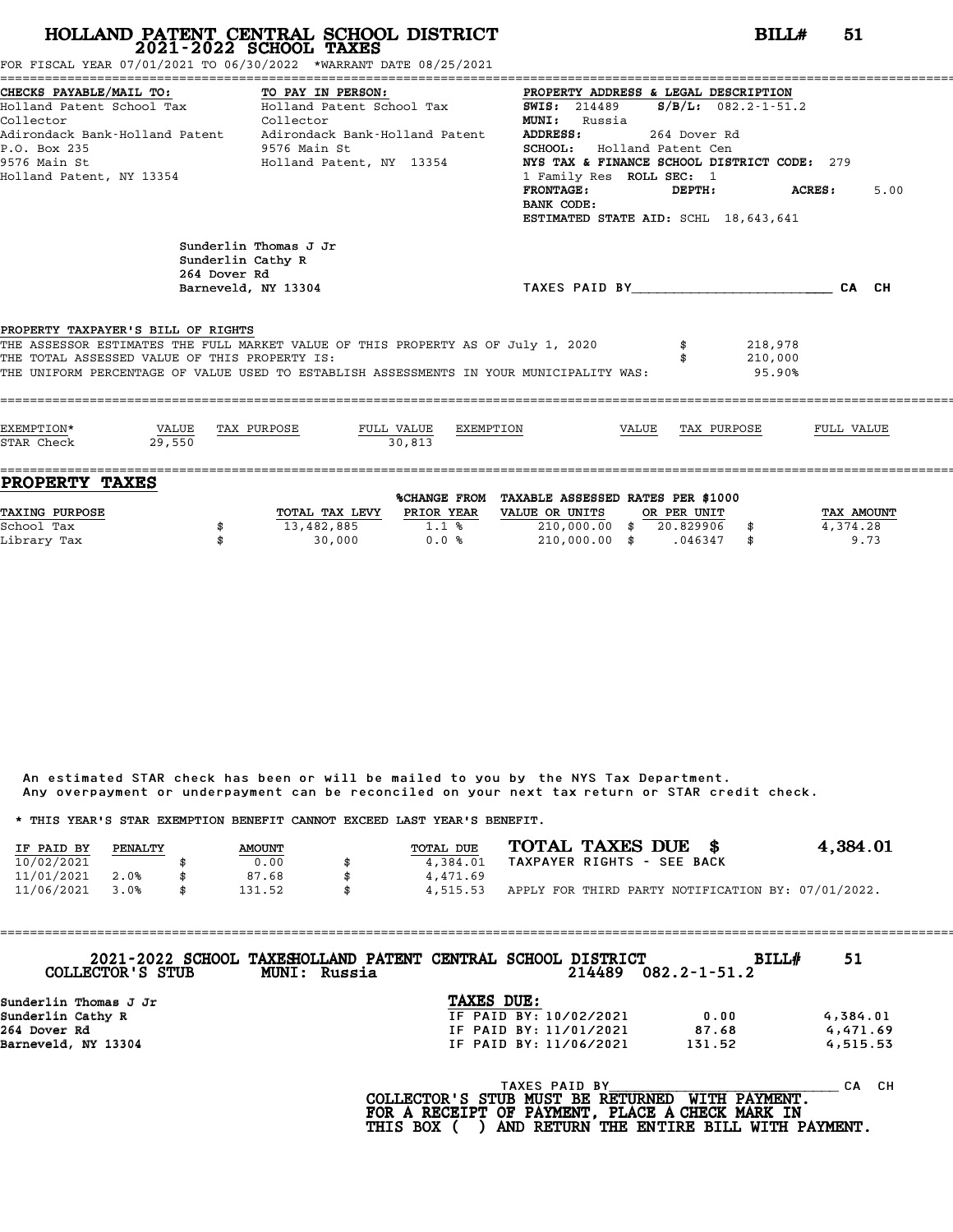FOR FISCAL YEAR 07/01/2021 TO 06/30/2022 \*WARRANT DATE 08/25/2021

|                                               | CHECKS PAYABLE/MAIL TO: TO PAY IN PERSON: PROPERTY ADDRESS & LEGAL DESCRIPTION          |                                             |                           |       |
|-----------------------------------------------|-----------------------------------------------------------------------------------------|---------------------------------------------|---------------------------|-------|
|                                               | Holland Patent School Tax Molland Patent School Tax                                     | <b>SWIS:</b> 214489                         | $S/B/L: 082.2 - 1 - 46.1$ |       |
| Collector                                     | Collector                                                                               | <b>MUNI:</b><br>Russia                      |                           |       |
|                                               | Adirondack Bank-Holland Patent Adirondack Bank-Holland Patent                           | ADDRESS:<br>Dover Rd                        |                           |       |
| P.O. Box 235                                  | 9576 Main St                                                                            | SCHOOL: Holland Patent Cen                  |                           |       |
|                                               | 9576 Main St                                   Holland Patent, NY 13354                 | NYS TAX & FINANCE SCHOOL DISTRICT CODE: 279 |                           |       |
| Holland Patent, NY 13354                      |                                                                                         | Res vac land ROLL SEC: 1                    |                           |       |
|                                               |                                                                                         | FRONTAGE:<br>DEPTH:                         | <b>ACRES:</b>             | 3.00  |
|                                               |                                                                                         | BANK CODE:                                  |                           |       |
|                                               |                                                                                         | ESTIMATED STATE AID: SCHL 18,643,641        |                           |       |
|                                               | Welch Robert Samuel<br>Landrey Mark Edward<br>21 Chestnut St<br>Clinton, NY 13323       | TAXES PAID BY NORTH STATES                  |                           | CA CH |
| PROPERTY TAXPAYER'S BILL OF RIGHTS            |                                                                                         |                                             |                           |       |
| THE TOTAL ASSESSED VALUE OF THIS PROPERTY IS: | THE ASSESSOR ESTIMATES THE FULL MARKET VALUE OF THIS PROPERTY AS OF July 1, 2020        |                                             | 12,513<br>12,000          |       |
|                                               | THE UNIFORM PERCENTAGE OF VALUE USED TO ESTABLISH ASSESSMENTS IN YOUR MUNICIPALITY WAS: |                                             | 95.90%                    |       |
|                                               |                                                                                         |                                             |                           |       |
|                                               |                                                                                         |                                             |                           |       |

| PROPERTY TAXES        |                |                     |                                   |             |            |
|-----------------------|----------------|---------------------|-----------------------------------|-------------|------------|
|                       |                | <b>%CHANGE FROM</b> | TAXABLE ASSESSED RATES PER \$1000 |             |            |
| <b>TAXING PURPOSE</b> | TOTAL TAX LEVY | PRIOR YEAR          | VALUE OR UNITS                    | OR PER UNIT | TAX AMOUNT |
| School Tax            | 13,482,885     | 1.1%                | $12,000.00$ \$                    | 20.829906   | 249.96     |
| Library Tax           | 30,000         | 0.0%                | $12,000.00$ \$                    | .046347     | \$<br>0.56 |

====================================================================================================================================

| IF PAID BY | PENALTY | <b>AMOUNT</b> | TOTAL DUE | TOTAL TAXES DUE \$                                 | 250.52 |
|------------|---------|---------------|-----------|----------------------------------------------------|--------|
| 10/02/2021 |         | 0.00          | 250.52    | TAXPAYER RIGHTS - SEE BACK                         |        |
| 11/01/2021 | 2.0%    | 5.01          | 255.53    |                                                    |        |
| 11/06/2021 | 3.0%    | 7.52          | 258.04    | APPLY FOR THIRD PARTY NOTIFICATION BY: 07/01/2022. |        |

| COLLECTOR'S STUB    | 2021-2022 SCHOOL TAXESHOLLAND PATENT CENTRAL SCHOOL DISTRICT<br>MUNI: Russia |                                            | 214489        | <b>BILL#</b><br>$082.2 - 1 - 46.1$ | 52        |
|---------------------|------------------------------------------------------------------------------|--------------------------------------------|---------------|------------------------------------|-----------|
| Welch Robert Samuel |                                                                              | TAXES DUE:                                 |               |                                    |           |
| Landrey Mark Edward |                                                                              | IF PAID BY: 10/02/2021                     |               | 0.00                               | 250.52    |
| 21 Chestnut St      |                                                                              | IF PAID BY: 11/01/2021                     |               | 5.01                               | 255.53    |
| Clinton, NY 13323   |                                                                              | IF PAID BY: 11/06/2021                     |               | 7.52                               | 258.04    |
|                     |                                                                              | הסוגמווחים כי ספי המוזמים ומחים החימים החי | TAXES PAID BY | <b>MTTHI DAVMENT</b>               | CH.<br>CА |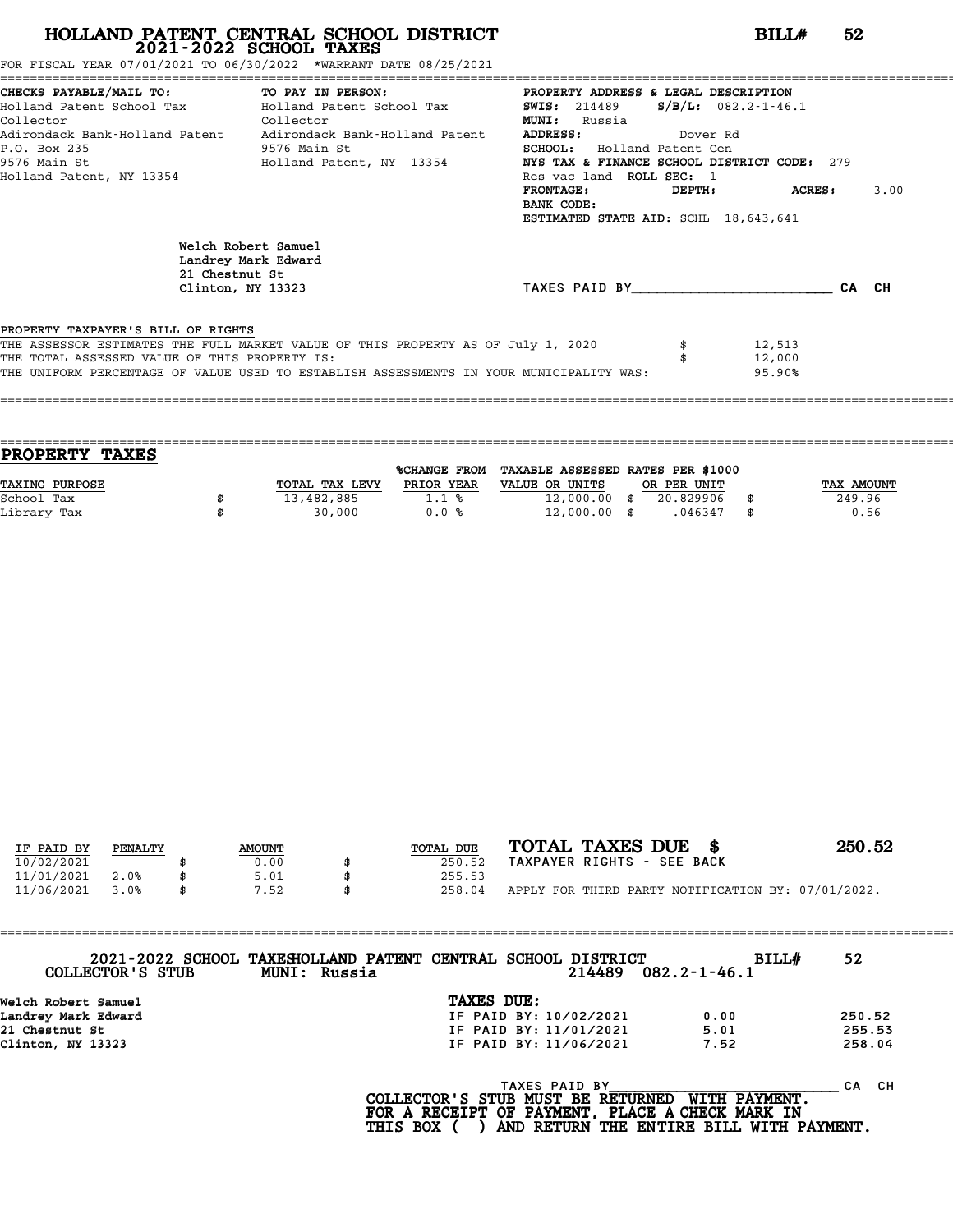FOR FISCAL YEAR 07/01/2021 TO 06/30/2022 \*WARRANT DATE 08/25/2021

|                                               | CHECKS PAYABLE/MAIL TO: TO PAY IN PERSON: PROPERTY ADDRESS & LEGAL DESCRIPTION          |                                             |                            |     |
|-----------------------------------------------|-----------------------------------------------------------------------------------------|---------------------------------------------|----------------------------|-----|
|                                               |                                                                                         | $S/B/L$ : 082.4-1-2<br>SWIS: 214489         |                            |     |
| Collector                                     | Collector                                                                               | <b>MUNI:</b><br>Russia                      |                            |     |
|                                               | Adirondack Bank-Holland Patent Adirondack Bank-Holland Patent                           | ADDRESS: Partridge Hill Rd                  |                            |     |
| P.O. Box 235                                  | 9576 Main St                                                                            | SCHOOL: Holland Patent Cen                  |                            |     |
|                                               | 9576 Main St                                 Holland Patent, NY 13354                   | NYS TAX & FINANCE SCHOOL DISTRICT CODE: 279 |                            |     |
| Holland Patent, NY 13354                      |                                                                                         | Vacant rural ROLL SEC: 1                    |                            |     |
|                                               |                                                                                         | <b>FRONTAGE :</b>                           | 24.00 DEPTH: 450.00 ACRES: | .25 |
|                                               |                                                                                         | BANK CODE:                                  |                            |     |
|                                               |                                                                                         | ESTIMATED STATE AID: SCHL 18,643,641        |                            |     |
|                                               | Welch Robert Samuel<br>Landrey Mark Edward<br>21 Chestnut St<br>Clinton, NY 13323       | TAXES PAID BY CA CH                         |                            |     |
| PROPERTY TAXPAYER'S BILL OF RIGHTS            |                                                                                         |                                             |                            |     |
|                                               | THE ASSESSOR ESTIMATES THE FULL MARKET VALUE OF THIS PROPERTY AS OF July 1, 2020        |                                             | 938                        |     |
| THE TOTAL ASSESSED VALUE OF THIS PROPERTY IS: |                                                                                         |                                             | 900                        |     |
|                                               | THE UNIFORM PERCENTAGE OF VALUE USED TO ESTABLISH ASSESSMENTS IN YOUR MUNICIPALITY WAS: |                                             | 95.90%                     |     |
|                                               |                                                                                         |                                             |                            |     |

|                | <b>%CHANGE FROM</b> |                |             |             |                                   |
|----------------|---------------------|----------------|-------------|-------------|-----------------------------------|
| TOTAL TAX LEVY | PRIOR YEAR          | VALUE OR UNITS |             |             | TAX AMOUNT                        |
| 13,482,885     | 1.1%                | 900.00         | 20.829906   |             | 18.75                             |
| 30,000         | 0.0%                |                | .046347     | \$          | 0.04                              |
|                |                     |                | $900.00$ \$ | OR PER UNIT | TAXABLE ASSESSED RATES PER \$1000 |

====================================================================================================================================

| IF PAID BY | PENALTY | <b>AMOUNT</b> | TOTAL DUE | TOTAL TAXES DUE \$                                 | 18.79 |
|------------|---------|---------------|-----------|----------------------------------------------------|-------|
| 10/02/2021 |         | 0.00          | 18.79     | TAXPAYER RIGHTS - SEE BACK                         |       |
| 11/01/2021 | 2.0%    | 0.38          | 19.17     |                                                    |       |
| 11/06/2021 | 3.0%    | \$<br>0.56    | 19.35     | APPLY FOR THIRD PARTY NOTIFICATION BY: 07/01/2022. |       |

| COLLECTOR'S STUB    | 2021-2022 SCHOOL TAXESHOLLAND PATENT CENTRAL SCHOOL DISTRICT<br>MUNI: Russia |                        | 214489 | $082.4 - 1 - 2$ | BILL# | 53        |
|---------------------|------------------------------------------------------------------------------|------------------------|--------|-----------------|-------|-----------|
| Welch Robert Samuel |                                                                              | TAXES DUE:             |        |                 |       |           |
| Landrey Mark Edward |                                                                              | IF PAID BY: 10/02/2021 |        | 0.00            |       | 18.79     |
| 21 Chestnut St      |                                                                              | IF PAID BY: 11/01/2021 |        | 0.38            |       | 19.17     |
| Clinton, NY 13323   |                                                                              | IF PAID BY: 11/06/2021 |        | 0.56            |       | 19.35     |
|                     |                                                                              | TAXES PAID BY          |        |                 |       | CH.<br>CА |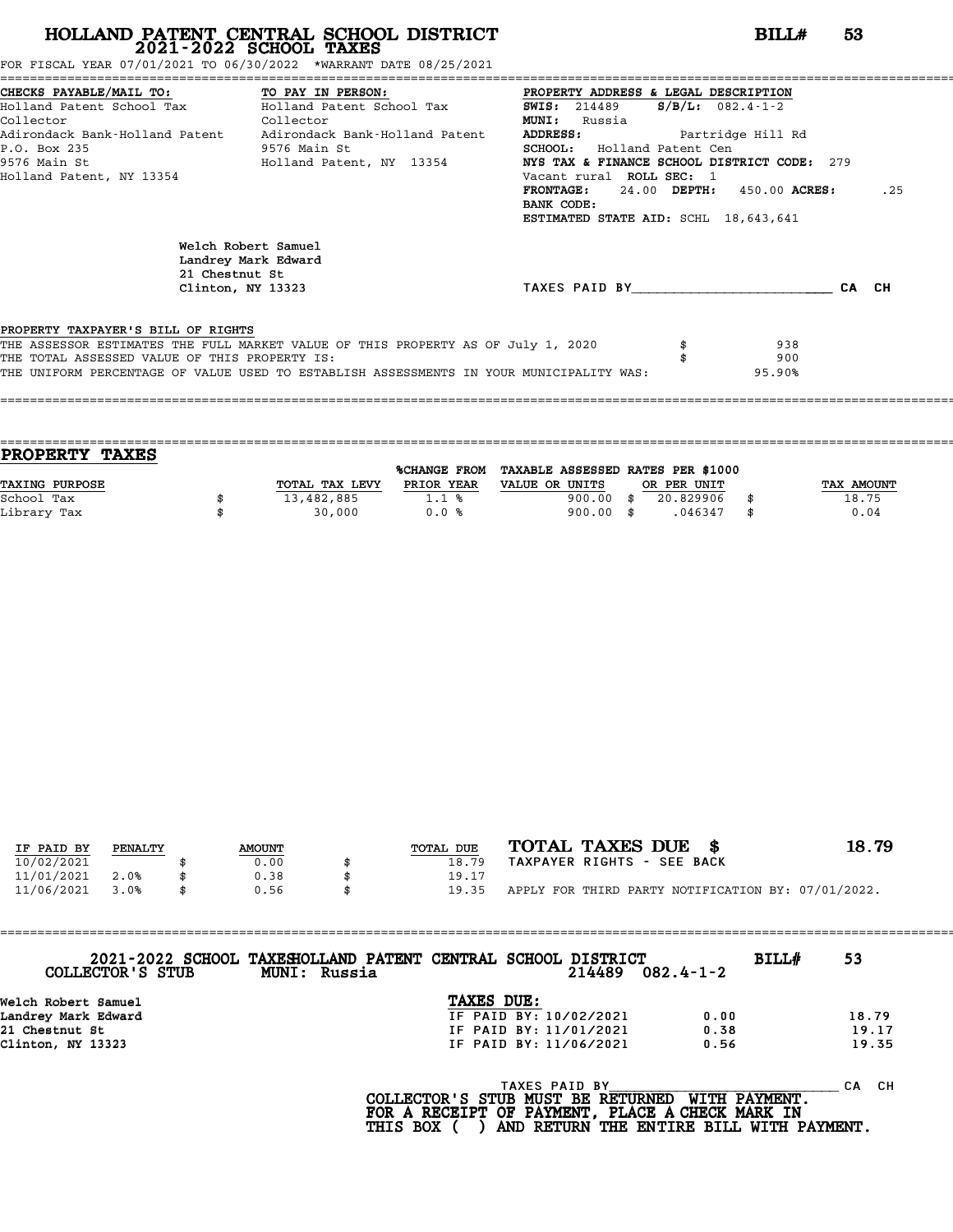FOR FISCAL YEAR 07/01/2021 TO 06/30/2022 \*WARRANT DATE 08/25/2021

|                                               | CHECKS PAYABLE/MAIL TO: TO PAY IN PERSON:                                               | PROPERTY ADDRESS & LEGAL DESCRIPTION        |                       |      |  |  |  |  |
|-----------------------------------------------|-----------------------------------------------------------------------------------------|---------------------------------------------|-----------------------|------|--|--|--|--|
|                                               | Holland Patent School Tax           Holland Patent School Tax                           | <b>SWIS:</b> 214489                         | $S/B/L$ : 082.4-1-3   |      |  |  |  |  |
| Collector                                     | Collector                                                                               | <b>MUNI:</b><br>Russia                      |                       |      |  |  |  |  |
|                                               | Adirondack Bank-Holland Patent Adirondack Bank-Holland Patent                           | <b>ADDRESS:</b>                             | 595 Partridge Hill Rd |      |  |  |  |  |
| P.O. Box 235                                  | 9576 Main St                                                                            | SCHOOL: Holland Patent Cen                  |                       |      |  |  |  |  |
|                                               | 9576 Main St                               Holland Patent, NY 13354                     | NYS TAX & FINANCE SCHOOL DISTRICT CODE: 279 |                       |      |  |  |  |  |
| Holland Patent, NY 13354                      |                                                                                         | 1 Family Res ROLL SEC: 1                    |                       |      |  |  |  |  |
|                                               |                                                                                         | <b>FRONTAGE :</b><br>DEPTH:                 | ACRES:                | 2.50 |  |  |  |  |
|                                               |                                                                                         | BANK CODE:                                  |                       |      |  |  |  |  |
|                                               |                                                                                         | ESTIMATED STATE AID: SCHL 18,643,641        |                       |      |  |  |  |  |
|                                               | Welch Robert Samuel<br>Landrey Mark Edward<br>21 Chestnut St<br>Clinton, NY 13323       | TAXES PAID BY                               | CA CH                 |      |  |  |  |  |
| PROPERTY TAXPAYER'S BILL OF RIGHTS            |                                                                                         |                                             |                       |      |  |  |  |  |
|                                               | THE ASSESSOR ESTIMATES THE FULL MARKET VALUE OF THIS PROPERTY AS OF July 1, 2020        |                                             | 259,541               |      |  |  |  |  |
| THE TOTAL ASSESSED VALUE OF THIS PROPERTY IS: |                                                                                         |                                             | 248,900               |      |  |  |  |  |
|                                               | THE UNIFORM PERCENTAGE OF VALUE USED TO ESTABLISH ASSESSMENTS IN YOUR MUNICIPALITY WAS: |                                             | 95.90%                |      |  |  |  |  |
|                                               |                                                                                         |                                             |                       |      |  |  |  |  |

| PROPERTY TAXES        |                  |                     |                                   |             |                   |
|-----------------------|------------------|---------------------|-----------------------------------|-------------|-------------------|
|                       |                  | <b>%CHANGE FROM</b> | TAXABLE ASSESSED RATES PER \$1000 |             |                   |
| <b>TAXING PURPOSE</b> | TOTAL TAX LEVY   | PRIOR YEAR          | VALUE OR UNITS                    | OR PER UNIT | <b>TAX AMOUNT</b> |
| School Tax            | \$<br>13,482,885 | 1.1%                | $248,900.00$ \$                   | 20.829906   | 5,184.56          |
| Library Tax           | 30,000           | 0.0%                | 248,900.00 \$                     | .046347     | \$<br>11.54       |
|                       |                  |                     |                                   |             |                   |

====================================================================================================================================

| IF PAID BY | PENALTY | <b>AMOUNT</b> | TOTAL DUE      | TOTAL TAXES DUE \$                                 | 5,196.10 |
|------------|---------|---------------|----------------|----------------------------------------------------|----------|
| 10/02/2021 |         | 0.00          | 5,196.10       | TAXPAYER RIGHTS - SEE BACK                         |          |
| 11/01/2021 | 2.0%    | 103.92        | \$<br>5,300.02 |                                                    |          |
| 11/06/2021 | 3.0%    | 155.88        | 5,351.98       | APPLY FOR THIRD PARTY NOTIFICATION BY: 07/01/2022. |          |
|            |         |               |                |                                                    |          |

| COLLECTOR'S STUB    | 2021-2022 SCHOOL TAXESHOLLAND PATENT CENTRAL SCHOOL DISTRICT<br>MUNI: Russia |            |               | 214489                 | $082.4 - 1 - 3$ | BILL# | 54        |
|---------------------|------------------------------------------------------------------------------|------------|---------------|------------------------|-----------------|-------|-----------|
| Welch Robert Samuel |                                                                              | TAXES DUE: |               |                        |                 |       |           |
| Landrey Mark Edward |                                                                              |            |               | IF PAID BY: 10/02/2021 | 0.00            |       | 5,196.10  |
| 21 Chestnut St      |                                                                              |            |               | IF PAID BY: 11/01/2021 | 103.92          |       | 5,300.02  |
| Clinton, NY 13323   |                                                                              |            |               | IF PAID BY: 11/06/2021 | 155.88          |       | 5,351.98  |
|                     |                                                                              |            | TAXES PAID BY |                        |                 |       | CH.<br>CА |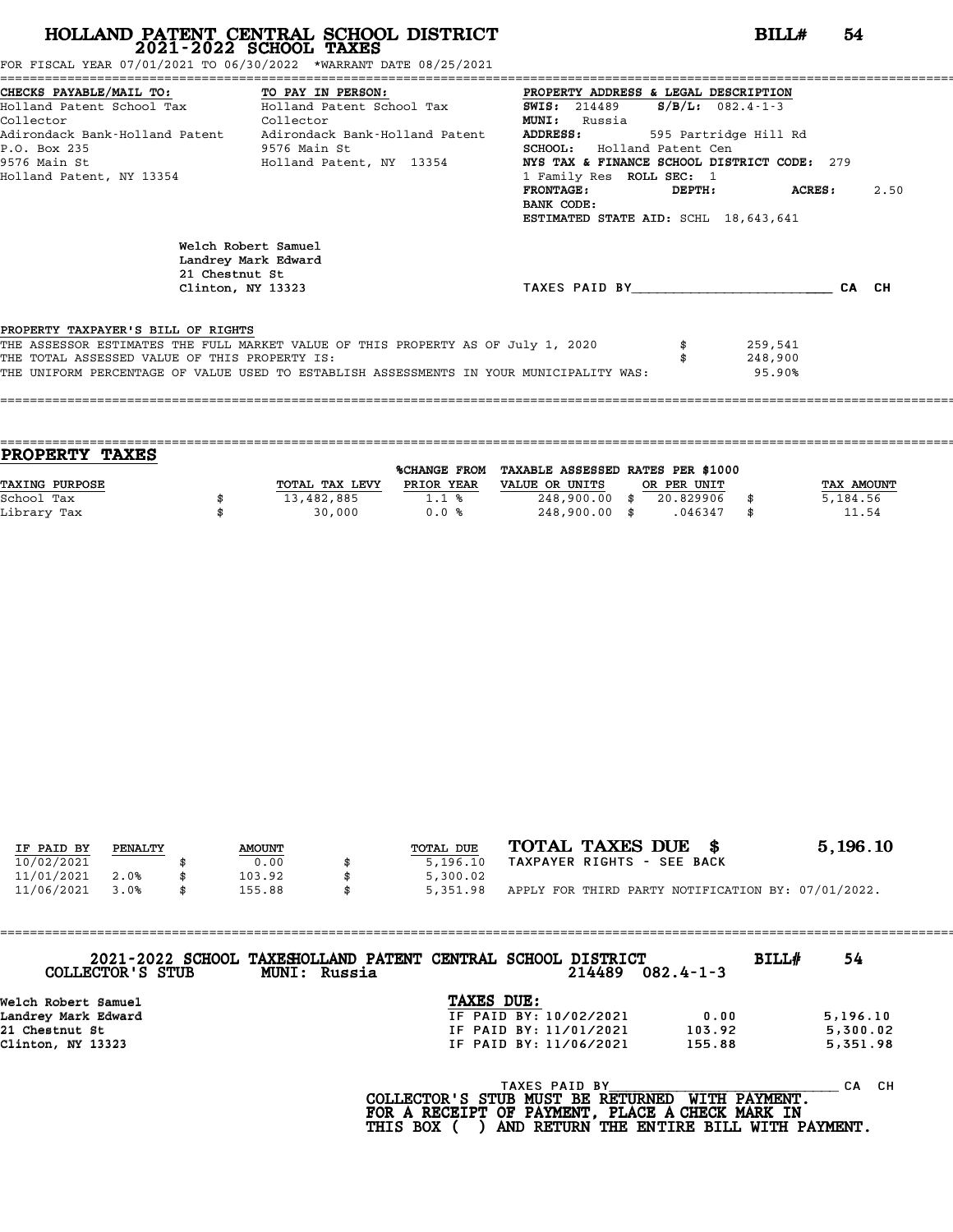======================================================================================================================================== FOR FISCAL YEAR 07/01/2021 TO 06/30/2022 \*WARRANT DATE 08/25/2021

|                                               |                                                                                         | CHECKS PAYABLE/MAIL TO: TO PAY IN PERSON: PROPERTY ADDRESS & LEGAL DESCRIPTION               |                |      |
|-----------------------------------------------|-----------------------------------------------------------------------------------------|----------------------------------------------------------------------------------------------|----------------|------|
|                                               | Holland Patent School Tax Molland Patent School Tax                                     | <b>SWIS:</b> 214489 <b>S/B/L:</b> $082.4 - 1 - 6.5$                                          |                |      |
| <b>Collector</b><br>Collector                 |                                                                                         | <b>MUNI:</b> Russia                                                                          |                |      |
|                                               |                                                                                         | Adirondack Bank-Holland Patent Adirondack Bank-Holland Patent ADDRESS: 625 Partridge Hill Rd |                |      |
| 9576 Main St<br>P.O. Box 235                  |                                                                                         | <b>SCHOOL:</b> Holland Patent Cen                                                            |                |      |
|                                               |                                                                                         | NYS TAX & FINANCE SCHOOL DISTRICT CODE: 279                                                  |                |      |
| Holland Patent, NY 13354                      |                                                                                         | Rural vac<10 ROLL SEC: 1                                                                     |                |      |
|                                               |                                                                                         | FRONTAGE: 923.00 DEPTH:<br>BANK CODE:                                                        | <b>ACRES :</b> | 7.90 |
|                                               |                                                                                         | ESTIMATED STATE AID: SCHL 18,643,641                                                         |                |      |
| 21 Chestnut St                                | Welch Robert Samuel<br>Landrey Mark Edward                                              | TAXES PAID BY CA                                                                             |                |      |
|                                               | Clinton, NY 13323                                                                       |                                                                                              |                | СН   |
| PROPERTY TAXPAYER'S BILL OF RIGHTS            |                                                                                         |                                                                                              |                |      |
|                                               | THE ASSESSOR ESTIMATES THE FULL MARKET VALUE OF THIS PROPERTY AS OF July 1, 2020        |                                                                                              | 13,973         |      |
| THE TOTAL ASSESSED VALUE OF THIS PROPERTY IS: |                                                                                         |                                                                                              | 13,400         |      |
|                                               | THE UNIFORM PERCENTAGE OF VALUE USED TO ESTABLISH ASSESSMENTS IN YOUR MUNICIPALITY WAS: |                                                                                              | 95.90%         |      |
|                                               |                                                                                         |                                                                                              |                |      |

| PROPERTY TAXES        |                |                     |                                   |  |             |    |                   |  |  |
|-----------------------|----------------|---------------------|-----------------------------------|--|-------------|----|-------------------|--|--|
|                       |                | <b>%CHANGE FROM</b> | TAXABLE ASSESSED RATES PER \$1000 |  |             |    |                   |  |  |
| <b>TAXING PURPOSE</b> | TOTAL TAX LEVY | PRIOR YEAR          | VALUE OR UNITS                    |  | OR PER UNIT |    | <b>TAX AMOUNT</b> |  |  |
| School Tax            | 13,482,885     | 1.1%                | $13,400.00$ \$                    |  | 20.829906   |    | 279.12            |  |  |
| Library Tax           | 30,000         | 0.0%                | $13,400.00$ \$                    |  | .046347     | \$ | 0.62              |  |  |

====================================================================================================================================

| IF PAID BY | PENALTY | <b>AMOUNT</b> | <b>TOTAL DUE</b> | TOTAL TAXES DUE \$                                 | 279.74 |
|------------|---------|---------------|------------------|----------------------------------------------------|--------|
| 10/02/2021 |         | 0.00          | 279.74           | TAXPAYER RIGHTS - SEE BACK                         |        |
| 11/01/2021 | 2.0%    | 5.59          | 285.33           |                                                    |        |
| 11/06/2021 | 3.0%    | 8.39          | 288.13           | APPLY FOR THIRD PARTY NOTIFICATION BY: 07/01/2022. |        |

| COLLECTOR'S STUB    | 2021-2022 SCHOOL TAXESHOLLAND PATENT CENTRAL SCHOOL DISTRICT<br>MUNI: Russia |                                          | 214489                 | $082.4 - 1 - 6.5$    | <b>BILL#</b> | 55        |
|---------------------|------------------------------------------------------------------------------|------------------------------------------|------------------------|----------------------|--------------|-----------|
| Welch Robert Samuel |                                                                              | TAXES DUE:                               |                        |                      |              |           |
| Landrey Mark Edward |                                                                              |                                          | IF PAID BY: 10/02/2021 | 0.00                 |              | 279.74    |
| 21 Chestnut St      |                                                                              | IF PAID BY: 11/01/2021                   |                        | 5.59                 |              | 285.33    |
| Clinton, NY 13323   |                                                                              |                                          | IF PAID BY: 11/06/2021 | 8.39                 |              | 288.13    |
|                     |                                                                              | הסופות הסיס הס היא הסומה של הספרה המים ה | TAXES PAID BY          | <b>MTTHI DAVMENT</b> |              | CH.<br>CА |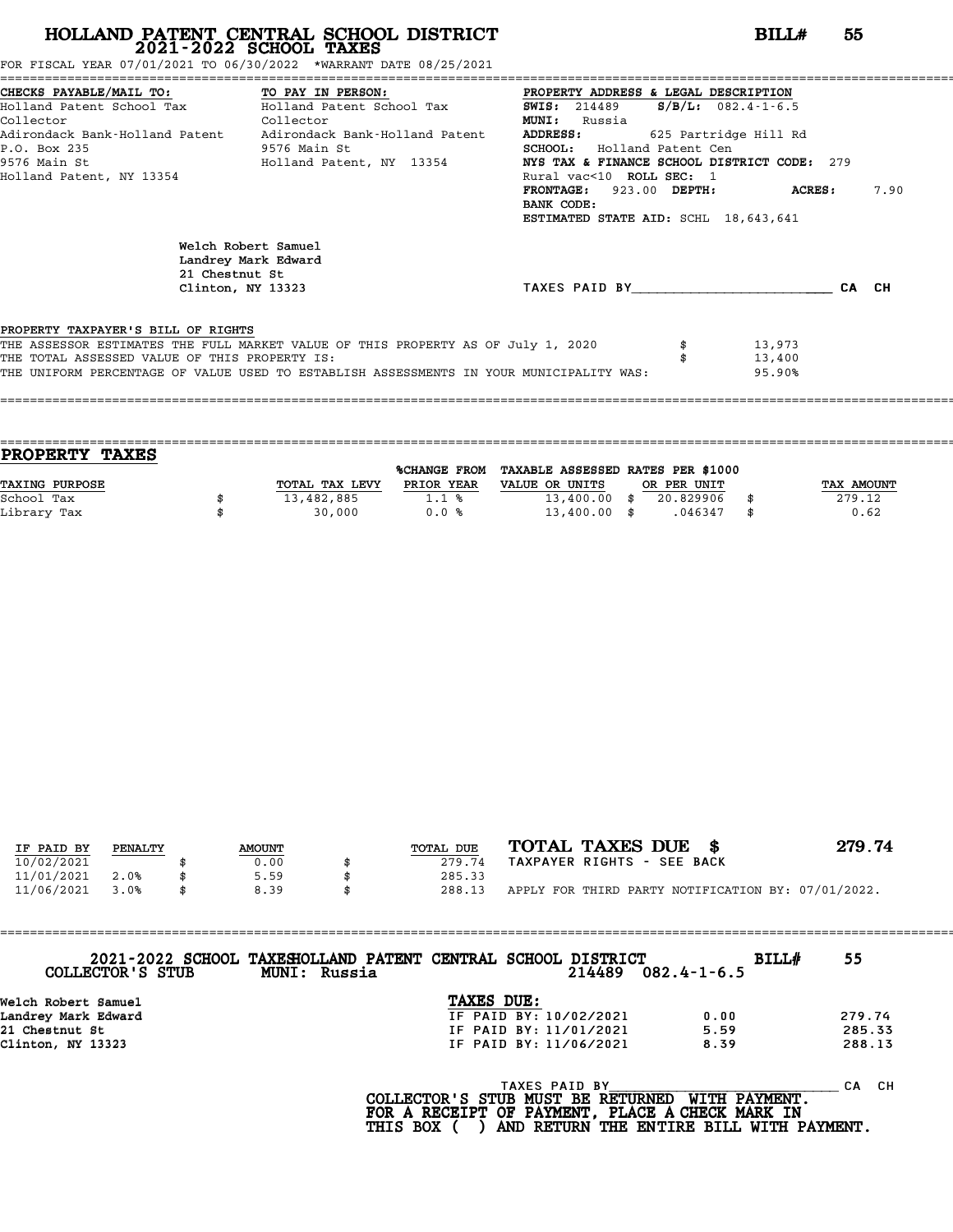FOR FISCAL YEAR 07/01/2021 TO 06/30/2022 \*WARRANT DATE 08/25/2021

|                                               | CHECKS PAYABLE/MAIL TO:             TO PAY IN PERSON:             PROPERTY ADDRESS & LEGAL DESCRIPTION |                                             |               |  |
|-----------------------------------------------|--------------------------------------------------------------------------------------------------------|---------------------------------------------|---------------|--|
|                                               | Holland Patent School Tax Bolland Patent School Tax                                                    | <b>SWIS:</b> 214489 <b>S/B/L:</b> 555.-5-2  |               |  |
| Collector<br><b>Collector</b>                 |                                                                                                        | <b>MUNI:</b><br>Russia                      |               |  |
|                                               | Adirondack Bank-Holland Patent     Adirondack Bank-Holland Patent                                      | ADDRESS:                                    |               |  |
| P.O. Box 235                                  | 9576 Main St                                                                                           | <b>SCHOOL:</b> Holland Patent Cen           |               |  |
|                                               | 9576 Main St                           Holland Patent, NY 13354                                        | NYS TAX & FINANCE SCHOOL DISTRICT CODE: 279 |               |  |
| Holland Patent, NY 13354                      |                                                                                                        | Elec $\&$ qas ROLL SEC: 5                   |               |  |
|                                               |                                                                                                        | $\tt FROMTAGE:$                             | DEPTH: ACRES: |  |
|                                               |                                                                                                        | <b>BANK CODE:</b> 984                       |               |  |
|                                               |                                                                                                        | ESTIMATED STATE AID: SCHL 18,643,641        |               |  |
| National Grid                                 |                                                                                                        |                                             |               |  |
|                                               | Real Estate Tax Dept                                                                                   |                                             |               |  |
|                                               | 300 Erie Blvd West                                                                                     |                                             |               |  |
|                                               | Syracuse, NY 13202                                                                                     | TAXES PAID BY CA CH                         |               |  |
| PROPERTY TAXPAYER'S BILL OF RIGHTS            |                                                                                                        |                                             |               |  |
|                                               | THE ASSESSOR ESTIMATES THE FULL MARKET VALUE OF THIS PROPERTY AS OF July 1, 2020                       |                                             | 77,094        |  |
| THE TOTAL ASSESSED VALUE OF THIS PROPERTY IS: |                                                                                                        |                                             | 73,933        |  |
|                                               | THE UNIFORM PERCENTAGE OF VALUE USED TO ESTABLISH ASSESSMENTS IN YOUR MUNICIPALITY WAS:                |                                             | 95.90%        |  |
|                                               |                                                                                                        |                                             |               |  |
|                                               |                                                                                                        |                                             |               |  |

|                | <b>%CHANGE FROM</b> |                |                                  |             |                                   |
|----------------|---------------------|----------------|----------------------------------|-------------|-----------------------------------|
| TOTAL TAX LEVY | PRIOR YEAR          | VALUE OR UNITS |                                  |             | TAX AMOUNT                        |
| 13,482,885     | 1.1%                |                | 20.829906                        |             | 1,540.02                          |
| 30,000         | 0.0%                |                | .046347                          | \$          | 3.43                              |
|                |                     |                | $73,933.00$ \$<br>$73,933.00$ \$ | OR PER UNIT | TAXABLE ASSESSED RATES PER \$1000 |

| IF PAID BY | PENALTY | <b>AMOUNT</b> | <b>TOTAL DUE</b> | TOTAL TAXES DUE \$                                 | 1,543.45 |
|------------|---------|---------------|------------------|----------------------------------------------------|----------|
| 10/02/2021 |         | 0.00          | 1,543.45         | TAXPAYER RIGHTS - SEE BACK                         |          |
| 11/01/2021 | 2.0%    | 30.87         | 1,574.32         |                                                    |          |
| 11/06/2021 | 3.0%    | \$<br>46.30   | 1,589.75         | APPLY FOR THIRD PARTY NOTIFICATION BY: 07/01/2022. |          |
|            |         |               |                  |                                                    |          |

| COLLECTOR'S STUB<br>MUNI: Russia | 2021-2022 SCHOOL TAXESHOLLAND PATENT CENTRAL SCHOOL DISTRICT<br>$214489$ 555.-5-2 | <b>BILL#</b> | 56       |
|----------------------------------|-----------------------------------------------------------------------------------|--------------|----------|
| National Grid                    | TAXES DUE:                                                                        |              |          |
| Real Estate Tax Dept             | IF PAID BY: 10/02/2021                                                            | 0.00         | 1,543.45 |
| 300 Erie Blvd West               | IF PAID BY: 11/01/2021                                                            | 30.87        | 1,574.32 |
| Syracuse, NY 13202               | IF PAID BY: 11/06/2021                                                            | 46.30        | 1,589.75 |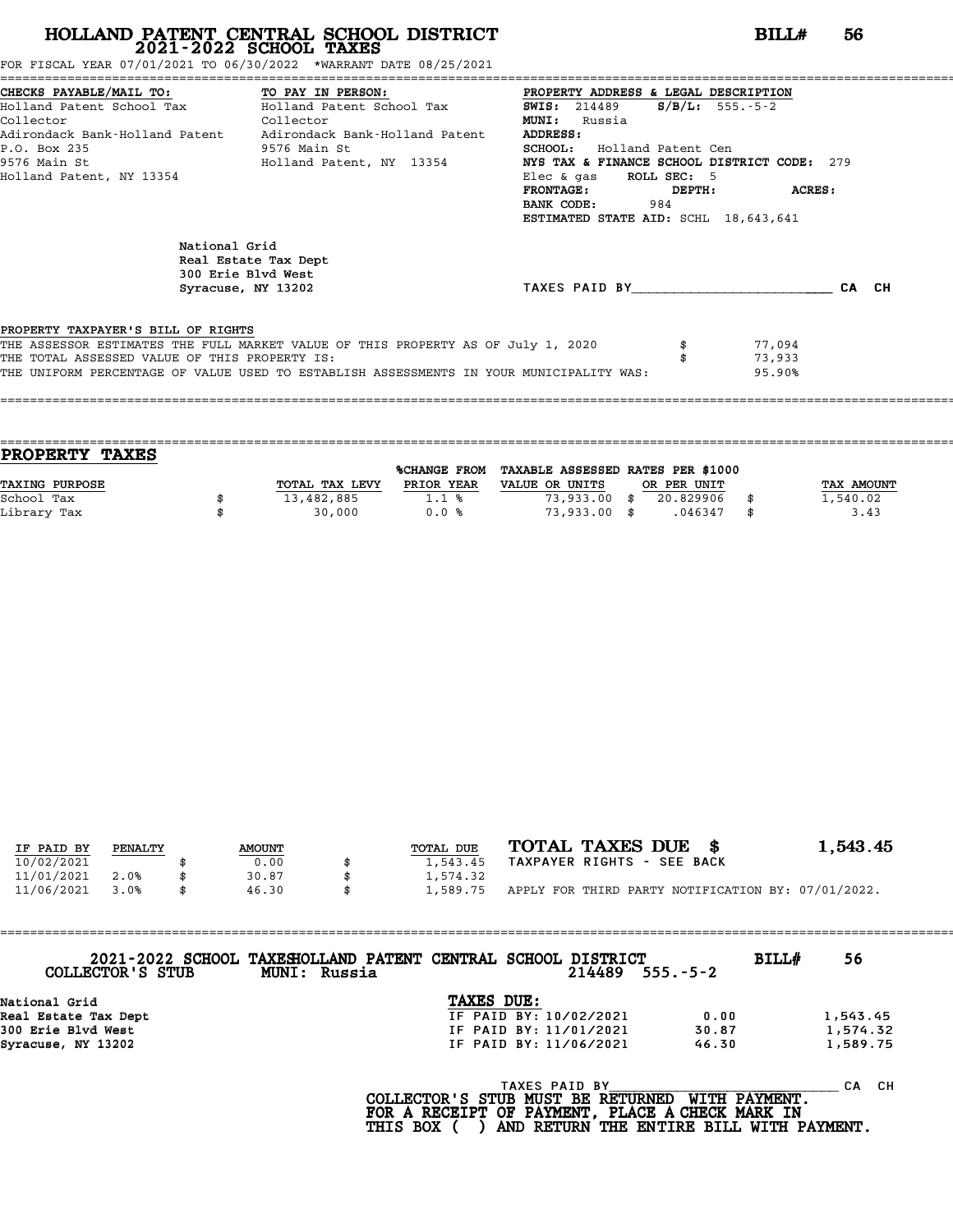|                                               | FOR FISCAL YEAR 07/01/2021 TO 06/30/2022 *WARRANT DATE 08/25/2021                       |                                             |               |
|-----------------------------------------------|-----------------------------------------------------------------------------------------|---------------------------------------------|---------------|
|                                               | CHECKS PAYABLE/MAIL TO: TO PAY IN PERSON:                                               | PROPERTY ADDRESS & LEGAL DESCRIPTION        |               |
|                                               | Holland Patent School Tax           Holland Patent School Tax                           | $S/B/L$ : 555.-3-2<br><b>SWIS:</b> 214489   |               |
| Collector                                     | Collector                                                                               | <b>MUNI:</b><br>Russia                      |               |
|                                               | Adirondack Bank-Holland Patent Adirondack Bank-Holland Patent                           | ADDRESS:                                    |               |
| P.O. Box 235                                  | 9576 Main St                                                                            | <b>SCHOOL:</b> Holland Patent Cen           |               |
|                                               | 9576 Main St                             Holland Patent, NY 13354                       | NYS TAX & FINANCE SCHOOL DISTRICT CODE: 279 |               |
| Holland Patent, NY 13354                      |                                                                                         | Telephone ROLL SEC: 5                       |               |
|                                               |                                                                                         | FRONTAGE:<br>DEPTH:                         | <b>ACRES:</b> |
|                                               |                                                                                         | 984<br>BANK CODE:                           |               |
|                                               |                                                                                         | ESTIMATED STATE AID: SCHL 18,643,641        |               |
|                                               | Verizon New York Inc                                                                    |                                             |               |
|                                               | Property Tax Dept                                                                       |                                             |               |
|                                               | $c$ /oDuff & Phelps                                                                     |                                             |               |
| PO Box 2749                                   |                                                                                         | TAXES PAID BY                               | CA CH         |
|                                               | Addison, TX 75001                                                                       |                                             |               |
| PROPERTY TAXPAYER'S BILL OF RIGHTS            |                                                                                         |                                             |               |
|                                               | THE ASSESSOR ESTIMATES THE FULL MARKET VALUE OF THIS PROPERTY AS OF July 1, 2020        |                                             | 6,778         |
| THE TOTAL ASSESSED VALUE OF THIS PROPERTY IS: |                                                                                         |                                             | 6,500         |
|                                               | THE UNIFORM PERCENTAGE OF VALUE USED TO ESTABLISH ASSESSMENTS IN YOUR MUNICIPALITY WAS: |                                             | 95.90%        |
|                                               |                                                                                         |                                             |               |

| <b>TAXES</b><br><b>PROPERTY</b> |  |                |                     |                                   |  |             |      |                   |
|---------------------------------|--|----------------|---------------------|-----------------------------------|--|-------------|------|-------------------|
|                                 |  |                | <b>%CHANGE FROM</b> | TAXABLE ASSESSED RATES PER \$1000 |  |             |      |                   |
| <b>TAXING PURPOSE</b>           |  | TOTAL TAX LEVY | PRIOR YEAR          | VALUE OR UNITS                    |  | OR PER UNIT |      | <b>TAX AMOUNT</b> |
| School Tax                      |  | 13,482,885     | 1.1%                | $6,500.00$ \$                     |  | 20.829906   |      | 135.39            |
| Library Tax                     |  | 30,000         | 0.0%                | $6,500.00$ \$                     |  | .046347     | - \$ | 0.30              |
|                                 |  |                |                     |                                   |  |             |      |                   |

====================================================================================================================================

| IF PAID BY | PENALTY | <b>AMOUNT</b> | TOTAL DUE | TOTAL TAXES DUE \$                                 | 135.69 |
|------------|---------|---------------|-----------|----------------------------------------------------|--------|
| 10/02/2021 |         | 0.00          | 135.69    | TAXPAYER RIGHTS - SEE BACK                         |        |
| 11/01/2021 | 2.0%    | 2.71          | 138.40    |                                                    |        |
| 11/06/2021 | 3.0%    | \$<br>4.07    | 139.76    | APPLY FOR THIRD PARTY NOTIFICATION BY: 07/01/2022. |        |

| COLLECTOR'S STUB                 | 2021-2022 SCHOOL TAXESHOLLAND PATENT CENTRAL SCHOOL DISTRICT<br>MUNI: Russia                          | $214489$ $555.-3-2$ | 57<br>BILL#                   |
|----------------------------------|-------------------------------------------------------------------------------------------------------|---------------------|-------------------------------|
| Verizon New York Inc             | TAXES DUE:                                                                                            |                     |                               |
| Property Tax Dept                | IF PAID BY: 10/02/2021                                                                                | 0.00                | 135.69                        |
| c/oDuff & Phelps                 | IF PAID BY: 11/01/2021                                                                                | 2.71                | 138.40                        |
| PO Box 2749<br>Addison, TX 75001 | IF PAID BY: 11/06/2021                                                                                | 4.07                | 139.76                        |
|                                  | TAXES PAID BY<br>COLLECTOR'S STUB MUST BE RETURNED<br>FOR A RECEIPT OF PAYMENT, PLACE A CHECK MARK IN |                     | CA CH<br><b>WITH PAYMENT.</b> |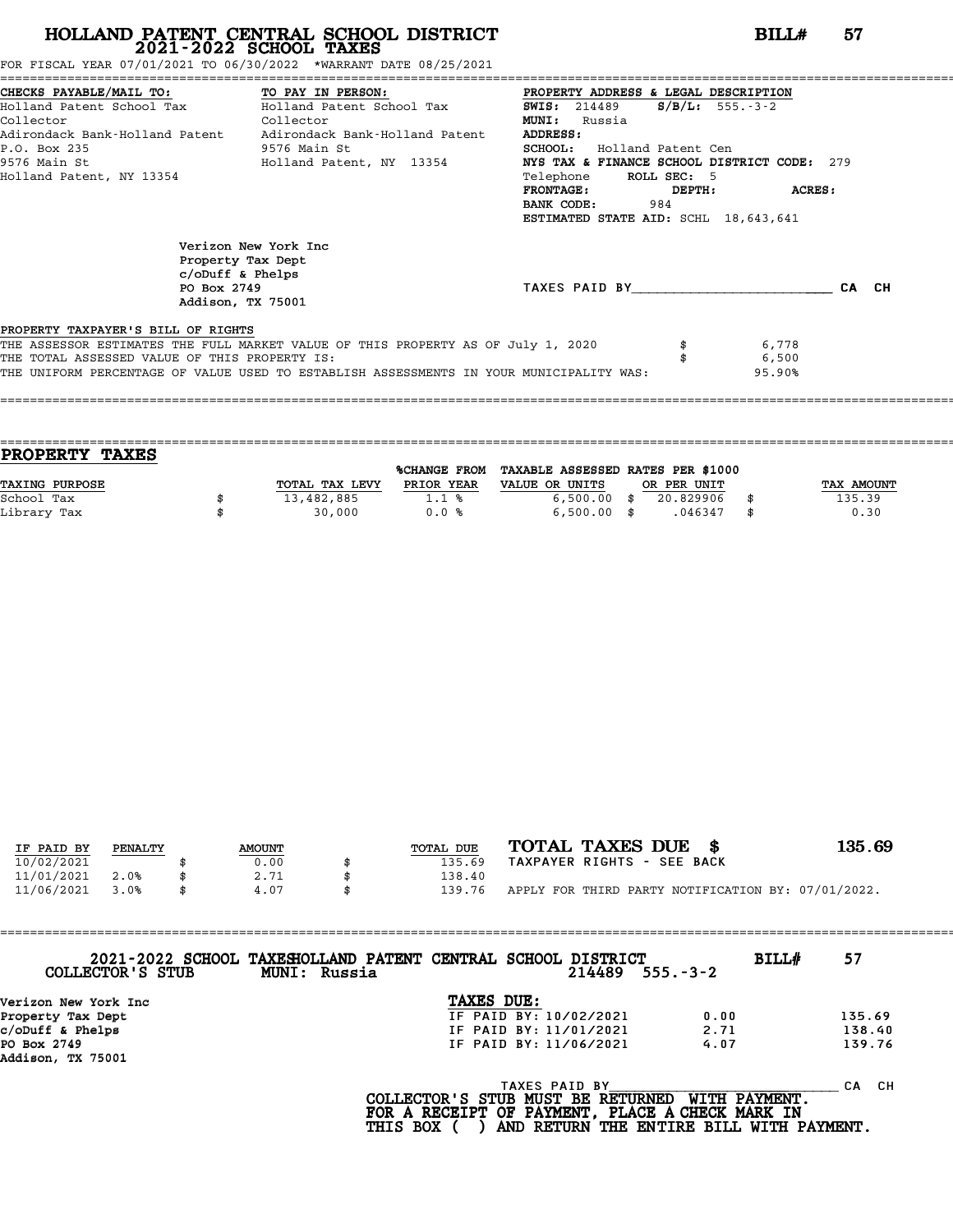|  |  |  |  |  |  |  | OR FISCAL YEAR 07/01/2021 TO 06/30/2022" |  |  | *WARRANT DATE 08/25/2021 |  |
|--|--|--|--|--|--|--|------------------------------------------|--|--|--------------------------|--|
|--|--|--|--|--|--|--|------------------------------------------|--|--|--------------------------|--|

| FOR FISCAL YEAR 07/01/2021 TO 06/30/2022 *WARRANT DATE 08/25/2021                                                                                                                                                                                                                                                                                                                                  |                         |                                                                                                                                                                                                                                                          |                      |
|----------------------------------------------------------------------------------------------------------------------------------------------------------------------------------------------------------------------------------------------------------------------------------------------------------------------------------------------------------------------------------------------------|-------------------------|----------------------------------------------------------------------------------------------------------------------------------------------------------------------------------------------------------------------------------------------------------|----------------------|
| CHECKS PAYABLE/MAIL TO: TO PAY IN PERSON: PROPERTY ADDRESS & LEGAL DESCRIPTION<br>Holland Patent School Tax Bolland Patent School Tax 5WIS: 214489 5/B/L: 644.089-0000-618.750-1884<br>Collector<br><b>Collector</b><br>Adirondack Bank-Holland Patent Adirondack Bank-Holland Patent<br>P.O. Box 235<br>9576 Main St                         Holland Patent, NY 13354<br>Holland Patent, NY 13354 | 9576 Main St            | <b>MUNI:</b><br>Russia<br><b>ADDRESS:</b><br>888888<br><b>SCHOOL:</b> Holland Patent Cen<br>NYS TAX & FINANCE SCHOOL DISTRICT CODE: 279<br>Telecom. eq. ROLL SEC: 6<br>FRONTAGE: DEPTH: ACRES:<br>BANK CODE: 984<br>ESTIMATED STATE AID: SCHL 18,643,641 |                      |
| $c/O$ Duff & Phelps<br>PO Box 2629<br>Addison, TX 75001                                                                                                                                                                                                                                                                                                                                            | Citizens Communications | TAXES PAID BY CA CH                                                                                                                                                                                                                                      |                      |
| PROPERTY TAXPAYER'S BILL OF RIGHTS<br>THE ASSESSOR ESTIMATES THE FULL MARKET VALUE OF THIS PROPERTY AS OF July 1, 2020<br>THE TOTAL ASSESSED VALUE OF THIS PROPERTY IS:<br>THE UNIFORM PERCENTAGE OF VALUE USED TO ESTABLISH ASSESSMENTS IN YOUR MUNICIPALITY WAS:                                                                                                                                 |                         |                                                                                                                                                                                                                                                          | 752<br>721<br>95.90% |

| <b>PROPERTY TAXES</b> |                |                     |                                   |             |            |
|-----------------------|----------------|---------------------|-----------------------------------|-------------|------------|
|                       |                | <b>%CHANGE FROM</b> | TAXABLE ASSESSED RATES PER \$1000 |             |            |
| TAXING PURPOSE        | TOTAL TAX LEVY | PRIOR YEAR          | VALUE OR UNITS                    | OR PER UNIT | TAX AMOUNT |
| School Tax            | 13,482,885     | 1.1%                | 721.00                            | 20.829906   | 15.02      |
| Library Tax           | 30,000         | 0.0%                | 721.00 \$                         | .046347     | 0.03       |
|                       |                |                     |                                   |             |            |

| IF PAID BY | PENALTY | <b>AMOUNT</b> | TOTAL DUE | TOTAL TAXES DUE \$                                 | 15.05 |
|------------|---------|---------------|-----------|----------------------------------------------------|-------|
| 10/02/2021 |         | 0.00          | 15.05     | TAXPAYER RIGHTS - SEE BACK                         |       |
| 11/01/2021 | 2.0%    | 0.30          | 15.35     |                                                    |       |
| 11/06/2021 | 3.0%    | \$<br>0.45    | 15.50     | APPLY FOR THIRD PARTY NOTIFICATION BY: 07/01/2022. |       |
|            |         |               |           |                                                    |       |

| COLLECTOR'S STUB        | 2021-2022 SCHOOL TAXESHOLLAND PATENT CENTRAL SCHOOL DISTRICT<br>MUNI: Russia |            | 214489                 | 644.089-0000-618.750-1884 | <b>BILL#</b> | 58    |
|-------------------------|------------------------------------------------------------------------------|------------|------------------------|---------------------------|--------------|-------|
| Citizens Communications |                                                                              | TAXES DUE: |                        |                           |              |       |
| $c/O$ Duff & Phelps     |                                                                              |            | IF PAID BY: 10/02/2021 | 0.00                      |              | 15.05 |
| PO Box 2629             |                                                                              |            | IF PAID BY: 11/01/2021 | 0.30                      |              | 15.35 |
| Addison, TX 75001       |                                                                              |            | IF PAID BY: 11/06/2021 | 0.45                      |              | 15.50 |

| c/o Duff & Phelps |  |  |
|-------------------|--|--|
| PO Box 2629       |  |  |
| Addison, TX 75001 |  |  |

| IF PAID BY: 11/06/2021<br>0.45                                                                                                                                              | 15.50 |  |
|-----------------------------------------------------------------------------------------------------------------------------------------------------------------------------|-------|--|
| TAXES PAID BY<br>COLLECTOR'S STUB MUST BE RETURNED WITH PAYMENT.<br>FOR A RECEIPT OF PAYMENT, PLACE A CHECK MARK IN<br>THIS BOX () AND RETURN THE ENTIRE BILL WITH PAYMENT. | CA CH |  |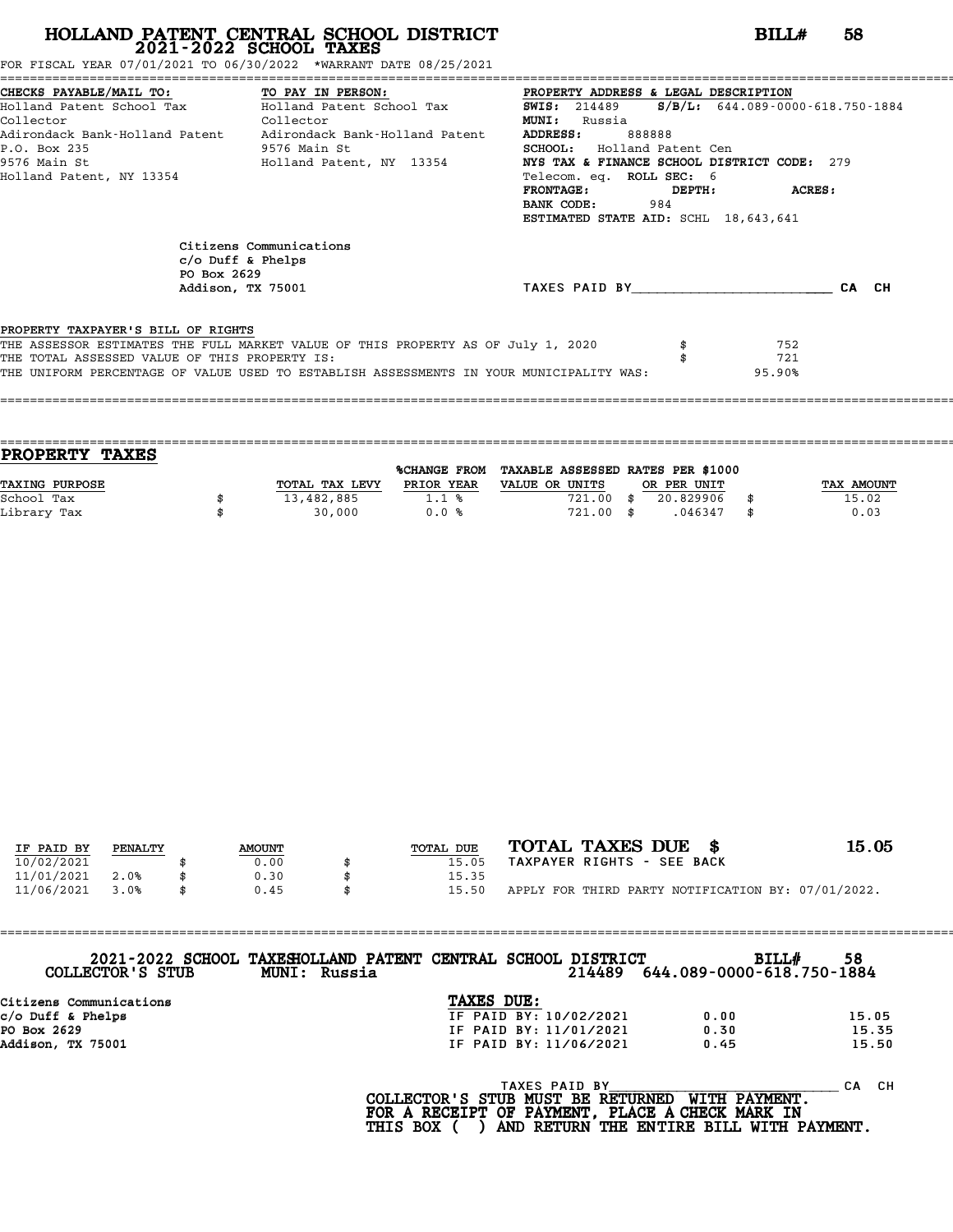FOR FISCAL YEAR 07/01/2021 TO 06/30/2022 \*WARRANT DATE 08/25/2021

|                                               | CHECKS PAYABLE/MAIL TO: TO PAY IN PERSON:                                               | PROPERTY ADDRESS & LEGAL DESCRIPTION                          |
|-----------------------------------------------|-----------------------------------------------------------------------------------------|---------------------------------------------------------------|
|                                               | Holland Patent School Tax           Holland Patent School Tax                           | $S/B/L: 644.89 - 9999 - 823.36 - 2004$<br><b>SWIS:</b> 214489 |
| Collector                                     | Collector                                                                               | <b>MUNI:</b><br>Russia                                        |
| Adirondack Bank-Holland Patent                | Adirondack Bank-Holland Patent                                                          | ADDRESS:<br>888888 Outside Plant                              |
| P.O. Box 235                                  | 9576 Main St                                                                            | <b>SCHOOL:</b> Holland Patent Cen                             |
| 9576 Main St                                  | Holland Patent, NY 13354                                                                | NYS TAX & FINANCE SCHOOL DISTRICT CODE: 279                   |
| Holland Patent, NY 13354                      |                                                                                         | Gas Trans Im ROLL SEC: 6                                      |
|                                               |                                                                                         | <b>FRONTAGE:</b><br>DEPTH:<br>ACRES:<br>.01                   |
|                                               |                                                                                         | 984<br>BANK CODE:                                             |
|                                               |                                                                                         | ESTIMATED STATE AID: SCHL 18,643,641                          |
| Iroquois Gas Co                               | One Corporate Dr Ste 600<br>Shelton, CT 06484                                           |                                                               |
|                                               |                                                                                         | TAXES PAID BY<br>CA CH                                        |
| PROPERTY TAXPAYER'S BILL OF RIGHTS            |                                                                                         |                                                               |
|                                               | THE ASSESSOR ESTIMATES THE FULL MARKET VALUE OF THIS PROPERTY AS OF July 1, 2020        |                                                               |
| THE TOTAL ASSESSED VALUE OF THIS PROPERTY IS: |                                                                                         | $\frac{1}{2}$<br>1,223,403                                    |
|                                               |                                                                                         | 1,173,243                                                     |
|                                               | THE UNIFORM PERCENTAGE OF VALUE USED TO ESTABLISH ASSESSMENTS IN YOUR MUNICIPALITY WAS: | 95.90%                                                        |
|                                               |                                                                                         |                                                               |

| <b>PROPERTY</b><br><b>TAXES</b> |                |              |                                   |             |            |
|---------------------------------|----------------|--------------|-----------------------------------|-------------|------------|
|                                 |                | %CHANGE FROM | TAXABLE ASSESSED RATES PER \$1000 |             |            |
| TAXING PURPOSE                  | TOTAL TAX LEVY | PRIOR YEAR   | VALUE OR UNITS                    | OR PER UNIT | TAX AMOUNT |
| School Tax                      | 13,482,885     | 1.1%         | $1173, 243, 00$ \$                | 20.829906   | 24,438.54  |
| Library Tax                     | 30,000         | 0.0%         | $1173, 243, 00$ \$                | .046347     | 54.38      |
|                                 |                |              |                                   |             |            |

| IF PAID BY | PENALTY | <b>AMOUNT</b> | TOTAL DUE       | TOTAL TAXES DUE \$                                 | 24,492.92 |
|------------|---------|---------------|-----------------|----------------------------------------------------|-----------|
| 10/02/2021 |         | 0.00          | 24,492.92       | TAXPAYER RIGHTS - SEE BACK                         |           |
| 11/01/2021 | 2.0%    | 489.86        | 24,982.78       |                                                    |           |
| 11/06/2021 | 3.0%    | \$<br>734.79  | \$<br>25,227.71 | APPLY FOR THIRD PARTY NOTIFICATION BY: 07/01/2022. |           |

==================================================================================================================================== **2021-2022 SCHOOL TAXESHOLLAND PATENT CENTRAL SCHOOL DISTRICT BILL# <sup>59</sup>**

| COLLECTOR'S STUB                            | 2021-2022 SCHOOL TAXESHOLLAND PATENT CENTRAL SCHOOL DISTRICT<br>MUNI: Russia |                                      | 214489 | BILL#<br>644.89-9999-823.36-2004 | 59        |  |
|---------------------------------------------|------------------------------------------------------------------------------|--------------------------------------|--------|----------------------------------|-----------|--|
| Iroquois Gas Co<br>One Corporate Dr Ste 600 |                                                                              | TAXES DUE:<br>IF PAID BY: 10/02/2021 |        | 0.00                             | 24,492.92 |  |

| COPPECION 5 SIGR         | MUNI: KUSSIA | <b>214489</b>          | 044.89-9999-823.30-2004 |           |
|--------------------------|--------------|------------------------|-------------------------|-----------|
| Iroquois Gas Co          |              | TAXES DUE:             |                         |           |
| One Corporate Dr Ste 600 |              | IF PAID BY: 10/02/2021 | 0.00                    | 24,492.92 |
| Shelton, CT 06484        |              | IF PAID BY: 11/01/2021 | 489.86                  | 24,982.78 |
|                          |              | IF PAID BY: 11/06/2021 | 734.79                  | 25,227.71 |
|                          |              |                        |                         |           |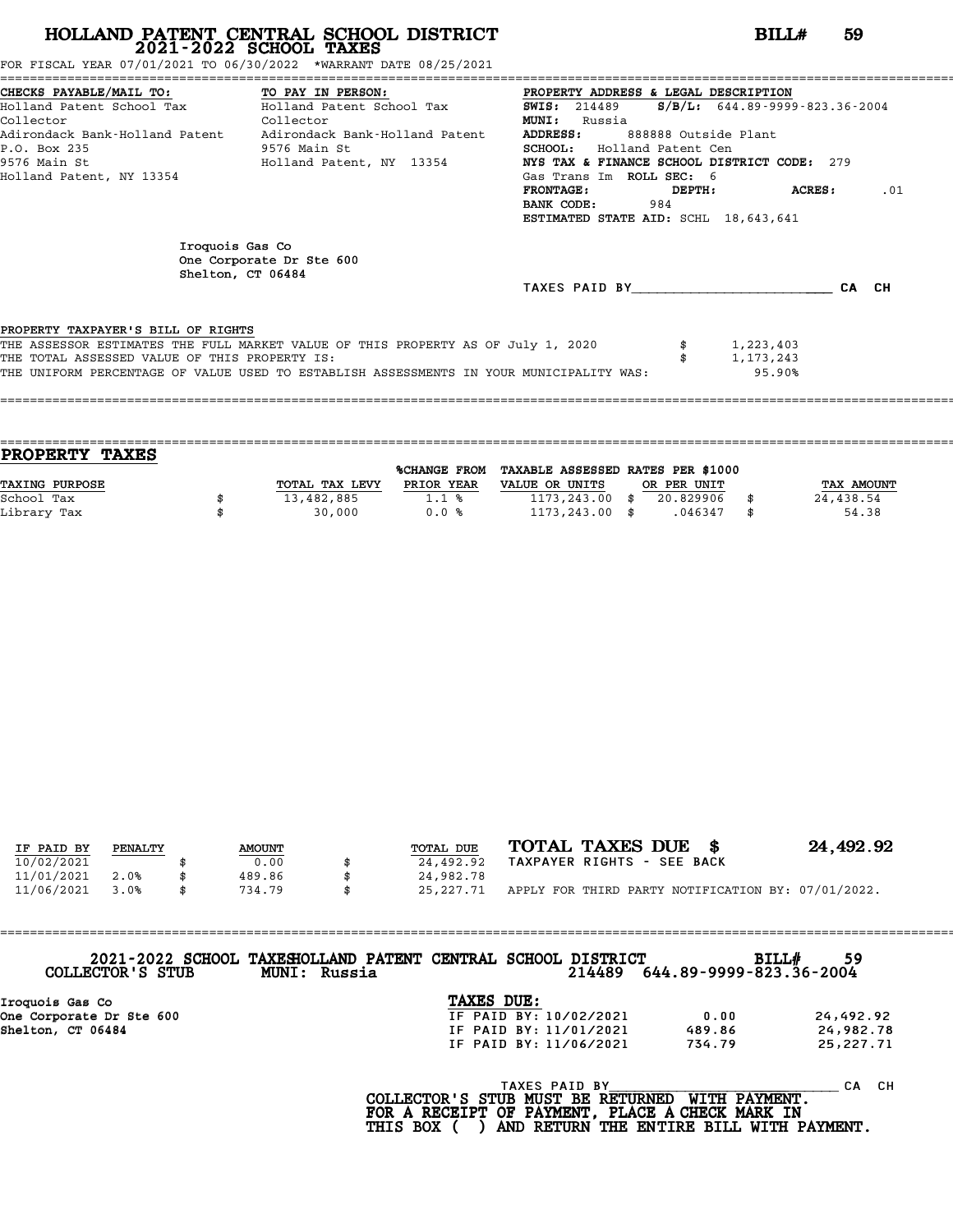| FOR FISCAL<br>, YEAR 07/01/2021 TO 06/30/2022 | *WARRANT DATE 08/25/2021 * |
|-----------------------------------------------|----------------------------|
|                                               |                            |

| FOR FISCAL YEAR 07/01/2021 TO 06/30/2022 *WARRANT DATE 08/25/2021                                                                                                                                                                                                                                                                                                                            |                                                                                                                                                                                                                        |                            |
|----------------------------------------------------------------------------------------------------------------------------------------------------------------------------------------------------------------------------------------------------------------------------------------------------------------------------------------------------------------------------------------------|------------------------------------------------------------------------------------------------------------------------------------------------------------------------------------------------------------------------|----------------------------|
| CHECKS PAYABLE/MAIL TO: TO PAY IN PERSON: PROPERTY ADDRESS & LEGAL DESCRIPTION<br>Holland Patent School Tax (Holland Patent School Tax (SWIS: 214489 (S/B/L: 644.89-9999-132.35-1024)<br><b>Collector</b><br>Collector<br>Adirondack Bank-Holland Patent Adirondack Bank-Holland Patent ADDRESS: 812349 Trenton Fls-Middlevil#24<br>P.O. Box 235<br>9576 Main St<br>Holland Patent, NY 13354 | <b>MUNI:</b> Russia<br><b>SCHOOL:</b> Holland Patent Cen<br>NYS TAX & FINANCE SCHOOL DISTRICT CODE: 279<br>Elec Trans I ROLL SEC: 6<br>$\tt FRONTAGE:$<br>DEPTH:<br>BANK CODE:<br>ESTIMATED STATE AID: SCHL 18,643,641 | ACRES:                     |
| National Grid<br>Real Est Tax Dept<br>300 Erie Boulevard W<br>Syracuse, NY 13202                                                                                                                                                                                                                                                                                                             | TAXES PAID BY CA CH                                                                                                                                                                                                    |                            |
| PROPERTY TAXPAYER'S BILL OF RIGHTS<br>THE ASSESSOR ESTIMATES THE FULL MARKET VALUE OF THIS PROPERTY AS OF July 1, 2020<br>THE TOTAL ASSESSED VALUE OF THIS PROPERTY IS:<br>THE UNIFORM PERCENTAGE OF VALUE USED TO ESTABLISH ASSESSMENTS IN YOUR MUNICIPALITY WAS:                                                                                                                           |                                                                                                                                                                                                                        | 18,383<br>17,629<br>95.90% |

| PROPERTY TAXES |                |                     |                                   |             |            |
|----------------|----------------|---------------------|-----------------------------------|-------------|------------|
|                |                | <b>%CHANGE FROM</b> | TAXABLE ASSESSED RATES PER \$1000 |             |            |
| TAXING PURPOSE | TOTAL TAX LEVY | PRIOR YEAR          | VALUE OR UNITS                    | OR PER UNIT | TAX AMOUNT |
| School Tax     | 13,482,885     | 1.1%                | 17,629.00                         | 20.829906   | 367.21     |
| Library Tax    | 30,000         | 0.0%                | $17,629.00$ \$                    | .046347     | \$<br>0.82 |
|                |                |                     |                                   |             |            |

====================================================================================================================================

| IF PAID BY | PENALTY | <b>AMOUNT</b> | TOTAL DUE | TOTAL TAXES DUE \$                                 | 368.03 |
|------------|---------|---------------|-----------|----------------------------------------------------|--------|
| 10/02/2021 |         | 0.00          | 368.03    | TAXPAYER RIGHTS - SEE BACK                         |        |
| 11/01/2021 | 2.0%    | 7.36          | 375.39    |                                                    |        |
| 11/06/2021 | 3.0%    | \$<br>11.04   | 379.07    | APPLY FOR THIRD PARTY NOTIFICATION BY: 07/01/2022. |        |

| COLLECTOR'S STUB       | 2021-2022 SCHOOL TAXESHOLLAND PATENT CENTRAL SCHOOL DISTRICT<br><b>MUNI: Russia</b> |                        | 214489 | 644.89-9999-132.35-1024 | BILL#<br>60   |  |
|------------------------|-------------------------------------------------------------------------------------|------------------------|--------|-------------------------|---------------|--|
| National Grid          |                                                                                     | TAXES DUE:             |        |                         |               |  |
| Real Est Tax Dept      |                                                                                     | IF PAID BY: 10/02/2021 |        | 0.00                    | 368.03        |  |
| $200$ Prio Poulovard W |                                                                                     | TE DATN RV, 11/01/2021 |        | 7.36                    | <b>375.30</b> |  |

| National Grid        | TAXES DUE:                                                              |                       |           |
|----------------------|-------------------------------------------------------------------------|-----------------------|-----------|
| Real Est Tax Dept    | IF PAID BY: 10/02/2021                                                  | 0.00                  | 368.03    |
| 300 Erie Boulevard W | IF PAID BY: 11/01/2021                                                  | 7.36                  | 375.39    |
| Syracuse, NY 13202   | IF PAID BY: 11/06/2021                                                  | 11.04                 | 379.07    |
|                      | <b>TAXES PAID BY</b><br>$COT$ הסוגמוויזיסם קמים ומידות מוויחים ומחירה ה | <b>MITTLE DAVMENT</b> | CH.<br>CA |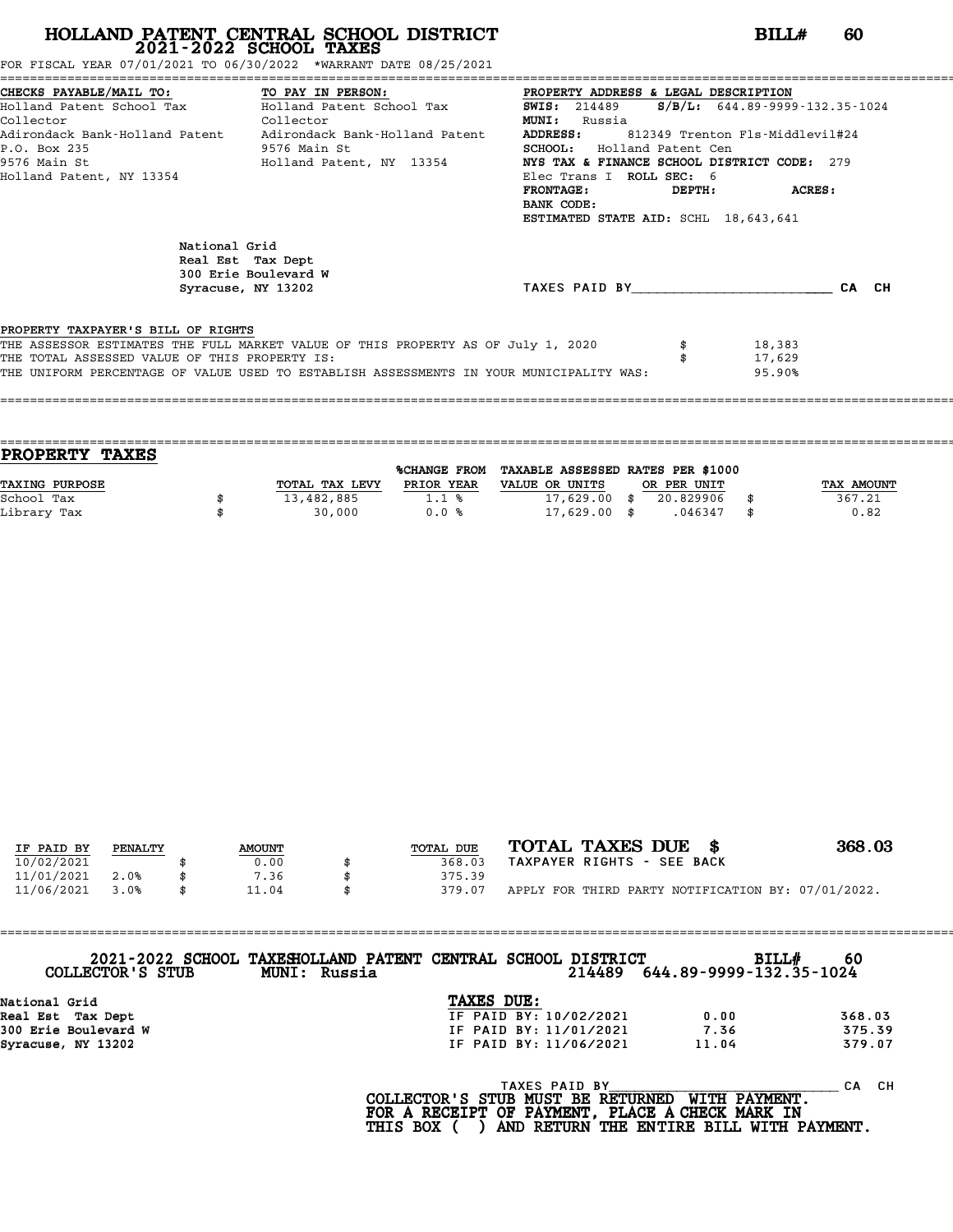FOR FISCAL YEAR 07/01/2021 TO 06/30/2022 \*WARRANT DATE 08/25/2021

|                                               | CHECKS PAYABLE/MAIL TO: TO PAY IN PERSON: PROPERTY ADDRESS & LEGAL DESCRIPTION<br>Holland Patent School Tax Holland Patent School Tax 50015: 214489 5/B/L: 644.89-9999 | <b>SWIS:</b> 214489 <b>S/B/L:</b> 644.89-9999-132.35-1044 |        |
|-----------------------------------------------|------------------------------------------------------------------------------------------------------------------------------------------------------------------------|-----------------------------------------------------------|--------|
| <b>Collector</b><br>Collector                 |                                                                                                                                                                        | <b>MUNI:</b> Russia                                       |        |
|                                               | Adirondack Bank-Holland Patent Adirondack Bank-Holland Patent ADDRESS: 812384 T-P#23, trenton Hydro Tap                                                                |                                                           |        |
| P.O. Box 235<br>9576 Main St                  |                                                                                                                                                                        | <b>SCHOOL:</b> Holland Patent Cen                         |        |
|                                               | 9576 Main St                                   Holland Patent, NY 13354                                                                                                | NYS TAX & FINANCE SCHOOL DISTRICT CODE: 279               |        |
| Holland Patent, NY 13354                      |                                                                                                                                                                        | Elec Trans I ROLL SEC: 6                                  |        |
|                                               |                                                                                                                                                                        | DEPTH: ACRES:<br><b>FRONTAGE:</b>                         |        |
|                                               |                                                                                                                                                                        | BANK CODE:                                                |        |
|                                               |                                                                                                                                                                        | ESTIMATED STATE AID: SCHL 18,643,641                      |        |
| National Grid                                 | Real Est Tax Dept<br>300 Erie Boulevard W<br>Syracuse, NY 13202                                                                                                        | TAXES PAID BY CA CH                                       |        |
|                                               |                                                                                                                                                                        |                                                           |        |
|                                               |                                                                                                                                                                        |                                                           |        |
| PROPERTY TAXPAYER'S BILL OF RIGHTS            |                                                                                                                                                                        |                                                           |        |
|                                               | THE ASSESSOR ESTIMATES THE FULL MARKET VALUE OF THIS PROPERTY AS OF July 1, 2020                                                                                       |                                                           | 800    |
| THE TOTAL ASSESSED VALUE OF THIS PROPERTY IS: |                                                                                                                                                                        |                                                           | 767    |
|                                               | THE UNIFORM PERCENTAGE OF VALUE USED TO ESTABLISH ASSESSMENTS IN YOUR MUNICIPALITY WAS:                                                                                |                                                           | 95.90% |
|                                               |                                                                                                                                                                        |                                                           |        |

| TOTAL TAX LEVY | PRIOR YEAR | VALUE OR UNITS      |           |             | TAX AMOUNT                        |
|----------------|------------|---------------------|-----------|-------------|-----------------------------------|
| 13,482,885     | 1.1%       | 767.00              | 20.829906 |             | 15.98                             |
| 30,000         | 0.0%       |                     | .046347   | \$          | 0.04                              |
|                |            | <b>%CHANGE FROM</b> | 767.00 \$ | OR PER UNIT | TAXABLE ASSESSED RATES PER \$1000 |

====================================================================================================================================

| IF PAID BY | PENALTY | <b>AMOUNT</b> | TOTAL DUE | TOTAL TAXES DUE \$                                 | 16.02 |
|------------|---------|---------------|-----------|----------------------------------------------------|-------|
| 10/02/2021 |         | 0.00          | 16.02     | TAXPAYER RIGHTS - SEE BACK                         |       |
| 11/01/2021 | 2.0%    | 0.32          | 16.34     |                                                    |       |
| 11/06/2021 | 3.0%    | 0.48          | 16.50     | APPLY FOR THIRD PARTY NOTIFICATION BY: 07/01/2022. |       |
|            |         |               |           |                                                    |       |

| COLLECTOR'S STUB     | 2021-2022 SCHOOL TAXESHOLLAND PATENT CENTRAL SCHOOL DISTRICT<br>MUNI: Russia |            | 214489                 | 644.89-9999-132.35-1044 | BILL#<br>-61 |  |
|----------------------|------------------------------------------------------------------------------|------------|------------------------|-------------------------|--------------|--|
|                      |                                                                              |            |                        |                         |              |  |
| National Grid        |                                                                              | TAXES DUE: |                        |                         |              |  |
| Real Est Tax Dept    |                                                                              |            | IF PAID BY: 10/02/2021 | 0.00                    | 16.02        |  |
| 300 Erie Boulevard W |                                                                              |            | IF PAID BY: 11/01/2021 | 0.32                    | 16.34        |  |
| Syracuse, NY 13202   |                                                                              |            | IF PAID BY: 11/06/2021 | 0.48                    | 16.50        |  |
|                      |                                                                              |            |                        |                         |              |  |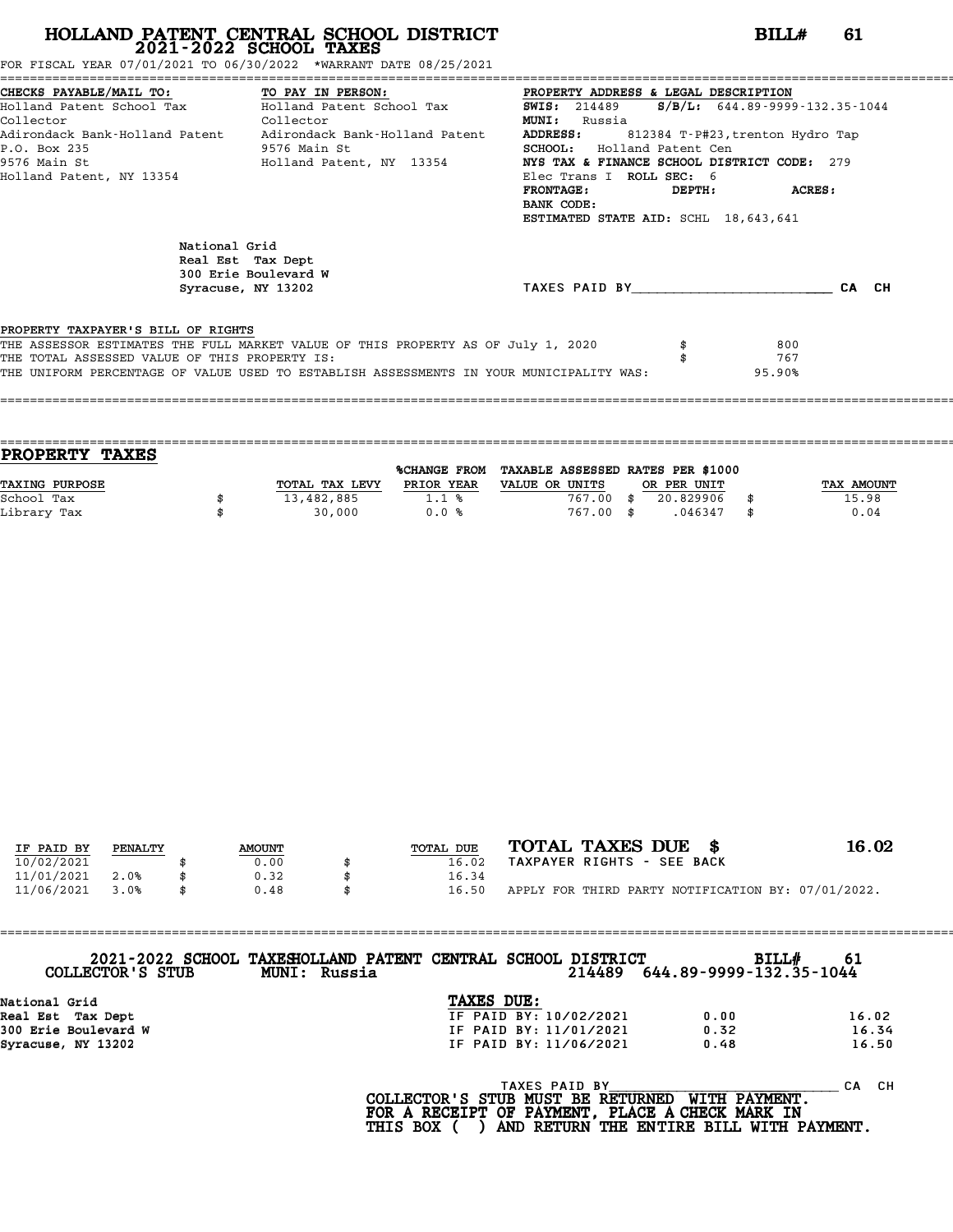| 07/01/2021<br>` <sup><!--30/2022</sup--><br/>TO<br/>06/<br/>FOR FISCAL<br/>YEAR</sup> | 1 08/25/2021<br>DATE<br>*WARRANT |
|---------------------------------------------------------------------------------------|----------------------------------|
|                                                                                       |                                  |

| FOR FISCAL YEAR 07/01/2021 TO 06/30/2022 *WARRANT DATE 08/25/2021                   |                                                                                                                                                                                                                                                                                                                                                         |                                                                                                                                                                                                                                               |                                   |       |
|-------------------------------------------------------------------------------------|---------------------------------------------------------------------------------------------------------------------------------------------------------------------------------------------------------------------------------------------------------------------------------------------------------------------------------------------------------|-----------------------------------------------------------------------------------------------------------------------------------------------------------------------------------------------------------------------------------------------|-----------------------------------|-------|
| Collector<br>P.O. Box 235<br>9576 Main St<br>Holland Patent, NY 13354               | CHECKS PAYABLE/MAIL TO: TO PAY IN PERSON: PROPERTY ADDRESS & LEGAL DESCRIPTION<br>Holland Patent School Tax           Holland Patent School Tax             SWIS: 214489<br>Collector<br>Adirondack Bank-Holland Patent Adirondack Bank-Holland Patent ADDRESS:<br>9576 Main St<br>Holland Patent, NY 13354 NYS TAX & FINANCE SCHOOL DISTRICT CODE: 279 | ;================================<br><b>MUNI:</b> Russia<br>888888<br><b>SCHOOL:</b> Holland Patent Cen<br>Elec-hydro ROLL SEC: 6<br>$\verb FRONTAGE : \verb DEPTH : \verb ACRES :$<br>BANK CODE: 984<br>ESTIMATED STATE AID: SCHL 18,643,641 | $S/B/L$ : 644.89-9999-132.35-1884 |       |
| National Grid<br>300 Erie Blvd West<br>Syracuse, NY 13202                           | Real Estate Tax Dept                                                                                                                                                                                                                                                                                                                                    | TAXES PAID BY TAXES                                                                                                                                                                                                                           |                                   | CA CH |
| PROPERTY TAXPAYER'S BILL OF RIGHTS<br>THE TOTAL ASSESSED VALUE OF THIS PROPERTY IS: | THE ASSESSOR ESTIMATES THE FULL MARKET VALUE OF THIS PROPERTY AS OF July 1, 2020<br>THE UNIFORM PERCENTAGE OF VALUE USED TO ESTABLISH ASSESSMENTS IN YOUR MUNICIPALITY WAS:                                                                                                                                                                             |                                                                                                                                                                                                                                               | 328,825<br>315,343<br>95.90%      |       |

|                | <b>%CHANGE FROM</b> |                |                                    |             |                                   |
|----------------|---------------------|----------------|------------------------------------|-------------|-----------------------------------|
| TOTAL TAX LEVY | PRIOR YEAR          | VALUE OR UNITS |                                    |             | TAX AMOUNT                        |
| 13,482,885     | 1.1%                |                | 20.829906                          |             | 6,568.57                          |
| 30,000         | 0.0%                |                | .046347                            | \$          | 14.62                             |
|                |                     |                | $315,343.00$ \$<br>$315,343.00$ \$ | OR PER UNIT | TAXABLE ASSESSED RATES PER \$1000 |

| IF PAID BY | PENALTY | <b>AMOUNT</b> | TOTAL DUE | TOTAL TAXES DUE \$                                 | 6,583.19 |
|------------|---------|---------------|-----------|----------------------------------------------------|----------|
| 10/02/2021 |         | 0.00          | 6,583.19  | TAXPAYER RIGHTS - SEE BACK                         |          |
| 11/01/2021 | 2.0%    | 131.66        | 6,714.85  |                                                    |          |
| 11/06/2021 | 3.0%    | \$<br>197.50  | 6,780.69  | APPLY FOR THIRD PARTY NOTIFICATION BY: 07/01/2022. |          |

| <b>SCHOOL</b><br>2021-2022 | TAXESHOLLAND PATENT CENTRAL SCHOOL DISTRICT | <b>BILL#</b>            | -62 |
|----------------------------|---------------------------------------------|-------------------------|-----|
| STUB                       | <b>MUNI:</b>                                | 214489                  |     |
| COLLECTOR'S                | Russia                                      | 644.89-9999-132.35-1884 |     |

| COLLECTOR'S STUB     | <b>MUNI: Russia</b> | 2021-2022 SCHOOL TAXESHOLLAND PATENT CENTRAL SCHOOL DISTRICT<br>214489 | 644.89-9999-132.35-1884 | BILL#<br>62 |
|----------------------|---------------------|------------------------------------------------------------------------|-------------------------|-------------|
| National Grid        |                     | TAXES DUE:                                                             |                         |             |
| Real Estate Tax Dept |                     | IF PAID BY: 10/02/2021                                                 | 0.00                    | 6,583.19    |
| 300 Erie Blvd West   |                     | IF PAID BY: 11/01/2021                                                 | 131.66                  | 6,714.85    |
| Syracuse, NY 13202   |                     | IF PAID BY: 11/06/2021                                                 | 197.50                  | 6,780.69    |
|                      |                     |                                                                        |                         |             |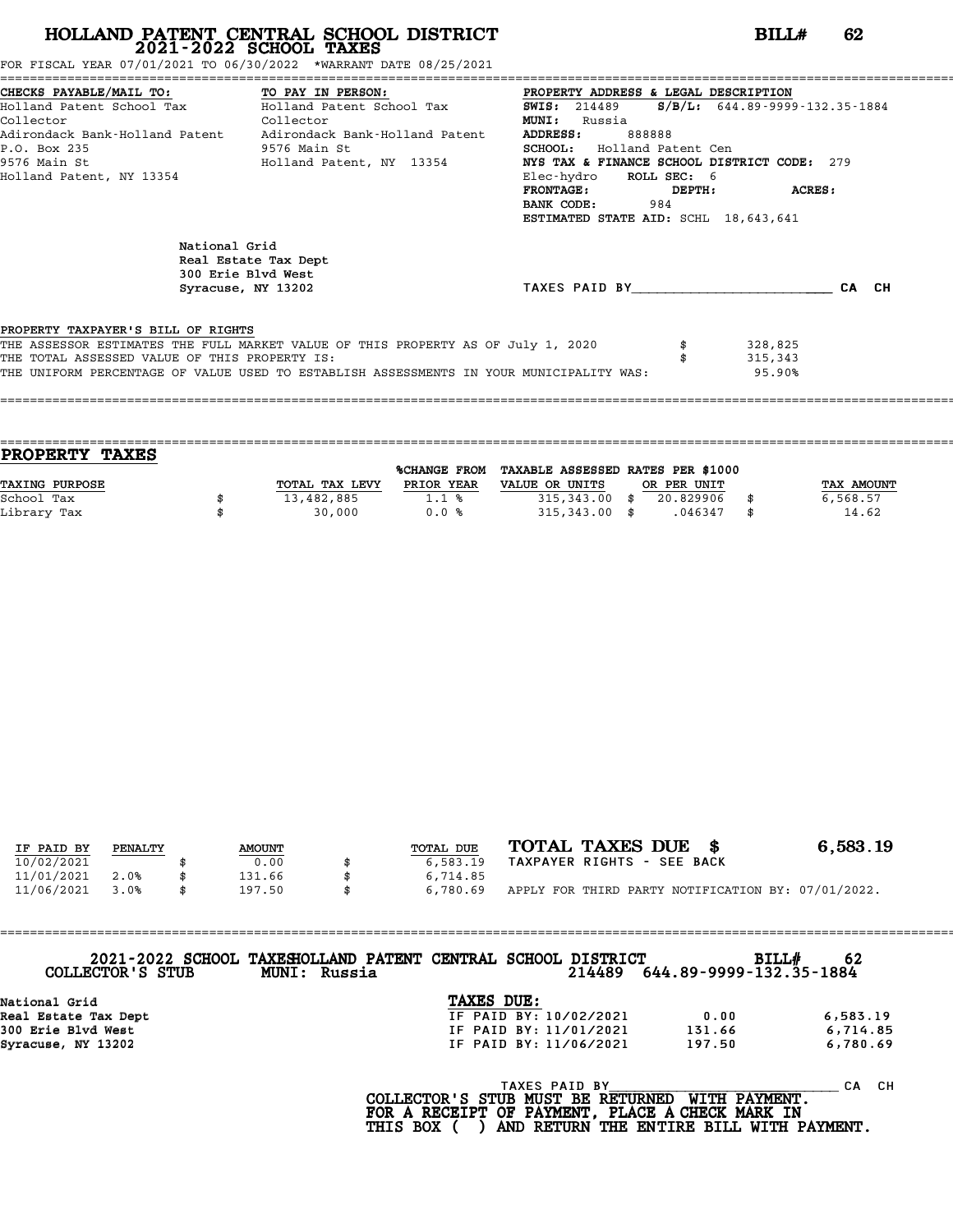|  |  |  |  |  |  |  |  |  |  | FOR FISCAL YEAR 07/01/2021 TO 06/30/2022                      *WARRANT DATE 08/25/2021 |  |  |  |  |  |
|--|--|--|--|--|--|--|--|--|--|----------------------------------------------------------------------------------------|--|--|--|--|--|
|--|--|--|--|--|--|--|--|--|--|----------------------------------------------------------------------------------------|--|--|--|--|--|

|                                               | FOR FISCAL YEAR 07/01/2021 TO 06/30/2022 *WARRANT DATE 08/25/2021                       |                                                                                       |  |
|-----------------------------------------------|-----------------------------------------------------------------------------------------|---------------------------------------------------------------------------------------|--|
|                                               |                                                                                         | CHECKS PAYABLE/MAIL TO: TO PAY IN PERSON: PROPERTY ADDRESS & LEGAL DESCRIPTION        |  |
| Collector<br><b>Collector</b>                 | Holland Patent School Tax           Holland Patent School Tax                           | <b>SWIS:</b> 214489 <b>S/B/L:</b> 644.089-0000-630.500-1884<br><b>MUNI:</b><br>Russia |  |
|                                               | Adirondack Bank-Holland Patent     Adirondack Bank-Holland Patent                       | <b>ADDRESS:</b><br>888888 Outside Plant                                               |  |
| P.O. Box 235                                  | 9576 Main St                                                                            | <b>SCHOOL:</b> Holland Patent Cen                                                     |  |
| 9576 Main St                                  | Holland Patent, NY 13354                                                                | NYS TAX & FINANCE SCHOOL DISTRICT CODE: 279                                           |  |
| Holland Patent, NY 13354                      |                                                                                         | Telecom. eq. ROLL SEC: 6                                                              |  |
|                                               |                                                                                         | $\verb FRONTAGE : \verb DEPTH : \verb ACRES :$                                        |  |
|                                               |                                                                                         | BANK CODE:                                                                            |  |
|                                               |                                                                                         | ESTIMATED STATE AID: SCHL 18,643,641                                                  |  |
| Bridge St<br>Newport, NY 13416                | Newport Telephone Co Inc                                                                |                                                                                       |  |
|                                               |                                                                                         | TAXES PAID BY CA CH                                                                   |  |
|                                               |                                                                                         |                                                                                       |  |
| PROPERTY TAXPAYER'S BILL OF RIGHTS            |                                                                                         |                                                                                       |  |
|                                               | THE ASSESSOR ESTIMATES THE FULL MARKET VALUE OF THIS PROPERTY AS OF July 1, 2020        | 6,163                                                                                 |  |
| THE TOTAL ASSESSED VALUE OF THIS PROPERTY IS: |                                                                                         | 5,910                                                                                 |  |
|                                               | THE UNIFORM PERCENTAGE OF VALUE USED TO ESTABLISH ASSESSMENTS IN YOUR MUNICIPALITY WAS: | 95.90%                                                                                |  |
|                                               |                                                                                         |                                                                                       |  |

| <b>PROPERTY</b>       | <b>TAXES</b> |                |              |                                   |               |            |
|-----------------------|--------------|----------------|--------------|-----------------------------------|---------------|------------|
|                       |              |                | %CHANGE FROM | TAXABLE ASSESSED RATES PER \$1000 |               |            |
| <b>TAXING PURPOSE</b> |              | TOTAL TAX LEVY | PRIOR YEAR   | VALUE OR UNITS                    | OR PER UNIT   | TAX AMOUNT |
| School Tax            |              | 13,482,885     | 1.1%         | 5,910.00                          | 20.829906     | 123.10     |
| Library Tax           |              | 30,000         | 0.0%         | 5,910.00                          | \$<br>.046347 | 0.27       |
|                       |              |                |              |                                   |               |            |

| IF PAID BY | PENALTY | <b>AMOUNT</b> | TOTAL DUE | TOTAL TAXES DUE \$                                 | 123.37 |
|------------|---------|---------------|-----------|----------------------------------------------------|--------|
| 10/02/2021 |         | 0.00          | 123.37    | TAXPAYER RIGHTS - SEE BACK                         |        |
| 11/01/2021 | 2.0%    | 2.47          | 125.84    |                                                    |        |
| 11/06/2021 | 3.0%    | 3.70          | 127.07    | APPLY FOR THIRD PARTY NOTIFICATION BY: 07/01/2022. |        |

| COLLECTOR'S STUB         | 2021-2022 SCHOOL TAXESHOLLAND PATENT CENTRAL SCHOOL DISTRICT<br>MUNI: Russia |            |                        | 214489 | 644.089-0000-630.500-1884 | <b>BILL#</b> | 63     |
|--------------------------|------------------------------------------------------------------------------|------------|------------------------|--------|---------------------------|--------------|--------|
| Newport Telephone Co Inc |                                                                              | TAXES DUE: |                        |        |                           |              |        |
| Bridge St                |                                                                              |            | IF PAID BY: 10/02/2021 |        | 0.00                      |              | 123.37 |
| Newport, NY 13416        |                                                                              |            | IF PAID BY: 11/01/2021 |        | 2.47                      |              | 125.84 |
|                          |                                                                              |            | IF PAID BY: 11/06/2021 |        | 3.70                      |              | 127.07 |
|                          |                                                                              |            |                        |        |                           |              |        |